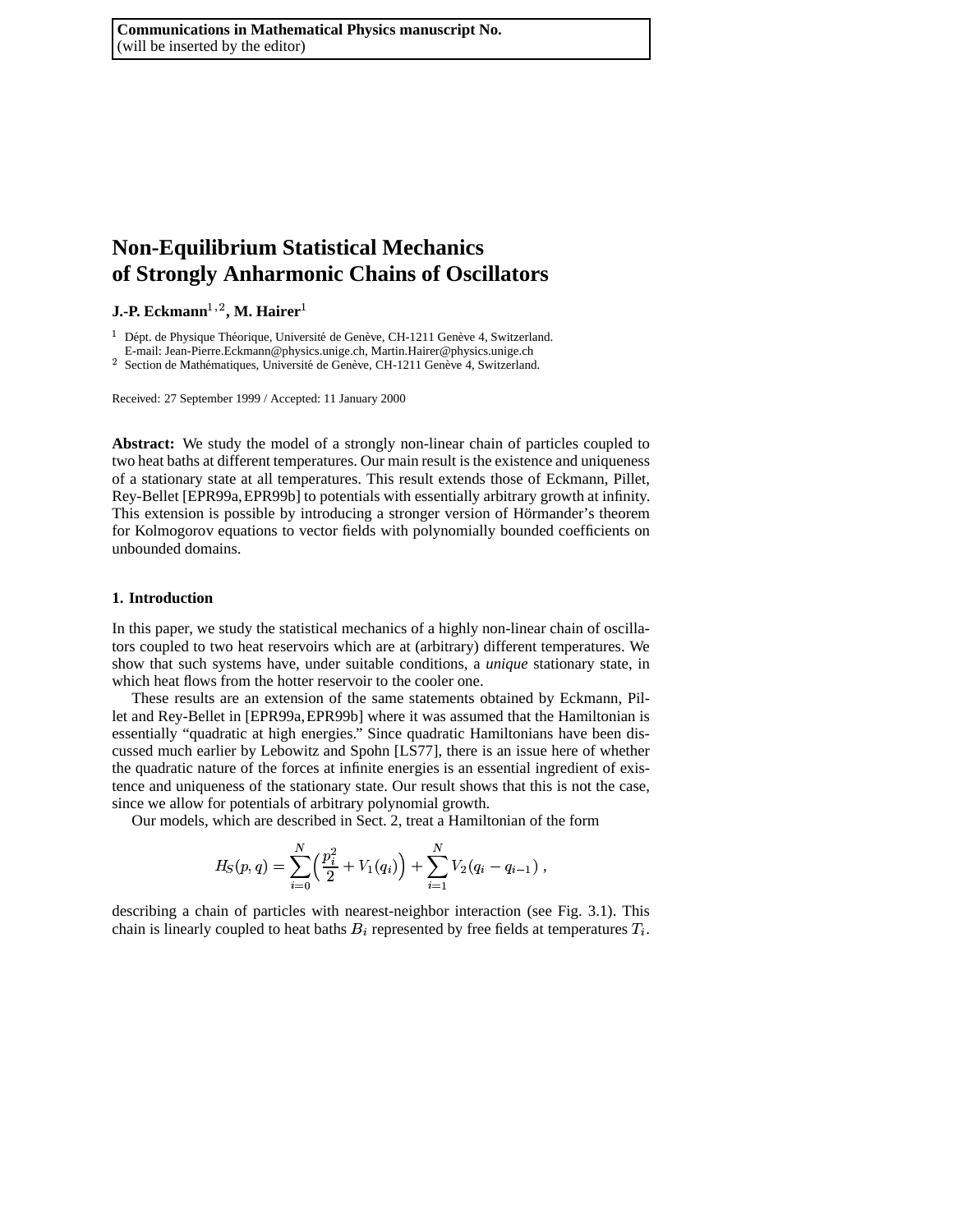We proceed then, as in [EPR99a], to a reduction to a stochastic differential equation, see (2.2). Associated with it is an "effective energy"  $G$ , described in (2.6), which is equal to  $H<sub>S</sub>$  with some quadratic terms from the heat baths added. The generator corresponding to the stochastic differential equation above, represented in a space weighted with an exponential of  $G$ , will be called  $K$  and is the main object of study of this paper.

It is for this generator that we show existence and uniqueness of an invariant state. This will be done by first showing that  $K$  has compact resolvent (which is really more than needed), and then using this result to derive the properties of the invariant measure. Our conditions on  $H<sub>S</sub>$  are spelled out in Sect. 3 below. They basically say that the coupling *between* the oscillators must be stronger than the single particle potential. This condition might be physically relevant, since it implies that transport is favored over storing of energy, but we have not found a counterexample when this condition is violated. Furthermore, the interparticle coupling must be convex.

The main technical insight behind our generalization of the results of [EPR99a, EPR99b] is a new, and stronger version of the Hörmander theorem for Kolmogorov equations. We will develop this in more generality in Sect. 5, but here we just indicate how we use this result. The operator  $K$  is of the form

$$
K = \sum_{i=1}^{n} X_i^* X_i + X_0 , \qquad (1.1)
$$

where the  $X_i$  are smooth vector fields on  $\mathbf{R}^d$ . For example, see Eq. (3.13),  $X_0$  contains terms of the form  $p_i \partial_q$ , and  $(\partial_q, V) \partial_q$ , where V is the interaction. The  $X_i$  for  $i \neq 0$ terms of the form  $p_i \partial_{q_i}$  and  $(\partial_{q_i} V) \partial_{p_i}$ , where V is the interaction. The X where the  $X_i$  are smooth vector fields on  $\mathbf{R}^d$ . For example, see Eq. (3.13),  $X_0$  contains terms of the form  $p_i \partial_{q_i}$  and  $(\partial_{q_i} V) \partial_{p_i}$ , where V is the interaction. The  $X_i$  for  $i \neq 0$  are first order opera are first order operators. Here,  $\partial V$  is polynomially bounded, whereas, in [EPR99a],  $\partial V$ was assumed to be linearly bounded. Letting  $q_0$  be an adequate inverse power of the effective energy  $G$ , one successively considers the *finite* sets of operators

$$
A_{-1} = \{X_1, \ldots, X_n\}, \quad A_0 = \{g_0 X_0, X_1, \ldots, X_n\},
$$

and then—see Sect. 6 for the detailed definition—

$$
\mathcal{A}_\ell=\mathcal{A}_{\ell-1}\cup[g_0X_0,\mathcal{A}_{\ell-1}]\ .
$$

We stop this iteration after at most 2N steps, where N is the number of particles in the chain, obtaining the set  $A = A_{2N+1}$ . We now define the operator  $A_{\mathcal{A}}$  as the finite sum

$$
\Lambda^2_{\mathcal{A}} = 1 + \sum_{A \in \mathcal{A}} A^* A \; .
$$

This is a generalization to our case of an elliptic operator of the type  $A^2 = 1 - \sum_i \partial_i$ <br>used in [Hör85] or  $A^2 = 1 - \sum_i \partial_i^2 + \sum_i x_i^2$  used in [EPR99a].  $\frac{1}{3}$  $\mathcal{L}(\mathcal{L})$ used in [Hör85] or  $\Lambda^2 = 1 - \sum_i \partial_{x_i}^2 + \sum_i x_i^2$  used in [EPR99a].

With these definitions, one then has the bound

**Proposition 1.1** (Momentum space bound). There is a constant C such that for all  $f \in \mathcal{C}_0^{\infty}(\mathbf{R}^d)$  one has in  $L^2$ :

$$
||A_A^{16^{-N}}f|| \le C(||Kf|| + ||f||). \tag{1.2}
$$

We also derive a similar bound in the conjugate variables: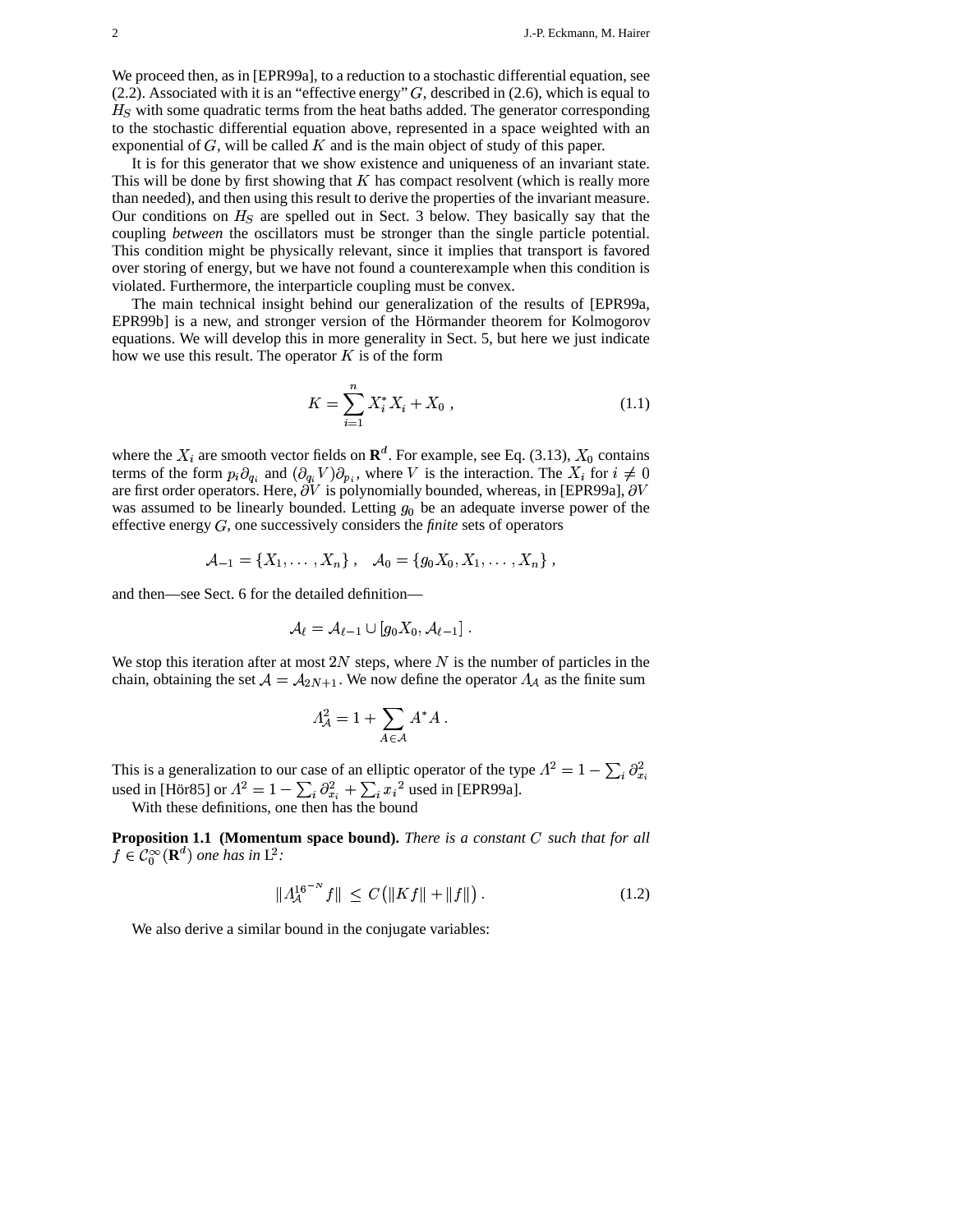**Proposition 1.2 (Position space bound).** *There is a constant* C such that for all  $f \in$  $\mathcal{C}_0^{\infty}(\mathbf{R}^d)$  one has in  $L^2$ :

$$
||G^{\varepsilon}f|| \le C(||Kf|| + ||f||), \qquad (1.3)
$$

*where*  $\varepsilon > 0$  *depends on the asymptotic behavior of the potential V and on N*.

Combining these two propositions one easily shows that  $K$  has compact resolvent. Then one derivesfrom that result the existence of an invariant measure. Its properties are then found adapting the techniques of [EPR99a,EPR99b].

The remainder of this paper is organized as follows. In Sect. 2 we describe the physical model and in Sect. 3 we refine the setting and state the results. Section 4 will be devoted to the proof of the position space bound (Proposition 3.7). In Sect. 5, we present in detail the general scheme for studying operators of the form of  $(1.1)$ , and show the inequality corresponding to (1.2). This section is as much as possible self-contained as it presents some independent interest. The detailed application of this general scheme to the problem of the chain allows us to prove the momentum space bound (Proposition 3.8) in Sect. 6. In Sect. 7 we combine these two bounds and prove Theorem 3.6 showing that  $K$  has compact resolvent and hence discrete spectrum. In Sect. 8 we show existence, uniqueness, and further properties of the invariant measure (Theorem 3.9).

Appendix A contains some technical estimates used in Sect. 5. Appendix B contains the proof of a result concerning the domains of  $K$  and  $K^*$ . The method used there probably works for more general accretive second-order differential operators. Appendix C finally contains the proof of a technical result used in Sect. 8.

# **2. The Model**

We will study the model of a (small) classical  $N$ -particle Hamiltonian system coupled to  $M$  stochastic heat baths proposed in [EPR99a]. The small system without the heat baths is governed by a Hamiltonian

$$
H_{\rm S} \in \mathcal{C}^{\infty}(\mathbf{R}^{2N}) \ .
$$

(We stay here with  $d = 1$  dimensional position space for each particle to simplify notation.) The heat baths are modeled by classical field theories associated to the wave equation. The fields will be called  $\varphi_i$  and their conjugate momenta  $\pi_i$ , where the index i ranges from 1 to  $M$ .

The Hamiltonian for one heat bath is given by

$$
H_B(\pi,\varphi)=\frac{1}{2}\int_{\mathbf{R}}\!\left(|\partial\varphi|^2+|\pi|^2\right)dx\;.
$$

The couplings allowed for the model are linear in the field variables. The total Hamiltonian for our model is then given by

$$
H(p,q,\pi,\varphi) = \sum_{i=1}^{M} \Big( H_B(\pi_i,\varphi_i) + F_i(p,q) \int_{\mathbf{R}} \partial \varphi_i(x) \varrho_i(x) dx \Big) + H_S(p,q) \quad (2.1)
$$

We assume the initial conditions describe the heat baths at equilibrium at inverse tem peratures  $\beta_i$ , *i.e.* they are distributed in a sense according to the measure with "weight"<br> $-\beta_i H_P(\pi_i, \omega_i)$ 

$$
e^{-\beta_i H_{\!\!B}(\pi_i,\varphi_i)}
$$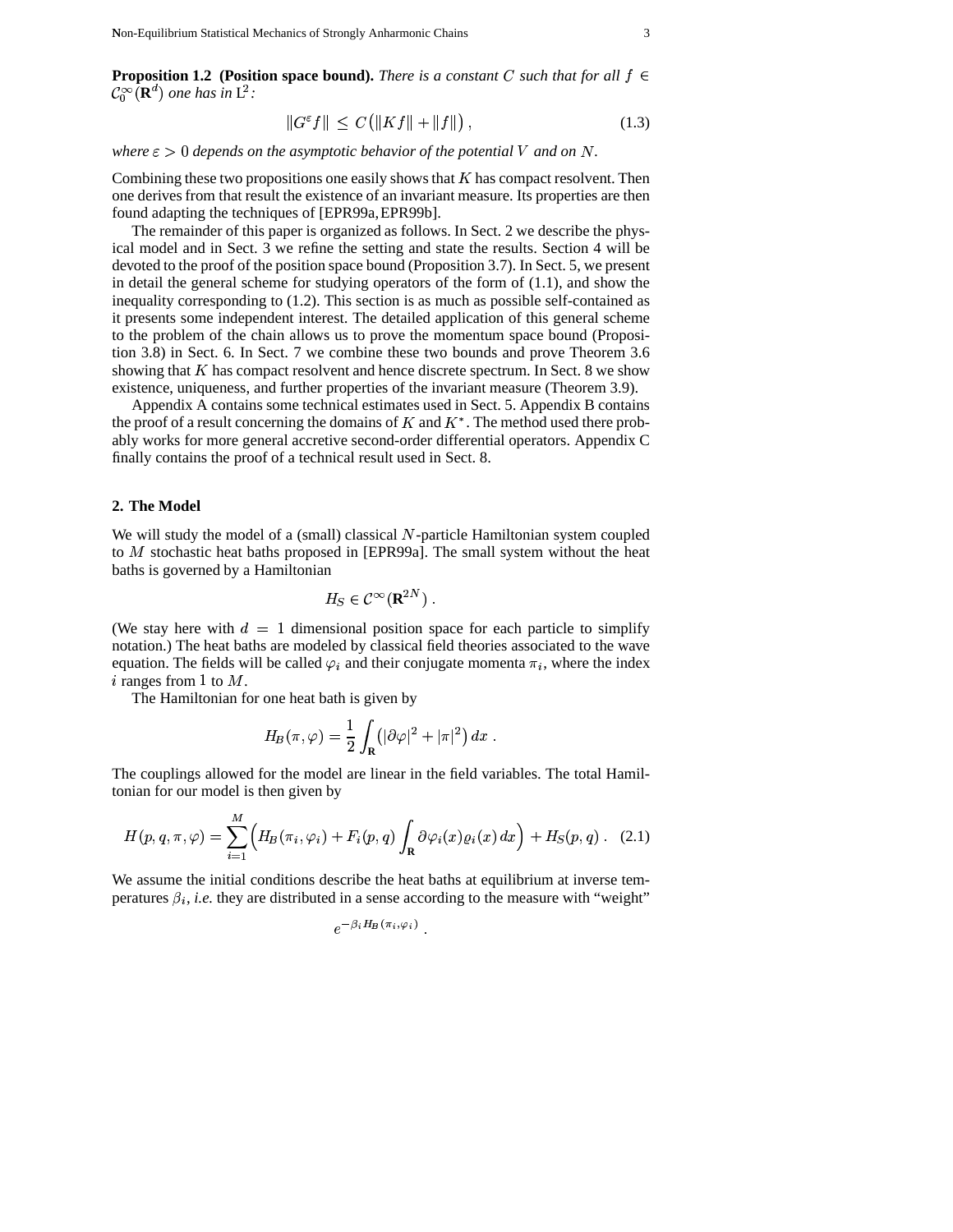The paper [EPR99a] explains in detail how, and under which conditions on the cou pling functions  $\varrho_i$ , one can reduce the resulting "big" system to a "small" system, where the heat baths are described by a finite number of variables. The price to pay for that is that we are now dealing with the following system of stochastic differential equations:

$$
dq_j = \partial_{p_j} H_S dt - \sum_{i=1}^M (\partial_{p_j} F_i) r_i dt , \qquad j = 1, \ldots, N ,
$$

$$
dp_j = -\partial_{q_j} H_S dt + \sum_{i=1}^M (\partial_{q_i} F_i) r_i dt,
$$
  
\n
$$
dr_i = -\gamma_i r_i dt + \lambda_i^2 \gamma_i F_i(p, q) dt - \lambda_i \sqrt{2\gamma_i T_i} dw_i(t), \qquad i = 1, ..., M.
$$
\n(2.2)

$$
dr_i = -\gamma_i r_i dt + \lambda_i^2 \gamma_i F_i(p,q) dt - \lambda_i \sqrt{2 \gamma_i T_i} dw_i(t) , \qquad i = 1, \ldots, M ,
$$

where the  $w_i$  are independent Wiener processes. The various constants appearing in (2.2) have the following meaning.  $T_i$  is the temperature of the  $i^{\text{th}}$  heat bath,  $\lambda_i$  is the strength of the coupling between that heat bath and the small system and  $1/\gamma_i$  is the strength of the coupling between that heat bath and the small system and  $1/\gamma_i$  is the relaxation time of the *i*<sup>th</sup> heat bath. The value of  $\gamma_i$  depends on the choice of the coupling function  $\rho_i$ . If we wanted to be more general, we would have to introduce for each bath a family of auxiliary variables  $r_{i,m}$  as is done in [EPR99a]. This would only cause notational problems and does not change our argument.

If we consider a generic  $n$ -dimensional system of stochastic differential equations with additive noise of the form

$$
dx_i(t) = b_i(x(t)) dt + \sum_{j=1}^n \sigma_{ij} dw_j(t) , \qquad (2.3)
$$

we can associate with it the second-order differential operator  $\mathcal L$  formally defined by

$$
\mathcal{L} \equiv \frac{1}{2} \sum_{i,j=1}^{n} \partial_i (\sigma \sigma^T)_{ij} \partial_j + \sum_{i=1}^{n} b_i(x) \partial_i.
$$
 (2.4)

It is a classical result that if the solution of such a system of stochastic differential equations exists, the probability density of the solution satisfies the partial differential equation

$$
\partial_t p(x,t) = (\mathcal{L}p)(x,t)
$$

In our case, the differential operator  $\mathcal L$  is given by

$$
\mathcal{L} = \sum_{i=1}^{M} \lambda_i^2 \gamma_i T_i \partial_{r_i}^2 - \sum_{i=1}^{M} \gamma_i (r_i - \lambda_i^2 F_i(p, q)) \partial_{r_i} + X^{H_S} - \sum_{i=1}^{M} r_i X^{F_i} , \qquad (2.5)
$$

where the symbol  $X^F$  denotes the Hamiltonian vector field associated to the function F. It is convenient to introduce the "effective energy" given by

$$
G(p,q,r) = H_S(p,q) + \sum_{i=1}^{M} \left( \frac{r_i^2}{2\lambda_i^2} - F_i(p,q)r_i \right).
$$
 (2.6)

At this point, we make the following assumption on the asymptotic behavior of  $G$ .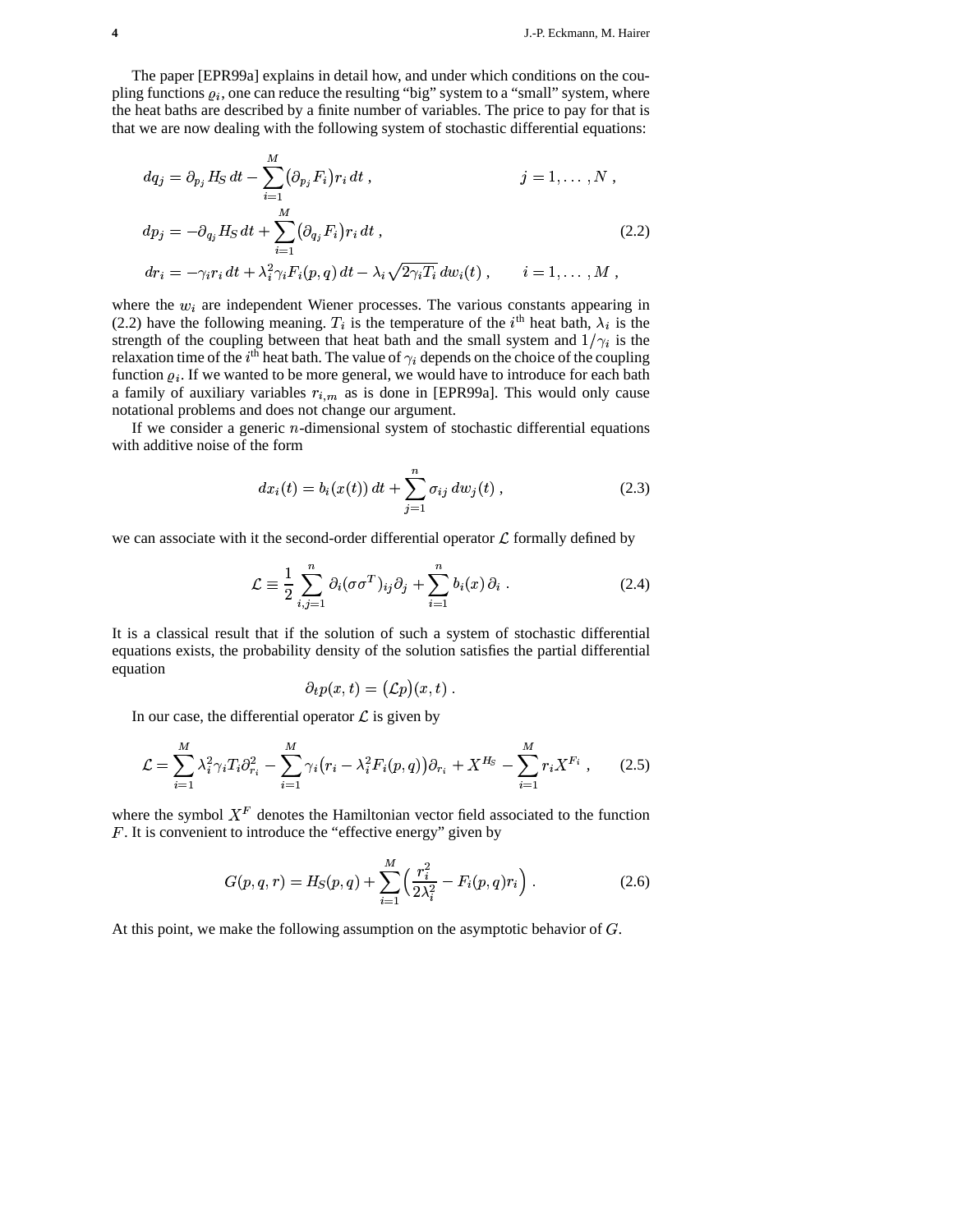**A0.** There exist constants  $d_i, C > 0$  and  $\alpha > 0$ , as well as constants  $\tilde{c}_i > 2/\lambda_i^2$  such  $\frac{2}{i}$  such that

$$
H_S(p,q) \ge C\left(1 + \|p\|^{\alpha} + \|q\|^{\alpha}\right),\tag{2.7a}
$$

$$
F_i^2(p,q) \le \tilde{c}_i H_S(p,q) + \tilde{d}_i \tag{2.7b}
$$

*Remark* 2.1. This assumption essentially means that the effective energy  $G$  grows at infinity at least like  $1 + ||r||^2 + ||p||^{\alpha}$ .  $+ ||p||^{\alpha} + ||q||^{\alpha}$ . This implies the stability of the system, as follows easily from the inequality

$$
|r_i F_i(p,q)| \leq s^2 r_i^2 + \frac{F_i^2(p,q)}{s^2} ,
$$

which holds for every  $s > 0$ . In particular, this implies that  $\exp$  $-\beta G$ ) is integrable for every  $\beta > 0$ .

We also define

$$
W \equiv \sum_{i=1}^{M} \gamma_i T_i ,
$$

which is, in some sense that will be clear in a moment, the maximal power the heat baths can pull into the chain. We have the following result.

**Proposition 2.2.** *Assume* **A0** *holds. Then the solution*  $\xi(t; x_0, w)$  *of* (2.2) *exists and is continuous* for all  $t > 0$  with probability 1. Moreover, the mean energy of the system *satisfies for all values of t and*  $x_0$  *the estimate*<br>  $E[G(x(t; x_0, w))] = G$ 

$$
E[G(x(t; x_0, w))] - G(x_0) \le Wt,
$$
\n(2.8)

*k*where  $E[\cdot]$  denotes the expectation with respect to the M-dimensional Wiener process £*.*

*Remark 2.3.* The bound (2.8) allows the energy to grow forever, which would cause the system to "explode." But this is not the case for the systems we consider in this paper. Indeed, we will prove that the process possesses a unique stationary state. This implies among other features that the mean time needed to reach any compact region is finite, and so the energy can not grow forever.

*Proof.* A classical result (see *e.g.* [Has80, Thm 4.1]) states the following. Assume that the vector field b of (2.3) is locally Lipshitz and that there exists a confining  $\mathcal{C}^2$  function  $G: \mathbb{R}^n \to \mathbb{R}$  and a constant k such that

$$
\mathcal{L}G)(x) \leq k \qquad \text{for all} \qquad x \in \mathbf{R}^n \; .
$$

Then there exists a unique stochastic process  $\xi(t)$  solving (2.3). The process  $\xi$  is regular (*i.e.* it does not blow up in a finite time) and continuous for all  $t > 0$ . It satisfies the statistics of a Markovian diffusion process with generator  $\mathcal{L}$ . Moreover, we have the estimate  $(x_0, w))$ ] – G  $C(x) < kt$ 

$$
\mathbf{E}[G(x(t; x_0, w))] - G(x_0) \leq kt
$$

This result can be applied to our case, if we take for  $G$  the effective energy defined in  $(2.6)$ . An explicit computation yields indeed

$$
\mathcal{L}G = W - \sum_{i=1}^{M} \frac{\gamma_i}{\lambda_i^2} \left( r_i - \lambda_i^2 F_i(p, q) \right)^2. \tag{2.9}
$$

<sup>F</sup>

Moreover,  $G$  is confining by  $A0$ . This proves the assertion.

 $\Box$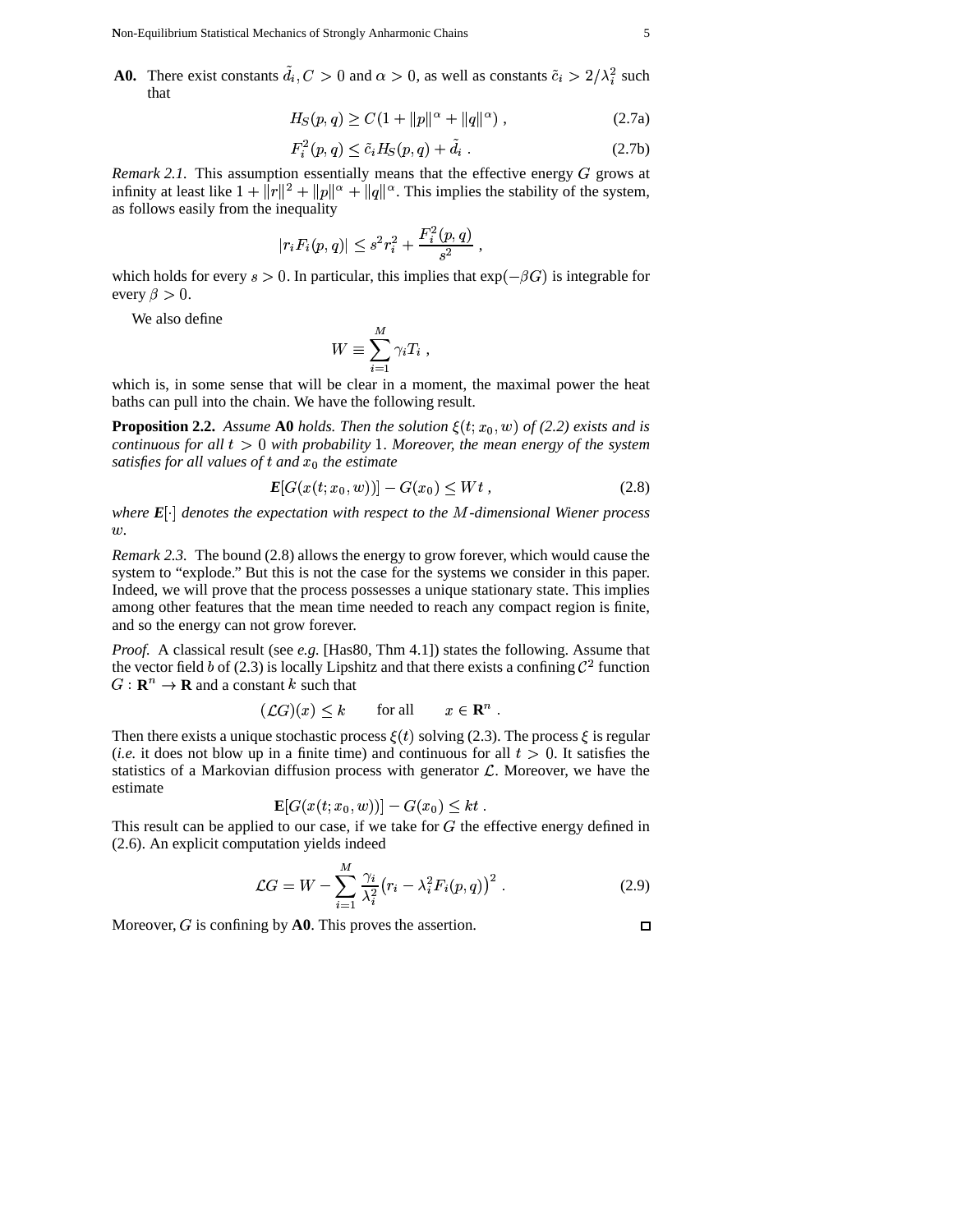2.1. Definition and simple properties of the semigroup. In this paper, we will mainly be interested in studying under which assumptions on the chain Hamiltonian  $H<sub>S</sub>$  it is possible to prove the existence of a *unique invariant measure* for the stochastic process  $\xi(t; x_0, w)$  solving (2.2). Throughout, we will use the notation

$$
\mathcal{X} = \mathbf{R}^{2N+M}
$$

for the extended phase space  $(p, q, r)$ . This stochastic process defines a semigroup  $\mathcal{T}^t$ on  $\mathcal{C}_0^{\infty}(\mathcal{X})$  by

$$
\mathcal{T}^t f(x_0) = \mathbf{E}[f(\xi(t; x_0, w))]. \qquad (2.10)
$$

This semigroup satisfies the following

**Proposition 2.4.** Assume A0 holds. Then  $\mathcal{T}^t$  extends to a strongly continuous, quasibounded semigroup of positivity preserving operators on  $L^2(\mathcal{X})$ . Its generator L is the closure of the operator L with domain  $\mathcal{C}_0^{\infty}(\mathcal{X})$ . The adjoint  $L^*$  is the closure of the formal adjoint  $\mathcal{L}^T$  with domain  $\mathcal{C}_0^{\infty}(\mathcal{X})$ .

Proof. The proof will be given in Appendix B.

This in turn defines a dual semigroup  $({\cal T}^t)^*$  by

$$
\int (\mathcal{T}^t f)(x) \nu(dx) = \int f(x) \left( (\mathcal{T}^t)^* \nu \right) (dx) .
$$

The generator of  $(\mathcal{T}^t)^*$  is given by the adjoint of  $\mathcal L$  in  $L^2$  that will be denoted  $\mathcal{L}^T$ . It is possible to check that if the heat baths are all at the same temperature  $T = 1/\beta$ , we have

$$
\mathcal{L}^T \mu_0 = 0 \,, \qquad \text{where} \qquad \mu_0(p,q,r) = e^{-\beta G(p,q,r)} \,.
$$

Thus, the generalized Gibbs measure

$$
d\mu_0 = e^{-\beta G(p,q,r)} dp dq dr = \mu_0(p,q,r) dp dq dr,
$$

is an invariant measure for the Markov process described by  $(2.2)$ . This confirms our definition of  $G$  as the effective energy of our system. We want to consider the more interesting case where the temperatures of the heat baths are not the same. The idea is to work in a Hilbert space that is weighted with a Gibbs measure for some reference temperature.

We will therefore study an extension  $\mathcal{T}_0^t$  of  $\mathcal{T}^t$  acting on an auxiliary weighted Hilbert space  $\mathcal{H}_0$ , given by

$$
\mathcal{H}_0 \equiv L^2(\mathcal{X}, Z_0^{-1}e^{-2\beta_0 G(p,q,r)}dp\,dq\,dr) ,
$$

where  $Z_0$  is a normalization constant and  $\beta_0$  is a "reference" inverse temperature that we choose such that

$$
1/\beta_0 \equiv T_0 > \max\{T_i \mid i = 1, ..., M\}.
$$
 (2.11)

We have the following

 $\Box$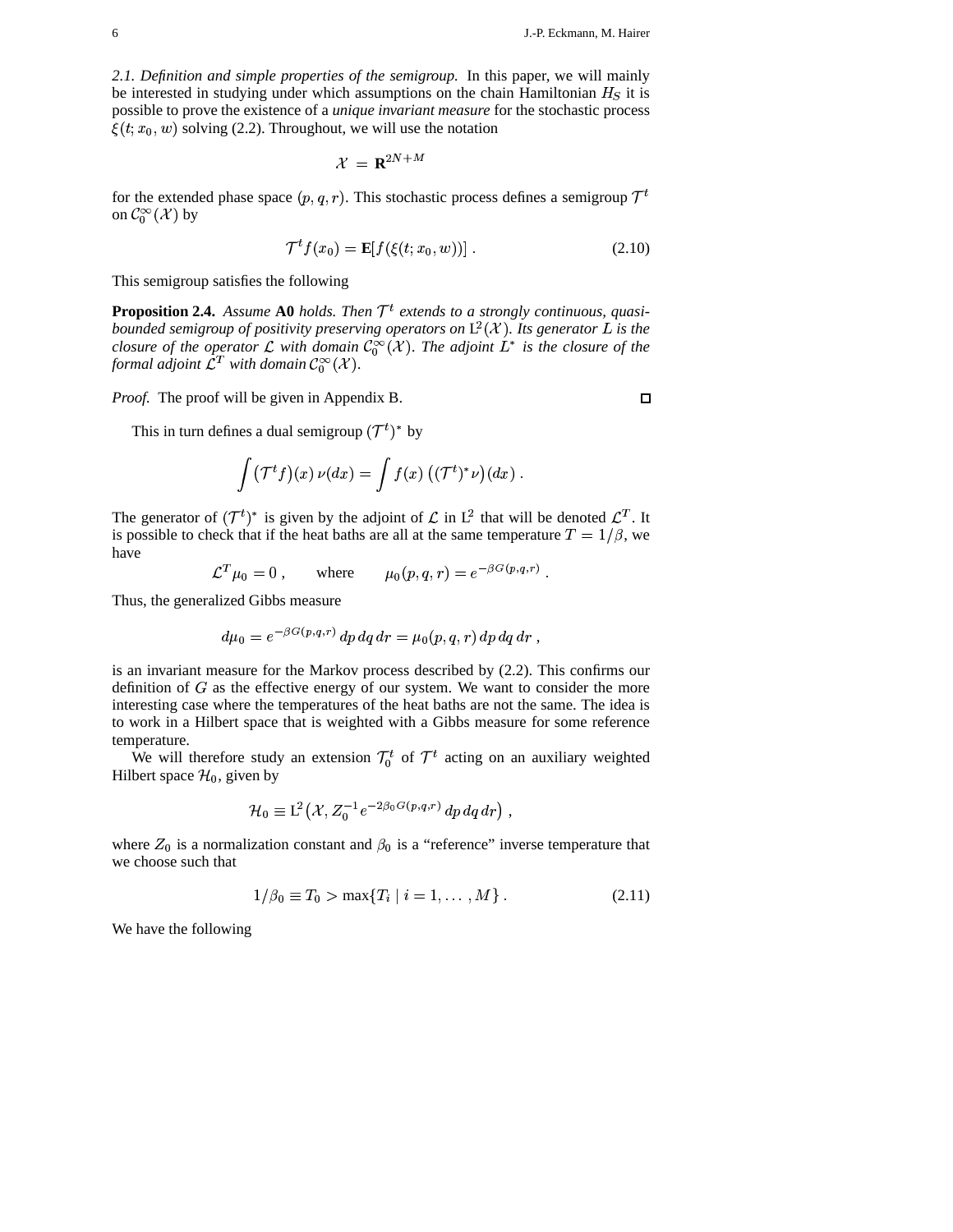**Proposition 2.5.** Assume A0 holds. Then the semigroup  $T<sup>t</sup>$  given by (2.10) extends to a strongly continuous quasi-bounded semigroup  $\mathcal{T}_0^t$  on  $\mathcal{H}_0$ . Moreover,  $\mathcal{T}_0^t$ 1 = 1 and  $\mathcal{T}_0^t$ is positivity preserving, i.e.

$$
T_0^t f \ge 0 \qquad \text{if} \qquad f \ge 0 \; .
$$

Let  $L_0$  be the generator of  $\mathcal{T}_0^t$ . Then  $L_0$  coincides on  $\mathcal{C}_0^{\infty}(\mathcal{X})$  with  $\mathcal{L}$  of (2.5) and  $\mathcal{C}_0^{\infty}(\mathcal{X})$ is a core for both  $L_0$  and  $L_0^*$ .

*Proof.* The statement can be proven by simply retracing the proof of Lemma 3.1 in [EPR99a]. There are only three points that have to be checked. We define the vector fields  $b$  and  $b_0$  respectively by

$$
b = -\sum_{i=1}^{M} \gamma_i (r_i - \lambda_i^2 F_i(p, q)) \partial_{r_i} + X^{H_S} - \sum_{i=1}^{M} r_i X^{F_i},
$$
  
\n
$$
b_0 = 2\beta_0 \sum_{i=1}^{M} \lambda_i^2 \gamma_i T_i (\partial_{r_i} G) \partial_{r_i} = 2\beta_0 \sum_{i=1}^{M} \gamma_i T_i (r_i - \lambda_i^2 F_i(p, q)) \partial_{r_i}
$$

In order to make the proof of [EPR99a] work, we have to check that

$$
\|\text{div}\,b\|_{\infty} < \infty\;, \quad \|\text{div}\,b_0\|_{\infty} < \infty\;, \quad \sup_{x \in \mathcal{X}} \left(b + \frac{1}{2}b_0\right)G(x) < \infty\;,
$$

where  $b$  and  $b_0$  are considered as first-order differential operators in the last inequality. The divergence of any Hamiltonian vector field vanishes, and so we have

$$
\|\text{div}\,b\|_{\infty} = -\sum_{i=1}^{M}\gamma_i < \infty.
$$

The term involving the divergence of  $b_0$  can easily be computed to give

$$
\|\text{div}\,b_0\|_{\infty}=\beta_0\sum_{i=1}^M\gamma_iT_i<\infty.
$$

In order to check the last inequality, we compute the expression

$$
(b + \frac{1}{2}b_0)G(p, q, r) = \sum_{i=1}^{M} \frac{\gamma_i}{\lambda_i^2} (\beta_0 T_i - 1)(r_i - \lambda_i^2 F_i(p, q))^2
$$

We see that condition (2.11) on  $\beta_0$  obviously implies  $\beta_0 T_i - 1 < 0$ , and so the desired inequality holds.

The domains of  $L_0$  and  $L_0^*$  are controlled by the techniques of Appendix B.  $\Box$ 

We are mainly interested in the case  $M = 2$ . The Hamiltonian  $H<sub>S</sub>$  will describe a chain of  $N+1$  strongly anharmonic oscillators coupled to two heat baths at the first and the last particle. In the case in which the Hamiltonian  $H<sub>S</sub>$  can be written as a quadratic function plus some bounded terms, the existence and uniqueness of a stationary state for every temperature difference has been proved in [EPR99a, EPR99b]. We will extend this result to the case where the potentials grow faster than quadratically at infinity. Besides some weak conditions on the derivatives of the one and two-body potentials, we will only require that they grow algebraically and that the two-body potentials grow asymptotically faster than the one-body potentials, *i.e.* at large separation the interaction energy between neighboring particles grows *faster* than the one-particle energy.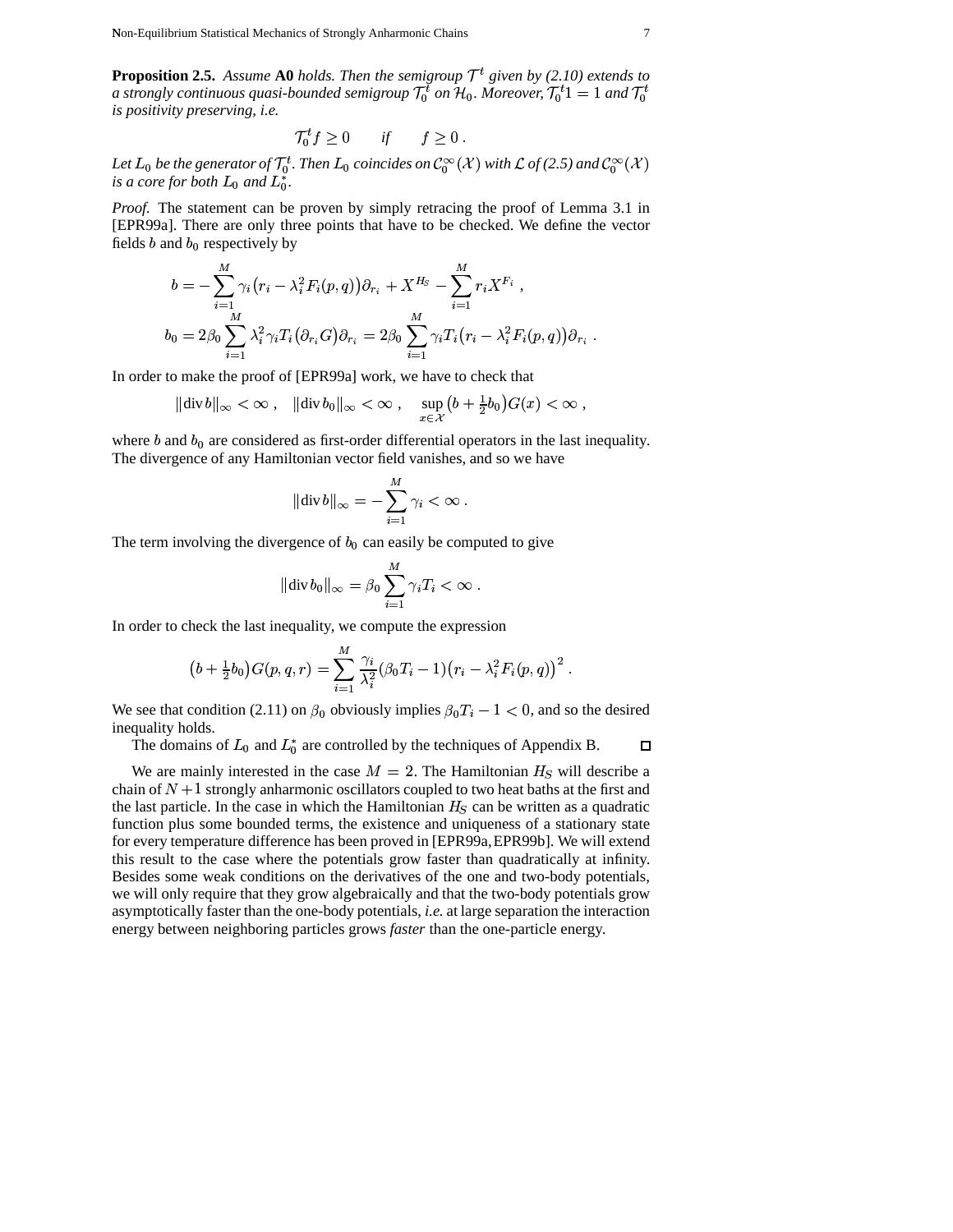2.2. Notations. Throughout, the domain of an operator A will be denoted by  $\mathcal{D}(A)$ . Unless specified, the domain of any operator will always be the closure in the graph norm of  $C_0^{\infty}$ . For example, if we write [A, B], we mean in fact  $\overline{(AB-BA)}$   $\upharpoonright C_0^{\infty}$ , so that the domain of  $[A, \hat{B}]$  can be larger than that of A or B separately.

# 3. Setting and Results

In order to set up our model, we need to be able to describe precisely the growth rates of the potentials at infinity. This will be achieved with the following function spaces.

**Definition 3.1.** Choose  $\alpha \in \mathbf{R}$ . We call  $\mathcal{F}_{\alpha}$  the set of all  $\mathcal{C}^{\infty}$  functions from  $\mathbf{R}^{n}$  to  $\mathbf{R}$ such that for every multi-index  $k$  there exists a constant  $C_k$  for which

$$
||Dk f(x)|| \le C_k (1 + ||x||^2)^{\alpha/2}, \quad \text{for all} \quad x \in \mathbb{R}^n
$$

**Definition 3.2.** Choose  $\alpha \in \mathbf{R}$  and  $i \in \mathbf{N} \cup \{\infty\}$ . We call  $\mathcal{F}^i_{\alpha}$  the set of all  $\mathcal{C}^{\infty}$  functions from  $\mathbf{R}^n$  to  $\mathbf{R}$  such that for every multi-index k with  $|k| \leq i$ , we have  $D^k f(x) \in \$ 

*Remark 3.3.* For any  $\alpha \in \mathbf{R}$ , the function

$$
P^{\alpha}: \mathbf{R}^{n} \to \mathbf{R}
$$
  

$$
x \mapsto (1 + ||x||^{2})^{\alpha/2}
$$
 (3.1)

belongs to  $\mathcal{F}_{\alpha}^{\infty}$ . Moreover, any polynomial of degree *n* belongs to  $\mathcal{F}_{n}^{\infty}$ .



Fig. 3.1. Chain of oscillators

3.1. The chain. We consider the Hamiltonian

$$
H_S(p,q) = \sum_{i=0}^{N} \left(\frac{p_i^2}{2} + V_1(q_i)\right) + \sum_{i=1}^{N} V_2(q_i - q_{i-1}), \qquad (3.2)
$$

describing a chain of particles with nearest-neighbor interaction (Fig. 3.1). We slightly modify the notations used so far. Because there are only two heat baths, we will not use for them the indices  $i \in \{1,2\}$ , but rather  $i \in \{L,R\}$ . Concerning the coupling between the chain and the baths, we assume that we can make a dipole approximation, so we set

$$
F_L = q_0 \qquad \text{and} \qquad F_R = q_N \,, \tag{3.3}
$$

in Eq. (2.1). We will make the assumptions  $A1-A3$  on  $V_1$  and  $V_2$ .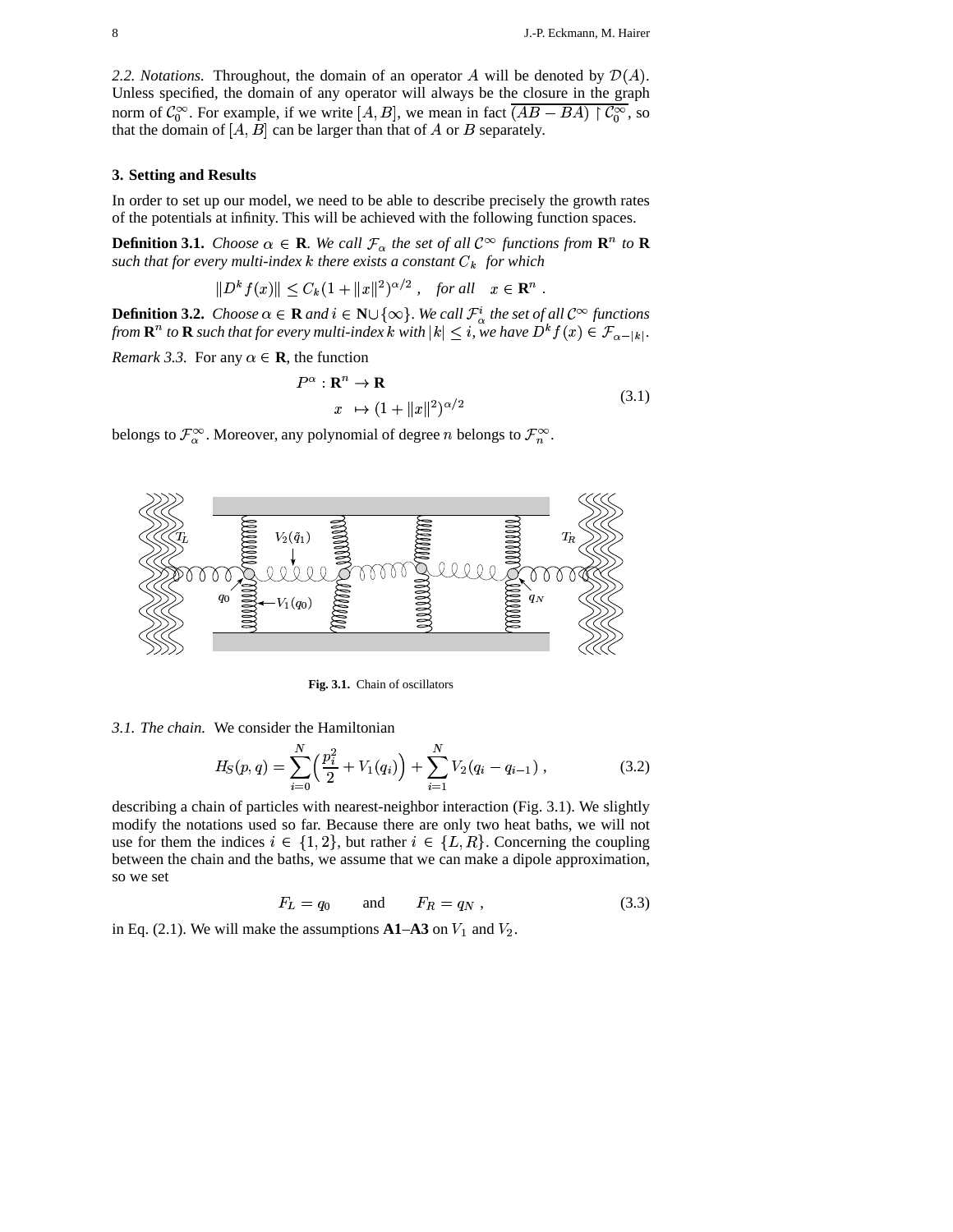**A1.** The potential  $V_1$  is in  $\mathcal{F}_{2n}^2$  for some  $n > 1$ . Moreover, there are constants  $c_i > 0$ such that

$$
V_1(x) \ge c_1 P^{2n}(x) \,, \tag{3.4a}
$$

$$
xV_1'(x) \ge c_2 P^{2n}(x) - c_3 \tag{3.4b}
$$

for all  $x \in \mathbf{R}$ . c**R**.

**A2.** The potential  $V_2$  is in  $\mathcal{F}_{2m}^2$  for some  $m > n$ . Moreover, there are constants  $c_i' > 0$ such that

$$
V_2(x) \ge c_1' P^{2m}(x) , \qquad (3.5a)
$$

$$
xV_2'(x) \ge c_2' P^{2m}(x) - c_3'
$$
\n(3.5b)

for all  $x \in \mathbf{R}$ . c**R**.

A3. The function

$$
x\mapsto \frac{1}{V_2''(x)}
$$

belongs to  $\mathcal{F}_{\ell}$  for some  $\ell$ .

*Remark 3.4.* It is clear that (3.3), together with **A1** and **A2** immediately imply **A0**. Notice that the assumptions  $V_1 \in \mathcal{F}_{2n}^2$  and  $V_2 \in \mathcal{F}_{2n}^2$  $n_n$  and  $V_2 \in \mathcal{F}_{2m}^2$  give bounds not only on the sum and asymptotic behavior of  $V_1$  and  $V_2$ , but also of their derivatives. The numbers  $n, m$  and  $\ell$  need not be integers. The generalization to a Hamiltonian with  $V_1$ ,  $V_2$  depending also on the number of the particle only creates notational problems and is left to the reader.

An example of potentials that satisfy **A1**–**A3** is

$$
V_1(x) = x^4 - x^2 + 2
$$
 and  $V_2(x) = (1 + x^2)^{5/2} - \cos(x)$ .

The effective energy of the system chain+baths is given by

$$
G(p,q,r) = H_S(p,q) + \frac{r_L^2}{2\lambda_L^2} + \frac{r_R^2}{2\lambda_R^2} - q_0r_L - q_Nr_R + \Gamma , \qquad (3.6)
$$

where we choose the constant  $\Gamma$  such that  $G \geq 1$ , which is always possible, because  $n > 1$ . In fact, it is important that the function  $\exp(-\beta G)$  be integrable for any  $\beta > 0$ . This could also be achieved with for example only one of the one-body potentials nonvanishing, but would cause some unimportant notational difficulties. The case  $n = 1$  is marginal, the stability of the system depends on the values of the constants  $\lambda_i$  and was treated in [EPR99a]. We will not treat this case, but it would not cause any difficulties, as long as  $G$  remains confining.

In the sequel, we will extensively use the notations

$$
\tilde{q}_i \equiv q_i - q_{i-1} \qquad \text{and} \qquad Q \equiv \sum_{i=0}^N q_i \; .
$$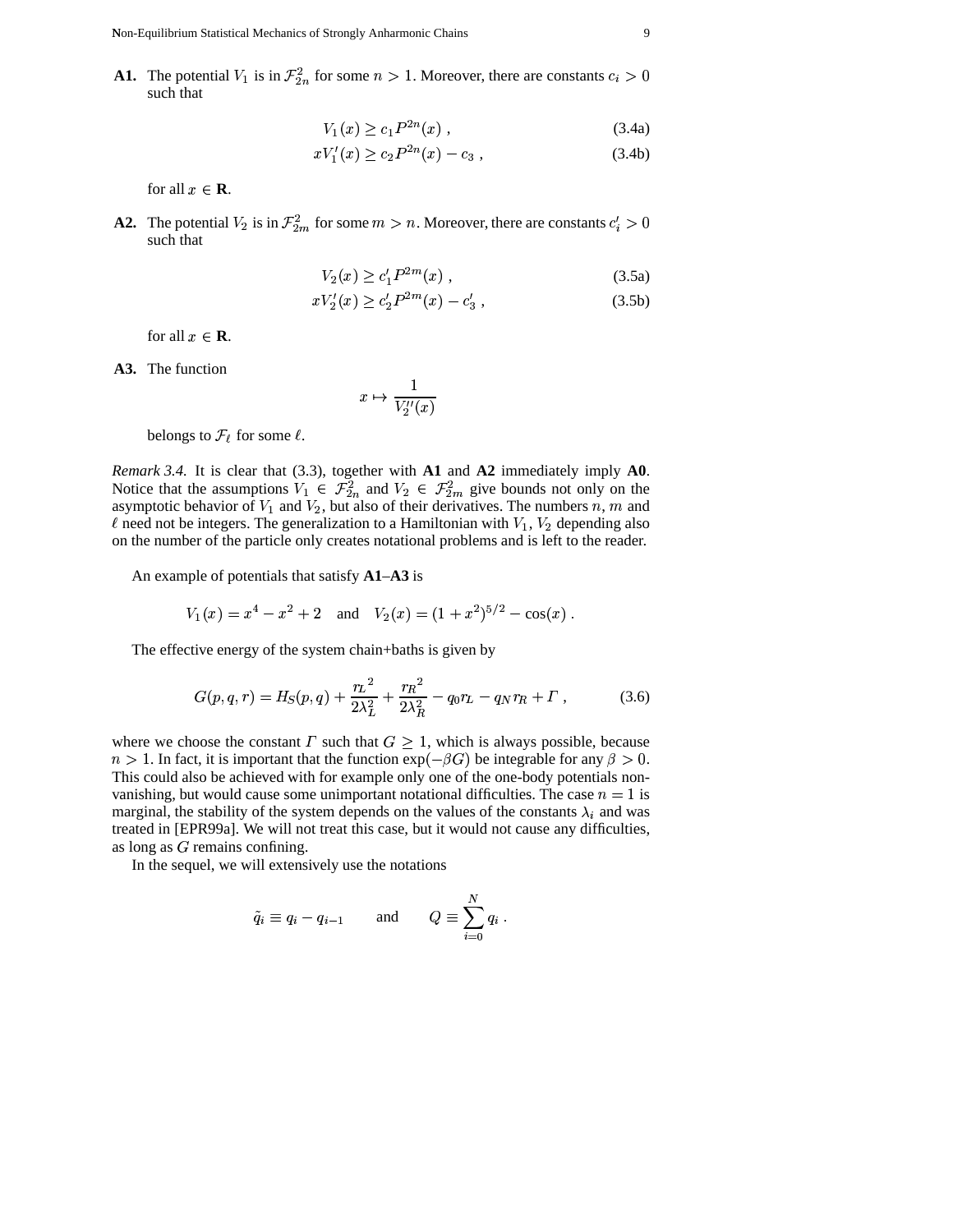The system of stochastic differential equations we consider is given by

$$
dq_{i} = p_{i} dt ,
$$
  
\n
$$
dp_{0} = -V'_{1}(q_{0}) dt + V'_{2}(\tilde{q}_{1}) dt + r_{L} dt ,
$$
  
\n
$$
dp_{j} = -V'_{1}(q_{j}) dt - V'_{2}(\tilde{q}_{j}) dt + V'_{2}(\tilde{q}_{j+1}) dt ,
$$
  
\n
$$
dp_{N} = -V'_{1}(q_{N}) dt - V'_{2}(\tilde{q}_{N}) dt + r_{R} dt ,
$$
  
\n
$$
dr_{L} = -\gamma_{L}r_{L} dt + \lambda_{L}^{2}\gamma_{L}q_{0} dt - \lambda_{L}\sqrt{2\gamma_{L}T_{L}} dw_{L}(t) ,
$$
  
\n
$$
dr_{R} = -\gamma_{R}r_{R} dt + \lambda_{R}^{2}\gamma_{R}q_{N} dt - \lambda_{R}\sqrt{2\gamma_{R}T_{R}} dw_{R}(t) ,
$$
\n(3.7)

where  $i = 1, ..., N$  and  $j = 1, ..., N - 1$ . Since **A0** holds, the results of the preceding section apply. Therefore, there exists for any initial condition  $x_0$  a unique stochastic process  $\xi(t; x_0, w)$  solving (3.7). It obeys the statistics of a Markov diffusion process with generator

$$
\mathcal{L} = \lambda_L^2 \gamma_L T_L \partial_{\tau_L}^2 + \lambda_R^2 \gamma_R T_R \partial_{\tau_R}^2 - \gamma_L (r_L - \lambda_L^2 q_0) \partial_{\tau_L} - \gamma_R (r_R - \lambda_R^2 q_N) \partial_{\tau_R} + r_L \partial_{p_0} + r_R \partial_{p_N} + \sum_{i=0}^N (p_i \partial_{q_i} - V'_1(q_i) \partial_{p_i}) - \sum_{i=1}^N V'_2(\tilde{q}_i) (\partial_{p_i} - \partial_{p_{i-1}}).
$$
 (3.8)

We want to prove the existence of a smooth invariant measure with density  $\mu(p,q,r)$ . It is the solution of  $(\mathcal{T}^t)^*\mu = 0$ , where  $(\mathcal{T}^t)^*$  is the dual semigroup of  $\mathcal{T}^t$ . To achieve this, we introduce, as above, the Hilbert space

$$
\mathcal{H}_0 \equiv \mathrm{L}^2\big(\mathbf{R}^{2N+4}, Z_0^{-1}e^{-2\beta_0 G(p,q,r)}\,dp\,dq\,dr\big)
$$

where  $Z_0$  is a normalization constant and  $\beta_0$  is a "reference" inverse temperature that we choose such that

$$
1/\beta_0 \equiv T_0 > \max\{T_L, T_R\} \,. \tag{3.9}
$$

Proposition 2.4 holds, so the dynamics of our system is described by a semigroup  $\mathcal{T}_0^t$ acting in  $\mathcal{H}_0$  with generator  $L_0$ , formally given by  $\mathcal{L}$ . The extended phase space of our system will again be denoted by  $\mathcal{X} \equiv \mathbf{R}^{2N+4}$ .

For convenience, we would like to work in  $\mathcal{H} = L^2(\mathcal{X})$ , so we define the unitary transformation  $U: \mathcal{H} \to \mathcal{H}_0$  by

$$
\big(Uf\big)(x)=e^{\beta_0 G(x)}f(x)
$$

So  $L_0$  is unitarily equivalent to the operator  $L_{\mathcal{H}} : \mathcal{D}(L_{\mathcal{H}}) \to \mathcal{H}$  defined by

$$
L_{\mathcal{H}} = U^{-1} L_0 U = e^{-\beta_0 G} L_0 e^{\beta_0 G}
$$

An explicit computation shows that  $L_{\mathcal{H}}$  is given by

$$
L_{\mathcal{H}}=\alpha-K\ ,
$$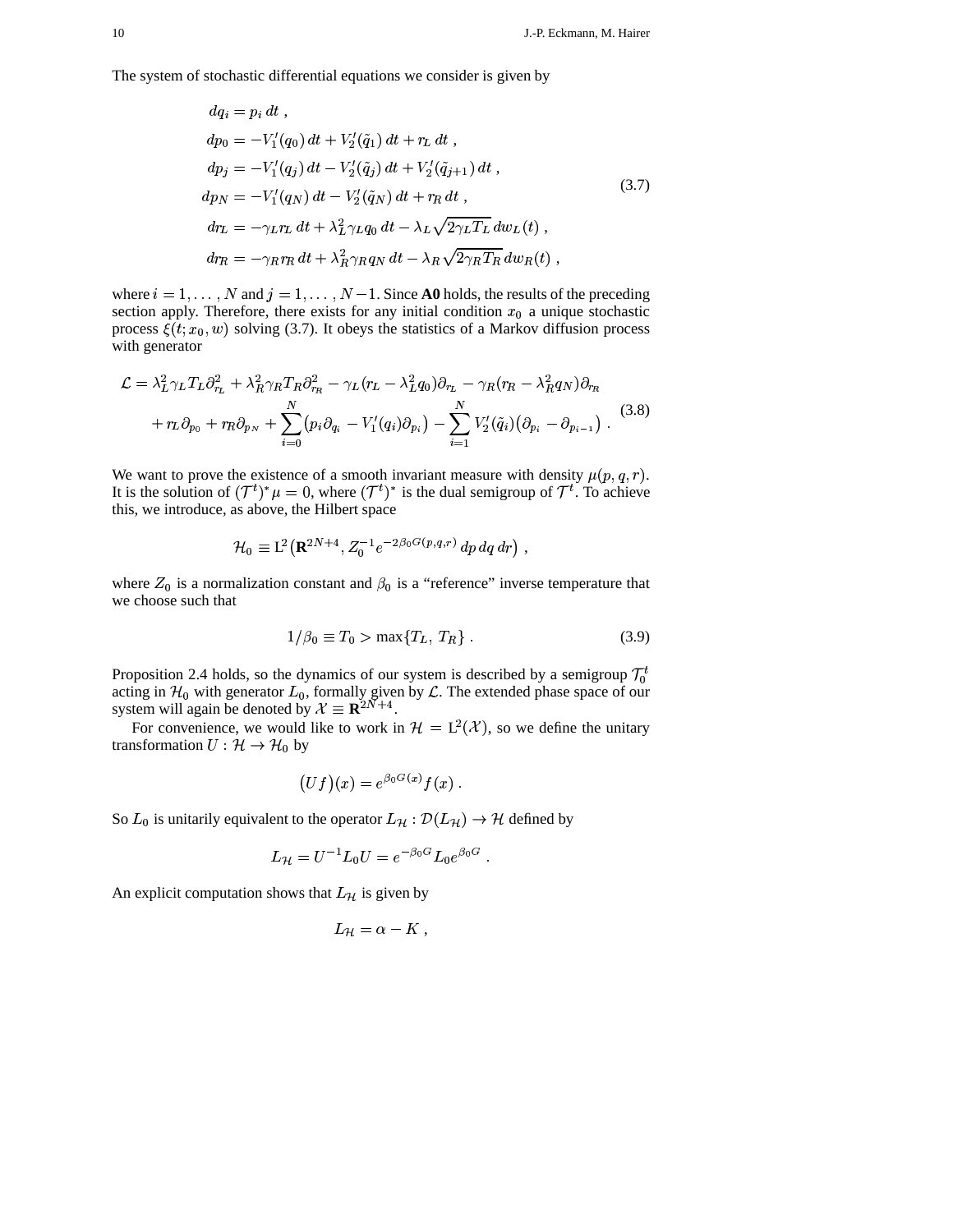where the formal expression for the differential operator  $K$  is

$$
K = \alpha_K - c_L^2 \partial_{r_L}^2 + a_L^2 (r_L - \lambda_L^2 q_0)^2 - c_R^2 \partial_{r_R}^2 + a_R^2 (r_R - \lambda_R^2 q_N)^2
$$
  

$$
- r_L \partial_{p_0} + b_L (r_L - \lambda_L^2 q_0) \partial_{r_L} - r_R \partial_{p_N} + b_R (r_R - \lambda_R^2 q_N) \partial_{r_R}
$$
  

$$
- \sum_{i=0}^N (p_i \partial_{q_i} - V'_1(q_i) \partial_{p_i}) + \sum_{i=1}^N V'_2(\tilde{q}_i) (\partial_{p_i} - \partial_{p_{i-1}}).
$$
 (3.10)

Since  $\mathcal{C}_0^{\infty}(\mathcal{X})$  is invariant under the unitary transformation  $U,$  it remains a core for both K and  $K^*$ . The various constants appearing in (3.10) are given by

$$
a_i^2 = \gamma_i(\beta_0 T_i - 1),
$$
  
\n
$$
b_i = \frac{\gamma_i \beta_0}{\lambda_i^2} (\beta_0 T_i - 1), \qquad i \in \{L, R\},
$$
  
\n
$$
c_i = \lambda_i \sqrt{\gamma_i T_i},
$$
  
\n
$$
\alpha_K = -\frac{b_L}{2} - \frac{b_R}{2},
$$
  
\n
$$
\alpha = \alpha_K + \beta_0 \sum_{i \in \{L, R\}} \gamma_i T_i.
$$

We see that condition (3.9) ensures the positivity of the constants  $a<sub>L</sub><sup>2</sup>$  and  $a<sub>R</sub><sup>2</sup>$ , which in turn implies that the closure of  $\text{Re}K = (K + K^*)/2$  is a strictly positive self-adjoint operator.

The first feature we notice about  $K$  is that  $\mathbf{A3}$  implies the hypoellipticity of the operators K,  $K^*$ ,  $\partial_t + K$  and  $\partial_t + K^*$ . We recall that a differential operator L acting on functions in a finite-dimensional differentiable manifold  $M$  is called hypoelliptic if

$$
\text{sing supp } f = \text{sing supp } Lf \,, \qquad \text{for all} \quad f \in \mathcal{D}'(\mathcal{M}) \,,
$$

where  $\mathcal{D}'(\mathcal{M})$  is the space of distributions on  $\mathcal{C}_0^{\infty}(\mathcal{M})$ . In particular, the eigenfunctions of a hypoelliptic operator are  $\mathcal{C}^{\infty}$ .

The hypoellipticity of the above operators is a consequence of a theorem by Hörmander [Hör67, Hör85]: given a second-order differential operator

$$
L = \sum_{i=1}^{n} L_i^* L_i + L_0 + c
$$

where  $c : \mathcal{M} \to \mathbf{C}$  is a smooth function and the  $L_i$  are smooth vector fields. Then a sufficient condition for  $L$  to be hypoelliptic is that the Lie algebra generated by  ${L_i \mid i = 0, \ldots, n}$  has maximal rank everywhere. It is not hard to verify that A3 ensures that this condition is verified for K,  $K^*$ ,  $\partial_t + K$  and  $\partial_t + K^*$ .

**Proposition 3.5.** If A0 and A3 are satisfied, the transition probabilities of the Markov process solving  $(3.7)$  have a smooth density

$$
P(t, x, y) \in \mathcal{C}^{\infty}((0, \infty) \times \mathcal{X} \times \mathcal{X})
$$

*Proof.* This is an immediate consequence of the Kolmogorov equations which state that

$$
\partial_t P = \mathcal{L} P \qquad \Rightarrow \qquad (\partial_t + K - \alpha) U^{-1} P = 0
$$

so  $U^{-1}P$  is an eigenfunction of the operator  $\partial_t + K - \alpha$ , which is hypoelliptic.  $\Box$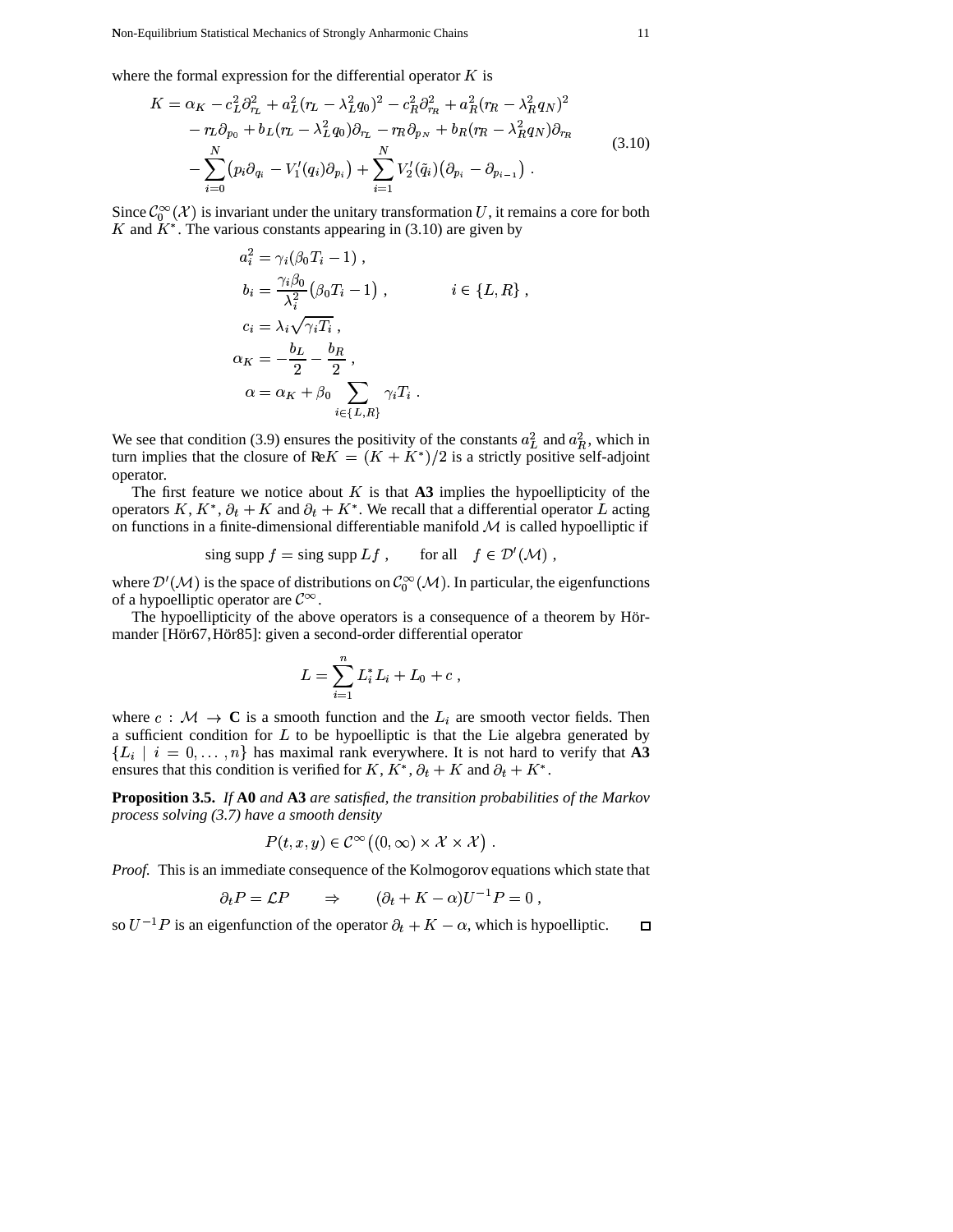**Theorem 3.6.** *If Assumptions* **A1***–***A3** *are satisfied, then the operator* <sup>+</sup> *defined in (3.10) has compact resolvent.*

In order to prepare the proof of Theorem 3.6, we will prove the following two propositions.

**Proposition 3.7.** If Assumptions A1 and A2 are satisfied, there exist constants C and  $\varepsilon > 0$  such that

$$
||G^{\varepsilon}f|| \le C(||Kf|| + ||f||), \quad \text{for all} \quad f \in \mathcal{D}(K), \tag{3.11a}
$$

$$
||G^{\varepsilon}f|| \le C(||K^*f|| + ||f||), \quad \text{for all} \quad f \in \mathcal{D}(K^*).
$$
 (3.11b)

**Proposition 3.8.** *If Assumptions* **A1–A3** *are satisfied, there exist constants*  $C, \varepsilon > 0$ , *a* positive function  $a_0: \mathcal{X} \to \mathbf{R}$  and a finite number N of smooth vector fields  $L_i$  with *bounded coefficients such that, for every function*  $f \in C_0^\infty(\mathcal{X})$ *, we have* 

$$
\|\tilde{\Delta}^{\varepsilon}f\| \le C(\|Kf\| + \|f\|) \,,\tag{3.12}
$$

*where*

$$
\tilde{\Delta} = \sum_{i=1}^{\bar{N}} L_i^* L_i + a_0.
$$

*Moreover, the*  $L_i$  *span the whole of*  $\mathbf{R}^{2N+4}$  *at every point.* 

Given Theorem 3.6, we can state and prove the main result of this paper, namely the existence and uniqueness of an invariant measure for our Markov process. More precisely, we have the following result.

**Theorem 3.9.** *If Assumptions*  $A1-A3$  *are satisfied, then the stochastic process*  $\xi(t)$ *solving (2.2) possesses a unique and strictly positive invariant measure . Its density is*  $C^{\infty}$  *and satisfies for any*  $\beta_0 < \min\{\beta_L, \beta_R\},$ 

$$
\lim_{h(x) = \tilde{h}(x)e^{-\beta_0 G(x)}}
$$

*where*  $\tilde{h}$  *decays at infinity faster than any polynomial.* 

The above results say that the spectrum of  $K$  looks roughly like the one schematically depicted in Fig. 3.2. We see that it is discrete (compactness of the resolvent) and located in the right half of the complex plane (*m*-accretivity). Moreover, it is symmetric along the real axis, because  $K$  is a differential operator with real coefficients.



*,*

Fig. 3.2. Spectrum of  $K$ .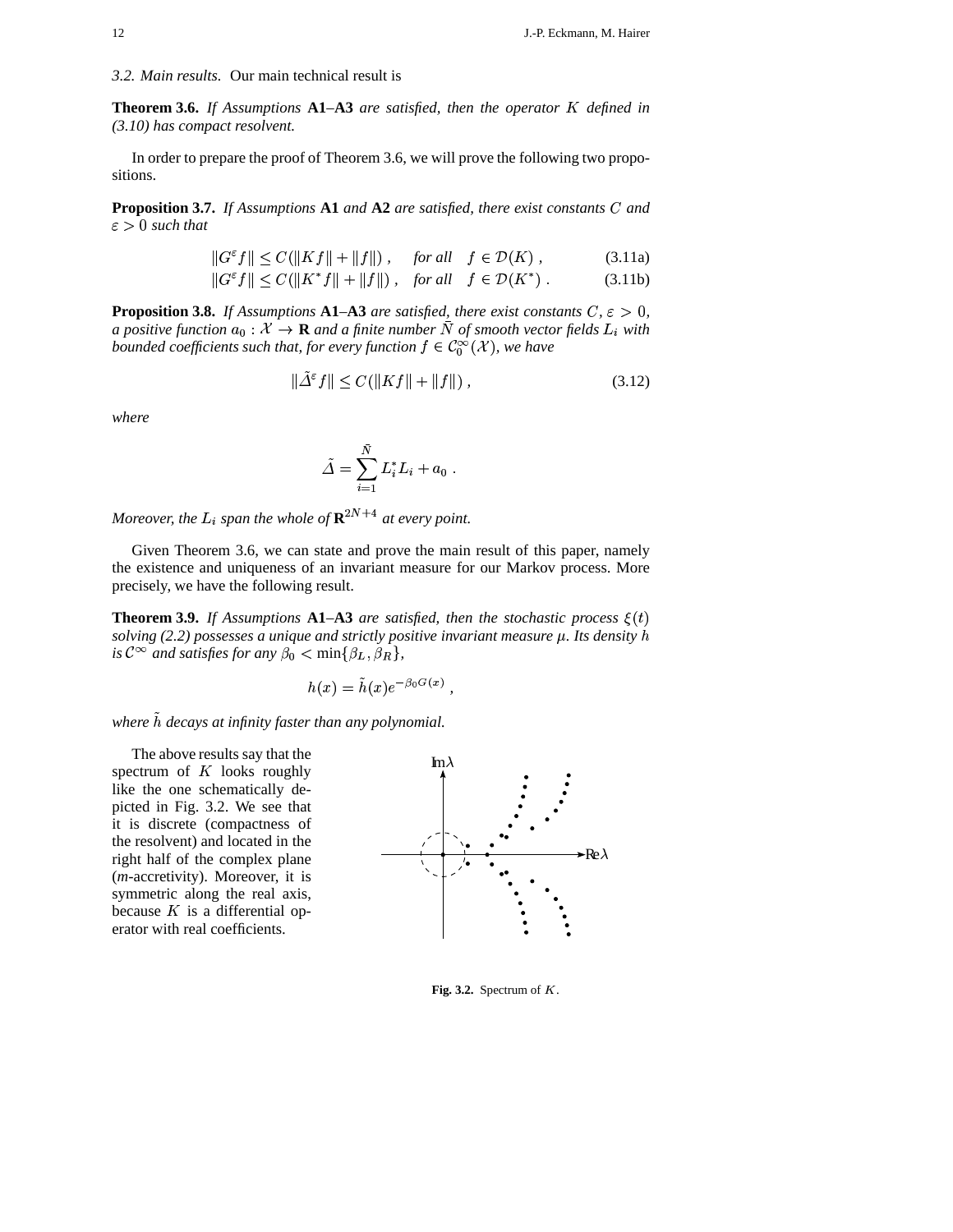Most of the remainder of this paper is devoted to the proofs of Theorems 3.6 and 3.9. In the sequel, we will always use the notation

$$
K = \sum_{i=1}^{4} X_i^* X_i + X_0 ,
$$

where we define

$$
X_1 = c_L \partial_{r_L} , \qquad X_2 = a_L (r_L - \lambda_L^2 q_0) , \qquad (3.13a)
$$

$$
X_3 = c_R \partial_{r_R} , \qquad X_4 = a_R (r_R - \lambda_R^2 q_N) , \qquad (3.13b)
$$

$$
X_0 = -r_L \partial_{p_0} + b_L (r_L - \lambda_L^2 q_0) \partial_{r_L} - r_R \partial_{p_N} + b_R (r_R - \lambda_R^2 q_N) \partial_{r_R} - \sum_{i=0}^N (p_i \partial_{q_i} - V'_1(q_i) \partial_{p_i}) + \sum_{i=1}^N V'_2(\tilde{q}_i) (\partial_{p_i} - \partial_{p_{i-1}}) - \alpha_K.
$$
 (3.13c)

The operator  $X_0$  is antisymmetric, *i.e.* 

$$
X_0^* = -X_0 \tag{3.14}
$$

This implies that

$$
\text{Re}K = \sum_{i=1}^{4} X_i^* X_i \quad \text{and} \quad X_0 = K - \text{Re}K \tag{3.15}
$$

and thus  $\mathbb{R}E K$  is a positive self-adjoint operator. We have one more estimate that will be extensively used in the sequel. If f is some function in  $C_0^{\infty}(\mathcal{X})$  and  $i \in \{1, ..., 4\}$  we have

$$
||X_i f||^2 = \langle f, X_i^* X_i f \rangle \le \langle f, \text{Re} K f \rangle = \text{Re}\langle f, K f \rangle
$$
  
\$\leq ||f|| ||Kf|| \leq (||Kf|| + ||f||)^2, \qquad (3.16)\$

and by a similar argument also

$$
||X_i^* f||^2 \le (||Kf|| + ||f||)^2. \tag{3.17}
$$

# 4. Proof of the Bound in Position Space (Proposition 3.7)

First of all, we need a collection of functions belonging to  $\mathcal{F}_0$ , as defined in Definition 3.1. We have the following result.

**Proposition 4.1.** Let  $r$ ,  $p$ ,  $q$  and  $\tilde{q}$  designate the vectors

$$
r = (r_L, r_R), \qquad q = (q_0, \dots, q_N),
$$
  

$$
p = (p_0, \dots, p_N), \qquad \tilde{q} = (\tilde{q}_1, \dots, \tilde{q}_N).
$$

Choose  $\alpha \geq 0$  and let  $h_k : \mathbf{R}^k \to \mathbf{R}$  be functions in  $\mathcal{F}_{\alpha}$ . Then the functions

$$
G^{-\alpha/2}h_2(r)
$$
,  $G^{-\alpha/2}h_{N+1}(p)$ ,  $G^{-\alpha/(2n)}h_{N+1}(q)$ , and  $G^{-\alpha/(2m)}h_N(\tilde{q})$ 

belong to  $\mathcal{F}_0$ .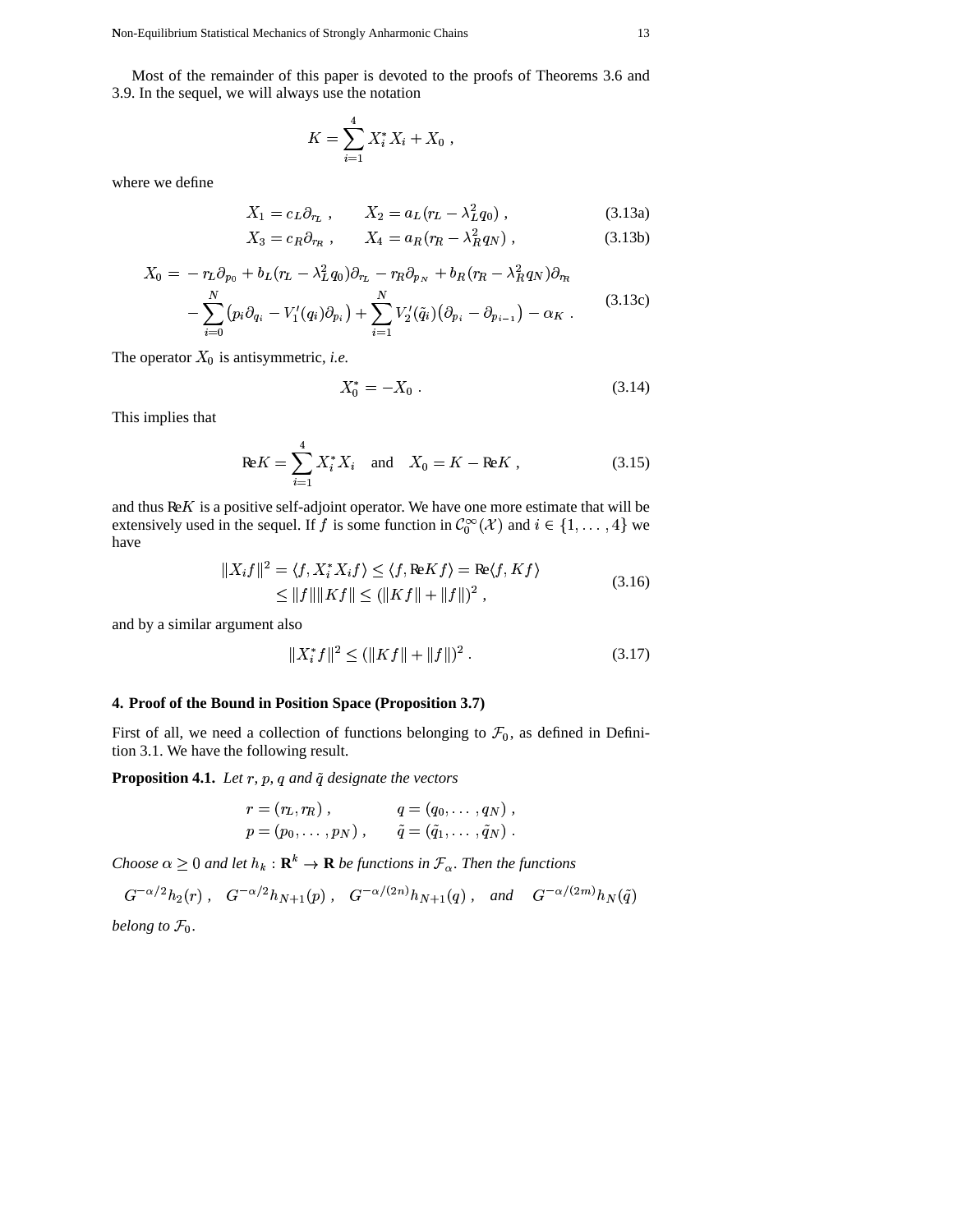¥<br>≉¥

*Proof.* We will only sketch the proof of the statement for  $G^{-\alpha/(2m)}h_N(\tilde{q})$ . tch the proof of the statement for  $G^{-\alpha/(2m)}h_N(\tilde{q})$ . The other expressions can easily be treated in a similar way.

We first notice that  $G^{-1}(D^kG)$  is bounded for every multi-index k. This is a straightforward consequence of two observations. The first one is that because of the lower bounds  $(3.4a)$  and  $(3.5a)$  of  $\mathbf{A1}$  and  $\mathbf{A2}$  and the expression  $(3.6)$  of  $G$ , there exists a constant  $C > 0$  for which

$$
G(p,q,r) \ge C\left(r^2 + p^2 + P^{2n}(q) + P^{2m}(\tilde{q})\right),\tag{4.1}
$$

where  $P^k$  was defined in (3.1). The second observation is that, because  $V_1 \in \mathcal{F}_{2n}$  and  $V_2 \in \mathcal{F}_{2m}$ , we have for every multi-index k some constant  $C_k$  for which

$$
|D^{k}G(p,q,r)| \leq C_{k}(r^{2}+p^{2}+P^{2n}(q)+P^{2m}(\tilde{q})) . \tag{4.2}
$$

Notice that  $G^{-\alpha/(2m)} D^k h_N(\tilde{q})$  is bounded by a similar argument, in particular because  $h_N \in \mathcal{F}_{\alpha}$ .

We set  $\alpha = -\alpha/(2m)$  and w  $-\alpha/(2m)$  and write

$$
\partial_i \big( G^\alpha h_N(\tilde q) \big) = \alpha \big( G^{-1} \partial_i G \big) G^\alpha h_N(\tilde q) + G^\alpha \partial_i h_N(\tilde q) \; .
$$

Both terms are bounded by (4.1), (4.2) and the fact that  $h_N \in \mathcal{F}_{\alpha}$ . It is easy to see that all the derivatives can be bounded similarly. The proof of Proposition 4.1 is complete.

 $\Box$ 

Let us define

$$
\Lambda_1 \equiv G^{1/2} .
$$

The symbol  $\Lambda_1$  was chosen in order to emphasize the similarity between the proof of Proposition 3.7 and the proof of the main result of Sect. 5, Theorem 5.5.

Before we start the proof of Proposition 3.7, we notice two more facts. Let us choose  $\alpha, \beta \in \mathbf{R}$  with  $0 \leq \beta \leq 1$ , and let A, B be two operators of multiplication by positive functions  $A \leq B$ . We then have

$$
\langle A_1^{\alpha} A f, f \rangle \le \langle A_1^{\alpha} B f, f \rangle \,, \tag{4.3}
$$

as well as the implication

$$
||A_1^{\alpha} A f|| \le C(||Kf|| + ||f||) \quad \Rightarrow \quad ||A_1^{\alpha \beta} A^{\beta} f|| \le C(||Kf|| + ||f||). \tag{4.4}
$$

Both inequalities are trivial consequences of the fact that  $\Lambda_1$  is an operator of multiplication by a positive function and the estimate  $x^s \leq 1 + x$  if  $x \geq 0$  and  $s \leq 1$ . Both inequalities are trivial consequences of the fact that  $\Lambda_1$  is an operator of cation by a positive function and the estimate  $x^s \leq 1 + x$  if  $x \geq 0$  and  $s \leq 1$ .

*4.1. The main tool of the proof.* The main tool in the proof of Proposition 3.7 is the following lemma.

**Lemma 4.2.** Let  $\Lambda_1$  and  $K$  be defined as above. Let  $A$  and  $B$  be multiplication opera*tors represented by functions of the form*

$$
h(p,q,r) = c_L r_L + c_R r_R + \tilde{h}(p,q) , \qquad \tilde{h} \in \mathcal{C}^{\infty}(\mathbf{R}^{2N+2}) .
$$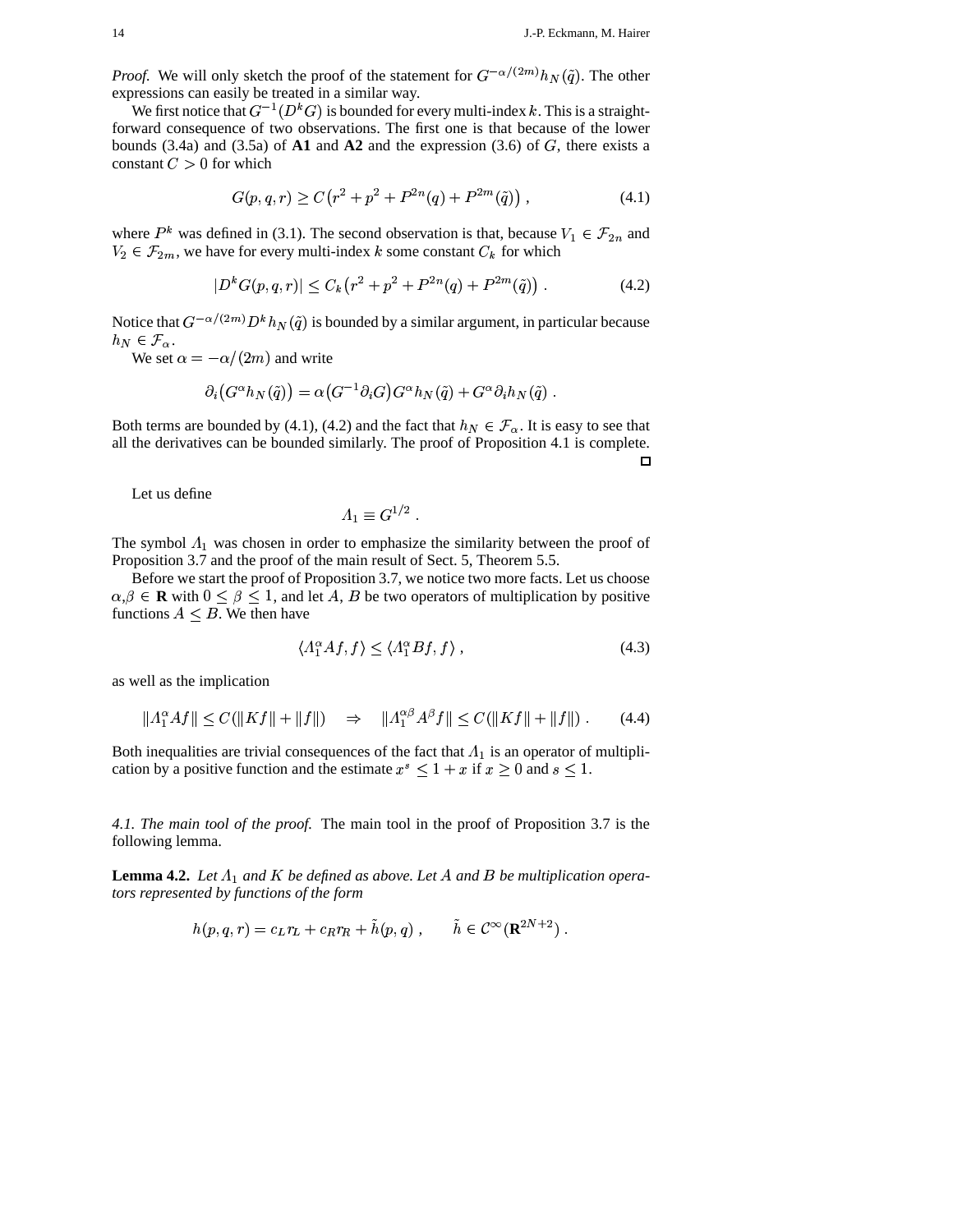Assume moreover that there are exponents  $\alpha_i$  and  $\beta_i$  and positive constants  $C_i$  such that the following estimates are true for every  $f \in C_0^{\infty}(\mathcal{X})$ :

$$
||A_1^{-\alpha_1}Af|| \le C_1(||Kf|| + ||f||), \qquad ||A_1^{-\beta_1}Bf|| \le C_2(||Kf|| + ||f||),
$$
  
\n
$$
||A_1^{-\alpha_2}Af|| \le C_3||f||, \qquad ||A_1^{-\beta_2}Bf|| \le C_4||f||,
$$
  
\n
$$
||A_1^{-\alpha_3}[X_0,A]f|| \le C_5(||Kf|| + ||f||), \qquad ||A_1^{-\beta_3}[X_0,B]f|| \le C_6(||Kf|| + ||f||).
$$

If  $\gamma$  satisfies the conditions

$$
\gamma \ge \alpha_3 + \beta_1, \tag{4.5}
$$

$$
\gamma \ge \alpha_2 + \frac{\beta_1 + \max\{\beta_2, \beta_3\}}{2} \,,\tag{4.6}
$$

$$
\gamma \ge \min\{\alpha_1 + \beta_2 \,, \, \alpha_2 + \beta_1\} \,, \tag{4.7}
$$

then there exists a constant  $C$  such that

$$
|\langle [X_0, B]f, \Lambda_1^{-\gamma} Af \rangle| \le C(\|Kf\| + \|f\|)^2 , \quad \text{for all} \quad f \in \mathcal{C}_0^{\infty}(\mathcal{X}) . \tag{4.8}
$$

Proof. The proof of this lemma involves some of the commutation techniques developed by Hörmander [Hör85], but it uses the fact that most operators involved are multiplication operators, i.e. they commute. An explicit computation, using (3.6) and (3.13) yields

$$
[X_0, G] = \sum_{j \in \{R, L\}} \frac{b_j}{\lambda_j^2} (r_j - \lambda_j^2 F_j)^2 , \quad [X_1, G] = c_L (r_L/\lambda_L^2 - q_0) , \quad (4.9a)
$$

$$
[X_2, G] = [X_4, G] = 0 , \qquad [X_3, G] = c_R (r_R / \lambda_R^2 - q_N) . \qquad (4.9b)
$$

We therefore see that, by Proposition 4.1, we have for  $i = 0, ..., 4$ ,

$$
G^{-1}[X_i, G] \in \mathcal{F}_0. \tag{4.10}
$$

Since the  $X_i$  are either differentiation operators or multiplicative operators, we have, for any  $\alpha \in \mathbf{R}$ , the relation

$$
G^{-\alpha}[X_i, G^{\alpha}] = \alpha G^{-1}[X_i, G] \in \mathcal{F}_0,
$$

and so, since  $\Lambda_1^2 = G$ ,

$$
||A_1^{\alpha}[X_i, A_1^{-\alpha}]|| < \infty . \tag{4.11}
$$

We can now start to bound (4.8). Since  $[X_0, B] = -X_0^*B - BX_0$ , we can write  $(4.8)$  as

$$
|\langle [X_0, B]f, \Lambda_1^{-\gamma} Af \rangle| \le |\langle BX_0f, \Lambda_1^{-\gamma} Af \rangle| + |\langle Bf, X_0\Lambda_1^{-\gamma} Af \rangle|
$$
  

$$
\equiv T_1 + T_2.
$$

Both terms will be estimated separately.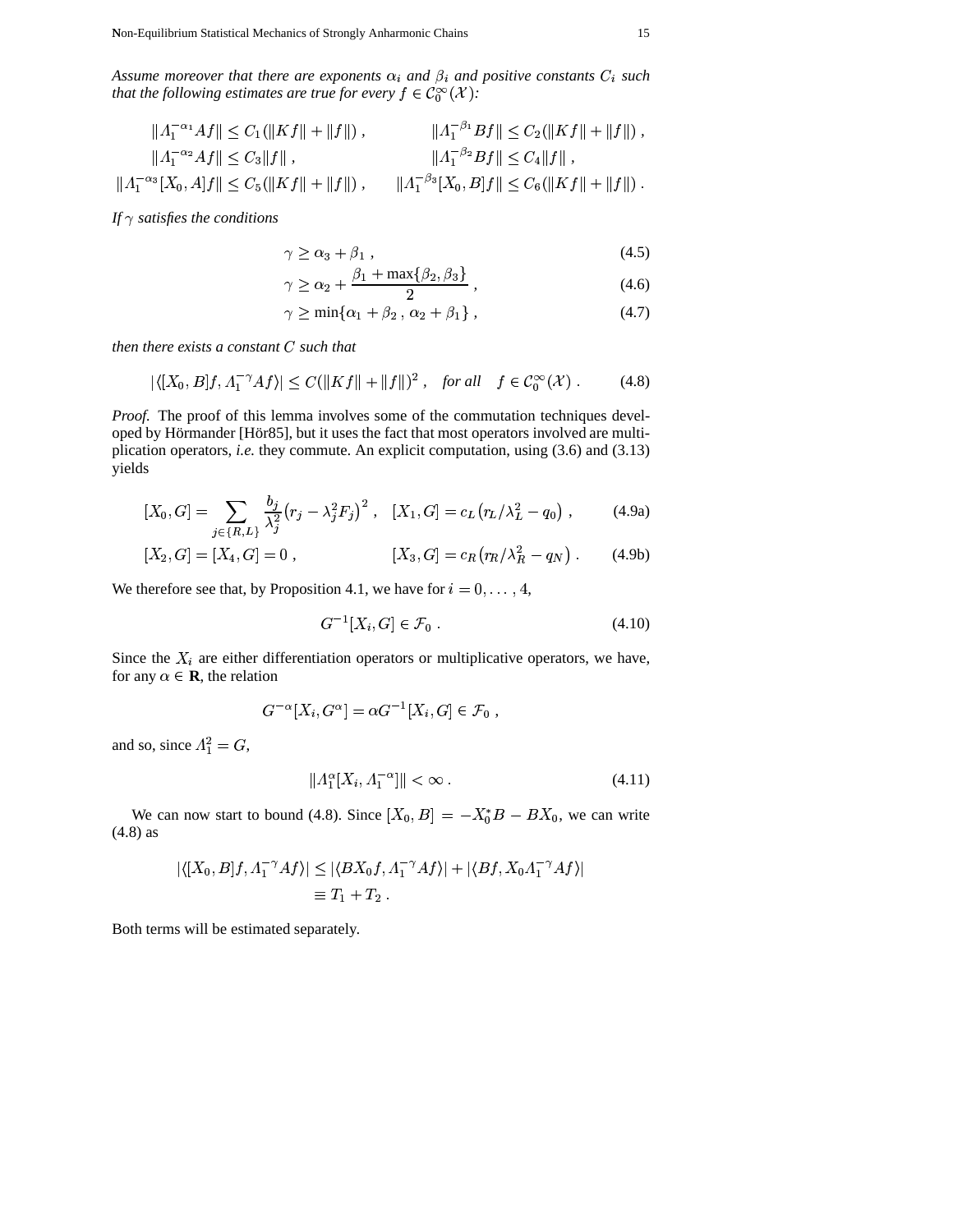**Term**  $T_1$ **. Since we know by (3.15) that**  $X_0 = K - \mathbb{R}eK$ **, we can write it as** 

$$
T_1 \leq |\langle B(\text{Re} K)f, \Lambda_1^{-\gamma} Af \rangle| + |\langle B Kf, \Lambda_1^{-\gamma} Af \rangle| \equiv T_{11} + T_{12} .
$$

The term  $T_{12}$  can be estimated by using (4.7). We indeed have either  $\gamma \ge \alpha_1 + \beta_2$ , or  $\geq \alpha_2 + \beta_1$ . In the former case, we write

$$
T_{12} \le ||A_1^{-\beta_2}B|| ||Kf|| ||A_1^{-\gamma+\beta_2}Af|| \le C(||Kf|| + ||f||)^2.
$$

In the latter case, we use the fact that  $A$ ,  $B$  and  $\Lambda_1$  commute and are self-adjoint to write similarly

$$
T_{12} = |\langle AKf, \Lambda_1^{-\gamma}Bf \rangle| \le ||\Lambda_1^{-\alpha_2}A\| ||Kf|| ||\Lambda_1^{-\gamma+\alpha_2}Bf|| \le C(||Kf|| + ||f||)^2.
$$

Let us now focus on the term  $T_{11}$ . Using the positivity of ReK, it can be written as

$$
T_{11} = \langle (\mathbf{Re} K)^{1/2} A_1^{-\gamma_1} B f, (\mathbf{Re} K)^{1/2} A_1^{-\gamma_2} A f \rangle + \langle [A_1^{-\gamma_1} B, \mathbf{Re} K] f, A_1^{-\gamma_2} A f \rangle
$$
  
 
$$
\equiv T_{13} + T_{14} ,
$$

where

$$
\gamma_1, \gamma_2 > 0 , \qquad \gamma_1 + \gamma_2 = \gamma ,
$$

,

are to be chosen later. We estimate both terms separately. The commutator in  $T_{14}$  can be expanded to give

$$
T_{14}=\langle \Lambda_1^{-\gamma_1}[B,\text{Re}K]f,\Lambda_1^{-\gamma_2}Af\rangle+\langle [\Lambda_1^{-\gamma_1},\text{Re}K]Bf,\Lambda_1^{-\gamma_2}Af\rangle.
$$

In order to estimate these terms, we recall that  $\text{Re}K = \sum_{i=1}^{4} X_i^* X_i$ . We therefore have

$$
T_{14} = \sum_{i=1}^{4} \left( \langle A_1^{-\gamma_1} [B, X_i^*] X_i f, A_1^{-\gamma_2} A f \rangle + \langle A_1^{-\gamma_1} X_i^* [B, X_i] f, A_1^{-\gamma_2} A f \rangle \right. + \left\langle [A_1^{-\gamma_1}, X_i^*] X_i B f, A_1^{-\gamma_2} A f \rangle + \langle X_i^* [A_1^{-\gamma_1}, X_i] B f, A_1^{-\gamma_2} A f \rangle \right) \equiv \sum_{i=1}^{4} \left( T_i^{(1)} + T_i^{(2)} + T_i^{(3)} + T_i^{(4)} \right) .
$$

Noticing that  $[B, X^*_i]$  is a multiple of the identity operator and that  $\Lambda_1$  is self-adjoint, we have

$$
|T_i^{(1)}| \le C\langle X_i f, A_1^{-\gamma} A f \rangle \le ||X_i f|| ||A_1^{-\gamma} A f|| \le C(||K f|| + ||f||)^2,
$$

where we used (3.16) and the fact that  $\gamma > \alpha_2$  to get the last inequality. The term  $T_i^{(2)}$ is bounded by  $C(\|Kf\| + \|f\|)^2$  in a similar way. The term  $T_i^{(3)}$  is written as

$$
|T_i^{(3)}| = |\langle \Lambda_1^{\gamma_1} [\Lambda_1^{-\gamma_1}, X_i^*] X_i f, \Lambda_1^{-\gamma} A B f \rangle + \langle \Lambda_1^{\gamma_1} [\Lambda_1^{-\gamma_1}, X_i^*] [X_i, B] f, \Lambda_1^{-\gamma} A f \rangle|
$$
  
\n
$$
\leq C \|X_i f\| \| \Lambda_1^{-\gamma} A B f \| + C \|f\| \| \Lambda_1^{-\gamma} A f \|,
$$

where we used (4.11) and the fact that  $[X_i, B]$  is bounded. Now we can bound  $T_i^{(3)}$  by  $C(||Kf|| + ||f||)^2$ , using (3.16) to estimate  $||X_i f||$  and (4.7) to estimate  $||A_1^{-\gamma}ABf||$ had a strong of the state of the state of the state of the state of the state of the state of the state of the and  $||A_1^{\pi} A f||$ . The term  $T_i^{(4)}$  can be estimated in a similar way.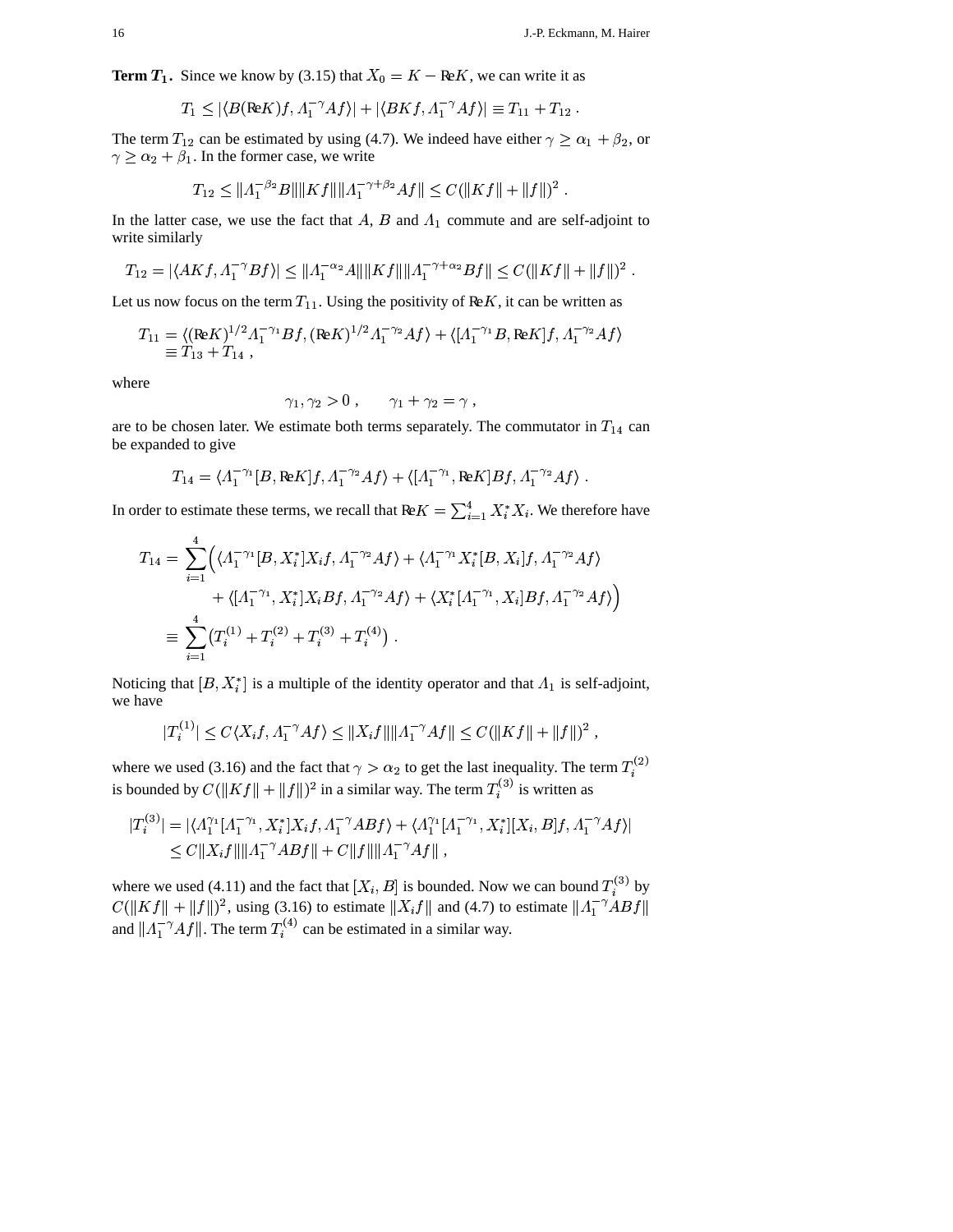Let us now focus on the term  $T_{13}$ . We can write

$$
|T_{13}| \leq |\text{Re}\langle K\Lambda_1^{-\gamma_1}Bf, \Lambda_1^{-\gamma_1}Bf \rangle|^{1/2} \sqrt{\sum_{i=1}^4 \|X_i\Lambda_1^{-\gamma_2}Af\|}.
$$

If we choose

$$
\gamma_2 = \alpha_2 \,, \tag{4.12}
$$

the terms under the square root are easily estimated by writing them as

$$
||X_i \Lambda_1^{-\gamma_2} Af|| \le ||\Lambda_1^{-\gamma_2} A|| ||X_i f|| + ||[X_i, \Lambda_1^{-\gamma_2}] \Lambda_1^{\gamma_2} || ||\Lambda_1^{-\gamma_2} Af|| + ||\Lambda_1^{-\gamma_2} [X_i, A] f||,
$$

and estimating the two commutators by (4.11) and (4.9) respectively.

The term preceding the square root can be written as

$$
\langle K \Lambda_1^{-\gamma_1} B f, \Lambda_1^{-\gamma_1} B f \rangle = \langle \Lambda_1^{-\gamma_1} B K f, \Lambda_1^{-\gamma_1} B f \rangle + \langle [K, \Lambda_1^{-\gamma_1} B] f, \Lambda_1^{-\gamma_1} B f \rangle
$$
  

$$
\equiv T_{15} + T_{16} .
$$

The term  $T_{15}$  can be bounded if we choose

$$
2\gamma_1 \ge \beta_1 + \beta_2 \,,\tag{4.13}
$$

because we have then

$$
T_{15} \le ||Kf|| ||A_1^{-\beta_2}B|| ||A_1^{-\beta_1}Bf|| \le C(||Kf|| + ||f||)^2.
$$

In order to estimate the term  $T_{16}$ , we use  $K = \text{Re}K + X_0$  to write

$$
T_{16} = \langle [X_0, \Lambda_1^{-\gamma_1} B]f, \Lambda_1^{-\gamma_1} Bf \rangle + \langle [\text{Re}K, \Lambda_1^{-\gamma_1} B]f, \Lambda_1^{-\gamma_1} Bf \rangle
$$
  

$$
\equiv T_{16}^{(1)} + T_{16}^{(2)}.
$$

The term  $T_{16}^{(1)}$  can be estimated by writing it as

$$
T_{16}^{(1)} = \langle \Lambda_1^{-\gamma_1}[X_0, B]f, \Lambda_1^{-\gamma_1}Bf \rangle + \langle [X_0, \Lambda_1^{-\gamma_1}] \Lambda_1^{\gamma_1} \Lambda_1^{-\gamma_1} Bf, \Lambda_1^{-\gamma_1} Bf \rangle.
$$

The first term can be bounded by  $C(\|Kf\| + \|f\|)^2$  if we choose

$$
2\gamma_1 \ge \beta_1 + \beta_3 \tag{4.14}
$$

In order to bound the second term, it suffices to have  $\gamma_1 \ge \beta_1$ , which is the case because of (4.13) and the fact that  $\beta_2 \geq \beta_1$ .

The term  $T_{16}^{(2)}$  can be bounded by  $C(||Kf|| + ||f||)^2$ , by treating it in a similar way<br>as the term  $T_{14}$ . We leave to the reader the verification that no additional conditions<br>on  $\gamma_1$  have to be made. This completes th (4.14) can be satisfied simultaneously by (4.6).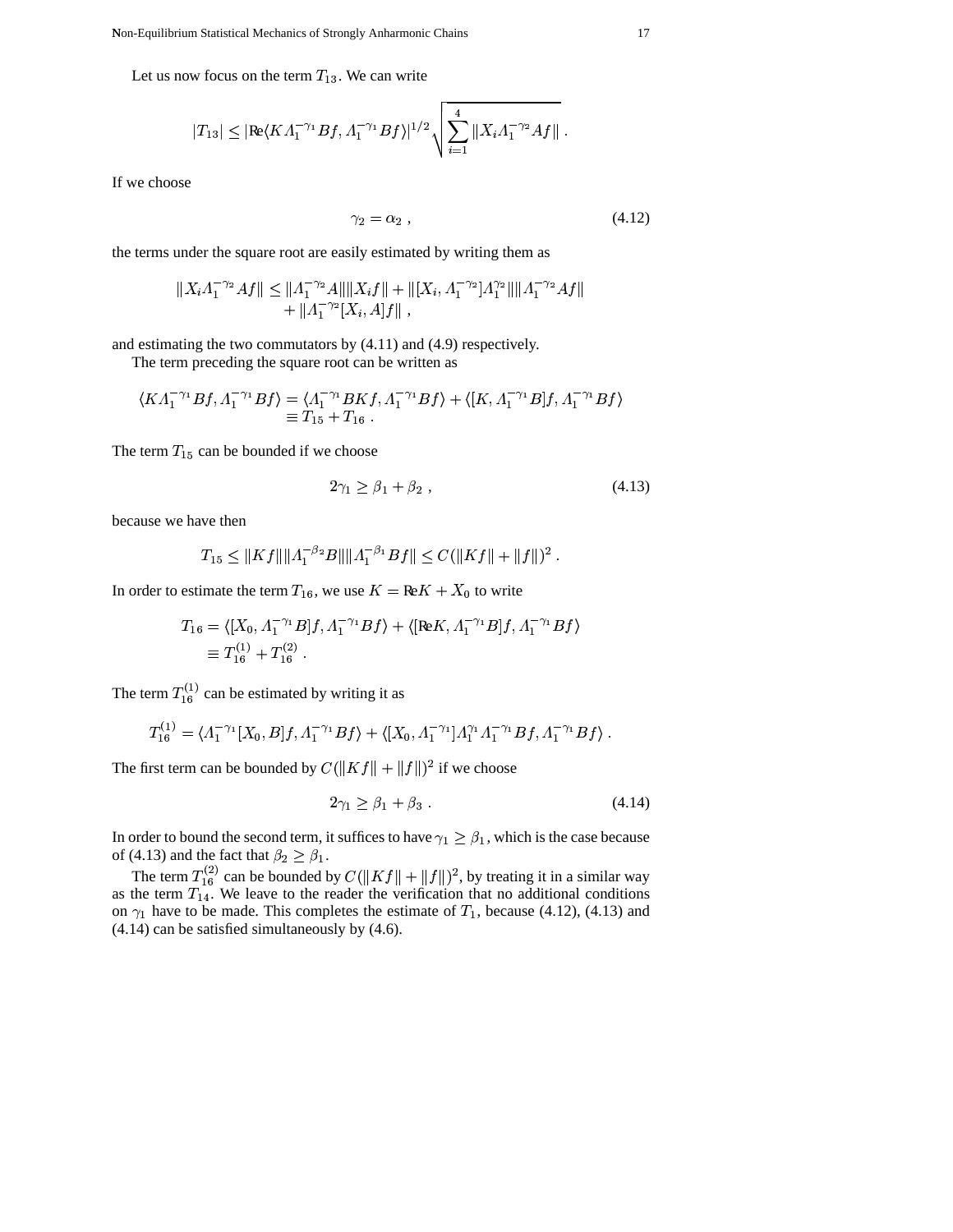Term  $T_2$ . We decompose this term as

$$
T_2 \le |\langle Bf, \Lambda_1^{-\gamma} A X_0 f \rangle| + |\langle Bf, \Lambda_1^{-\gamma} [X_0, A]f \rangle| + |\langle Bf, [X_0, \Lambda_1^{-\gamma}] A f \rangle|
$$
  
\n
$$
\equiv T_{21} + T_{22} + T_{23} .
$$

Since  $\gamma \ge \alpha_3 + \beta_1$  the term  $T_{22}$  is easily estimated by

$$
T_{22} \le ||A_1^{-\beta_1}Bf|| ||A_1^{-\alpha_3}[X_0,A]f|| \le C(||Kf|| + ||f||)^2.
$$

Noticing that we can assume  $\alpha_1 \leq \alpha_2$  and  $\beta_1 \leq \beta_2$ , condition (4.7) implies  $\gamma \geq \alpha_1 + \beta_1$ . Since  $[X_0, \Lambda_1^{-\gamma}]$  is a function, it commutes with  $\Lambda_1$ , and so  $T_{23}$  can be estimated writing

$$
T_{23} \leq |\langle \Lambda_1^{-\beta_1} Bf, \Lambda_1^{\gamma} [X_0, \Lambda_1^{-\gamma}] \Lambda_1^{-\alpha_1} Af \rangle|
$$
  
\$\leq \| \Lambda\_1^{-\beta\_1} Bf\| \| [X\_0, \Lambda\_1^{-\gamma}] \Lambda\_1^{\gamma} \| \| \Lambda\_1^{-\alpha\_1} Af \|\leq C (||Kf|| + ||f||)^2 ,

where we used  $(4.11)$  to get the last bound.

We finally bound  $T_{21}$ . Since  $X_0 = K - \text{Re}K$ , it can be expanded as

$$
T_{21} \leq |\langle Bf, \Lambda_1^{-\gamma} AKf \rangle| + |\langle Bf, \Lambda_1^{-\gamma} A(\text{Re} K)f \rangle| \equiv T_{21}^{(1)} + T_{21}^{(2)}
$$

The term  $T_{21}^{(1)}$  can be estimated by writing

$$
T_{21}^{(1)} \leq ||Kf|| ||A_1^{-\gamma} ABf||,
$$

and using (4.7). The term  $T_{21}^{(2)}$  can be written as

$$
T_{21}^{(2)} = \langle Bf, A_1^{-\gamma} A (\text{Re} K) f \rangle = T_{13} + \langle A_1^{-\gamma_1} Bf, [A_1^{-\gamma_2} A, \text{Re} K] f \rangle.
$$

The term  $T_{13}$  has already been estimated. The other term can be treated like the term  $T_{14}$ . We leave to the reader the verification that one can indeed bound it by  $C(\|Kf\| +$  $||f||^2$  without any further restriction on  $\gamma_1$  and  $\gamma_2$ .

This completes the proof of the lemma.

4.2. The main step of the proof of Proposition 3.7. By an elementary approximation argument, it is sufficient to prove the inequalities (3.11) for  $f \in C_0^{\infty}(\mathcal{X})$ , since this is a core for both  $K$  and  $K^*$ . Moreover, we will prove only (3.11a). The interested reader may verify that the same arguments also apply for (3.11b).

We want to show that we can find constants  $\varepsilon$  and C such that

$$
||A_1^{\varepsilon}f|| \le C(||Kf|| + ||f||) , \quad \text{for all} \quad f \in \mathcal{C}_0^{\infty}(\mathcal{X}).
$$

In order to show this, we notice that there is a constant  $C$  such that

$$
A_1^2 \leq C \Big( 1 + (r_L - \lambda_L^2 q_0)^2 + (r_R - \lambda_r^2 q_N)^2 + \sum_{i=0}^N p_i^2 + P^{2n}(Q) + \sum_{i=1}^N P^{2m}(\tilde{q}_i) \Big)
$$
  

$$
\equiv \tilde{G}.
$$

The immediate consequence is that

$$
||A_1^{\varepsilon}f||^2 = \langle f, A_1^{2\varepsilon}f \rangle \le \langle f, A_1^{2\varepsilon-2}\tilde{G}f \rangle.
$$

 $\Box$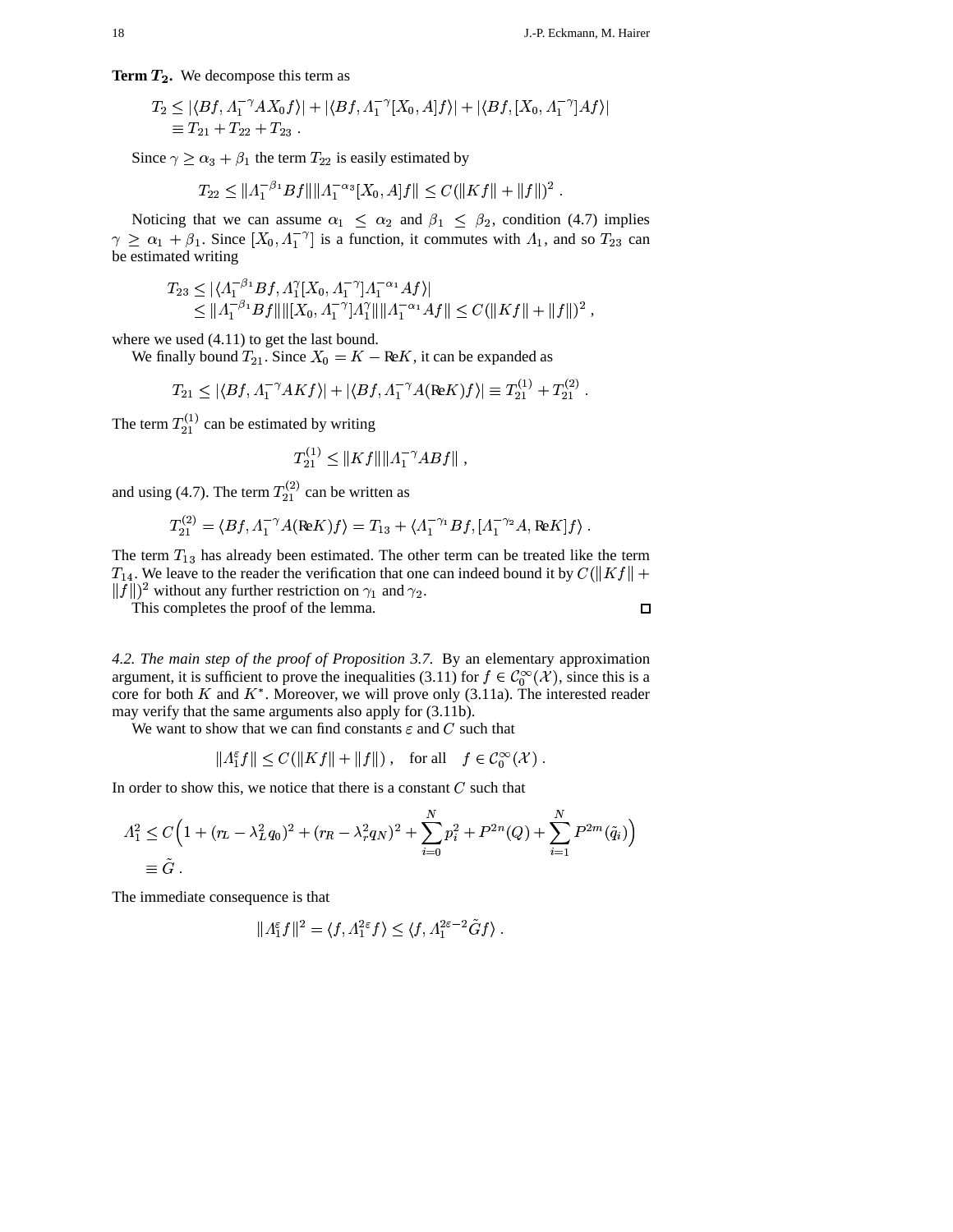It is therefore enough to show that there exists a (small) constant  $\varepsilon$  such that the terms<br>  $||A^{\varepsilon-1}P^n(0) f||$ ,  $||A^{\varepsilon-1}P_n f||$ ,  $||A^{\varepsilon-1}P^m(\tilde{a}) f||$ , ...

$$
\| \varLambda_1^{\varepsilon-1}P^n(Q)f\|\,,\,\,\|\varLambda_1^{\varepsilon-1}p_if\|\,,\,\,\|\varLambda_1^{\varepsilon-1}P^m(\tilde{q}_i)f\|\,,\ldots
$$

are bounded by  $C(\|Kf\| + \|f\|).$ 

.We are first going to bound the terms involving variables near the boundary of the chain. Then, we will proceed by induction towards the middle of the chain.

**The term**  $||A_1^{\varepsilon-1}(r_L - \lambda_L^2 q_0)f||$ . We have

$$
||(r_L - \lambda_L^2 q_0)f||^2 = |\langle (r_L - \lambda_L^2 q_0)^2 f, f \rangle| \le C |\langle (\text{Re} K) f, f \rangle|
$$
  
= C |Re $\langle K f, f \rangle| \le C ||K f|| ||f|| \le C (||K f|| + ||f||)^2$ , (4.15)

where we used the fact that  $a_L \neq 0$  to obtain the first inequality. Since  $A_1 \geq 1$ , we thus have the estimate

$$
\| \varLambda_1^{\varepsilon - 1}(r_L - \lambda_L^2 q_0) f \| \leq C ( \| K f \| + \| f \|)^2
$$

if we take  $\varepsilon \leq 1$ .

**The term**  $||A_1^{\epsilon-1}p_0f||$ . We will prove the estimate

$$
|A_1^{\varepsilon_0 - 1} p_0 f|| \le C(||Kf|| + ||f||) , \qquad (4.16)
$$

for  $\varepsilon_0 \leq 1/(2m)$ . An explicit computation yields the relation

$$
[X_0, r_L - \lambda_L^2 q_0] = b_L (r_L - \lambda_L^2 q_0) - \lambda_L^2 p_0.
$$
 (4.17)

Solving (4.17) for  $p_0$ , we get

$$
||A_1^{\varepsilon_0-1} p_0 f||^2 = \langle \lambda_L^{-2} (b_L (r_L - \lambda_L^2 q_0) - \lambda_L^{-2} [X_0, r_L - \lambda_L^2 q_0]) f, A_1^{2\varepsilon_0-2} p_0 f \rangle
$$
  

$$
\equiv X_0^{(1)} - X_0^{(2)}.
$$

The term  $X_0^{(1)}$  can b  $_0^{(1)}$  can be estimated as

$$
|X_0^{(1)}| \leq \lambda_L^{-2} \|b_L(r_L - \lambda_L^2 q_0)f\| \| \Lambda_1^{2\varepsilon_0 - 2} p_0 f \| \leq C ( \|Kf\| + \|f\|)^2 ,
$$

where the last inequality holds because  $\varepsilon_0 \leq 1/2$ .

 $\sim$   $\sim$   $\sim$   $\sim$   $\sim$   $\sim$ 

In order to estimate  $X_0^{(2)}$ , we apply Lem  $_0^{(2)}$ , we apply Lemma 4.2 with  $\cdots$  $= p_0$  and  $B = r_L - \lambda_L^2 q_0$ .  $q_0$ . An explicit computation yields  $[X_0, A] = V'_1(q_0) +$ pply Lemma 4.2 with  $A = p_0$  and  $B = r_L - \lambda_L^2 q_0$ .<br>  $\alpha_0, A] = V'_1(q_0) + V'_2(\tilde{q}_1) - r_L$ . The term  $[X_0, B]$ has already been computed in (4.17). Because of Proposition 4.1 and of (4.15), we can choose

$$
\alpha_1 = 1
$$
,  $\beta_1 = 0$ ,  
\n $\alpha_2 = 1$ ,  $\beta_2 = 1$ ,  
\n $\alpha_3 = 2 - 1/m$ ,  $\beta_3 = 1$ .

The hypotheses of Lemma 4.2 are thus fulfilled if we choose  $\gamma = 2 - 1/m$ . We therefore have the estimate (4.16) with  $\varepsilon_0 = 1/(2m)$ . We have a similar estimate for the symmetric term at the other end of the chain.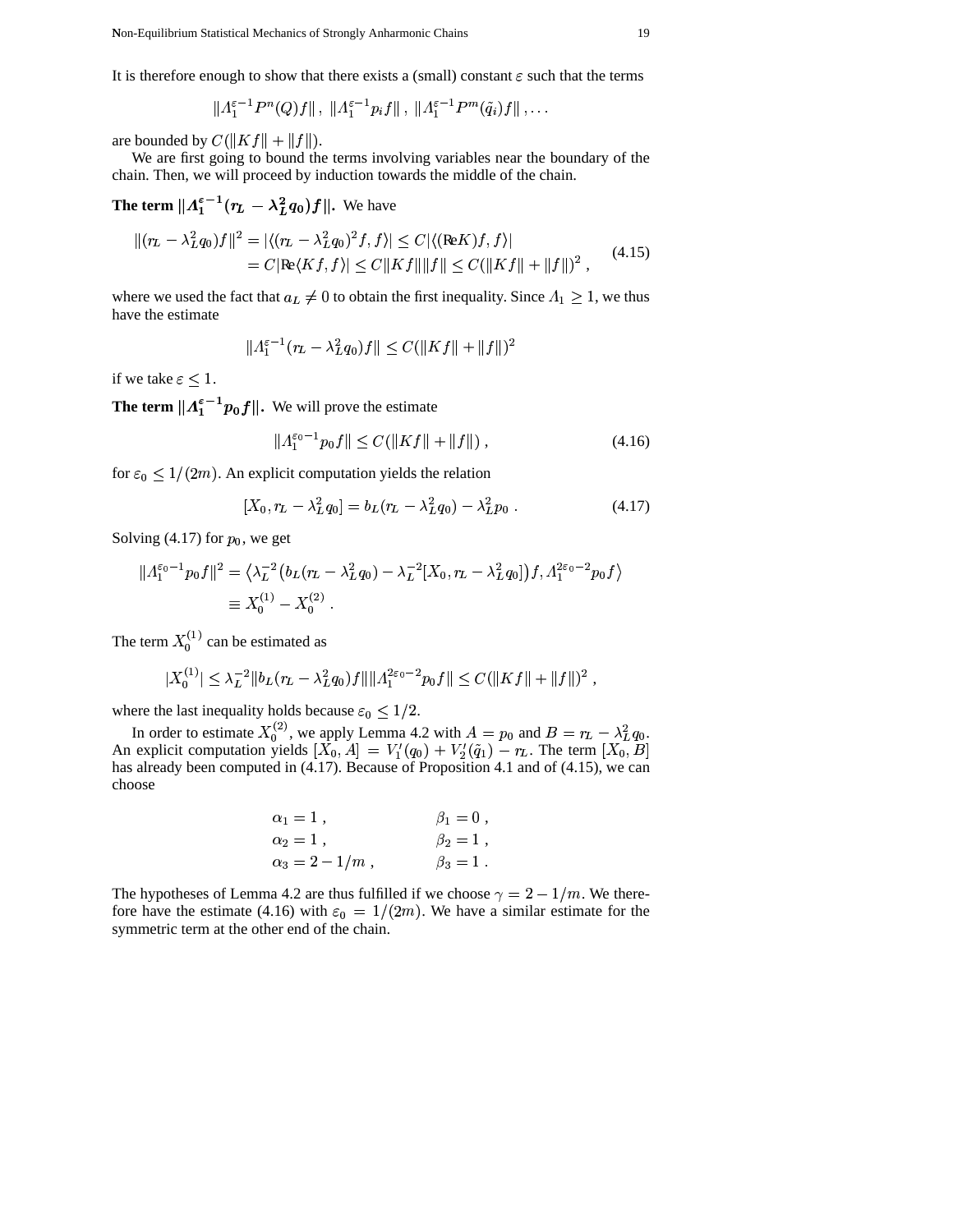**The term**  $||A_1^{\varepsilon-1}P^m(\tilde{q}_1)f||$ . We will prove the estimate

$$
||A_1^{\varepsilon'_0-1}P^m(\tilde{q}_1)f||\leq C(||Kf||+||f||),
$$

for some  $\varepsilon_0' < \varepsilon_0$ . Because of the bound (3.5b) of **A2**, we can find some constants  $c_1$ and  $c_2$  such that

$$
\left\langle \Lambda_1^{2\varepsilon_0'-2} P^{2m}(\tilde{q}_1)f, f \right\rangle \leq c_1 \left| \left\langle \Lambda_1^{2\varepsilon_0'-2} V_2'(\tilde{q}_1)f, \tilde{q}_1 f \right\rangle \right| + c_2 \left| \left\langle \Lambda_1^{2\varepsilon_0'-2} f, f \right\rangle \right|, \quad (4.18)
$$

where we also used (4.3). The second term is easily estimated because  $\Lambda_1^{2\varepsilon_0^{\prime}-2}$  is  $i_1^{2z_0-2}$  is where we also used (4.3). The second term is easily estimated because  $A_1^{2\varepsilon_0 - 2}$  is bounded if  $\varepsilon'_0 \le 1$ . We once again use the fact that  $[X_0, p_0] = V'_1(q_0) + V'_2(q_1) - r_L$  to write the first term as

$$
\begin{aligned} \left| \left\langle \Lambda_1^{2\varepsilon_0'-2} V_2'(\tilde{q}_1)f , \tilde{q}_1 f \right\rangle \right| &= \left| \left\langle \Lambda_1^{2\varepsilon_0'-2}([X_0,p_0]-V_1'(q_0)+r_L)f , \tilde{q}_1 f \right\rangle \right| \\ & \equiv |Y_1^{(1)}+Y_1^{(2)}+Y_1^{(3)}| \ . \end{aligned}
$$

The term  $Y_1^{(2)}$  can be written as

$$
\begin{aligned} |Y_1^{(2)}| &= \left| \langle \Lambda_1^{2\varepsilon_0'-2+1/m} V_1'(q_0) f, \Lambda_1^{-1/m} \tilde{q}_1 f \rangle \right| \\ &\leq \| \Lambda_1^{2\varepsilon_0'-2+1/m} V_1'(q_0) f \| \| \Lambda_1^{-1/m} \tilde{q}_1 f \| \end{aligned}.
$$

By Proposition 4.1 and the fact that  $V'_1 \in \mathcal{F}_{2n-1}$ , this term 1, this term is bounded by  $C||f||^2$  if we take  $\varepsilon_0'$  so small that

$$
2\varepsilon_0' \le 1/n - 1/m \tag{4.19}
$$

The term  $Y_1^{(3)}$  is bounded si  $i^{(3)}$  is bounded similarly by writing

$$
|Y_1^{(3)}| \leq \left\| \Lambda_1^{2\varepsilon_0' - 2 + 1/m} r_L f \right\| \| \Lambda_1^{-1/m} \tilde{q}_1 f \|,
$$

if we impose

$$
2\varepsilon'_0 \le 1 - 1/m \tag{4.20}
$$

Both conditions can be satisfied because we assumed that  $1 < n < m$ . In order to estimate  $Y_1^{(1)}$ , we apply once again Lemma 4.2. This time we have  $A = \tilde{q}_1$  and  $B = p_0$ . Using  $(4.16)$  and Proposition  $4.1$ , we see that we can choose

$$
\alpha_1 = 1/m
$$
,  $\beta_1 = 1 - \varepsilon_0$ ,  
\n $\alpha_2 = 1/m$ ,  $\beta_2 = 1$ ,  
\n $\alpha_3 = 1$ ,  $\beta_3 = 2 - 1/m$ .

By using  $m > 1$ , we see that the hypotheses of Lemma 4.2 are fulfilled if (4.19) and (4.20) hold, together with  $\varepsilon_0' < \varepsilon_0/2$ . Once again, we have the same estimate at the other end of the chain.

We can now go along the chain by induction. At each step, we go one particle closer towards the middle of the chain. We present here only the terms arising when we go from the left to the right of the chain.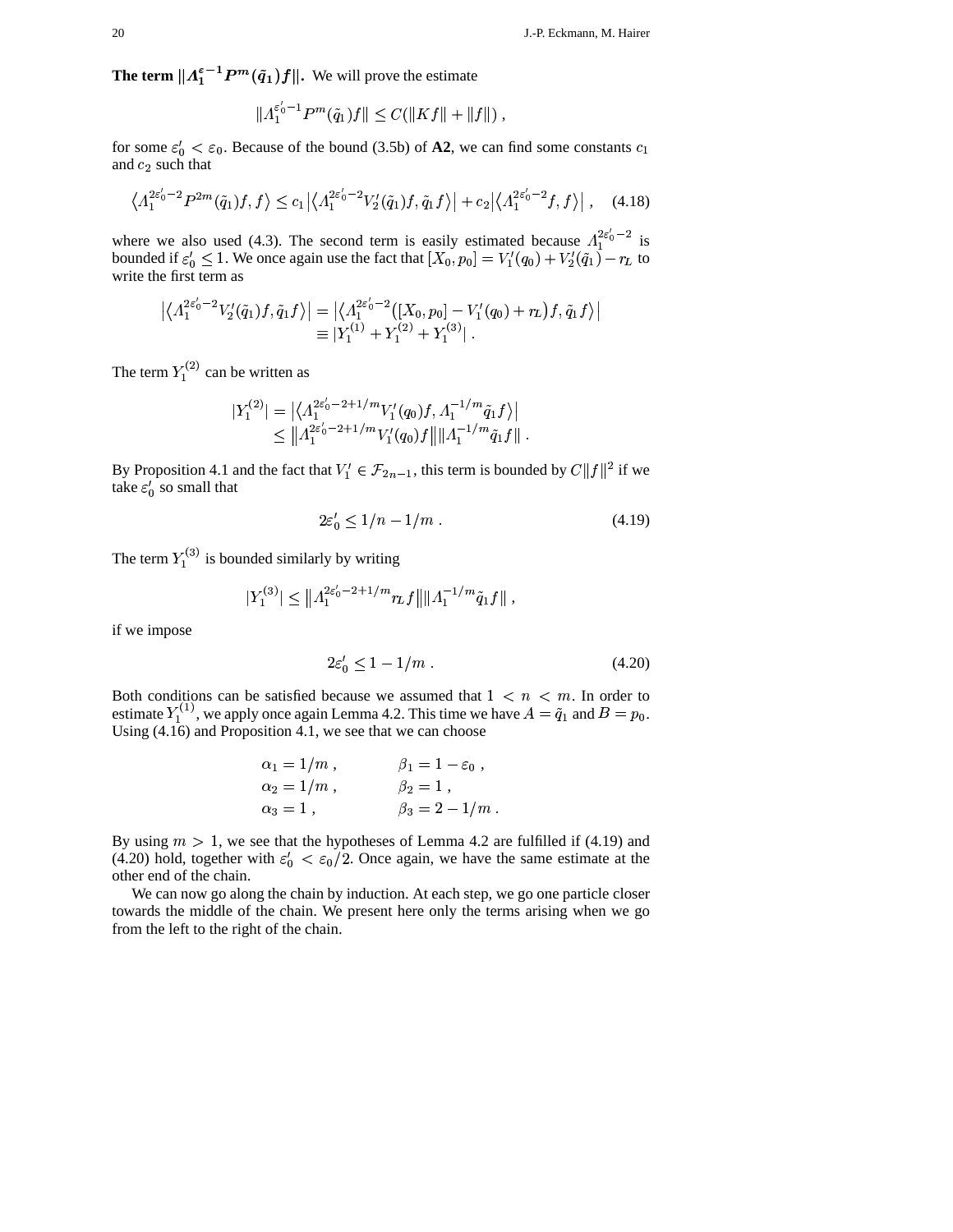**The term**  $||A_1^{\varepsilon-1}p_if||$ **. We already treated the case**  $i = 1$ **. Let us therefore assume**  $i > 1$ . We moreover assume that there exist constants  $\varepsilon_{i-1}, \varepsilon'_{i-1}$ = 1. Let us therefore assume<br> $t_1, \varepsilon'_{i-1} > 0$  such that we have the estimates  $j = 1$   $j = 1$ 

$$
\|A_1^{\varepsilon_{i-1}-1}p_{i-1}f\| \le C(\|Kf\| + \|f\|) ,
$$
  

$$
\|A_1^{\varepsilon'_{i-1}-1}P^m(\tilde{q}_i)f\| \le C(\|Kf\| + \|f\|) .
$$
 (4.21)

We will show that this implies the existence of a constant  $\varepsilon_i > 0$  such that

$$
\|A_1^{\varepsilon_i - 1} p_i f\| \le C(\|Kf\| + \|f\|) \tag{4.22}
$$

We use  $p_i = p_{i-1} + [X_0, \tilde{q}_i]$  to write

$$
\left\|A_1^{\varepsilon_i-1} p_i f\right\|^2 = \langle A_1^{2\varepsilon_i-1} p_{i-1} f, A_1^{-1} p_i f\rangle + \langle [X_0, \tilde{q}_i] f, A_1^{2\varepsilon_i-2} p_i f\rangle \equiv X_i^{(1)} + X_i^{(2)}.
$$

The term  $X_i^{(1)}$  is easily bounded if we write

$$
|X_i^{(1)}| \le ||A_1^{2\varepsilon_i - 1} p_{i-1} f|| ||A_1^{-1} p_i f|| \le C (||Kf|| + ||f||)^2,
$$

where the last inequality is obtained by using Proposition 4.1 and (4.21). We only have to make the assumption  $2\varepsilon_i \leq \varepsilon_{i-1}$ .

In order to estimate the term  $X_i^{(2)}$ , we apply Lem  $^{2)}$ , we apply Lemma 4.2 with  $\cdots$ and  $B = \tilde{q}_i$ . Explicit computation yields  $[X_0, p_i] = V'_1(q_i) - V$ <br>by pathodic (4.21) and Proposition 4.1, we see that m  $X_i^{(2)}$ , we apply Lemma 4.2 w<br>  $[0, p_i] = V'_1(q_i) - V'_2(\tilde{q}_{i+1}) - V'_2$ aan anaaaa a 4.2 with  $A = p_i$ <br>  $(y_1) - V'_2(\tilde{q}_i)$ . Using . Using the induction hypothesis (4.21) and Proposition 4.1, we see that we can choose % '&

$$
\alpha_1 = 1
$$
,  $\beta_1 = (1 - \varepsilon'_{i-1})/m$ ,  
\n $\alpha_2 = 1$ ,  $\beta_2 = 1/m$ ,  
\n $\alpha_3 = 2 - 1/m$ ,  $\beta_3 = 1$ .

If we take  $\varepsilon_i \leq \varepsilon'_{i-1}/(2m)$ , we see that the hypotheses of Lemma 4.2 are satisfied. We thus have the desired bound (4.22).

**The term**  $||A_1^{\varepsilon-1}P^m(\tilde{q}_{i+1})f||$ **. We assume that there exist strictly positive constants**  $\varepsilon_i$  and  $\varepsilon'_{i-1}$  such that

and 
$$
\varepsilon_{i-1}
$$
 such that  

$$
\|A_1^{\varepsilon_{i-1}}p_if\| \leq C(\|Kf\| + \|f\|) , \qquad \|A_1^{\varepsilon'_{i-1}-1}P^m(\tilde{q}_i)f\| \leq C(\|Kf\| + \|f\|) .
$$

We will show that this implies the existence of a constant  $\varepsilon_i' > 0$  for which

$$
\left\| \Lambda_1^{\varepsilon_i'-1} P^m(\tilde{q}_{i+1}) f \right\| \le C(\|Kf\| + \|f\|) \,. \tag{4.23}
$$

Expression (4.18) with  $\tilde{q}_1$  replaced by  $\tilde{q}_{i+1}$  holds. In order to prove (4.23), it suffices therefore to show that

$$
|\langle A_1^{2\varepsilon'_i-2}V'_2(\tilde{q}_{i+1})f,\tilde{q}_{i+1}f\rangle| \leq C(\|Kf\| + \|f\|)^2.
$$

Since, for  $i > 1$  we have  $[X_0, p_i] = V'_1(q_i) - V'_2(\tilde{q}_{i+1}) - V'_2(\tilde{q}_i)$ , the preceding term can be written as

$$
\left| \langle \Lambda_1^{2\varepsilon'_i-2}([X_0,p_i]+V'_1(q_i)+V'_2(\tilde q_i))f,\tilde q_{i+1}f\rangle \right| \equiv |Y_i^{(1)}+Y_i^{(2)}+Y_i^{(3)}|.
$$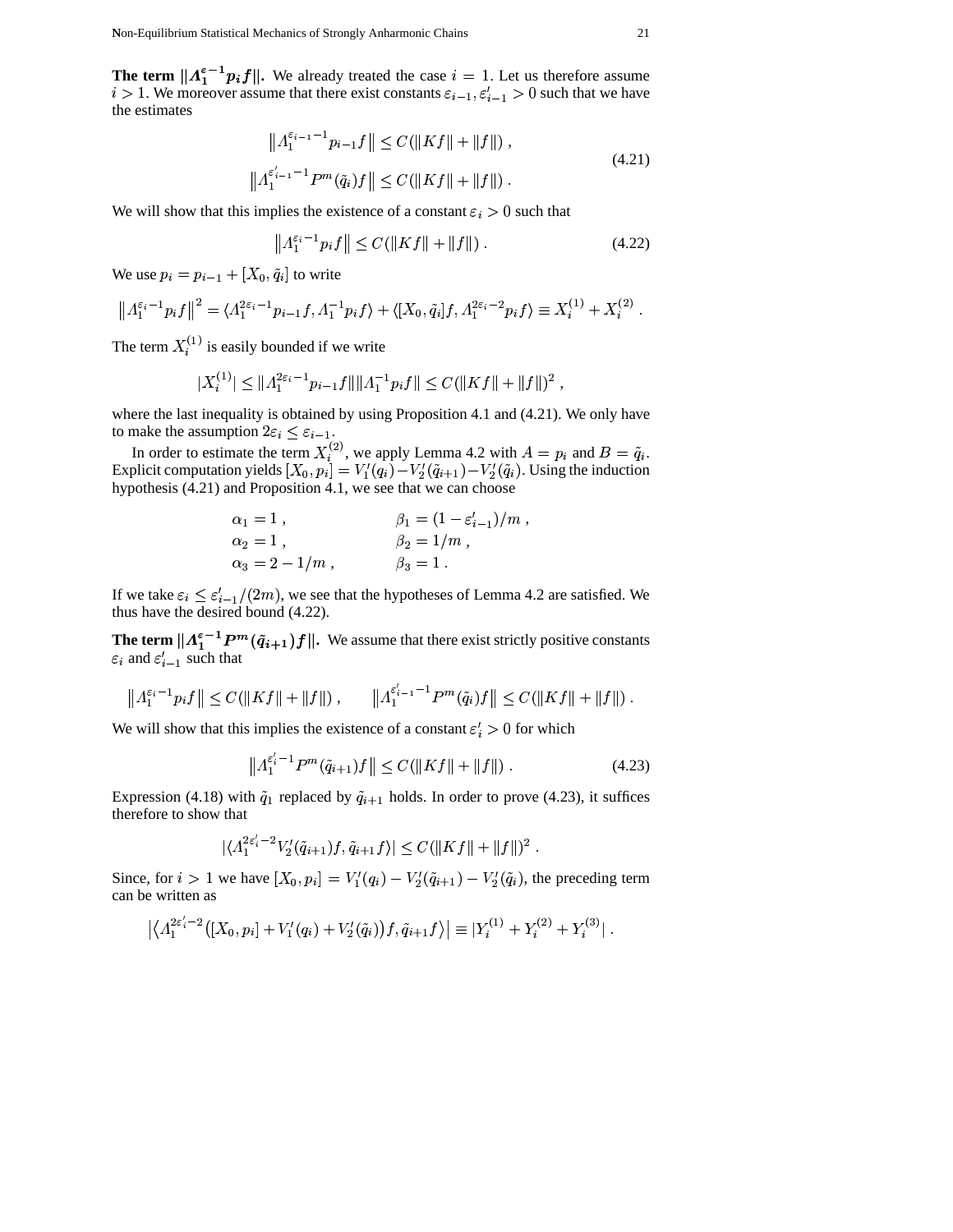We impose  $2\varepsilon_i' \leq 1/n$ .  $2\varepsilon'_{i} \leq 1/n - 1/m$ . The term  $Y_i^{(2)}$  is then estimated as

$$
|Y_i^{(2)}| \leq \|A_1^{-1/m}\tilde{q}_{i+1}f\| \|\Lambda_1^{2\varepsilon'_i - 2 + 1/m} V'_1(q_i)f\| \leq C(\|Kf\| + \|f\|)^2,
$$

where the last step uses Proposition 4.1 and  $V'_1 \in \mathcal{F}_{2n-1}$ . In order  $Y<sub>i</sub><sup>(9)</sup>$ , we notice that by the Cauchy-Schwarz inequality there the last step uses Proposition 4.1 and  $V_1' \in \mathcal{F}_{2n-1}$ . In order to estimate the term <sup>3)</sup>, we notice that by the Cauchy-Schwarz inequality and assumption **A2**, we have<br>  $|V^{(3)}| < C ||A^{-1/m} \tilde{a}_{k+1} f|| ||A^{2\epsilon'_{k} - 2 + 1/m} p^{2m-1}(\tilde{a}_{k}) f||$ 

$$
|Y_i^{(3)}| \leq C \| \Lambda_1^{-1/m} \tilde{q}_{i+1} f \| \| \Lambda_1^{2\varepsilon'_i - 2 + 1/m} P^{2m-1}(\tilde{q}_i) f \|
$$
  
\n
$$
\leq C \| f \| \| \Lambda_1^{1/m-1} P^{m-1}(\tilde{q}_i) \Lambda_1^{2\varepsilon'_i - 1} P^m(\tilde{q}_i) f \|
$$
  
\n
$$
\leq C \| f \| \| \Lambda_1^{2\varepsilon'_i - 1} P^m(\tilde{q}_i) f \|.
$$

We can choose  $2\varepsilon'_i < \varepsilon'_{i-1}$ , so this term can be estimated by the induction hypothesis. The term  $Y_i^{(1)}$  is once again estimated by using Lemma 4.2, this time with  $= \tilde{q}_{i+1}$ The term  $T_i$  is once again estimated by using Lemma 4.2, this time with  $A = q_{i+1}$ <br>and  $B = p_i$ . Using Proposition 4.1, it is easy to verify that one can take . Using Proposition 4.1, it is easy to verify that one can take

$$
\alpha_1 = 1/m, \qquad \beta_1 = 1 - \varepsilon_i ,
$$
  
\n
$$
\alpha_2 = 1/m, \qquad \beta_2 = 1 ,
$$
  
\n
$$
\alpha_3 = 1, \qquad \beta_3 = 2 - 1/m .
$$

It suffices then to choose  $2\varepsilon'_i < \varepsilon_i$  to satisfy the assumptions of Lemma 4.2 and get the desired estimate.

It is obvious that this induction also works in the other direction, starting from the other end of the chain. It also accommodates to a little bit more complicated topologies, as long as the chain does not contain any closed loop. In order to complete the proof of the lemma, we have to estimate the last term corresponding to the motion of the center of mass.

**The term**  $||A_1^{\varepsilon-1}P^n(Q)f||$ . Finally, we want to show the estimate<br> $||A_1^{\varepsilon-1}P^n(Q)f|| < C(||Kf|| + ||f||)$ .

$$
||A_1^{\varepsilon - 1} P^n(Q)f|| \le C(||Kf|| + ||f||), \tag{4.24}
$$

for some  $\varepsilon$ . We start with a little computation. We write

 $(N+1)q_0 = Q + (q_{N-1} - q_N) + 2(q_N)$  $q_N$ ) + 2 $(q_{N-2} - q_{N-1})$  + ...  $Q + (q_{N-1} - q_N) + 2(q_{N-2} - q_{N-1}) + \ldots + N(q_0 - q_1)$ .

Moreover, we have  $q_i = q_0 + (q_1 - q_0) + ... + (q_i - q_{i-1})$ . We can thus write

$$
\frac{Q}{N+1} - q_i = \sum_{j=1}^N b_{ij} \tilde{q}_j , \text{ with } b_{ij} \in \mathbf{R} .
$$

This, together with the mean-value theorem, implies the useful relation

$$
(N+1)QV'_{1}(Q/(N+1)) = Q \sum_{i=0}^{N} V'_{1}(q_{i}) + Q \sum_{i=0}^{N} \left( V'_{1}(Q/(N+1)) - V'_{1}(q_{i}) \right)
$$
  

$$
= Q \sum_{i=0}^{N} V'_{1}(q_{i}) + Q \sum_{i=0}^{N} V''_{1}(\xi_{i}) \sum_{j=1}^{N} b_{ij} \tilde{q}_{j} ,
$$
 (4.25)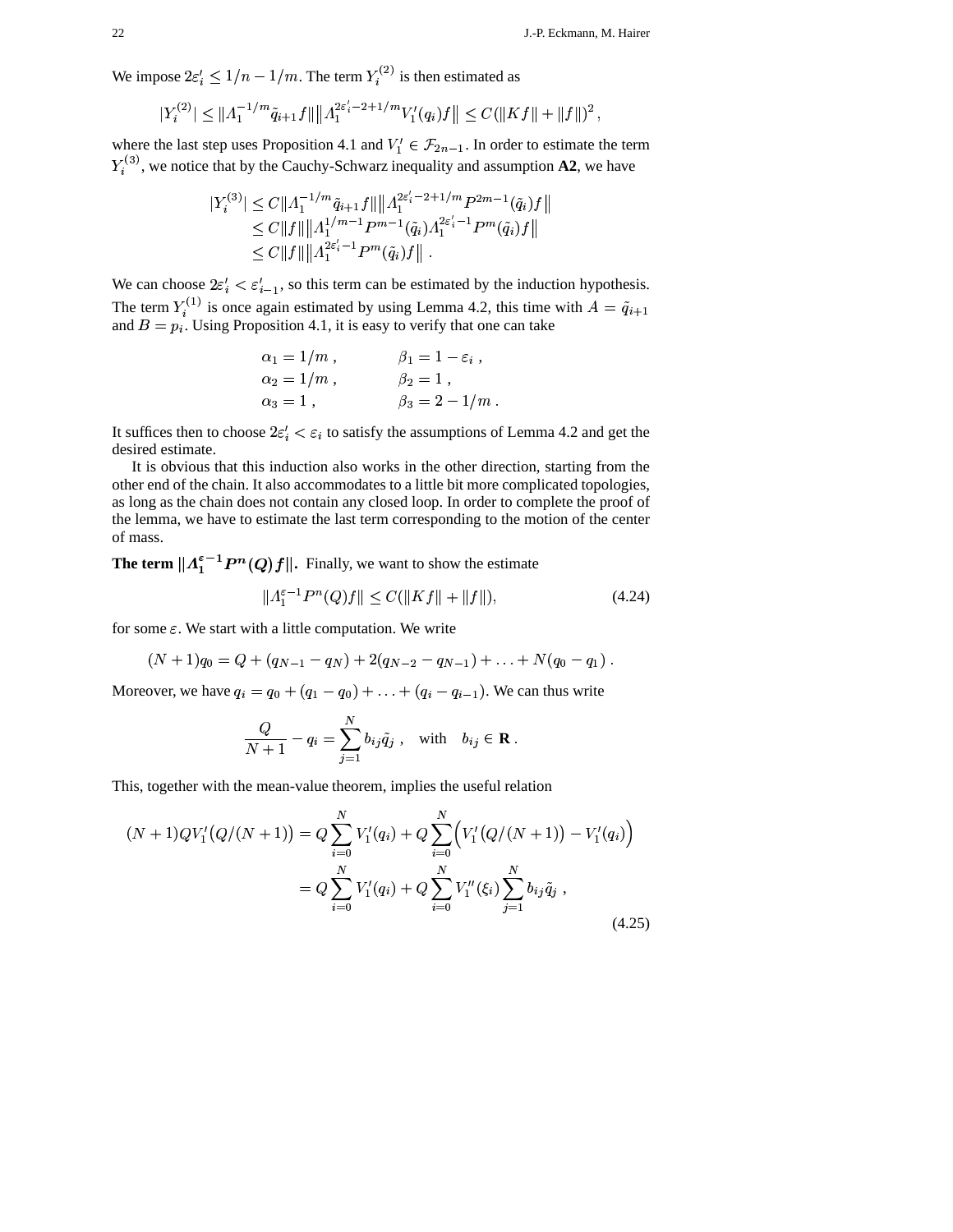where  $\xi_i$  is located somewhere on the  $Q/(N+1)$  and  $q_i$ .

In the case of  $d$ -dimensional particles, the expression corresponding to  $(4.25)$  is

$$
|(N+1)QV'_{1}(Q/(N+1))|
$$
  
\n
$$
\leq (N+1)|Q||\nabla V_{1}(q_{i})|+|Q|\sum_{i=0}^{N}\sup_{t\in(0,1)}\left|\nabla^{2}V_{1}\left(\frac{tQ}{N+1}+(1-t)q_{i}\right)\right|\sum_{j=1}^{N}b_{ij}|\tilde{q}_{j}|.
$$

The subsequent expressions can be rewritten accordingly.

We use  $\mathbf{A1}$  and (4.25) to write the left-hand side of (4.24) as

$$
||A_1^{\varepsilon-1}P^n(Q)f||^2 = |\langle A_1^{2\varepsilon-2}P^{2n}(Q)f,f\rangle|
$$
  
\n
$$
\leq C(N+1)|\langle A_1^{2\varepsilon-2}V_1'(Q/(N+1))f,Qf\rangle| + C||f||^2
$$
  
\n
$$
\leq C\Big|\langle A_1^{2\varepsilon-2}\Big(\sum_{i=0}^N V_1'(q_i)\Big)f,Qf\rangle\Big|
$$
  
\n
$$
+ C\sum_{i,j=1}^N b_{ij}|\langle A_1^{2\varepsilon-2}\tilde{q}_jV_1''(\xi_i)f,Qf\rangle| + C||f||^2
$$
  
\n
$$
\equiv Y^{(1)} + Y^{(2)} + C||f||^2.
$$

The term  $Y^{(2)}$  can be bounded because  $V''_1 \in \mathcal{F}_{2n-2}$ , and so

$$
|V_1''(\xi_i)| \le C(1+\xi_i^2)^{n-1} \le CP^{2n-2}(Q) + CP^{2n-2}(q_i) \le C \sum_{k=0}^N P^{2n-2}(q_k).
$$

Thus,  $Y^{(2)}$  can be split in terms of the form

$$
|\langle A_1^{2\varepsilon-2}\tilde{q}_j P^{2n-2}(q_k)f,Qf\rangle| \leq ||A_1^{1/n-2} P^{2n-2}(q_k)Qf|| ||A^{2\varepsilon-1/n}\tilde{q}_jf||.
$$

The first factor clearly can be bounded by  $C||f||$  if we notice that  $q \mapsto P^{2n-2}(q_k)Q$  belongs to  $\mathcal{F}_{2n-1}$  and then apply Proposition 4.1. The second factor can also be bounded by  $\overline{C} ||f||$  if we impose

$$
0 < \varepsilon \le \frac{1}{2n} - \frac{1}{2m} \;,
$$

which can be done because we assumed  $n < m$ .<br>It remains to estimate  $Y^{(1)}$ . We define  $P = \sum_{i=0}^{N} p_i$ . Since it may easily be verified that  $[X_0, P] = \sum_{i=0}^{N} V'_1(q_i) - r_L - r_R$ , we can write  $Y_1$  as

$$
Y_1 = \langle A_1^{2\varepsilon - 2}([X_0, P] + r_L + r_R) f, Qf \rangle \equiv Y^{(3)} + Y^{(4)} + Y^{(5)}
$$

We leave to the reader the verification that the terms  $Y^{(4)}$  and  $Y^{(5)}$  can be bounded by  $C||f||^2$  without introducing any stronger condition on  $\varepsilon$ . The term  $Y^{(3)}$  can be estimated by using Lemma 4.2 with  $A = Q$  and  $B = P$ . We have already verified that (4.22) holds for every  $i$ , so we can define

$$
\varepsilon_P \equiv \min\{\varepsilon_i \mid i = 0, \ldots, N\}.
$$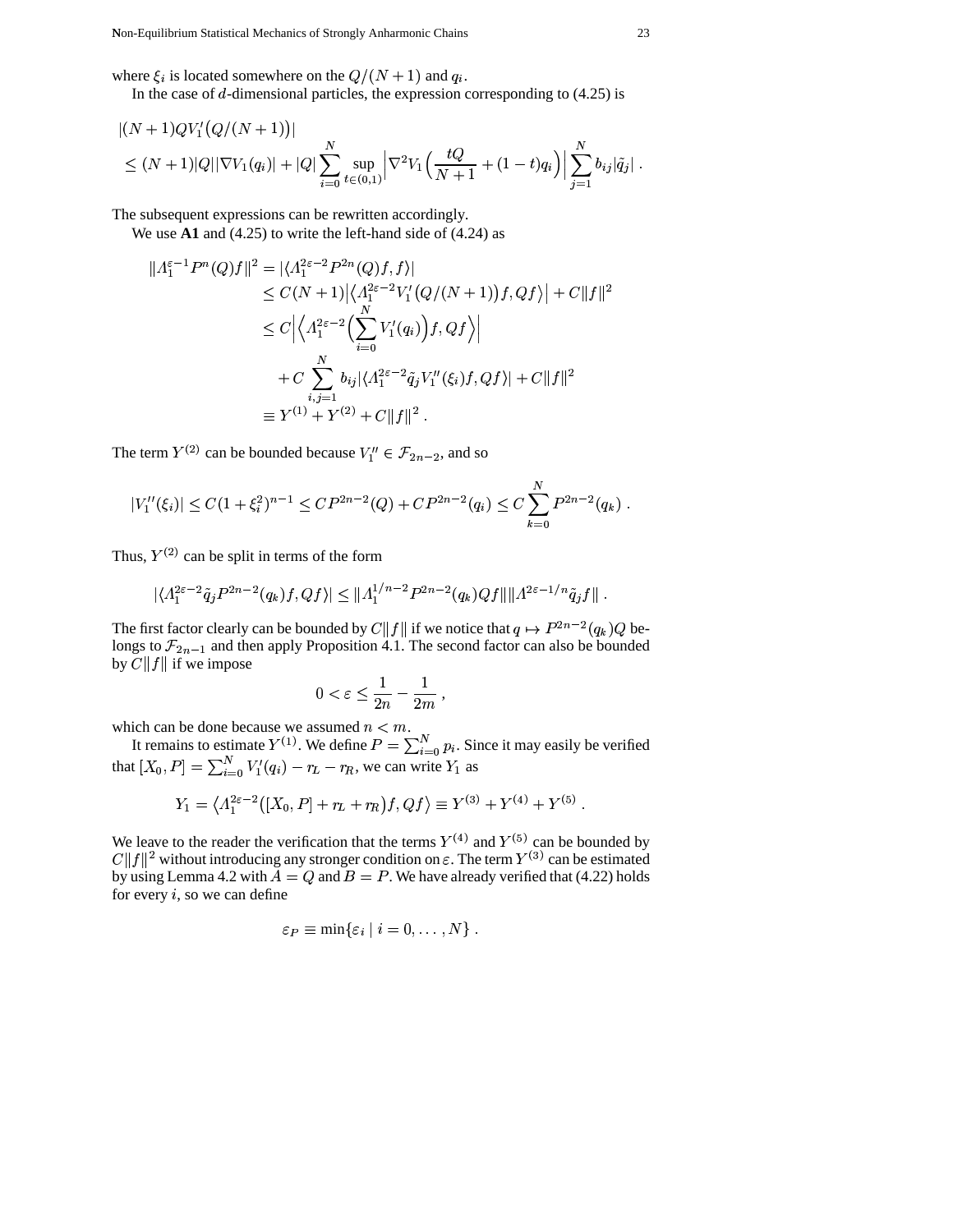This, together with Proposition 4.1, allows us to choose,

$$
\alpha_1 = 1/n
$$
,  $\beta_1 = 1 - \varepsilon_P$ ,  
\n $\alpha_2 = 1/n$ ,  $\beta_2 = 1$ ,  
\n $\alpha_3 = 1$ ,  $\beta_3 = 2 - 1/n$ 

and thus (4.24) is fulfilled if we choose  $2\varepsilon \leq \varepsilon_P$ . This completes the proof of the lemma.  $\Box$ 

# 5. Generalization of Hörmander's Theorem

In a celebrated paper [Hör67], Hörmander studied second-order differential operators of the form

$$
P = \sum_{j=1}^{r} L_j^* L_j + L_0 , \qquad (5.1)
$$

where the  $L_j$  are some smooth vector fields acting in  $\mathbf{R}^d$ . He showed that a sufficient condition for the operator  $P$  to be hypoelliptic is that the Lie algebra generated by  $\{L_0, \ldots, L_r\}$  has maximal rank everywhere. The main step in his proof is to show that there exists a constant  $\varepsilon > 0$  and, for every compact domain  $\mathcal{K} \subset \mathbf{R}^d$ , a constant  $C_{\mathcal{K}}$ such that

$$
||u||_{(\varepsilon)} \leq C_{\mathcal{K}}(||Pu|| + ||u||), \quad \forall \ u \in C_0^{\infty}(\mathcal{K}). \tag{5.2}
$$

In this expression, the norm  $\|\cdot\|_{(\varepsilon)}$  is the natural norm associated to the Sobolev space  $H^{\varepsilon}(\mathbf{R}^d),$  i.e.

$$
||u||_{(\varepsilon)}^2 = \int_{\mathbf{R}^d} |\hat{u}(k)|^2 (1+k^2)^{\varepsilon} d^d k \equiv ||(1+\Delta)^{\varepsilon/2} u||.
$$

We base our discussion on the proof presented in [Hör85]. Hörmander first defines  $Q_1$ as the set of all properly supported symmetric first-order differential operators  $q$  such that for every compact domain  $K$ , there exist constants  $C_K'$  and  $C_K''$  with

$$
||qu||^{2} \leq C_{\mathcal{K}}^{\prime} \text{Re}\langle Pu, u \rangle + C_{\mathcal{K}}^{\prime\prime} ||u||^{2}, \quad u \in C_{0}^{\infty}(\mathcal{K}) . \tag{5.3}
$$

In particular, if we write  $L_j^* = -L_j + c_j$ , where  $c_j$  is some function,  $Q_1$  contains all the operators of the form

$$
L_j - c_j/2)/i \ , \quad j \geq 1 \ ,
$$

as well as their linear combinations. It also contains every operator of order 0. Hörmander then defines  $Q_2$  as consisting of the operator  $(P - P^*)/i$ , as well as all the commutators of the form  $[q, q']/i$  with  $q, q' \in Q_1$ . For  $k > 2$ , he defines  $Q_k$  as the set of all commutators  $[q, q']/i$  with  $q \in Q_{k-1}$  and  $q' \in Q_{k-2}$ . One feature of this construction is that a finite number of steps suffices to catch every symmetric first-order differential operator. This is a consequence of the maximal rank hypothesis. The main point of Hörmander's proof is then the following result.

**Lemma 5.1 (Hörmander).** If  $q_k \in Q_k$  and  $\varepsilon \leq 2^{1-k}$ , we have for every  $K \subset \mathbf{R}^d$ ,

$$
|q_k u||_{(\varepsilon - 1)} \le C(||Pu|| + ||u||), \qquad u \in C_0^{\infty}(\mathcal{K}). \tag{5.4}
$$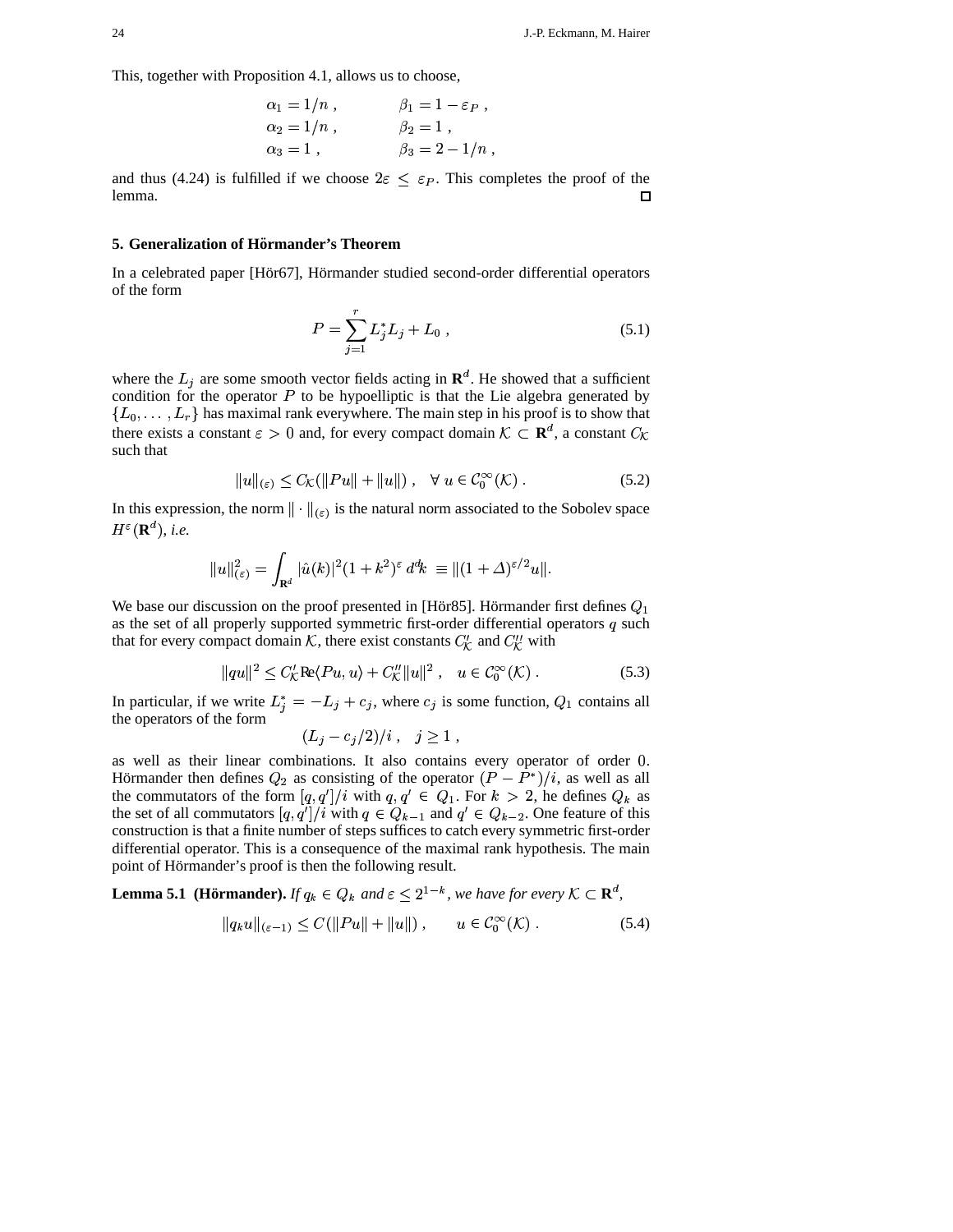The proof can be found in [Hör85, p. 355]. The result  $(5.2)$  then follows almost imme-The proof can be found in [Hör85, p. 355]. I diately, because the operators  $i\partial_j$  all belong  $Q_i$  all belong to some  $Q_k$ . Thus there exists some  $\varepsilon > 0$ such that

$$
\sum_{j=1}^d \|\partial_j u\|_{(\varepsilon - 1)}^2 \le C_{\mathcal{K}} (\|Pu\| + \|u\|)^2 , \qquad u \in C_0^{\infty}(\mathcal{K}),
$$

which implies (5.2). One of the major problems encountered in this paper is to find a *global* estimate analogous to (5.2), *i.e.* to find constants C and  $\varepsilon$  such that

$$
\|\tilde{\varDelta}^{\varepsilon}u\| \le C(\|Pu\| + \|u\|) \,, \quad \text{for all} \quad u \in \mathcal{C}_0^{\infty}(\mathbf{R}^d) \,,
$$

 $\|\Delta^{\varepsilon}u\| \leq C(\|Pu\| + \|u\|)$ , for all  $u \in C_0^{\infty}(\mathbf{R}^d)$ ,<br>where  $\tilde{\Delta}$  is some modified Laplacean. There are two major difficulties:

If we were to construct the sets  $Q_k$  as in [Hör85], they would not necessarily "close" in the sense that the successive commutators could blow up, and the whole proof would break down. To avoid this we do not necessarily put  $(P - P^*)/i$  into  $Q_2$ , but rather  $g_0(P - P^*)/i$ , where  $g_0$  is some bounded function. This allows to get decreasing bounds on the successive commutators.

This problem does *not* appear in [EPR99a], where the successive commutators are all first-order differential operators with constant (or bounded) coefficients. On the other hand, the commutator technique is essentially the same as in [EPR99a].

• The above construction does not allow to deal with arbitrary symmetric first-order differential operators. The reason is that if we want a global equivalent of (5.3), the set  $Q_1$  is no longer allowed to contain products of the  $L_i$  and unbounded functions. We thus work with fewer operators, which means that we track much more closely the expressions which appear in the constructions.

5.1. *General setting.* Let us consider the Hilbert space  $\mathcal{H} = L^2(\mathbf{R}^d, dx)$  for  $\mathbf{R}^d, dx$  for some ) for some integer  $d \geq 1$ . We define the set  $\mathfrak{C}(\mathcal{H})$  as the set of closed operators on  $\mathcal{H}$  and the algebra  $\mathfrak{B}(\mathcal{H})$  as the everywhere defined bounded operators on  $\mathcal{H}.$ 

We define  $\mathcal{D} \equiv \mathcal{C}_0^{\infty}(\mathbf{R}^d)$ , which is dense in  $\mathcal{H}$ . Let us fix some sub-algebra  $\mathfrak{F} \subset \mathfrak{B}(\mathcal{H})$  that is closed under conjugation and such that  $F\mathcal{D} \subset \mathcal{D}$  for all  $F \in \mathfrak{F}$  (typically  $\mathfrak{F}$  is some algebra of bounded functions). The advantage of considering  $\mathcal{C}_0^{\infty}(\mathbf{R}^d)$ is that *every* differential operator with sufficiently smooth coefficients is closable on it (see [Yos80] for a justification). Moreover, every differential operator with smooth coefficients maps  $D$  into itself. This allows us to make a formal calculus, *i.e.* every relationship between operators appearing in this section is supposed to hold on  $D$ . The actual operators are then the closures of the operators defined on  $D$ .

We define  $\mathfrak L$  as the set of all formal expressions of the form

$$
\sum_{|\ell| \leq k} a_{\ell}(x) D^{\ell} , \qquad k \geq 0 , \quad a \in \mathcal{C}^{\infty}(\mathbf{R}^{d}) ,
$$

where  $D^{\ell}$  denotes the  $|\ell|^{\text{th}}$  derivative with respect to the multi-index  $\ell$ . By the above remark, any element of  $\mathfrak L$  can naturally be identified with a differential operator in  $\mathfrak{C}(\mathcal{H}).$ 

Consider a differential operator  $K$  that can be written as

$$
K = \sum_{i=1}^{n} X_i^* X_i + X_0 , \qquad X_j \in \mathfrak{L} , \qquad j = 1, \dots, n , \tag{5.5}
$$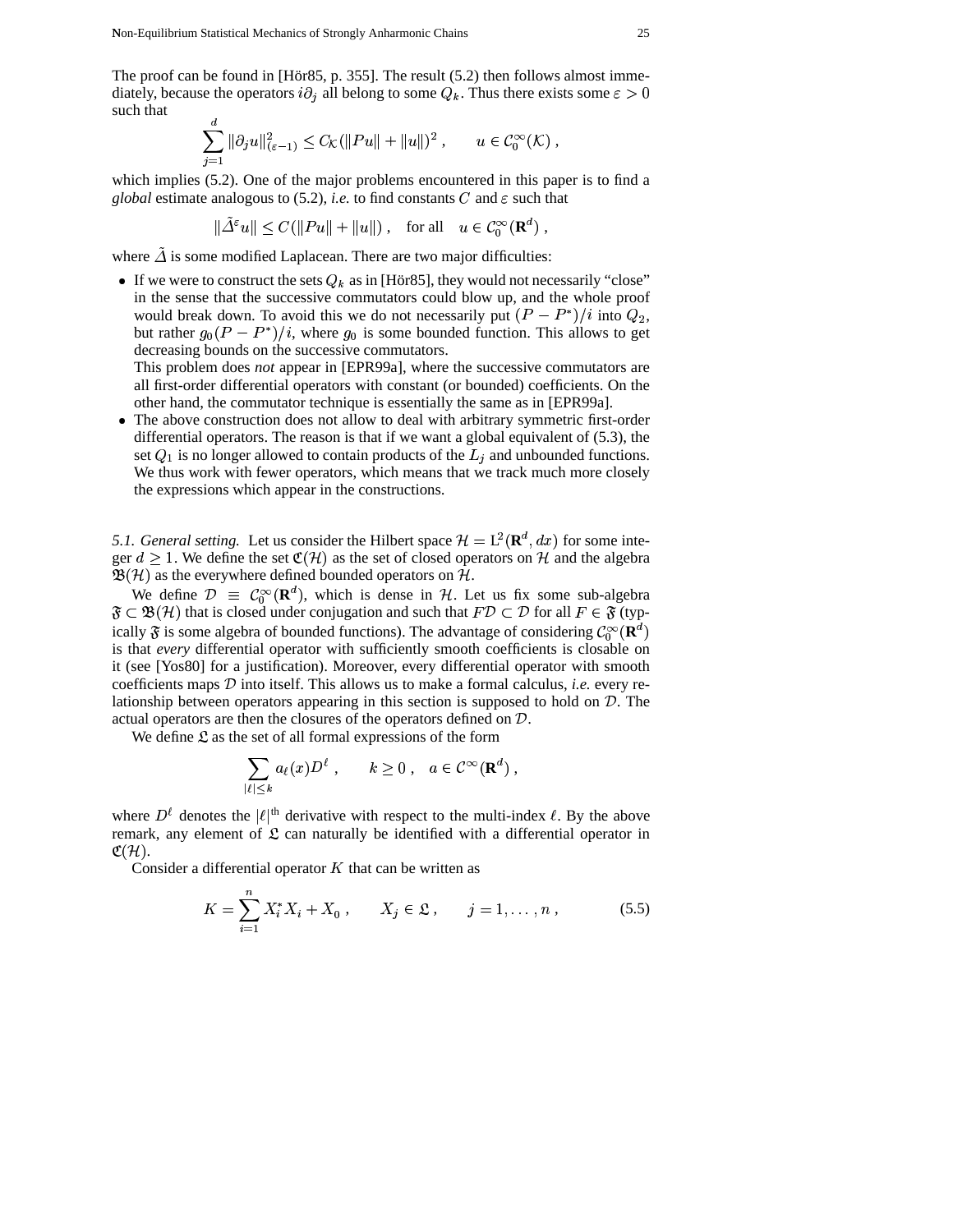where  $X_0$  is such that

$$
X_0^* = -X_0 + g \,, \qquad g \in \mathfrak{F} \,.
$$
 (5.6)

We introduce now a definition that will be very useful in the sequel.

**Definition 5.2.** Let  $S \subset \mathcal{L}$  be a finite set of differential operators and  $i \geq 0$  a natural *number. We define the set*  $\mathcal{Y}^i_{\mathcal{R}}(\mathcal{S})$  as the module on  $\mathfrak{F}$  generated by the terms

$$
S_1 S_2 \cdots S_i, \qquad S_k \in \mathcal{S} \cup \{1\}, \qquad k = 1, \ldots, i.
$$

*The elements of*  $\mathcal{Y}_{\mathcal{R}}^{i}(\mathcal{S})$  are naturally identified with densely defined closed operators *on* H. If  $i = 0$ , we use the convention  $\mathcal{Y}^0_{\mathcal{R}}(\mathcal{S}) \equiv \mathfrak{F}$ .

The subscript  $\mathfrak F$  will be dropped in the sequel when the algebra  $\mathfrak F$  is clear from the context. We construct the sets &

$$
A_{-1} = \{X_1, \ldots, X_n\}, \quad A_0 = \{g_0 X_0, X_1, \ldots, X_n\}, \quad g_0 \in \mathfrak{F}, \quad (5.7)
$$

where the operator  $g_0$  is assumed to be self-adjoint, positive and such that

$$
[g_0, X_0] \in \mathfrak{F} \tag{5.8}
$$

Let us now construct recursively up to a level  $R < \infty$  some finite sets  $B_i, A_i \subset \mathfrak{L}$  by the following procedure. Assume  $A_{i-1}$  is known. Consider next the set  $\mathcal{B}_i^{(0)}$  of all A of the form

$$
A = \sum_{B \in \mathcal{A}_{i-1}} \left( f_B B + \sum_{X \in \mathcal{A}_0} f_{XB}[X, B] \right), \qquad f_B, f_{XB} \in \mathfrak{F} \,.
$$
 (5.9)

We then select a finite subset  $\mathcal{B}_i \subset \mathcal{B}_i^{(0)}$ . The set  $\mathcal{A}_i$  $\beta_i^{(0)}$ . The set  $\mathcal{A}_i$  is then defined as

$$
{\cal A}_i \equiv {\cal A}_{i-1} \cup {\cal B}_i \; .
$$

*Remark* 5.3. It is here that our construction differs from similar ones where *all* elements of  $\mathcal{B}_{i}^{(0)}$  would have been selected. This makes the set of operators which we study much smaller, but then we of course have to verify that the operators of interest are really covered by our construction.

We will make some working hypotheses on the sets  $A_i$ .

**H1.** The pair  $(A_R, \mathfrak{F})$  satisfies the following. If  $A, B \in \mathcal{A}_R$  and  $f \in \mathfrak{F}$ , then

$$
[A, B] \in \mathcal{Y}^1(\mathcal{A}_R) , \quad A^* \in \mathcal{Y}^1(\mathcal{A}_R) , \quad [A, f] \in \mathfrak{F} .
$$

[ $A, B$ ]  $\in \mathcal{Y}^1(\mathcal{A}_R)$ ,  $A^* \in \mathcal{Y}^1(\mathcal{A}_R)$ , [ $A, f$ ]<br> **H2.** If  $A \in \mathcal{A}_i$  with  $i \ge -1$ , we have  $A^* \in \mathcal{Y}^1(\mathcal{A}_i)$ .

*Remark* 5.4. Hypothesis **H1** implies that if  $X \in \mathcal{Y}^j(\mathcal{A}_R)$  and  $Y \in \mathcal{Y}^k(\mathcal{A}_R)$ , then  $[X, Y] \in \mathcal{Y}^{k+j-1}(\mathcal{A}_R)$ . This will be very useful in the sequel. Hypothesis **H2** implies that the classes  $\mathcal{Y}^k(\mathcal{A}_i)$  are closed under conjugation.

We define now the operator  $\Lambda^2$  by

$$
A^2 = 1 + \sum_{A \in \mathcal{A}_R} A^* A \,. \tag{5.10}
$$

This is, in some sense that will immediately be clear from Lemma 5.6, the "biggest" operator contained in  $y^2(A_R)$ . The operator  $\Lambda^2$  is symmetric, densely defined and positive. We will moreover assume that

**H3.**  $\Lambda^2$  is essentially self-adjoint on  $\mathcal{D}$ .

The powers  $\Lambda^{\alpha}$  thus exist and are also essentially self-adjoint on  $\mathcal D$  for  $\alpha \leq 2$ .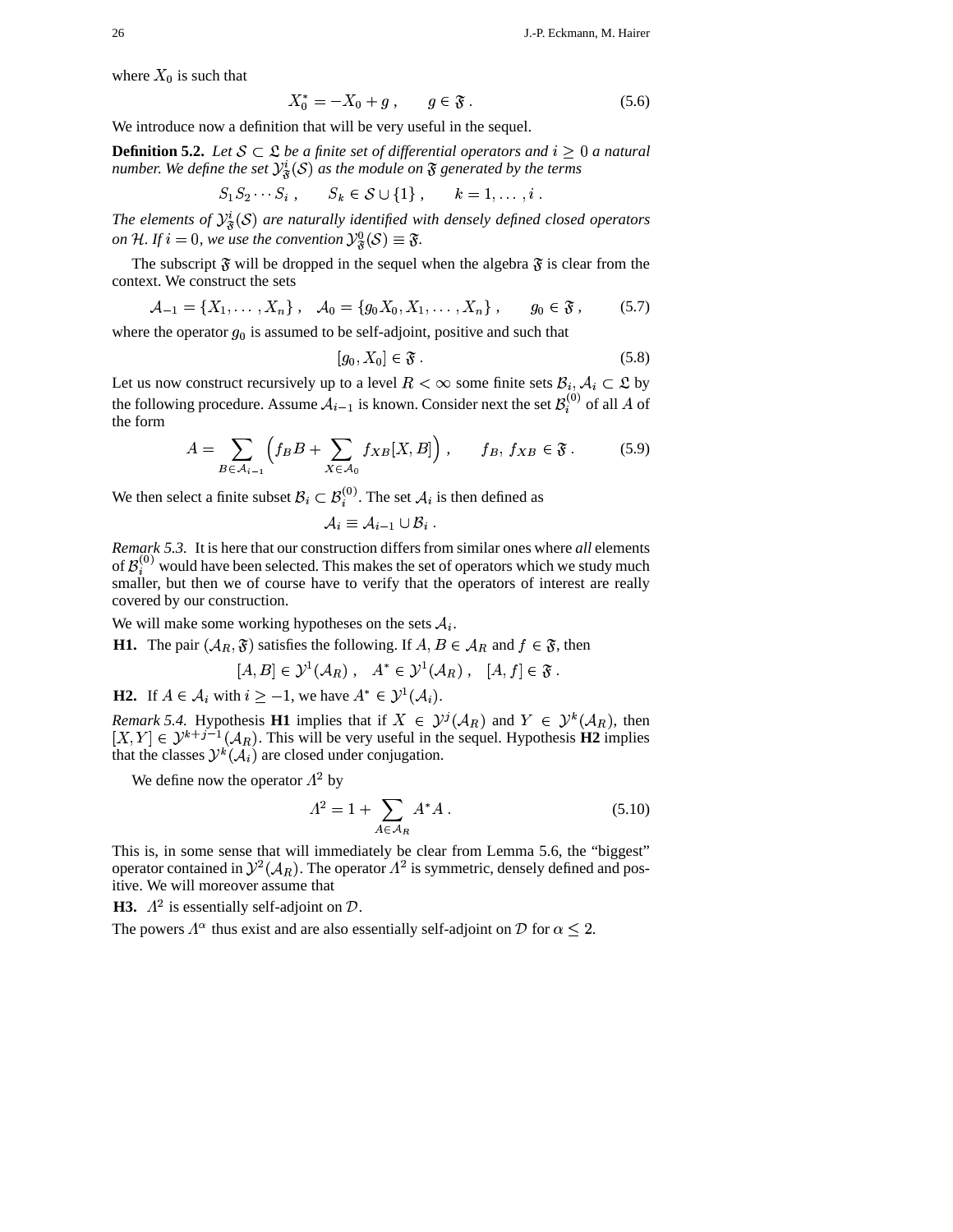$\Box$ 

*5.2. Results and a preliminary lemma.* The following theorem is the main result of this section.

**Theorem 5.5.** Let  $K$  and  $\Lambda$  be defined as above and assume  $H1-H3$  are satisfied for *some* R. Then there exist some constants  $C, \varepsilon > 0$  such that for every  $f \in \mathcal{D}$ , we have

$$
||A^{\varepsilon}f|| \le C(||Kf|| + ||f||). \tag{5.11}
$$

In the sequel, we will write  $\mathcal A$  instead of  $\mathcal A_R$  to simplify the notation.

In order to prove Theorem 5.5, we need the following lemma, which will be extensively used in the sequel.

**Lemma 5.6.** Let  $\Lambda$ ,  $\mathfrak{F}$  and  $\mathcal{A}$  be as above and assume **H1** and **H3** hold. If  $X \in \mathcal{Y}^{\mathcal{I}}_{\mathcal{R}}(\mathcal{A})$ , *then the operators*  $\beta$ 

$$
A^{\beta} X A^{\gamma} \quad with \quad \beta + \gamma \le -j
$$

*are bounded.*

*If*  $Y \in \mathfrak{L}$  *is such that*  $[Y, \Lambda^2] \in \mathcal{Y}_{\mathfrak{F}}^{\jmath}(\mathcal{A})$ *, th*  $\mathcal{O}_X^{\{r\}}(X, \Lambda^2) \in \mathcal{Y}^{\{r\}}_{\mathcal{R}}(\mathcal{A})$ , then the operators

$$
A^{\beta}[A^{\alpha}, Y]A^{\gamma} \quad with \quad \alpha + \beta + \gamma \le 2 - j
$$

*are bounded.*

*If*  $X, Y \in \mathcal{L}$  *are such that* 

$$
[X, \Lambda^2] \in \mathcal{Y}_{\mathfrak{F}}^j(\mathcal{A}) \quad , \quad [Y, \Lambda^2] \in \mathcal{Y}_{\mathfrak{F}}^k(\mathcal{A}) \quad \text{and} \quad [[\Lambda^2, X], Y] \in \mathcal{Y}_{\mathfrak{F}}^{j+k-2}(\mathcal{A}) \; ,
$$

*then the operators*

$$
A^{\beta}[(A^{\alpha}, X], Y]A^{\gamma} \quad with \quad \alpha + \beta + \gamma \le 4 - j - k
$$

*are bounded.*

*Proof.* The proof of this lemma is postponed to Appendix A.

*Remark 5.7.* Lemma 5.6 allows us to count powers in the following sense. Each time we see an operator that is a monomial containing fractional powers of  $\Lambda$  and some operators of  $\mathcal{Y}^{j}(\mathcal{A})$ , we know that the operator is bounded if its "degree" is less or equal to 0. The rule is that if  $Y \in \mathcal{Y}^j(\mathcal{A})$ , its degree is j and the degree of  $\Lambda^\alpha$  is  $\alpha$ . Moreover, every time we encounter a commutator, we can lower the degree by one unit.

Lemma 5.6 also shows that if  $f \in \mathcal{D}$ ,  $A \in \mathcal{A}$  and  $\alpha \leq 2$ , expressions such as  $AA'$  <sup>b</sup> can be well defined by

$$
A\Lambda^{\alpha}f \equiv \Lambda^{\alpha}Af + [A, \Lambda^{\alpha}]\Lambda^{-2}\Lambda^{2}f ,
$$

where  $[A, \Lambda^{\alpha}] \Lambda^{-2}$  is bounded<br>sions hold to show that any ex sions hold to show that any expression of this section can be well defined. <sup>2</sup> is bounded and can therefore be defined on all of  $H$ . Similar expres-

We are now ready to prove the theorem.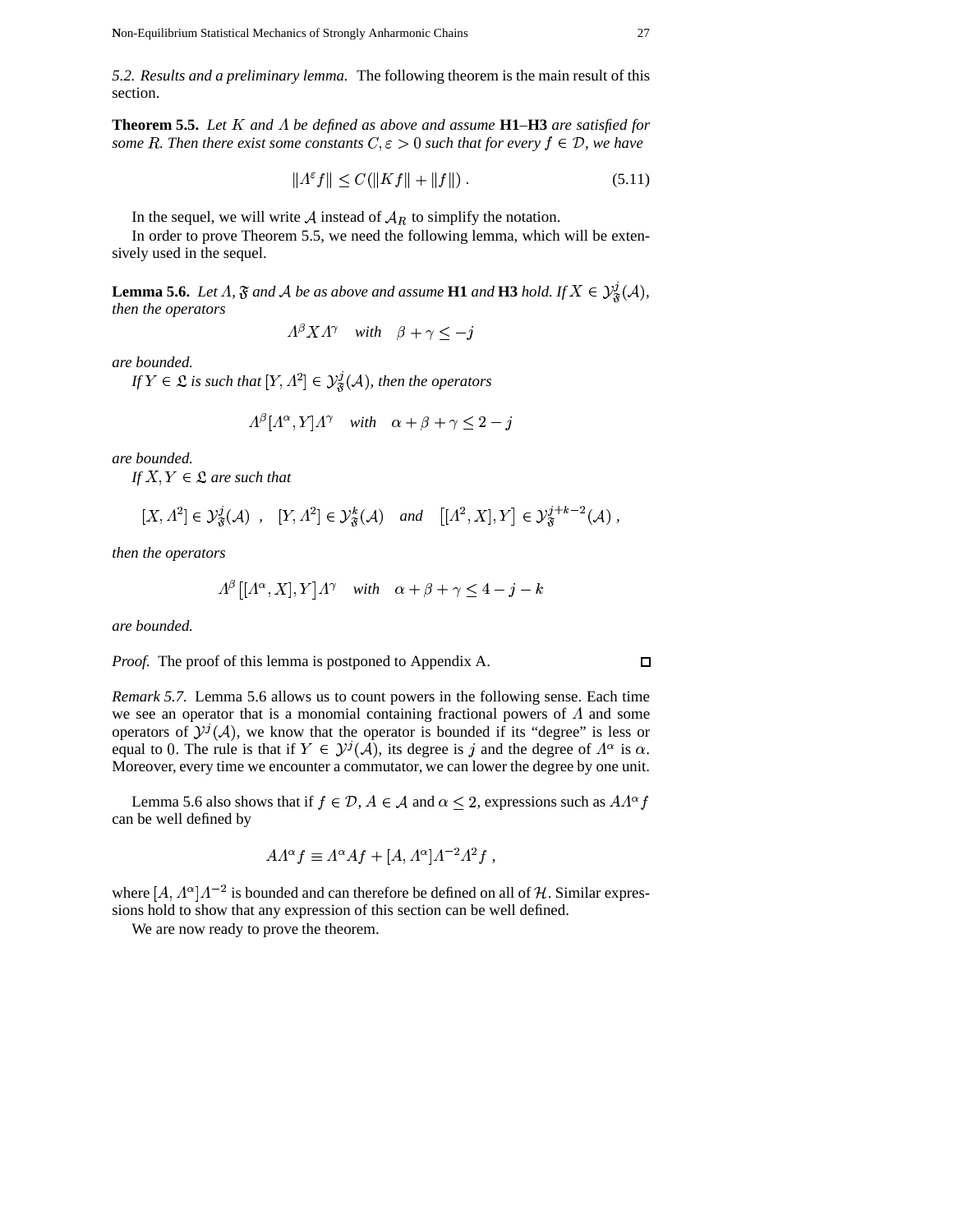*5.3. Proof of Theorem 5.5.* The proof uses the commutation techniques developed by Hörmander [Hör85] and improved by Eckmann, Pillet, Rey-Bellet [EPR99a]. Large parts of this proof are inspired from this latter work.

Before we start the proof itself, let us make a few computations, the results of which will be used repeatedly in the sequel. We first show that we can assume  $ReK$  positive. An explicit computation, using (5.5) and (5.6), shows that

$$
\text{Re}K = \sum_{i=1}^{n} X_i^* X_i + \frac{g}{2}, \text{ and thus also } X_0 = K - \text{Re}K + g/2. \quad (5.12)
$$

Because  $g \in \mathfrak{F}$ , we can add a sufficiently big constant to  $X_0$  to make ReK positive. This will change neither the commutation relations, nor the estimate (5.11).

Another useful equality is

$$
g_0 \mathbf{R} \mathbf{E} K = \mathbf{R} (g_0 K + K_1) + K_2 \qquad K_1, K_2 \in \mathcal{Y}^1(\mathcal{A}_{-1}), \tag{5.13}
$$

where  $K_1$  is a self-adjoint operator such that  $\text{Re}(g_0 K + K_1)$  is a positive self-adjoint operator. This is a consequence of the following two equalities, which are easily verified by inspection

$$
g_0 \text{Re} K = \sum_{i=1}^n X_i^* g_0 X_i + K_2 \quad K_2 \in \mathcal{Y}^1(\mathcal{A}_{-1}),
$$
  

$$
\text{Re}(g_0 K) = \sum_{i=1}^n X_i^* g_0 X_i - K_1 \quad K_1 \in \mathcal{Y}^1(\mathcal{A}_{-1}).
$$

We therefore have

$$
\text{Re}(g_0 K + K_1) = \sum_{i=1}^n X_i^* g_0 X_i .
$$

This proves (5.13).

Another useful identity will be

$$
(g_0 X_0)^* = -X_0 g_0 + g g_0 = -g_0 X_0 + [g_0, X_0] + g g_0
$$
  
= -g\_0 X\_0 + g'\_0, \t\t g'\_0 \in \mathfrak{F}, \t\t(5.14)

where the last equality is a consequence of  $(5.8)$ .

We will now verify the estimate (5.11) for some vector  $f \in \mathcal{D}$ . In the sequel, the symbol  $C$  will be used to denote some constant depending only on the operator  $K$ . This constant can change from one line to the other. We will first prove that  $A \in \mathcal{Y}^1(\mathcal{A}_i)$  $\cdots$ with  $0 \leq i \leq R$  implies

$$
||A^{1/4^{i+1}-1}Af|| \le C(||Kf|| + ||f||). \tag{5.15}
$$

In fact, an immediate consequence of the first part of Lemma 5.6 is that we only have to prove this assertion for  $A \in \mathcal{A}_i$ . The proof will proceed by induction on i.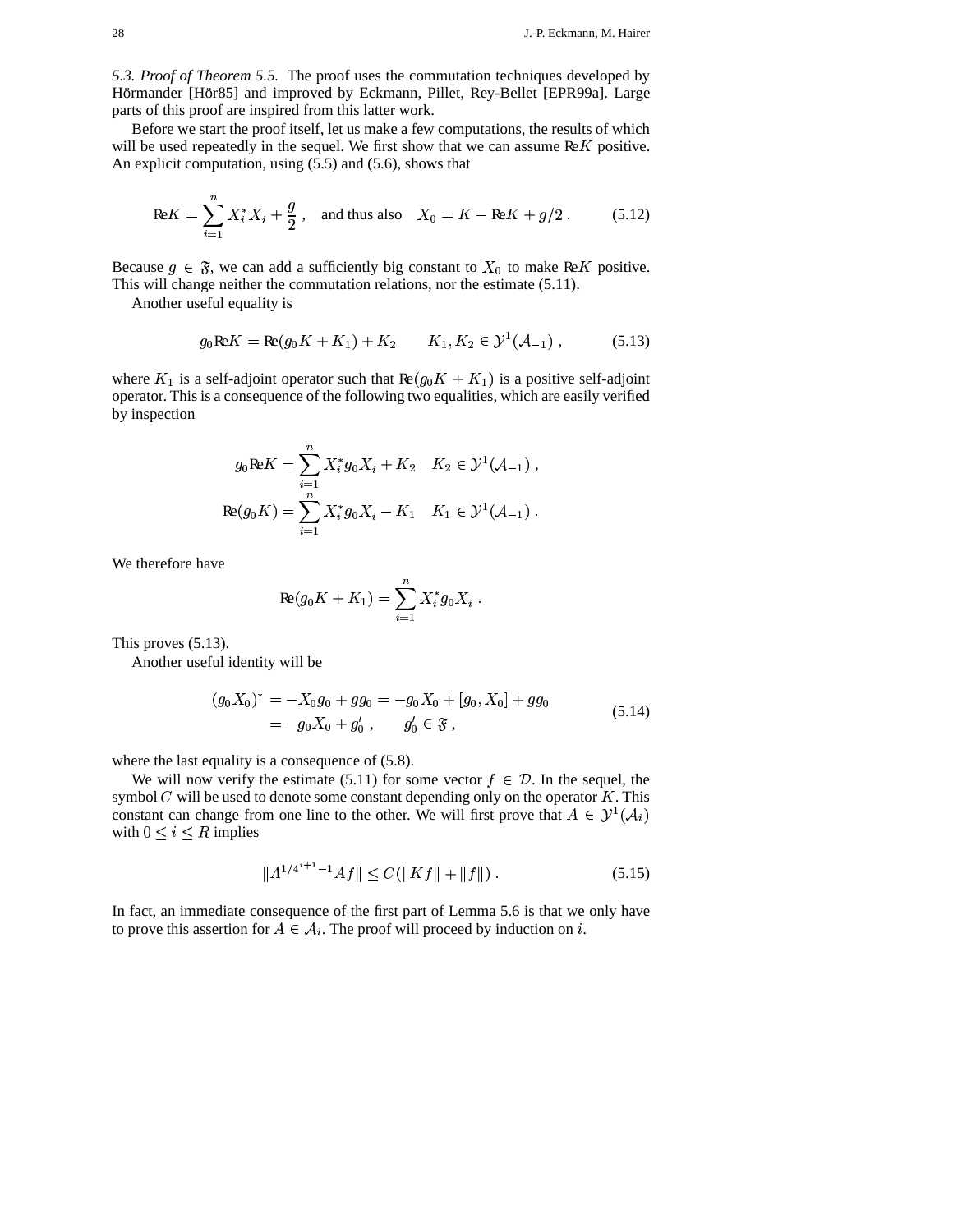5.3.1. Verification for  $i = 0$ . We want to verify the estimate

$$
|A^{-3/4}Af|| \leq C(||Kf|| + ||f||) , \text{ for all } A \in \mathcal{A}_0 .
$$

The cases  $A = g_0 X_0$  and  $A = X_j$  with  $j \neq 0$  will be treated separately.

**The case**  $A = X_j$ . We write

$$
||A^{-3/4}X_jf||^2 \le C||X_jf||^2 \le C\langle f, X_j^*X_jf \rangle \le C\langle f, (K + K^* - g)f \rangle
$$
  
\n
$$
\le C\text{Re}\langle f, Kf \rangle + C||f||^2 \le C||f||(||Kf|| + ||f||).
$$

This implies the desired estimate. Because  $X_j^* \in \mathcal{Y}^1(\mathcal{A}_{-1})$  by hypothesis, this computation immediately implies the estimates tation immediately implies the estimates

$$
||X_j f|| \le C(||Kf|| + ||f||), \tag{5.16a}
$$

$$
||X_j^* f|| \le C(||Kf|| + ||f||), \tag{5.16b}
$$

which hold for every  $j \geq 1$ .

**The case**  $A = g_0 X_0$ . We write, using expression (5.12),

$$
||A^{-3/4}Af||^2 = \langle g_0 X_0 f, A^{-3/2} Af \rangle
$$
  
=  $\langle Kf, g_0 A^{-3/2} Af \rangle + \langle g_0 gf, A^{-3/2} Af \rangle /2 - \langle (\text{Re} K)f, g_0 A^{-3/2} Af \rangle$   
\equiv  $S_1 + S_2 - S_3$ .

The terms  $S_1$  and  $S_2$  are easily bounded by  $C(||Kf|| + ||f||)^2$ , using the Cauchy-Schwarz inequality and the first part of Lemma 5.6. Using the positivity of  $\mathbb{R}K$  and the explicit form of K, the term  $S_3$  can be bounded as

$$
|S_3| = \langle (\mathbf{R} \in K)^{1/2} f, (\mathbf{R} \in K)^{1/2} g_0 \Lambda^{-3/2} A f \rangle
$$
  
\n
$$
\leq |\mathbf{R} \in (K f, f)|^{1/2} |\langle (\mathbf{R} \in K) g_0 \Lambda^{-3/2} A f, g_0 \Lambda^{-3/2} A f \rangle|^{1/2}
$$
  
\n
$$
\leq \sqrt{\|K f\| \|f\|} |\langle g g_0 \Lambda^{-3/2} A f, g_0 \Lambda^{-3/2} A f \rangle / 2 + \sum_{i=1}^n \|X_i g_0 \Lambda^{-3/2} A f\|^2|^{1/2}
$$
  
\n
$$
\equiv \sqrt{\|K f\| \|f\|} \sqrt{S_0 + \sum_{i=1}^n S_{0,i}^2}.
$$

The term  $S_0$  is estimated by simple power counting (the  $\Lambda$ 's contribute for  $-3$  and the are estimated by writing 's for 2 in the total degree of the expression, hence  $|S_0| \le C ||f||^2$ ). The terms  $S_{0,i}$ 

$$
|S_{0,i}| \leq ||g_0 \Lambda^{-3/2} A X_i f|| + ||[X_i, g_0 \Lambda^{-3/2} A] f||.
$$

The first term is estimated by using (5.16) and power counting. The second term is estimated by expanding the commutator as & &

$$
[X_i, g_0 \Lambda^{-3/2} A] = [X_i, g_0] \Lambda^{-3/2} A + g_0 [X_i, \Lambda^{-3/2}] A + g_0 \Lambda^{-3/2} [X_i, A] ,
$$

and estimating separately the resulting terms.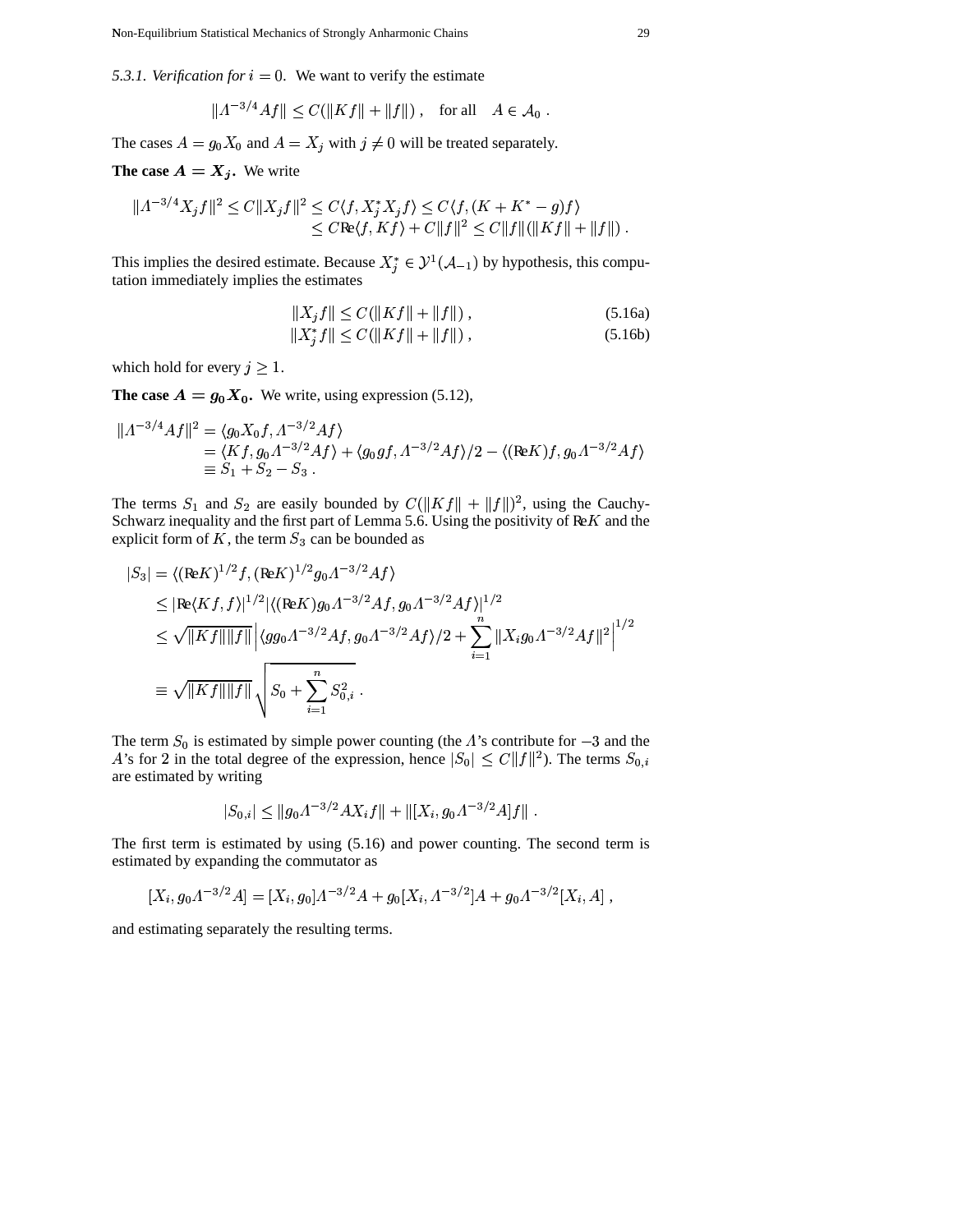*5.3.2. The induction hypothesis.* We shall proceed by induction. Let us fix  $j > 0$ , take to simplify the notation. Our assumption is therefore that<br>  $||A^{4\varepsilon-1}Bf|| < C(||Kf|| + ||f||) \quad \forall B$  $\in A_j$  and assume (5.15) holds for  $i < j$ . Let us moreover define  $\varepsilon \equiv 1/4^{j+1}$  in orde  $<sup>1</sup>$  in order</sup>

$$
||A^{4\varepsilon-1}Bf|| \le C(||Kf|| + ||f||) \qquad \forall B \in \mathcal{Y}^1(\mathcal{A}_{j-1}).
$$
 (5.17)

We will now prove that this assumption implies the desired estimate, *i.e.*<br> $||A^{\varepsilon-1}A f|| \leq C(||K f|| + ||f||) \quad \forall A \in \mathcal{V}^1(A)$ .

$$
||A^{\varepsilon-1}Af|| \le C(||Kf|| + ||f||) \qquad \forall A \in \mathcal{Y}^1(\mathcal{A}_j).
$$
 (5.18)

This, together with the preceding paragraph, will imply the estimate (5.15).

5.3.3. Proof of the main estimate. Because of the induction hypothesis, we only have to check (5.18) for  $A \in \mathcal{A}_j \backslash \mathcal{A}_{j-1}$ . By (5.9), we can write

$$
A = \sum_{B \in \mathcal{A}_{j-1}} \left( f_B B + f_B^0 [g_0 X_0, B] + \sum_{i=1}^n f_B^i [X_i, B] \right),
$$

with all the f belonging to  $\mathfrak{F}$ . We have

$$
\begin{aligned} ||A^{\varepsilon-1}Af||^2 &= \sum_{B \in \mathcal{A}_{j-1}} \left\langle \left(f_B B + f_B^0[g_0 X_0, B] + \sum_{i=1}^n f_B^i[X_i, B]\right) f, A^{2\varepsilon-2} Af \right\rangle \\ &\equiv \sum_{B \in \mathcal{A}_{j-1}} \left( T_B + T_B^0 + \sum_{i=1}^n T_B^i \right) .\end{aligned}
$$

We are going to bound each term of this sum separately by  $C(\|Kf\| + \|f\|)^2$ .

**Term**  $T_B$ . We have

$$
|T_B| = |\langle A^{2\varepsilon-1} f_B A^{1-2\varepsilon} A^{2\varepsilon-1} B f, A^{-1} A f\rangle| \; .
$$

<sup>F</sup>

The operators  $A^{2\epsilon - 1} f_B A^{1-2\epsilon}$  and  $A^{-1}A$  are bounded by Lemma 5.6. Using the  $|I_B| = |\langle A^{-1} I_B \rangle|$ <br> $\varepsilon^{-1} f_B A^{1-2\varepsilon}$  and  $A^{-1}$ .  $\epsilon$  and  $\Lambda^{-1}A$  are bounded by Lemma 5.6. Using the induction hypothesis (5.17), we thus get the bound  $|T_B| \leq C(||Kf|| + ||f||)^2$ . |<br>|<br>| |

**Term**  $T^i_B$  **with**  $i \neq 0$ **.** We define  $h \equiv f^i_B$ . The term  $T^i_B$  is then written as<br>  $T^i_B = \langle Bf, X^* h^* A^{2\varepsilon - 2} A f \rangle - \langle X, f, h^* B^* A^{2\varepsilon - 2} A f \rangle \equiv Q_1 - Q_2$ |<br>|<br>|

$$
T_B^i = \langle Bf, X_i^*h^*A^{2\varepsilon-2}Af \rangle - \langle X_i f, h^*B^*A^{2\varepsilon-2}Af \rangle \equiv Q_1 - Q_2.
$$

**Term**  $Q_1$ . It can be estimated by writing<br>  $Q_1 = \langle Bf, h^* A^{2\epsilon - 2} A X_i^* f \rangle$ 

can be estimated by writing  
\n
$$
Q_1 = \langle Bf, h^* A^{2\varepsilon - 2} A X_i^* f \rangle + \langle Bf, [X_i^*, h^* A^{2\varepsilon - 2} A] f \rangle.
$$

The first term is estimated by rewriting it as<br>  $|\langle Bf, h^* A^{2\varepsilon-2} A X^* f \rangle| = |\langle A^{2\varepsilon} \rangle|$ 

$$
|\langle Bf, h^* \Lambda^{2\varepsilon - 2} A X_i^* f \rangle| = |\langle \Lambda^{2\varepsilon - 1} Bf, \Lambda^{1 - 2\varepsilon} h^* \Lambda^{2\varepsilon - 2} A X_i^* f \rangle|
$$
  
≤  $||\Lambda^{2\varepsilon - 1} Bf|| ||\Lambda^{1 - 2\varepsilon} h^* \Lambda^{2\varepsilon - 2} A X_i^* f||$   
≤  $C(||Kf|| + ||f||)^2$ .

The last inequality has been obtained by using the induction hypothesis (5.17), the estimate (5.16b) and the fact that the operator  $\Lambda^{1-2\varepsilon} h^* \Lambda^{2\varepsilon-2}$ . s <sup>T</sup> . . . action hypothesis (5.17), the esti-<br> $\varepsilon^{-2}$  A is bounded by Lemma 5.6.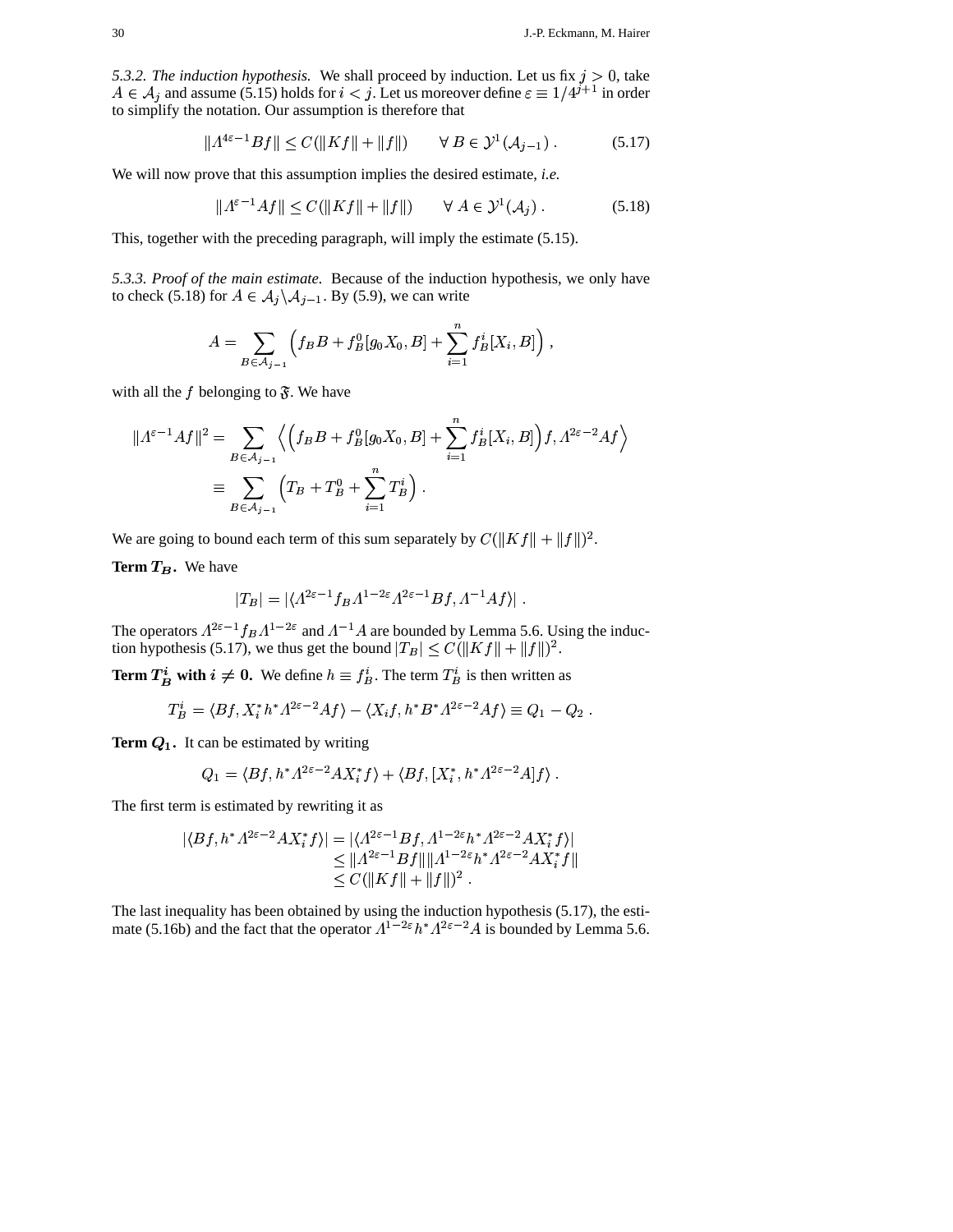Non-Equilibrium Statistical Mechanics of Strongly Anharmonic Chains 31

The second term is estimated as  
\n
$$
|\langle Bf, [X_i^*, h^* \Lambda^{2\varepsilon - 2} A]f \rangle| = |\langle \Lambda^{2\varepsilon - 1} Bf, \Lambda^{1 - 2\varepsilon} [X_i^*, h^* \Lambda^{2\varepsilon - 2} A]f \rangle|
$$
\n
$$
\leq \| \Lambda^{2\varepsilon - 1} Bf \| \| \Lambda^{1 - 2\varepsilon} [X_i^*, h^* \Lambda^{2\varepsilon - 2} A]f \|.
$$

The term  $||A^{2\varepsilon-1}Bf||$  is bounded by the induction hypothesis (5.17).  $\varepsilon^{-1} Bf$ || is b  $\|Bf\|$  is bounded by the induction hypothesis (5.17). The other term

can be estimated by writing the commutator as  
\n
$$
[X_i^*, h^* \Lambda^{2\varepsilon-2} A] = [X_i^*, h^*] \Lambda^{2\varepsilon-2} A + h^* [X_i^*, \Lambda^{2\varepsilon-2}] A + h^* \Lambda^{2\varepsilon-2} [X_i^*, A].
$$

The resulting terms are estimated by power counting, using the fact that  $X_i^* \in \mathcal{Y}^1(\mathcal{A})$ .  $^{1}(\mathcal{A}).$ 

**Term**  $Q_2$ **. We bound this term as<br>**  $|Q_2| = |\langle X, f, h^* A^{2\epsilon - 2} A B^* f \rangle|$ 

$$
Q_2.
$$
 We bound this term as  
\n
$$
|Q_2| = |\langle X_i f, h^* \Lambda^{2\varepsilon - 2} A B^* f \rangle + \langle X_i f, h^* [B^*, \Lambda^{2\varepsilon - 2} A] f \rangle|
$$
\n
$$
\leq ||X_i f|| (||h^* \Lambda^{2\varepsilon - 2} A B^* f|| + ||h^* [B^*, \Lambda^{2\varepsilon - 2} A] f||)
$$
\n
$$
\leq ||X_i f|| (||h^* \Lambda^{2\varepsilon - 2} A \Lambda^{1 - 2\varepsilon} || ||\Lambda^{2\varepsilon - 1} B^* f|| + ||h^* [B^*, \Lambda^{2\varepsilon - 2} A] f||).
$$

We leave to the reader the not too hard task to verify that it is indeed possible to get the bound  $|Q_2| \leq C(||Kf|| + ||f||)^2$  by similar estimates as for the term  $Q_1$ .

**Term**  $T_B^0$ **. We define**  $h \equiv f_B^0$ **. The term**  $T_B^0$  **is thus equal to<br>**  $T_P^0 = \langle [q_0 X_0, B]f, h^* A^{2\varepsilon - 2}A f \rangle$ 

$$
T_B^0 = \langle [g_0 X_0, B]f, h^* \Lambda^{2\varepsilon - 2} A f \rangle
$$
  
=  $\langle g_0 X_0 Bf, h^* \Lambda^{2\varepsilon - 2} A f \rangle - \langle B g_0 X_0 f, h^* \Lambda^{2\varepsilon - 2} A f \rangle$ .

We use  $(5.14)$  to write this as

4) to write this as  
\n
$$
T_B^0 = -\langle Bf, h^* A^{2\varepsilon - 2} A g_0 X_0 f \rangle + \langle Bf, g'_0 h^* A^{2\varepsilon - 2} A f \rangle
$$
\n
$$
- \langle Bf, [g_0 X_0, h^* A^{2\varepsilon - 2} A] f \rangle - \langle Bg_0 X_0, h^* A^{2\varepsilon - 2} A f \rangle
$$
\n
$$
\equiv -U_1 + U_2 - U_3 - U_4 ,
$$

where 
$$
g'_0 \in \mathfrak{F}
$$
. The term  $U_2$  can easily be estimated by  
\n
$$
|U_2| = |\langle \Lambda^{2\varepsilon - 1} Bf, \Lambda^{1 - 2\varepsilon} g'_0 h^* \Lambda^{2\varepsilon - 2} Af \rangle| \le ||\Lambda^{2\varepsilon - 1} Bf|| ||\Lambda^{1 - 2\varepsilon} g'_0 h^* \Lambda^{2\varepsilon - 2} Af||
$$
\n
$$
\le C(||Kf|| + ||f||)||f||,
$$

using the induction hypothesis. In order to estimate the term  $U_3$ , we notice that  $g_0X_0 \in$ A, and thus  $[g_0 X_0, \Lambda^2] \in \mathcal{Y}^2(\mathcal{A})$ . V  $2 \in \mathcal{Y}^2(\mathcal{A})$ . We can the <sup>2</sup>(*A*). We can therefore write<br>  $A^{2\varepsilon-1}Bf$ ,  $A^{1-2\varepsilon}[q_0X_0, h^*A^2]$  $^{-2}$  Al f > |

$$
|U_3| = |\langle \Lambda^{2\varepsilon - 1} Bf, \Lambda^{1 - 2\varepsilon} [g_0 X_0, h^* \Lambda^{2\varepsilon - 2} A]f \rangle|
$$
  
\$\leq \| \Lambda^{2\varepsilon - 1} Bf \| \| \Lambda^{1 - 2\varepsilon} [g\_0 X\_0, h^\* \Lambda^{2\varepsilon - 2} A]f \| ,

,

expand the commutator and estimate the resulting terms separately by power counting. We use the equality

$$
X_0 = K - \text{Re}K + g/2 ,
$$

to write the terms 
$$
U_1
$$
 and  $U_4$  as  
\n
$$
U_1 = \langle Bf, h^* A^{2\varepsilon - 2} A g_0 (K - (\text{Re}K) + g/2) f \rangle \equiv T_{B,1} - T_{B,2} + T_{B,3} ,
$$
\n
$$
U_4 = \langle Bg_0 (K - (\text{Re}K) + g/2) f, h^* A^{2\varepsilon - 2} A f \rangle \equiv T_{B,4} - T_{B,5} + T_{B,6} .
$$

Each of these terms will now be estimated separately.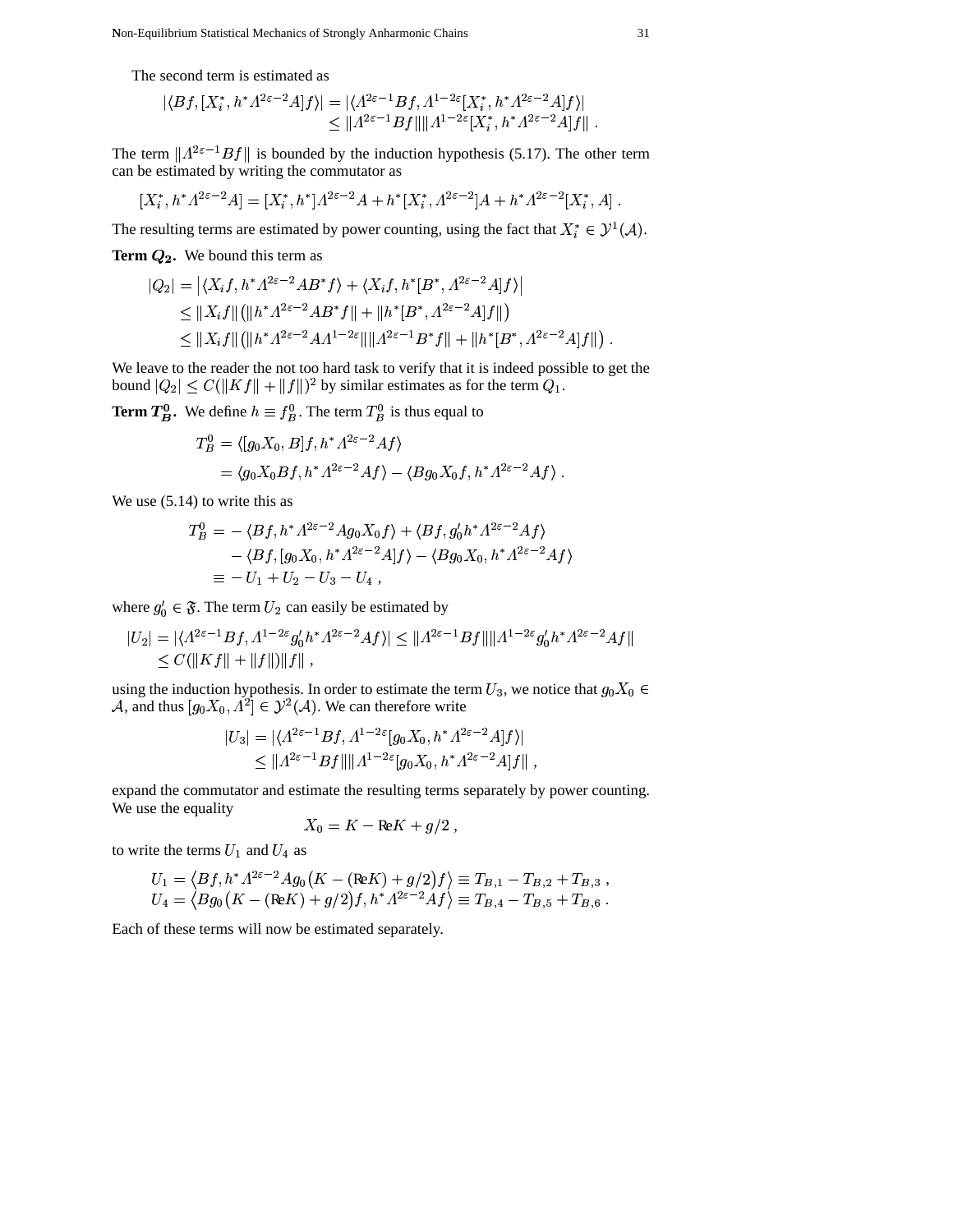**Terms**  $T_{B,3}$  and  $T_{B,6}$ . They are easily bounded like the term  $U_2$  by power counting and using the induction hypothesis to bound  $||A^{2\epsilon-1}Bf||$ . In the case of  $T_{B,6}$ , we first and using the induction hypothesis to bound  $||A^{2\varepsilon-1}Bf||$ . In t  $Bf$ ||. In the case of  $T_{B,6}$ , we first have to commute B with  $g_0 g/2$ , but this does not cause any problem.

**Term**  $T_{B,1}$ . This term can be estimated by<br>  $|T_{B,1}| < ||Kf|| ||a_0^* A^* A^{2\varepsilon-2} h Bf|| < ||I||$ 

**rm** 
$$
T_{B,1}
$$
. This term can be estimated by  
\n
$$
|T_{B,1}| \leq ||Kf|| ||g_0^* A^* \Lambda^{2\varepsilon - 2} h Bf|| \leq ||Kf|| ||g_0^* A^* \Lambda^{2\varepsilon - 2} h \Lambda^{2-2\varepsilon} || \Lambda^{2\varepsilon - 2} Bf||.
$$
\ne norm of  $g_0^* A^* \Lambda^{2\varepsilon - 2} h \Lambda^{2-2\varepsilon}$  is bounded by power counting. Using the induction

The norm of  $g_0^* A^* A^{2\varepsilon - 2} h A^2$ hypothesis (5.17), we thus have  $|T_{B,1}| \leq C(\|Kf\| + \|f\|)^2$ . VT  $\epsilon$  is bounded by power counting. Using the induction

**Term**  $T_{B,4}$ . We have the estimate

$$
|T_{B,4}| = |\langle Kf, g_0^* B^* h^* \Lambda^{2\varepsilon - 2} A f \rangle| \le ||Kf|| ||g_0^* B^* h^* \Lambda^{2\varepsilon - 2} A f||.
$$

The second norm can be estimated by writing<br>  $||a_0^* B^* h^* A^{2\epsilon - 2} A f|| < ||a_0^* h^* A^*$ 

orm can be estimated by writing  
\n
$$
||g_0^* B^* h^* \Lambda^{2\varepsilon - 2} A f|| \le ||g_0^* h^* \Lambda^{2\varepsilon - 2} A \Lambda^{1 - 2\varepsilon} || ||\Lambda^{2\varepsilon - 1} B^* f||
$$
\n
$$
+ ||g_0^* [B^*, h^* \Lambda^{2\varepsilon - 2} A] f||.
$$

Here, the first term can be bounded by  $C(||Kf|| + ||f||)$  because, by **H2**, we have  $B^* \in \mathcal{Y}^1(\mathcal{A}_{j-1})$  and so we can use the induction hypothesis. The commutator can be expanded and bounded by power counting.

**Term**  $T_{B,2}$ **. We can write this term as<br>**  $T_{B,2} = (A^{2\varepsilon - 1} h B f, (g_0 \Re K) A)$ 

$$
T_{B,2}.
$$
 We can write this term as  
\n
$$
T_{B,2} = \langle A^{2\varepsilon - 1} h B f, (g_0 \text{Re} K) A^{-1} A f \rangle + \langle A^{2\varepsilon - 1} h B f, [A^{-1} A, g_0 \text{Re} K] f \rangle
$$
  
\n
$$
= \langle A^{2\varepsilon - 1} h B f, K_2 A^{-1} A f \rangle + \langle A^{2\varepsilon - 1} h B f, [A^{-1} A, g_0 \text{Re} K] f \rangle
$$
  
\n
$$
+ \langle A^{2\varepsilon - 1} h B f, \text{Re}(g_0 K + K_1) A^{-1} A f \rangle
$$
  
\n
$$
\equiv M_1 + M_2 + M_3 ,
$$

where the second equality has been obtained using (5.13). These terms can now be estimated separately.

**Term**  $M_1$ **. We write this term as<br>** $M_1 = \langle A^{2\epsilon - 1} h B f, A^{-1} \rangle$ 

1. We write this term as  
\n
$$
M_1 = \langle A^{2\varepsilon - 1} h B f, \Lambda^{-1} A K_2 f \rangle + \langle A^{2\varepsilon - 1} h B f, [K_2, \Lambda^{-1} A] f \rangle.
$$

The first term is estimated by using &

$$
K_2 \in \mathcal{Y}^1(\mathcal{A}_{-1}) \quad \Rightarrow \quad ||K_2 f|| \leq C(||Kf|| + ||f||),
$$

where the implication is a straightforward consequence of  $(5.16a)$ . The second term can be estimated by power counting and the induction hypothesis, using the fact that &  $K_2 \in \mathcal{Y}^1(\mathcal{A}_{-1})$ , so that  $\mathcal{A}^{-1}(\mathcal{A}_{-1})$ , so that  $[K_2, \Lambda^{-1}A]$  is bound  $A$  is bounded.

**Term**  $M_2$ **. We use the explicit form of ReK to write this term as<br>**  $M_2 = \langle A^{2\epsilon - 1} h B f, [A^{-1} A, a_0] (R \epsilon K) f \rangle$ 

$$
M_2 = \langle A^{2\varepsilon - 1} h Bf, [A^{-1}A, g_0] (\text{Re} K) f \rangle
$$
  
+ 
$$
\sum_{i=1}^n \Big( \langle A^{2\varepsilon - 1} h Bf, g_0 X_i^* [A^{-1}A, X_i] f \rangle
$$
  
+ 
$$
\langle A^{2\varepsilon - 1} h Bf, g_0 [A^{-1}A, X_i^*] X_i f \rangle \Big)
$$
  
+ 
$$
\langle A^{2\varepsilon - 1} h Bf, g_0 [A^{-1}A, g] f \rangle / 2
$$
  

$$
\equiv M_{20} + \sum_{i=1}^n (M_{i1} + M_{i2}) + M_{21} .
$$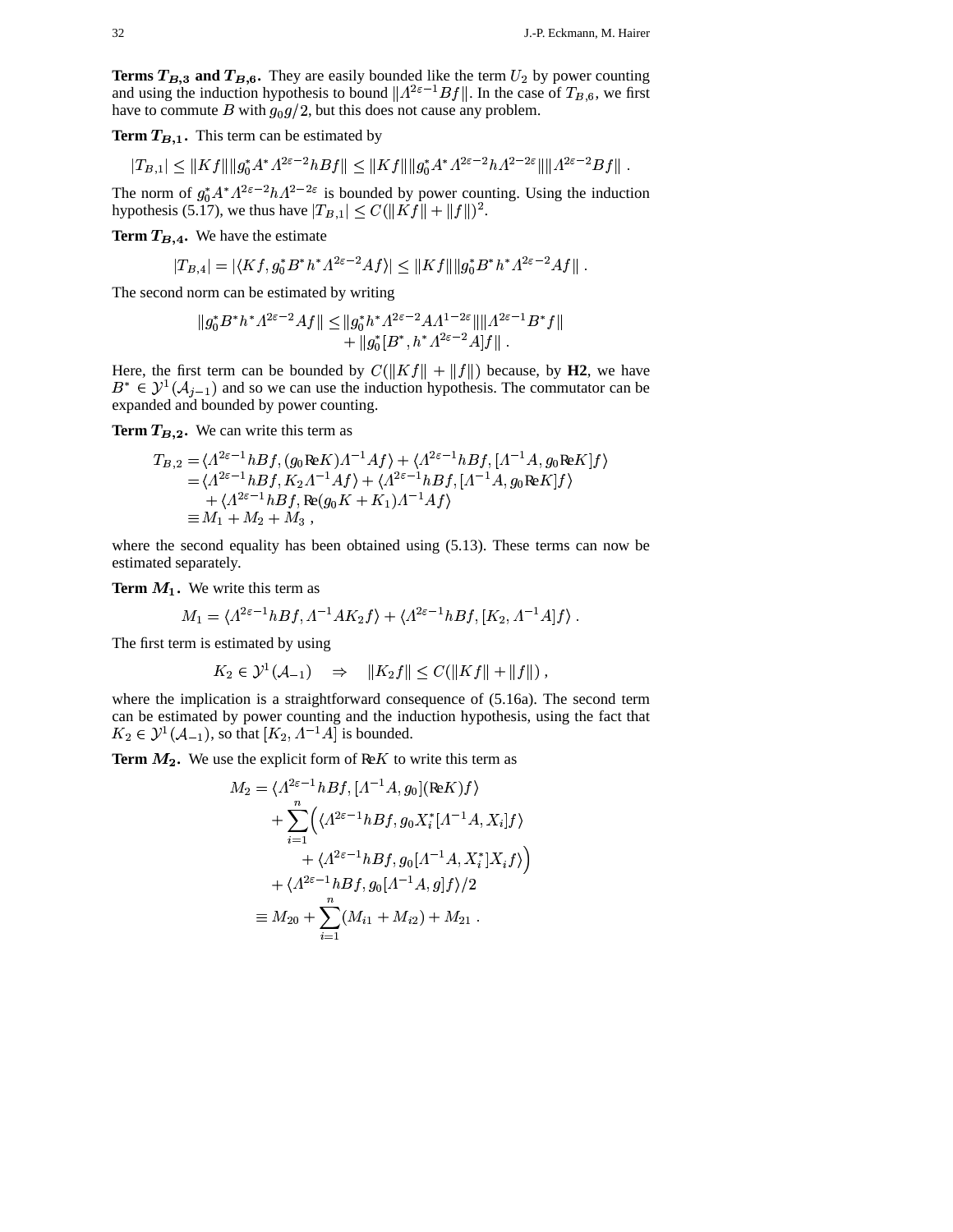Non-Equilibrium Statistical Mechanics of Strongly Anharmonic Chains 33

The term  $M_{20}$  is estimated by using the explicit form of Re $K$  to decompose it in terms of the form

$$
|\langle A^{2\varepsilon-1}hBf,[A^{-1}A,g_0]X_i^*X_if\rangle|\leq ||[A^{-1}A,g_0]X_i^*|| ||A^{2\varepsilon-1}hBf|| ||X_if||.
$$

The norm  $\|[A^{-1}A, g_0]X_i^*\|$  is finite by Lemma 5.6. The terms  $\|A^{2\varepsilon}\|$  $\left\|A, g_0\right\|X_i^*\|$  is finite by Lemma 5.6. The terms  $\left\|A^{2\varepsilon-1}hBf\right\|$  and  $C(\left\|Vf\right\| + \left\|f\right\|)$  with the induction by nother  $(\xi, 17)$  and the are bounded by  $C(\|Kf\|+\|f\|)$ , using the induction hypothesis (5.17) and the estimate  $\int_{\varepsilon^{-1}hBf}$  and  $\|X_i f\|$  <sup>h</sup> hb <sup>h</sup> (5.16a) respectively. The terms  $M_{21}$  and  $M_{i2}$  are estimated by power counting and the induction hypothesis. In order to estimate the term  $M_{i1}$ , we have to commute once more to find

$$
M_{i1} = \langle A^{2\varepsilon - 1}hBf, g_0[A^{-1}A, X_i]X_i^*f \rangle + \langle A^{2\varepsilon - 1}hBf, g_0[X_i^*, [A^{-1}A, X_i]]f \rangle.
$$

The first term is estimated by using (5.16b). The second term is estimated by expanding the double commutator and power counting.

**Term**  $M_3$ **. We use the positivity of**  $Re(g_0 K + K_1)$  **to write** 

$$
|M_3| = \left\langle \left( \text{Re}(g_0 K + K_1) \right)^{1/2} A^{2\varepsilon - 1} h B f, \left( \text{Re}(g_0 K + K_1) \right)^{1/2} A^{-1} A f \right\rangle
$$
  
\n
$$
\leq |\text{Re}\left\langle (g_0 K + K_1) A^{2\varepsilon - 1} h B f, A^{2\varepsilon - 1} h B f \right\rangle|^{1/2}
$$
  
\n
$$
\times |\left\langle \text{Re}(g_0 K + K_1) A^{-1} A f, A^{-1} A f \right\rangle|^{1/2}
$$
  
\n
$$
\leq \sqrt{|\text{Re} M_4| + |\text{Re} M_5|} \sqrt{|M_6|} .
$$

We will now estimate  $M_4$ ,  $M_5$  and  $M_6$  separately.

**Term**  $M_4$ **.** We want to put the operator  $g_0 K$  to the left of f. So we write<br>  $M_4 = (A^{-1}hBa_0Kf, A^{4\epsilon-1}hBf) + (\left[g_0K, A^{2\epsilon-1}hB\right]f, A^{2\epsilon-1}hB$ 

$$
M_4 = \langle \Lambda^{-1} h B g_0 K f, \Lambda^{4\epsilon - 1} h B f \rangle + \langle [g_0 K, \Lambda^{2\epsilon - 1} h B] f, \Lambda^{2\epsilon - 1} h B f \rangle
$$
  

$$
\equiv M_{41} + M_{42}.
$$

The term  $M_{41}$  is estimated easily by using the induction hypothesis and the fact that  $\sim$   $\sim$   $\sim$   $\sim$   $\sim$   $\sim$   $\sim$   $\sim$ <sup>1</sup>*hBg*<sub>0</sub> is bounded. In order to estimate  $M_{42}$ , we use the explicit form of *K* to write<br>  $M_{42} = (A^{-2\varepsilon} [q_0 X_0, A^{2\varepsilon-1} h B] f, A^{4\varepsilon-1} h B f)$ 

$$
M_{42} = \langle A^{-2\varepsilon} [g_0 X_0, A^{2\varepsilon - 1} h B] f, A^{4\varepsilon - 1} h B f \rangle
$$
  
+ 
$$
\sum_{i=1}^n \Big( \langle g_0 X_i^* [X_i, A^{2\varepsilon - 1} h B] f, A^{2\varepsilon - 1} h B f \rangle
$$
  
+ 
$$
\langle g_0 [X_i^*, A^{2\varepsilon - 1} h B] X_i f, A^{2\varepsilon - 1} h B f \rangle \Big)
$$
  
+ 
$$
\langle A^{-2\varepsilon} [g_0, A^{2\varepsilon - 1} h B] K f, A^{4\varepsilon - 1} h B f \rangle
$$
  

$$
\equiv M_{40} + \sum_{i=1}^n (M_{i3} + M_{i4}) + M_{4K}.
$$

The terms  $M_{40}$  and  $M_{4K}$  are estimated by expanding the commutator and power counting. The term  $M_{i4}$  can be written as

$$
|M_{i4}| = |\langle \Lambda^{-2\varepsilon} g_0[X_i^*, \Lambda^{2\varepsilon-1} h B] X_i f, \Lambda^{4\varepsilon-1} h B f \rangle|
$$
  
\n
$$
\leq ||\Lambda^{1-4\varepsilon} h^* \Lambda^{2\varepsilon-1} g_0[X_i^*, \Lambda^{2\varepsilon-1} h B]|| ||X_i f|| ||\Lambda^{4\varepsilon-1} B f||.
$$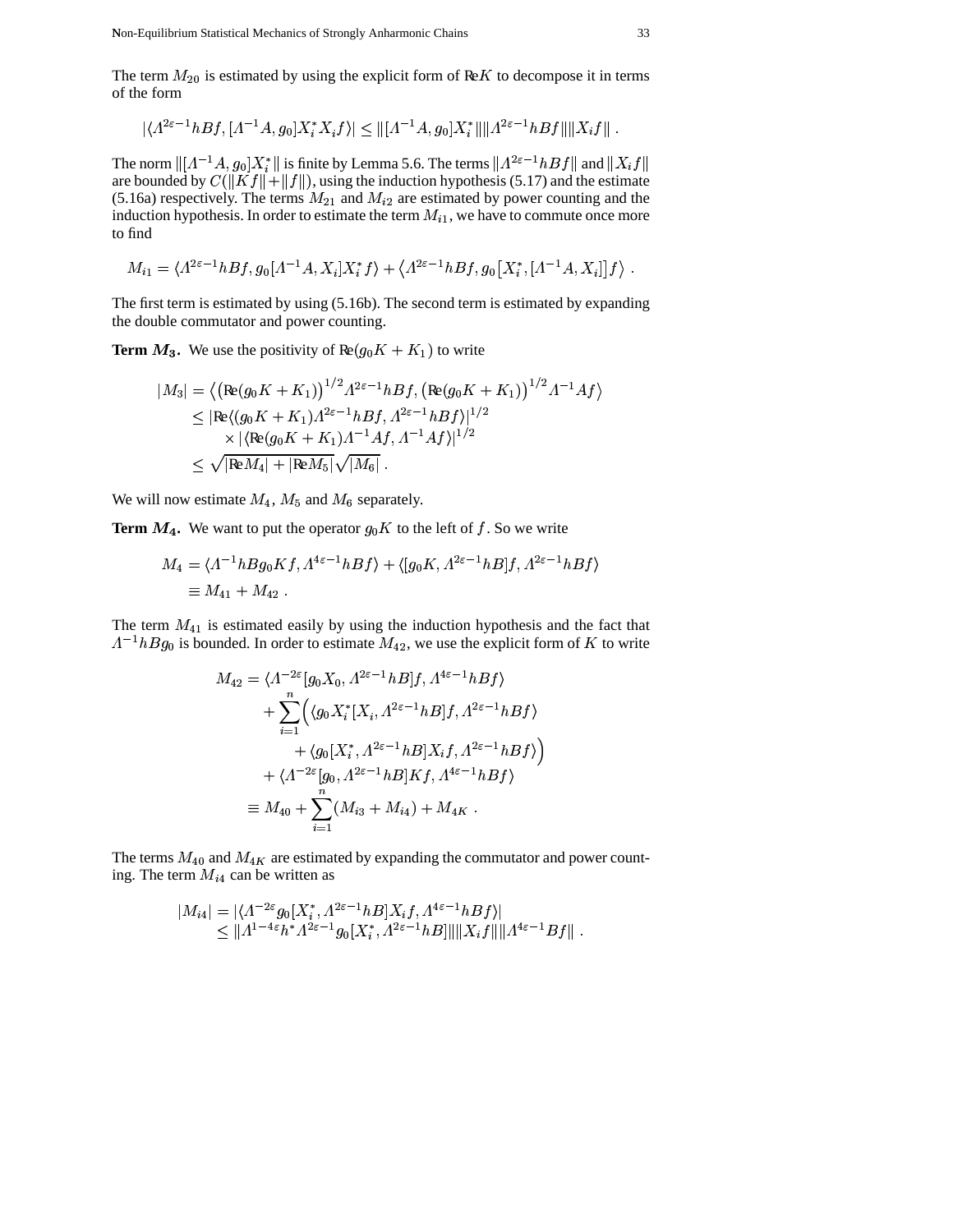It is then estimated by power counting, using moreover the induction hypothesis and the estimate (5.16). In order to estimate the term  $M_{i3}$ , we have to commute once more to write

$$
M_{i3} = \langle \Lambda^{-2\varepsilon} g_0[X_i, \Lambda^{2\varepsilon - 1} h B] X_i^* f, \Lambda^{4\varepsilon - 1} h B f \rangle
$$
  
+ 
$$
\langle \Lambda^{-2\varepsilon} g_0[X_i^* [X_i, \Lambda^{2\varepsilon - 1} h B]] f, \Lambda^{4\varepsilon - 1} h B f \rangle.
$$

The first term is estimated exactly like  $M_{i4}$ . The second term can then be estimated by expanding the double commutator and power counting.

**Term**  $M_5$ . We write this term as

$$
M_5. We write this term as
$$
  

$$
M_5 = \langle A^{-1}hBK_1f, A^{4\epsilon-1}hBf \rangle + \langle A^{-2\epsilon}[K_1, A^{2\epsilon-1}hB]f, A^{4\epsilon-1}hBf \rangle.
$$

The first term is estimated using the induction hypothesis and the fact that (5.13) and (5.16) imply

$$
K_1 \in \mathcal{Y}^1(\mathcal{A}_{-1}) \quad \Rightarrow \quad ||K_1 f|| \le C(||K f|| + ||f||) \,. \tag{5.19}
$$

The other term is estimated by using the fact that  $[K_1, \Lambda^2] \in \mathcal{Y}^2(\mathcal{A})$  and  $\mathcal{V}^2 \in \mathcal{Y}^2(\mathcal{A})$  and  $[K_1,$  $^2(\mathcal{A})$  and  $[K_1, hB] \in$ ~  $\mathcal{A}^1(\mathcal{A})$ , which follows from  $\mathcal{A}_{-1} \subset \mathcal{A}$  and thus  $i_1 \subset \mathcal{A}$  and thus  $K_1 \in \mathcal{Y}^1(\mathcal{A})$ .

**Term**  $M_6$ **.** We use the explicit expression for  $Re(g_0 K + K_1)$  to write this term as

$$
M_6 = \sum_{i=1}^n \|g_0^{1/2} X_i \Lambda^{-1} A f\|^2 \le C \sum_{i=1}^n \|X_i \Lambda^{-1} A f\|^2.
$$

These terms are easily estimated by putting the  $X_i$  to the left of f, using (5.16) and estimating the commutators.

**Term**  $T_{B,5}$ . This is the last term we have to estimate. Using the expression (5.13) and the positivity of  $\text{Re}(g_0 K + K_1)$ , it can be written in the form

$$
T_{B,5} = \left\langle \left( \text{Re}(g_0 K + K_1) \right)^{1/2} f, \left( \text{Re}(g_0 K + K_1) \right)^{1/2} B^* h^* \Lambda^{2\varepsilon - 2} A f \right\rangle + \left\langle K_2 f, B^* h^* \Lambda^{2\varepsilon - 2} A f \right\rangle \equiv N_1 + N_2.
$$

These terms are now estimated separately.

**Term**  $N_2$ **. We use the Cauchy-Schwarz inequality to write<br>**  $|N_2| \leq ||K_2 f|| ||B^* h^* A^{2\varepsilon - 2} A f|| \equiv ||K_2$ 

$$
|N_2| \leq ||K_2f|| ||B^*h^*A^{2\varepsilon-2}Af|| \equiv ||K_2f|| ||N_3||.
$$

We can estimate  $N_3$  by writing<br> $B^*h^* A^{2\varepsilon-2} A = h^* A$ 

$$
B^*h^* \Lambda^{2\varepsilon-2} A = h^* \Lambda^{2\varepsilon-2} A \Lambda^{1-2\varepsilon} \Lambda^{2\varepsilon-1} B^* + [B^*, h^* \Lambda^{2\varepsilon-2} A] ,
$$

and estimating the resulting terms using the induction hypothesis. We already noticed that we have the desired estimate for  $||K_2 f||$ .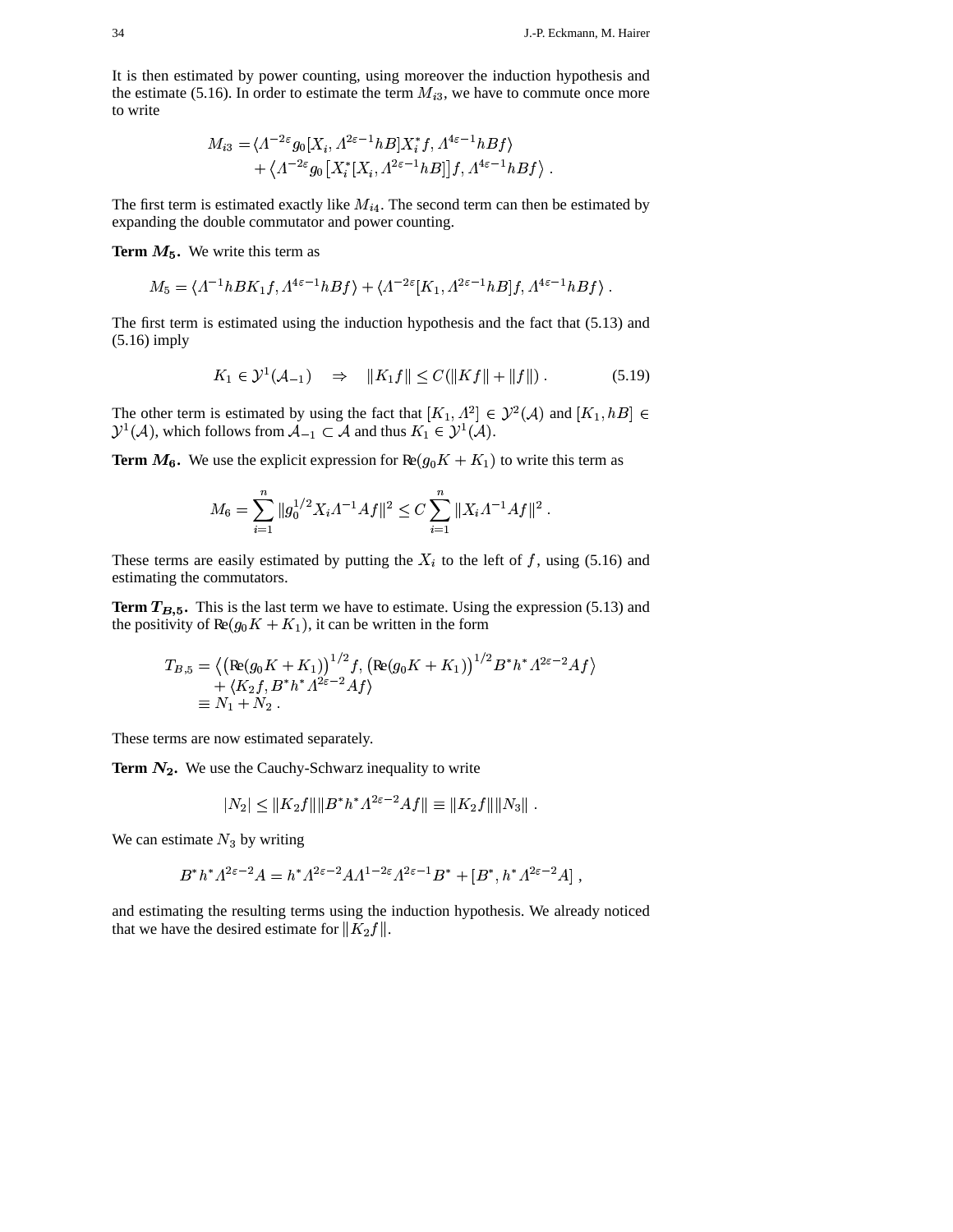**Term** 
$$
N_1
$$
. Using the Cauchy-Schwarz inequality, we write it as  
\n
$$
N_1 \leq \langle f, \text{Re}(g_0 K + K_1)f \rangle^{1/2} \langle \text{Re}(g_0 K + K_1) B^* h^* \Lambda^{2\epsilon - 2} A f, B^* h^* \Lambda^{2\epsilon - 2} A f \rangle^{1/2}
$$
\n
$$
\leq C(\|Kf\| + \|f\|)(\Lambda^{-2\epsilon}(g_0 K + K_1) B^* h^* \Lambda^{2\epsilon - 2} A f, \Lambda^{2\epsilon} B^* h^* \Lambda^{2\epsilon - 2} A f \rangle|^{1/2}
$$
\n
$$
\equiv C(\|Kf\| + \|f\|) \sqrt{|\langle f_1 + f_2, f_3 \rangle|} \leq C(\|Kf\| + \|f\|) \sqrt{(\|f_1\| + \|f_2\|) \|f_3\|}.
$$

**Estimate of**  $||f_3||$ **. We write it as<br>**  $f_3 = A^{2\varepsilon} h^* A^{2\varepsilon - 2} A A^{1-4\varepsilon}$ 

if ||f3||. We write it as  

$$
f_3 = \Lambda^{2\varepsilon} h^* \Lambda^{2\varepsilon - 2} A \Lambda^{1-4\varepsilon} \Lambda^{4\varepsilon - 1} B^* f + \Lambda^{2\varepsilon} [B^*, h^* \Lambda^{2\varepsilon - 2} A] f.
$$

The first term is estimated by using the recurrence hypothesis and the fact that **H2** & implies  $B^* \in \mathcal{Y}^1(\mathcal{A}_{j-1})$ . The second term is estimated by power counting and by using the fact that  $\varepsilon < 1/4$ .

**Estimate of**  $||f_2||$ **. We write it as** 

$$
\|\mathbf{f_2}\|.\ \text{ We write it as}
$$
\n
$$
f_2 = \Lambda^{-2\varepsilon} B^* h^* \Lambda^{2\varepsilon - 2} A K_1 f + \Lambda^{-2\varepsilon} [K_1, B^* h^* \Lambda^{2\varepsilon - 2} A] f.
$$

The first term is estimated using the fact that  $||K_1 f|| \leq C(||K f|| + ||f||)$  and power counting. The second term is simply estimated by power counting, and the fact that  $K_1 \in \mathcal{Y}^1(\mathcal{A}).$  $^{1}(\mathcal{A}).$ 

**Estimate of** ||f<sub>1</sub>||. We use the explicit form of *K* to write 
$$
f_1
$$
 as  
\n
$$
f_1 = \Lambda^{-2\varepsilon} B^* h^* \Lambda^{2\varepsilon - 2} A g_0 K f + \Lambda^{-2\varepsilon} [g_0 X_0, B^* h^* \Lambda^{2\varepsilon - 2} A] f
$$
\n
$$
+ \sum_{i=1}^n (\Lambda^{-2\varepsilon} g_0 X_i^* [X_i, B^* h^* \Lambda^{2\varepsilon - 2} A] f + \Lambda^{-2\varepsilon} [g_0 X_i^*, B^* h^* \Lambda^{2\varepsilon - 2} A] X_i f)
$$
\n
$$
\equiv Q_K + Q_0 + \sum_{i=1}^n (Q_{i,1} + Q_{i,2}) .
$$

These terms will now be estimated separately.

**Term**  $Q_K$ . We notice that the operator

$$
A^{-2\varepsilon} B^* h^* A^{2\varepsilon - 2} A g_0
$$

is bounded by power counting. This yields the desired estimate.

**Term**  $Q_0$ . This term is bounded by  $C||f||$  by power counting, noticing that  $g_0X_0 \in A$ .

**Term**  $Q_{i,2}$ . This term can be estimated by power counting if we expand the commutator and use the estimate (5.16).

**Term**  $Q_{i,1}$ . We use once more the trick that consists of putting the  $X_i^*$  to the left of f. We write therefore

write therefore  
\n
$$
Q_{i,1} = \Lambda^{-2\varepsilon} g_0[X_i, B^*h^* \Lambda^{2\varepsilon - 2} A] X_i^* f + \Lambda^{-2\varepsilon} g_0 \big[ X_i^* [X_i, B^*h^* \Lambda^{2\varepsilon - 2} A] \big] f.
$$

The first term is estimated by using (5.16b) and expanding the commutator. The second term is estimated in a similar way by expanding the double commutator. We don't write the resulting terms here, because there are too much of them. They are all bounded by simple power counting and by using Lemma 5.6. This completes the proof of estimate (5.18).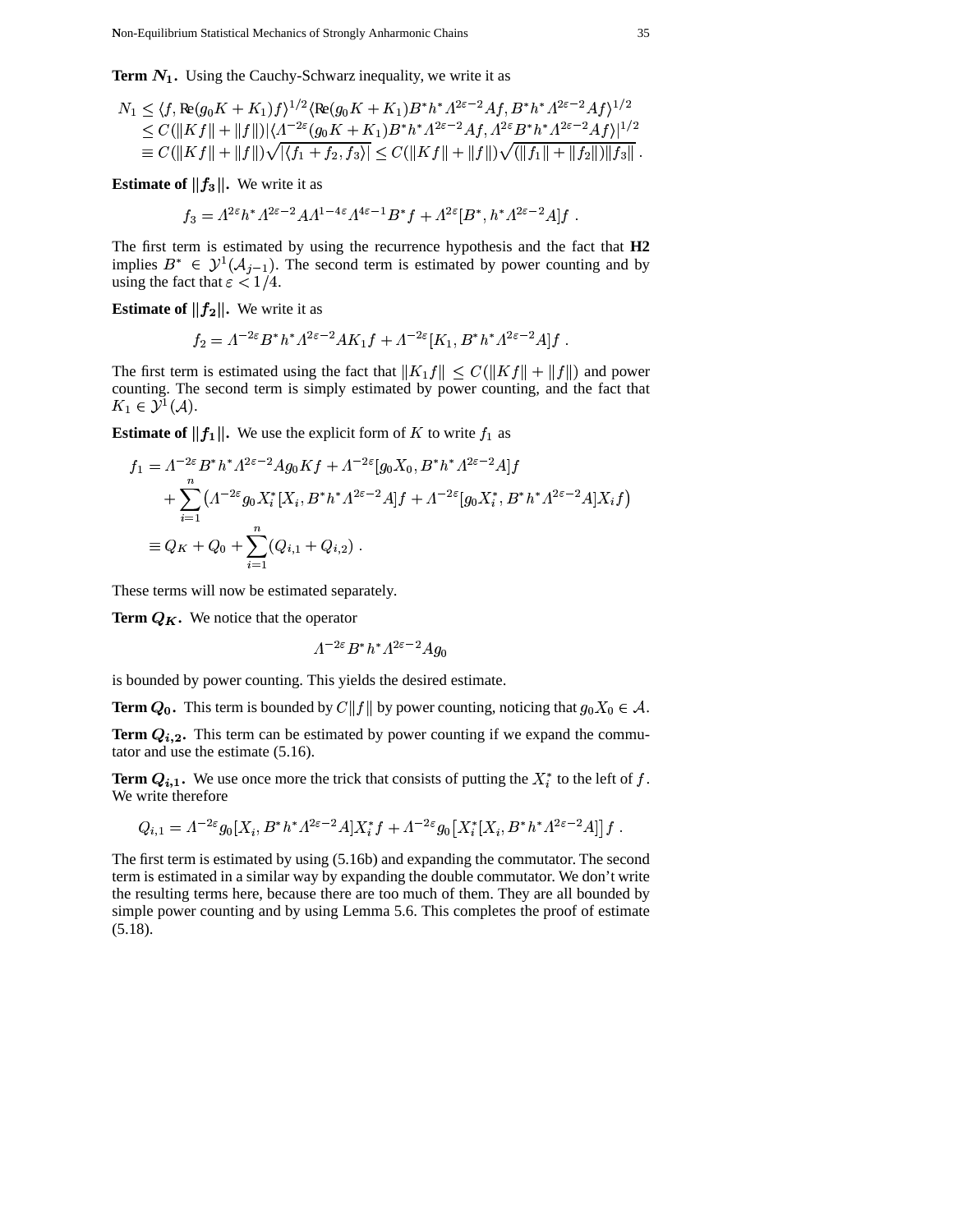It is now straightforward to prove the theorem. Recall that  $R$  is the level up to which the  $A_i$  are defined. We put  $\varepsilon = 1/4^{R+1}$ , and we write:<br> $||A^{\varepsilon}f|| = \langle f, A^{2\varepsilon - 2}A^2 f \rangle = \sum \langle f, A \rangle$ 

$$
||A^{\varepsilon} f|| = \langle f, A^{2\varepsilon - 2} A^2 f \rangle = \sum_{A \in \mathcal{A}} \langle f, A^{2\varepsilon - 2} A^* A f \rangle
$$
  
= 
$$
\sum_{A \in \mathcal{A}} (||A^{\varepsilon - 1} Af||^2 + \langle f, [A^*, A^{2\varepsilon - 2}] Af \rangle).
$$

The first term in the sum is bounded by using (5.15), the second term by simple power counting. This finally completes the proof of Theorem 5.5.  $\Box$ 

We next note a consequence of this theorem, namely a simple criterion to see if a quadratic differential operator has compact resolvent. It is an easy illustration of the technique that will be used in the sequel to show that  $K$  has compact resolvent.

## *5.4. Quadratic differential operators.*

**Definition 5.8.** An operator  $A: \mathcal{D}(A) \rightarrow \mathcal{H}$  is called  $\rightarrow$  *H* is called accretive if it satisfies

 $\text{Re}\langle f, Af \rangle \geq 0$ , *for all*  $f \in \mathcal{D}(A)$ .

An *operator* A is called quasi accretive if there exists  $\lambda \in \mathbf{R}$  such that  $A + \lambda$  is accretive. It is called strictly accretive if there exists  $\lambda > 0$  such that  $A - \lambda$  is still accretive.

If  $-A$  is accretive, A is called *dissipative*. An operator A is called *m-accretive* if it is called if  $(A + \lambda)^{-1}$  exists for all  $\lambda > 0$  and satisfies  $\|(A + \lambda)^{-1}\| < \lambda^{-1}$ . is accretive and if  $(A + \lambda)^{-1}$  exists for all  $\lambda > 0$  and satisfies  $\|(A + \lambda)^{-1}\| \leq \lambda$ The expressions *m*-dissipative, quasi dissipative, etc. are defined similarly in an obvious  $\mathbf{1}$ . way. An equivalent characterization of *m*-accretive operators is that they are accretive with no proper accretive extension.

It is a classical result (see *e.g.* [Dav80]) that the quasi *m*-dissipative operators are precisely the generators of quasi-bounded semigroups. An immediate consequence is that if an operator A is (quasi) *m*-accretive (*m*-dissipative), its adjoint  $A^*$  is also (quasi) [*m*-accretive (*m*-dissipative).

**Proposition 5.9.** Let H be a Hilbert space and C be a dense subset of H. Let  $K : \mathcal{D}(K) \rightarrow \mathcal{H}$  be a quas È <sup>×</sup> *be a quasi m-accretive (or quasi m-dissipative) operator and let* . . . . . *.* . .  $\mathcal{D}(A^2) \rightarrow \mathcal{H}$  be a  $\mathcal{P}(\mathcal{P}) \rightarrow \mathcal{H}$  *be a self-adjoint positive operator such that*  $\mathcal{C} \subset \mathcal{D}(A^2)$ . *moreover that*  $C$  *is a core for*  $K$ *, that*  $\Lambda^2$  *has compact resolvent and that there are . Assume constants*  $C > 0$  *and*  $0 < \varepsilon < 2$  *such that* 

$$
||A^{\varepsilon}f|| \le C(||Kf|| + ||f||), \quad \text{for all} \quad f \in \mathcal{C}. \tag{5.20}
$$

*Then*  $K$  *has compact resolvent too.* 

*Proof.* By assumption, there exists a constant  $\lambda > 0$  such that  $K + \lambda$  is strictly *m*accretive. Moreover, (5.20) with K replaced by  $K + \lambda$  holds if we change the constant C. Since C is a core for K, a simple approximation argument shows that  $\mathcal{D}(K) \subset$  $\mathcal{D}(\Lambda^{\varepsilon})$  and that (5.20) holds for every  $f \in \mathcal{D}(K)$ .

This immediately implies that  $(K + \lambda)^*(K + \lambda)$  has compact resolvent. Since  $(K + \lambda)$ is strictly *m*-accretive, it is invertible and the operator<br>  $((K + \lambda)^*(K + \lambda))^{-1} = (K + \lambda)^{-1}$ 

reuve, it is invertible and the operator  
\n
$$
((K + \lambda)^*(K + \lambda))^{-1} = (K + \lambda)^{-1}((K + \lambda)^{-1})^*
$$
,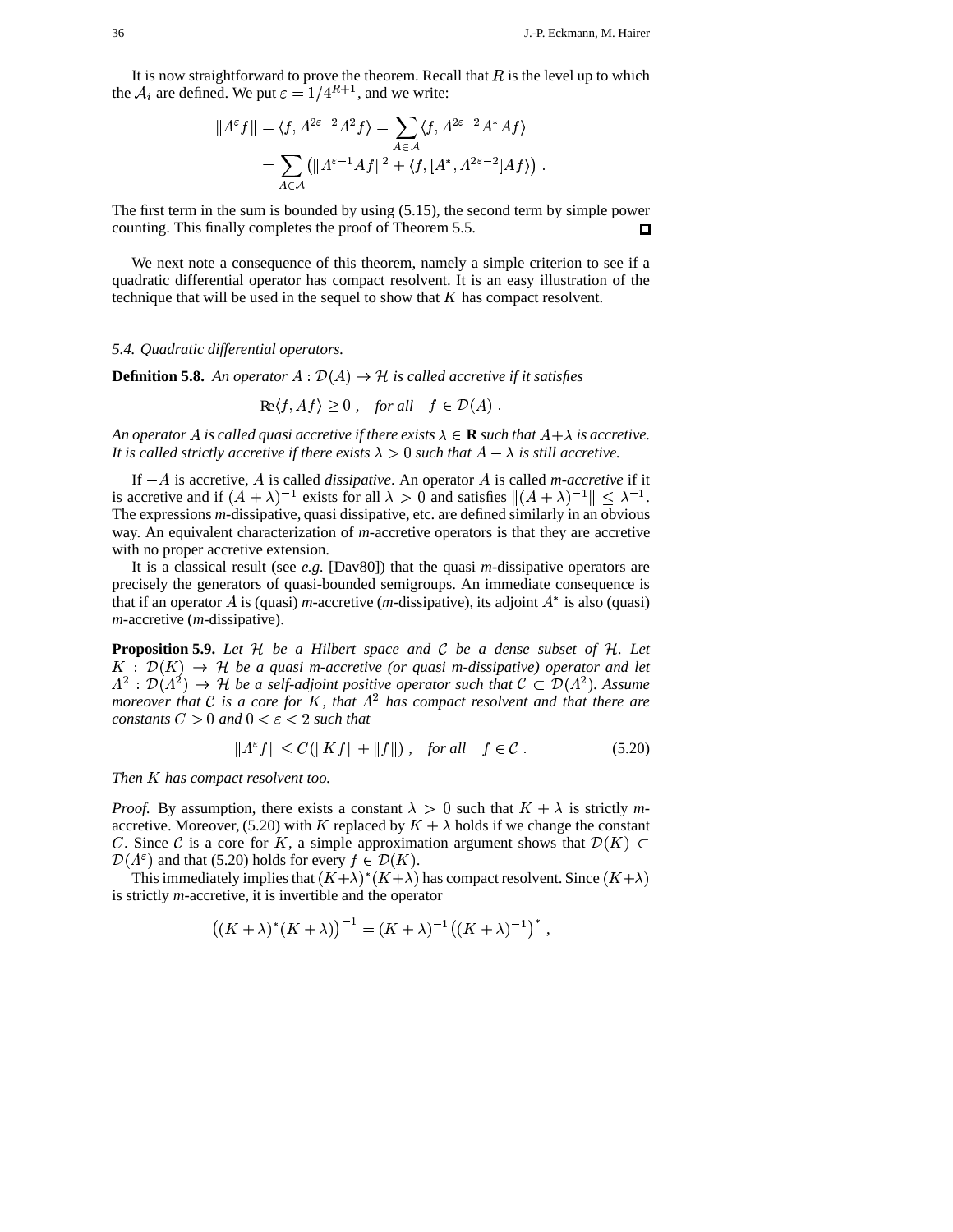is compact. Moreover, we know that  $(K + \lambda)^{-1}$  is closed, so we can make the polar decomposition  $(\lambda)^{-1} = PJ$ .

$$
(K+\lambda)^{-1}=PJ,
$$

with P self-adjoint and J unitary. Thus  $P^2$  is compact. By the spectral theorem and the characterization of compact operators, this immediately implies  $P$  compact, and thus also  $PJ$  compact. Thus  $K$  has compact resolvent.  $\Box$ 

We now consider  $\mathcal{H} = L^2(\mathbf{R}^d)$  and  $\mathfrak{F} = {\lambda I \mid \lambda \in \mathbf{R}}$ , where I is the identity operator in  $H$ . We define the formal expressions

$$
x^T = (x_1, \dots, x_d),
$$
  
\n
$$
\partial_x^T = (\partial_{x_1}, \dots, \partial_{x_d}).
$$

Let  $A: \mathbf{R}^d \to \mathbf{R}^d$  be a linear map and

$$
\mathcal{B} = \{b_i \in \mathbf{R}^d \mid i = 1, \ldots, s\}, \quad \mathcal{C} = \{c_i \in \mathbf{R}^d \mid i = 1, \ldots, t\},\
$$

two vector families. Let us consider the differential operator  $K$  defined as the closure on  $\mathcal{C}_0^{\infty}(\mathbf{R}^d)$  of

$$
K = -\sum_{i=1}^{s} \partial_x^T b_i b_i^T \partial_x + \sum_{j=1}^{t} x^T c_j c_j^T x + x^T A \partial_x \tag{5.21}
$$

We are interested in giving a geometrical condition on  $A$ ,  $B$  and  $C$  that implies the compactness of the resolvent of  $K$ , and therefore the discreteness of its spectrum. It is possible to prove that  $K$  is quasi *m*-accretive. Just follow the proof of Proposition B.3, replacing  $G(x)$  by  $x^T x$ . e that  $K$ <br>by  $x^T x$ .

We have the following result.

**Proposition 5.10.** A sufficient condition for the resolvent of the operator K defined in *(5.21) to be compact is that the vector families*

$$
\bigcup_{N\geq 0} (A^T)^N \mathcal{B} \qquad and \qquad \bigcup_{N\geq 0} A^N \mathcal{C} \tag{5.22}
$$

*span the whole space*  $\mathbb{R}^n$ *.* 

*Remark* 5.11. The intuitive meaning of this theorem is that we can apply Hörmander's criterion in both direct and Fourier space to obtain an estimate of the form

$$
||H^{\varepsilon}f|| \leq C(||Kf|| + ||f||), \quad H = -\partial_x^T \partial_x + x^T x. \tag{5.23}
$$

It is well known that  $H$  has compact resolvent. By Proposition 5.9, (5.23) implies that  $K$  has compact resolvent.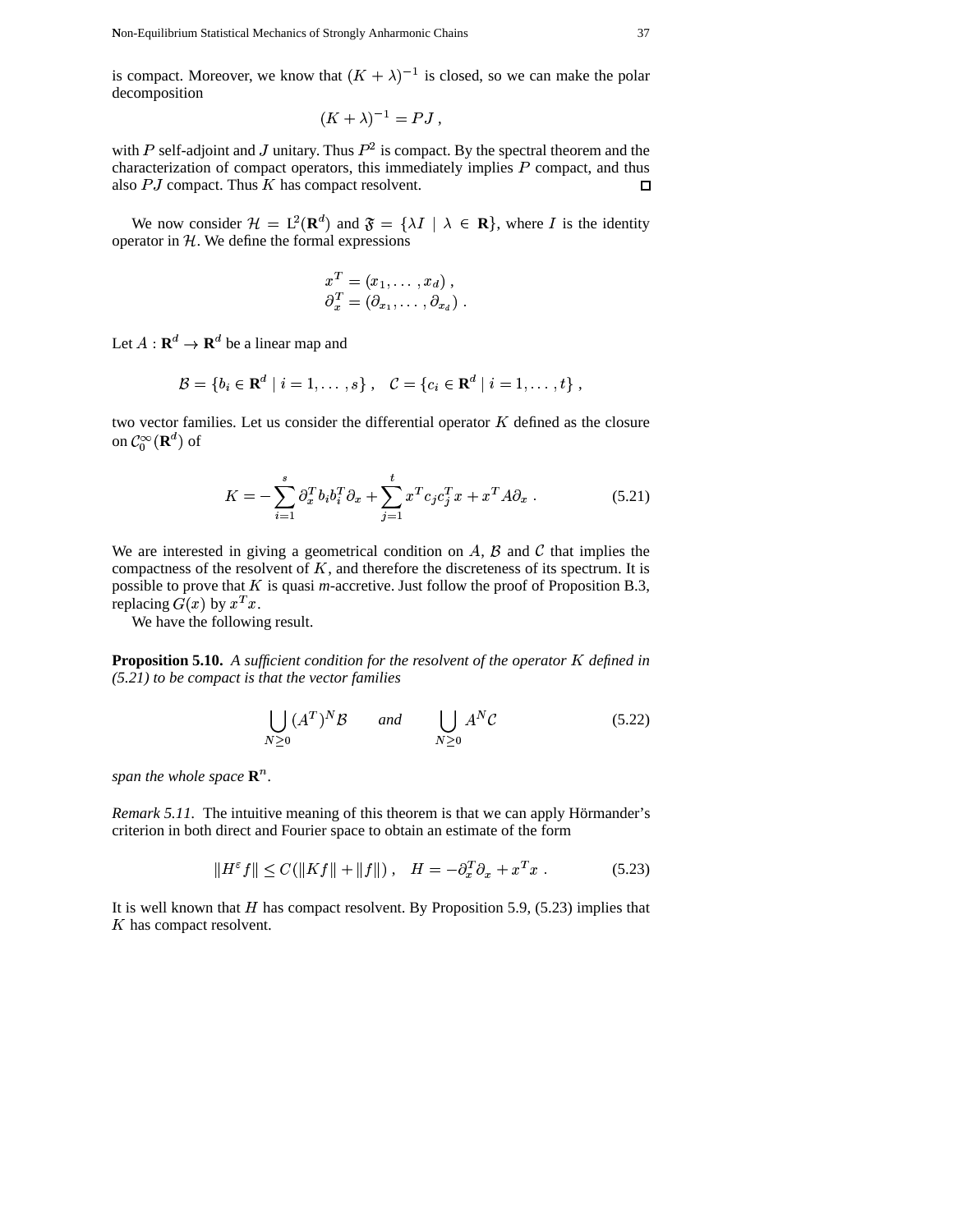$\Box$ 

*Proof.* We have the following relations:

$$
[x^T A \partial_x, b^T \partial_x] \equiv \sum_{i,j,k} [x_i a_{ij} \partial_{x_j}, b_k \partial_{x_k}] = \sum_{i,j,k} b_k [x_i, \partial_{x_k}] a_{ij} \partial_{x_j}
$$
  

$$
= -\sum_{i,j,k} b_k \delta_{ki} a_{ij} \partial_{x_j} = -b^T A \partial_x ,
$$
  

$$
[x^T A \partial_x, c^T x] \equiv \sum_{i,j,k} [x_i a_{ij} \partial_{x_j}, c_k x_k] = \sum_{i,j,k} x_i a_{ij} [\partial_{x_j}, x_k] c_k
$$
  

$$
= \sum_{i,j,k} x_i a_{ij} \delta_{jk} c_k = c^T A^T x .
$$

We take  $g_0 = 1$ , so we have  $\mathcal{A}_0 = \mathcal{A}_{-1} \cup \{x^T A \partial_x\}$ . V  $\cup \{x^TA\partial_x\}$ .  $\mathcal{A}_{-1} \cup \{x^T A \partial_x\}$ . We construct the remaining  $\mathcal{A}_i$  by

$$
B_i \equiv [x^T A \partial_x, B_{i-1}].
$$

It is very easy to verify **H1** and **H2**, because the assumptions we made on  $A$ ,  $B$  and  $C$ imply that  $\mathcal{Y}^1(\mathcal{A})$  contains every operator of the form  $b^T \partial_x$  or  $c^T x$ . We have moreover

$$
(b^T \partial_x)^* = -b^T \partial_x \quad \text{and} \quad (c^T x)^* = c^T x \ .
$$

It is well-known that  $H3$  concerning the essential self-adjointness of the  $\Lambda^2$  constructed in Theorem 5.5 holds. Finally, it is straightforward that  $\Lambda^2$  satisfies  $\Lambda^2 \geq CH$ , where  $H$  is the "harmonic oscillator" defined in (5.23).

This proves the validity of (5.23), and hence of the assertion.

The interested reader may verify that Proposition 5.10 is quite stable under perturba tions. A similar result indeed still holds when the coefficients  $b_i$  and  $c_i$  are not constants, but functions in  $\mathcal{F}_0$ . This is precisely what was proved in [EPR99a].

#### **6. Proof of the Bound in Momentum Space (Proposition 3.8)**

This proposition is an application of Theorem 5.5. It is just a little bit cumbersome to verify the hypotheses of the theorem. In this section, the symbol  $K$  will again denote the operator defined in (3.10).

We choose

$$
\mathfrak{F}\equiv\mathcal{F}_0\ ,
$$

which is simply the set of bounded smooth functions with all their derivatives bounded. It is trivial to check that  $\mathfrak F$  is an algebra of closed operators. Moreover, they are all self-adjoint. We also define  $\mathcal{D} \equiv \mathcal{C}_0^{\infty}(\mathcal{X})$ .

In this section, we will first construct a set  $A$  according to the rules explained in Sect. 5. Then we will check that **H1**–**H3** are indeed satisfied, so we will be able to apply Theorem 5.5. This will prove Proposition 3.8 almost immediately.

Before we start this program, we write down once again the definition of  $X_0$ , as it will be used repeatedly throughout this section:

$$
X_0 = -r_L \partial_{p_0} + b_L(r_L - \lambda_L^2 q_0) \partial_{r_L} - r_R \partial_{p_N} + b_R(r_R - \lambda_R^2 q_N) \partial_{r_R} - \sum_{i=0}^N (p_i \partial_{q_i} - V'_1(q_i) \partial_{p_i}) + \sum_{i=1}^N V'_2(\tilde{q}_i) (\partial_{p_i} - \partial_{p_{i-1}}) - \alpha_K.
$$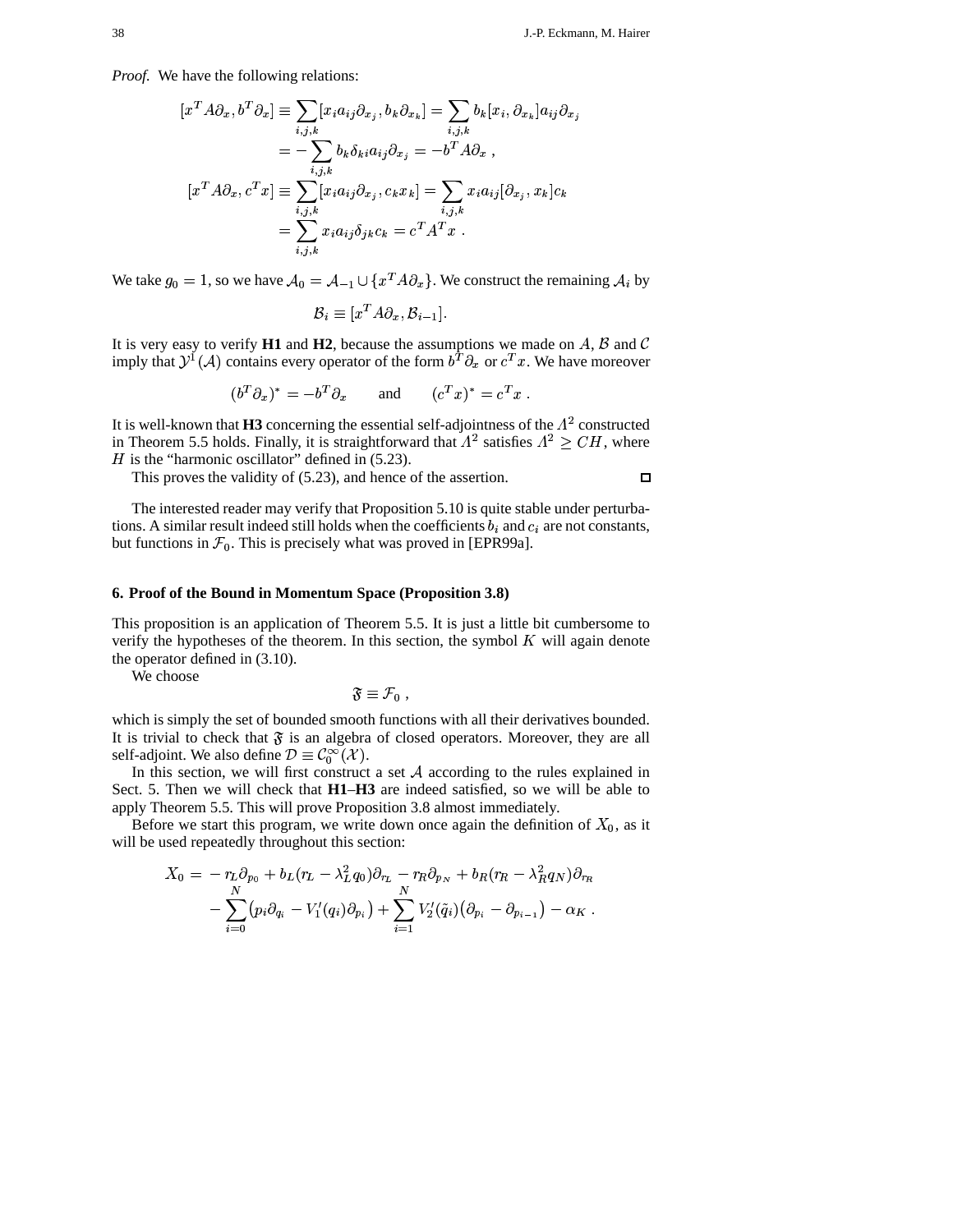Non-Equilibrium Statistical Mechanics of Strongly Anharmonic Chains 39

*6.1. Definition of A.* We choose an exponent  $\alpha < -3/2 - \ell/(2m)$  and we let  $g_0$  be the operator of multiplication by  $G^{\alpha}$ . It is clear that  $g_0$  is self-adjoint and positive. Moreover, we recall that

$$
[X_0, G^{\alpha}] = \alpha G^{\alpha} G^{-1} [X_0, G] \in \mathcal{F}_0 ,
$$

and so we have  $[X_0, g_0] \in \mathfrak{F}$ . The set  $\mathcal{A}_0$  is defined as

$$
\mathcal{A}_0 = \{c_L \partial_{r_L},\, c_R \partial_{r_R},\, G^\alpha X_0\} \cup \bar{\mathcal{A}}\ ,
$$

with

$$
\bar{\mathcal{A}} = \left\{ a_L(r_L - \lambda_L^2 q_0), \, a_R(r_R - \lambda_R^2 q_N) \right\}.
$$

Before we define the sets  $A_i$ , we need a few functions. Let  $i > 0$  be a natural number. The functions  $V_L^{(i)}$  and  $V_R^{(i)}$  are defined respectively by

$$
V_L^{(i)}(\tilde{q}) = V_2''(\tilde{q}_i)V_2''(\tilde{q}_{i-1}) \cdots V_2''(\tilde{q}_1) ,V_R^{(i)}(\tilde{q}) = V_2''(\tilde{q}_{N+1-i}) \cdots V_2''(\tilde{q}_{N-1})V_2''(\tilde{q}_N) .
$$

It is useful to notice that

$$
\partial_{q_j} V_L^{(i)}(\tilde{q}) = \begin{cases}\n0, & \text{if } j > i, \\
(V_2'''(\tilde{q}_1) V_2''(\tilde{q}_1)^{-1}) V_L^{(i)}(\tilde{q}), & \text{if } j = 0, \\
(V_2'''(\tilde{q}_i) V_2''(\tilde{q}_i)^{-1}) V_L^{(i)}(\tilde{q}), & \text{if } j = i, \\
(V_2'''(\tilde{q}_i) V_2''(\tilde{q}_i)^{-1} - V_2'''(\tilde{q}_{i+1}) V_2''(\tilde{q}_{i+1})^{-1}) V_L^{(i)}(\tilde{q}), & \text{otherwise}.\n\end{cases}
$$
\n(6.1)

There are symmetric relations for the derivatives of  $V_R^{(i)}$ . At this point, we use assumption **A3** to write

$$
\partial_{q_j} V_L^{(i)}(\tilde{q}) = f_{ij}(\tilde{q}) V_L^{(i)}(\tilde{q}) , \qquad f_{ij} \in \mathcal{F}_{2m-2+\ell} . \tag{6.2}
$$

This implies

$$
[G^{\alpha} X_0, V_L^{(i)}(\tilde{q})] = G^{\alpha} \sum_{j=0}^N p_j f_{ij} V_L^{(i)}(\tilde{q}) = f_i V_L^{(i)}(\tilde{q}) , \qquad f_i \in \mathfrak{F} ,
$$
 (6.3)

because of Proposition 4.1 and by the choice  $\alpha < -3/2 - \ell/(2m)$ . Moreover, we notice<br>that  $G^{2i\alpha}V_n^{(i)} \in \mathfrak{F}$ . that

$$
G^{2i\alpha}V_R^{(i)}\in\mathfrak{F}\,,
$$

still because of Proposition 4.1. One more thing we have to remember is (4.10), which implies for example that there exists a function  $f_0 \in \mathfrak{F}$  such that

$$
[G^{\alpha} X_0, G^{\beta}] = \beta f_0 G^{\beta} , \text{ for any } \beta \in \mathbf{R} .
$$

We are now ready to complete the construction of  $A$ .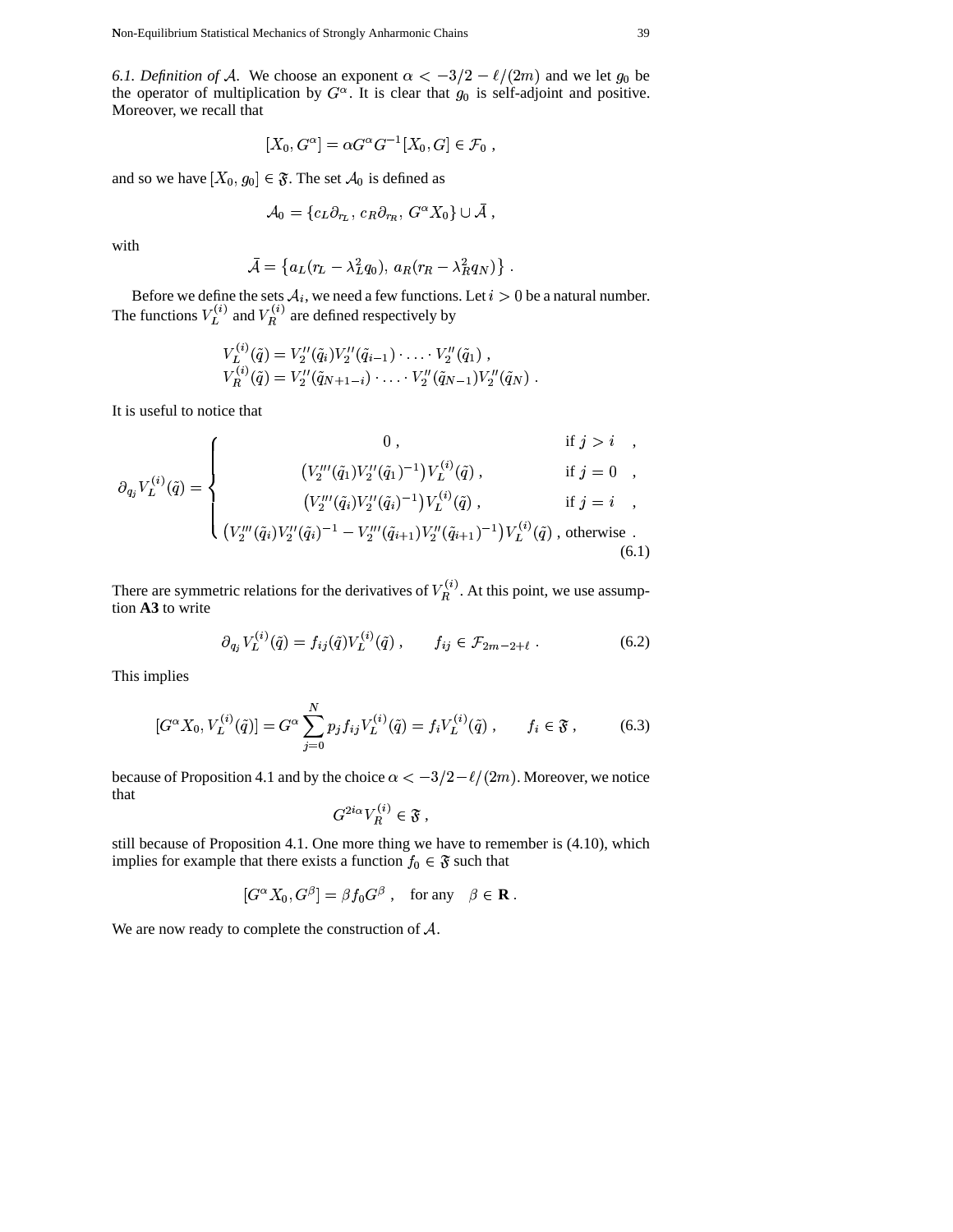6.1.1. Definition of  $A_1$  and  $A_2$ . We verify that in the case of our model, we can find functions  $f_B$  and  $f_{XB}$  in (5.9) such that

$$
\mathcal{A}_1 \backslash \mathcal{A}_0 = \{ G^{\alpha} \partial_{p_0}, G^{\alpha} \partial_{p_N} \}, \mathcal{A}_2 \backslash \mathcal{A}_1 = \{ G^{2\alpha} \partial_{q_0}, G^{2\alpha} \partial_{q_N} \}
$$

Considering the elements of  $A_1$ , we see that it is indeed possible to write

$$
G^{\alpha} \partial_{p_0} = c_L^{-1} [G^{\alpha} X_0, c_L \partial_{r_L}] - G^{-1} (\partial_{r_L} G) G^{\alpha} X_0 + G^{\alpha} b_L \partial_{r_L}
$$

and a similar relation concerning  $G^{\alpha} \partial_{p_N}$ . The operators  $G^{-1}(\partial_{r_L} G)$  and  $G^{\alpha} b_L c_L^{-1}$ belong to  $\mathfrak{F}$ , so we succeeded to construct  $\mathcal{A}_1$  according to (5.9).

Let us now focus on the elements of  $A_2$ . We can write

$$
G^{2\alpha}\partial_{q_0} = [G^{\alpha}X_0, G^{\alpha}\partial_{p_0}] - G^{\alpha-1}(\partial_{p_0}G)G^{\alpha}X_0 - \alpha f_0 G^{\alpha}\partial_{p_0}
$$

and an equivalent expression at the other end of the chain. Since  $G^{\alpha-1}(\partial_{p_0}G) \in \mathfrak{F}$  and  $f_0 \in \mathfrak{F}$ , we succeeded to construct  $\mathcal{A}_2$  according to (5.9).

6.1.2. Definition of  $A_{2i-1}$  and  $A_{2i}$ . For  $i \ge 1$ , these sets are defined by

$$
\mathcal{A}_{2i-1} \setminus \mathcal{A}_{2i-2} = \{ G^{(2i+1)\alpha} V_L^{(i)} \partial_{p_i}, G^{(2i+1)\alpha} V_R^{(i)} \partial_{p_{N-i}} \}, \mathcal{A}_{2i} \setminus \mathcal{A}_{2i-1} = \{ G^{(2i+2)\alpha} V_L^{(i)} \partial_{q_i}, G^{(2i+2)\alpha} V_R^{(i)} \partial_{q_{N-i}} \}.
$$

We repeat this construction until  $i = N - 1$ , *i.e.* we do not stop at the middle of the chain, but we go on until we reach the other end. We want to check that these sets were constructed according to (5.9). In fact, we will see that any element A of  $A_j \setminus A_{j-1}$  with  $j \geq 2$  can be written as

$$
A = [G^{\alpha} X_0, B] + D , B \in A_{j-1} , D \in \mathcal{Y}^1(A_{j-1}) .
$$
 (6.4)

We will verify this only for  $2 \le i \le N - 2$ . We let the reader verify that (6.4) is also valid for the remaining sets.

Let us first take  $j = 2i - 1$  and  $A = G^{(2i+1)\alpha} V_L^{(i)} \partial_{p_i}$ . We choose

$$
B = G^{2i\alpha} V_L^{(i-1)} \partial_{q_{i-1}} \in \mathcal{A}_{j-1}
$$

and write

$$
[G^{\alpha}X_0, B] = f_{i-1}G^{2i\alpha}V_L^{(i-1)}\partial_{q_{i-1}} - G^{2i\alpha}V_L^{(i-1)}G^{-1}(\partial_{q_{i-1}}G)G^{\alpha}X_0
$$
  
+  $2i\alpha f_0B + G^{(2i+1)\alpha}V_L^{(i-1)}[X_0, \partial_{q_{i-1}}].$ 

The first three terms belong to  $\mathcal{Y}^1(\mathcal{A}_{2i-2})$  and can thus be absorbed into D. The last term can be written as

$$
G^{(2i+1)\alpha}V_{L}^{(i-1)}[X_0, \partial_{q_{i-1}}] =
$$
  
\n
$$
G^{2\alpha}(V_{1}''(q_{i-1}) + V_{2}''(\tilde{q}_{i}) + V_{2}''(\tilde{q}_{i-1}))G^{(2i-1)\alpha}V_{L}^{(i-1)}\partial_{p_{i-1}}\n+ G^{4\alpha}V_{2}''(\tilde{q})V_{2}''(\tilde{q})G^{(2i-3)\alpha}V_{L}^{(i-2)}\partial_{p_{i-2}} + G^{(2i+1)\alpha}V_{L}^{(i)}\partial_{p_{i}}.
$$

The first two terms also belong to  $\mathcal{Y}^1(\mathcal{A}_{2i-2})$ , so they can be absorbed into D as well. The remaining term is  $\mathcal{L}$ 

$$
G^{(2i+1)\alpha}V_L^{(i)}\partial_{p_i}=A\ ,
$$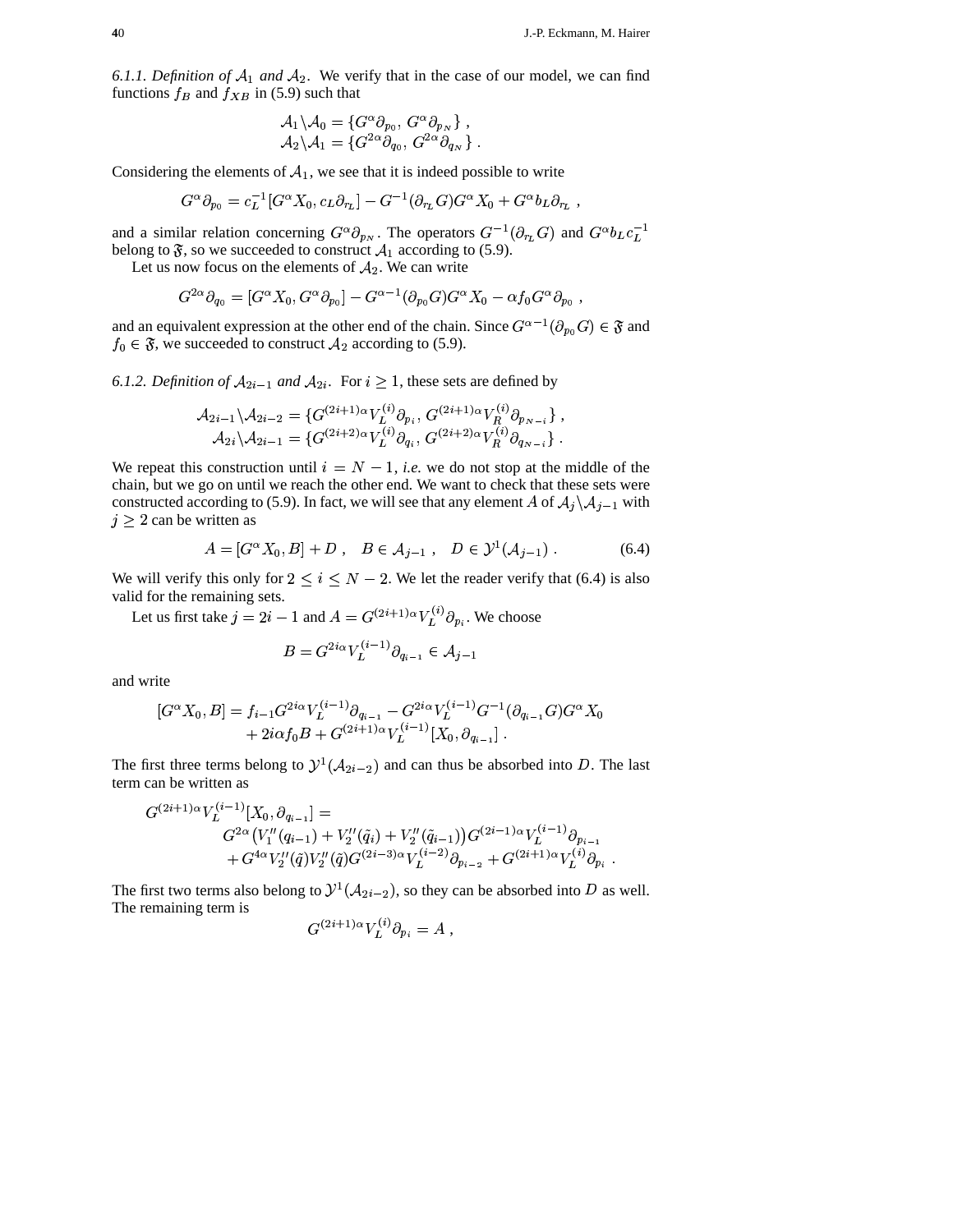thus we have verified that  $A$  can be written as in  $(6.4)$ . The procedure to get the symmetric term from the other end of the chain is similar.

We take now  $j = 2i$  and  $A = G^{(2i+2)\alpha} V_L^{(i)} \partial_{q_i}$ . We choose

$$
B = G^{(2i+1)\alpha} V_L^{(i)} \partial_{p_i} \in \mathcal{Y}^1(\mathcal{A}_{j-1})
$$

and write

$$
[G^{\alpha}X_0, B] = f_i G^{(2i+1)\alpha} V_L^{(i)} \partial_{p_i} + G^{(2i+1)\alpha} V_L^{(i)} G^{-1} (\partial_{p_i} G) G^{\alpha} X_0
$$
  
+  $(2i+1)\alpha f_0 B + G^{(2i+2)\alpha} V_L^{(i)} \partial_{q_i}$ .

The first three terms belong to  $\mathcal{Y}^1(\mathcal{A}_{2i-1})$  and can be absorbed into D, so we verified that every element of  $A$  can indeed be written as in (5.9).

6.2. Verification of the hypotheses and proof. In order to be able to apply Theorem 5.5, we verify the hypotheses  $H1-H3$ .

Verification of H2. We want to check that  $A \in \mathcal{A}_j$  implies  $A^* \in \mathcal{Y}^1(\mathcal{A}_j)$ . By Proposition 4.1, we can easily verify that  $A \setminus A \subset \mathcal{L}_0$ . But we know that

$$
A \in \mathcal{L}_0 \Rightarrow A^* = -A + g \ ,
$$

and so H2 holds for  $A \setminus \overline{A}$ . The elements of  $\overline{A}$  being self-adjoint, H2 holds trivially.

Verification of **H3**. The operator  $\Lambda^2$  can be written as

$$
\Lambda^2 = -\sum_{i,j} \partial_i a_{ij}(x)\partial_j + V(x)
$$

It is well-known that if  $a_{ij}$  and V are sufficiently nice, such operators are essentially self-adjoint on  $C_0^{\infty}(\mathcal{X})$  (see *e.g.* [Agm82, Thm. 3.2]).

Verification of H1. Let us define  $\mathfrak{L}_0 \subset \mathfrak{L}$  as the set of first-order differential operators with coefficients in  $\mathcal{F}_0$ . We first verify that

$$
A \in \mathcal{A}, f \in \mathfrak{F} \quad \Rightarrow \quad [A, f] \in \mathfrak{F}
$$

This is trivial, noticing that  $A \subset \mathfrak{L}_0 \cup \overline{A}$  and  $[\mathfrak{L}_0, \mathfrak{F}] = [\overline{A}, \mathfrak{F}] = \{0\}.$ 

We now verify that

$$
A \in \mathcal{A} \quad \Rightarrow \quad A^* \in \mathcal{Y}^1(\mathcal{A}) \; .
$$

This is also trivial, because  $A \in \mathfrak{L}_0 \Rightarrow A^* = -A + g$ , with  $g \in \mathcal{F}_0$ . Moreover, the elements of  $\bar{\mathcal{A}}$  are self-adjoint.

Finally, we want to verify that

$$
A, B \in \mathcal{A} \quad \Rightarrow \quad [A, B] \in \mathcal{Y}^1(\mathcal{A}) \; .
$$

This is a little bit longer to verify.

Concerning the commutators of the elements of  $\overline{A}$  with the other elements of  $A$ , the statement follows easily from the fact that if  $F : \mathbb{R}^n \to R$  is linear and  $A \in \mathfrak{L}_0$ , then  $[A, F] \in \mathcal{F}_0 \equiv \mathfrak{F}$ . Moreover, the commutator between two multiplication operators vanishes.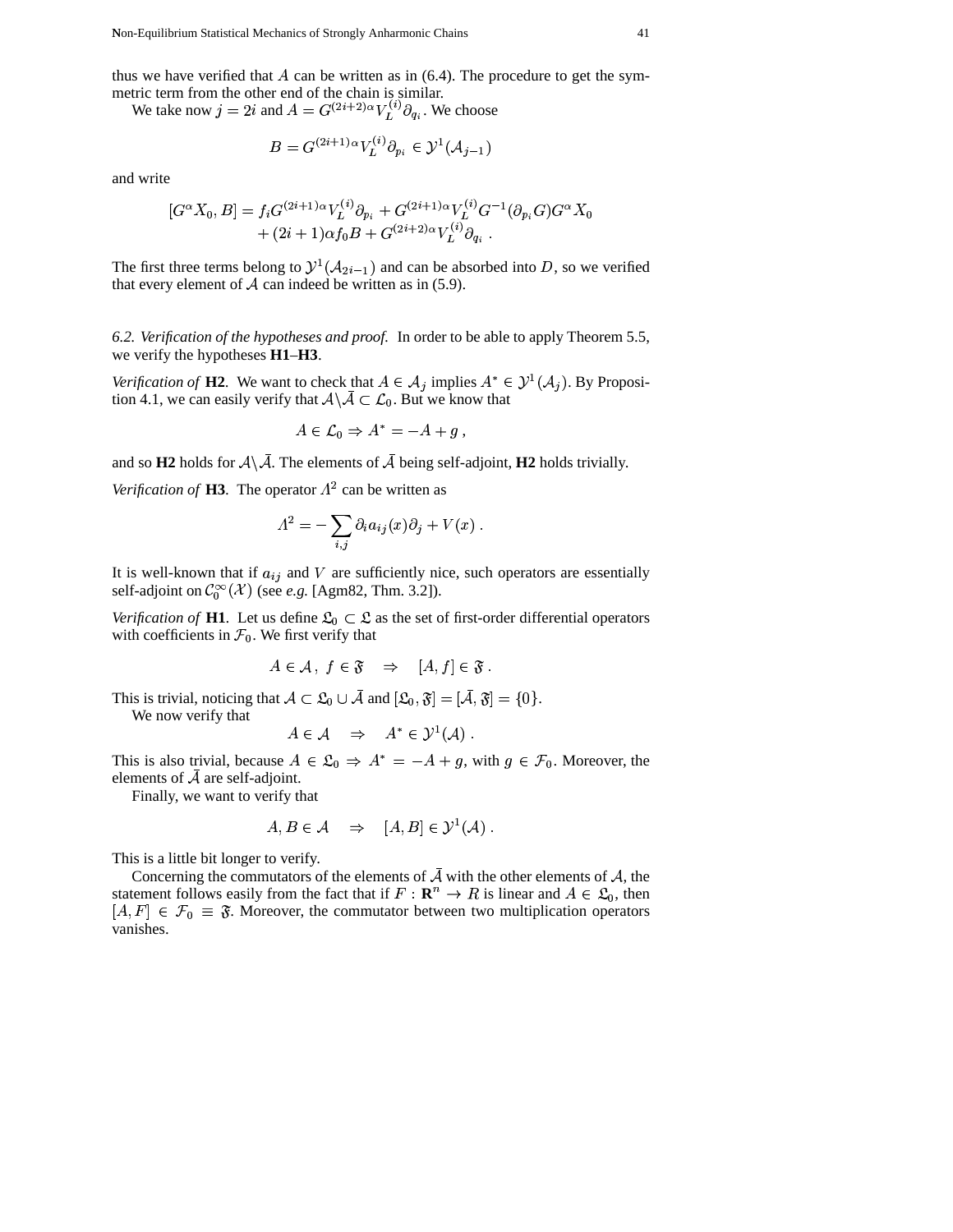Concerning the commutators between the  $\partial_r$  and the other elements, we notice that they commute with the functions  $V_L^{(i)}(\tilde{q})$  and  $V_B^{(i)}(\tilde{q})$ . Moreover, we have for example

$$
[\partial_{r_L},G^\gamma]=\gamma\big(G^{-1}[\partial_{r_L},G]\big)G^\gamma\ ,\quad\text{if}\quad\gamma\in\mathbf{R}\ ,
$$

and  $G^{-1}[\partial_{r_L}, G]$  belongs to  $\mathfrak{F}$ . It is straightforward to verify that this implies the desired statement.

Concerning the commutators of  $G^{\alpha}X_0$  with the other elements of A, the statement has already been verified by the construction of  $A$  for every operator, but those in  $\mathcal{A}_{2N-2} \backslash \mathcal{A}_{2N-3}$ . These operators are of the form

$$
A = G^{2N\alpha} V_R^{(N-1)} \partial_{q_1} ,
$$

and a similar term at the other end of the chain. We can make a computation very similar to the one we made when we constructed  $A_{2i-1}$ , to show that

$$
[G^{\alpha} X_0, A] = G^{(2N+1)\alpha} V_R^{(N)} \partial_{p_0} + C , \qquad C \in \mathcal{Y}^1(\mathcal{A})
$$

But  $G^{2N\alpha}V_R^{(N)} \in \mathfrak{F}$ , so  $[G^{\alpha}X_0, A] \in \mathcal{Y}^1(\mathcal{A})$ . It remains therefore only to verify the statement for commutators between elements of  $A \setminus A_0$ . We can divide these commutators in three classes.

Both operators contain a  $\partial_p$ . We notice that these operators can all be written in the form  $G^{\alpha_i}W_i(q)\partial_{p_i}$ . The commutator between two such elements is given by

$$
[G^{\alpha_i}W_i(q)\partial_{p_i}, G^{\alpha_j}W_j(q)\partial_{p_j}] = G^{-1}(\partial_{p_i}G)G^{\alpha_i}W_i(q)G^{\alpha_j}W_j(q)\partial_{p_j} - G^{-1}(\partial_{p_j}G)G^{\alpha_j}W_j(q)G^{\alpha_i}W_i(q)\partial_{p_i}
$$

Both terms belong to  $\mathcal{Y}^1(\mathcal{A})$ , because  $G^{-1}(\partial_n G) \in \mathfrak{F}$ .

One operator contains a  $\partial_p$ , one contains a  $\partial_q$ . Let us compute the commutator between  $G^{(2i+2)\alpha}V_L^{(i)}\partial_{q_i}$  and  $G^{(2j+1)\alpha}V_L^{(j)}\partial_{p_j}$ . We have

$$
\begin{aligned}[G^{(2i+2)\alpha}V_L^{(i)}\partial_{q_i}, G^{(2j+1)\alpha}V_L^{(j)}\partial_{p_j}] &= G^{(2i+2)\alpha}V_L^{(i)}(\partial_{q_i}G)G^{-1}G^{(2j+1)\alpha}V_L^{(j)}\partial_{p_j}\\ &\quad + G^{(2i+1)\alpha}V_L^{(i)}(\partial_{p_i}G)G^{-1}G^{(2i+2)\alpha}V_L^{(i)}\partial_{q_i}\\ &\quad + G^{2i\alpha}V_L^{(i)}G^{2\alpha}f_{ij}G^{(2j+1)\alpha}V_L^{(j)}\partial_{p_j}\ .\end{aligned}
$$

All those terms belong to  $\mathcal{Y}^1(\mathcal{A})$ . The computation is similar if we take for example

$$
G^{(2j+1)\alpha}V_R^{(j)}\partial_{p_{N-j}}
$$

instead of  $G^{(2j+1)\alpha}V_L^{(j)}\partial_{p_i}$ .

Both operators contain a  $\partial_a$ . The computation is similar to the preceding case and is left to the reader.

It is now easy to give the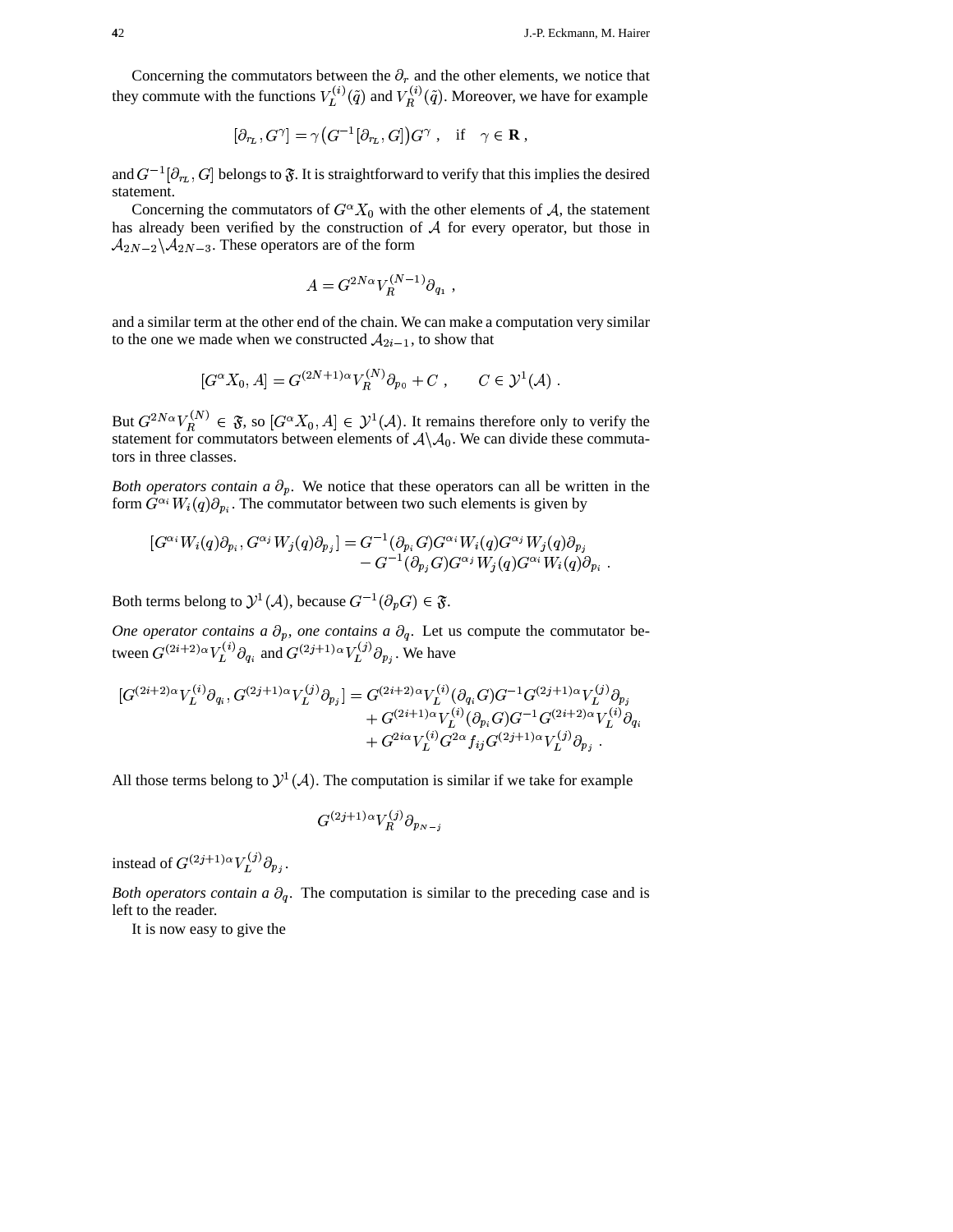Proof of Proposition 3.8. We have just verified that the hypotheses of Theorem 5.5 are satisfied. We apply it, so we have the estimate

$$
\|\Delta^{\varepsilon}f\| \leq C(\|Kf\| + \|f\|)\,,
$$

where  $\tilde{\Delta}$  is given by

$$
\tilde{\varDelta} = 1 + \sum_{A \in \mathcal{A}} A^* A \; .
$$

It is easy to see that  $\tilde{\Delta}$  has exactly the form (3.12). This completes the proof of Proposition 3.8.  $\Box$ 

### 7. Proof of Theorem 3.6

It is now possible to prove that the operator  $K$  has compact resolvent, which is one of the main results of this paper. Before we start the proof itself, we need two preliminary results. The first one states

**Lemma 7.1.** Let  $\tilde{\Delta}$  be the closure in  $L^2(\mathbf{R}^n)$  of the operator acting on  $\mathcal{C}_0^{\infty}(\mathbf{R}^n)$  as

$$
\tilde{\Delta} = \sum_{i=1}^{\tilde{N}} L_i^* L_i + a_0 ,
$$

where the  $L_i$  are smooth vector fields with bounded coefficients spanning  $\mathbf{R}^n$  at every point and  $a_0$  is a smooth positive function.

Let  $V : \mathbf{R}^n \to \mathbf{R}^n$  be a continuous function such that for every constant  $C > 0$ , there exists a compact  $K_C \subset \mathbf{R}^n$  with the property that  $V(x) > C$  for every  $x \in \mathbf{R}^n \backslash K_C$ . We moreover assume that  $V(x) \geq 1$ . Define the operator H as the closure in  $L^2(\mathbb{R}^n)$ of the operator acting on  $f \in \widehat{\mathcal{C}_0^{\infty}}(\mathbf{R}^n)$  as

$$
(Hf)(x) = (\tilde{\Delta}f)(x) + V(x)f(x) .
$$

Then the operator  $H$  is self-adjoint.

Suppose V and the  $L_i$  are such that the function

$$
2a_0V + \sum_{i=1}^{\bar{N}} \Big( (L_i^* + L_i)[L_i, V] - [L_i, [L_i, V]] \Big) \tag{7.1}
$$

is bounded. We then have the estimate

$$
\langle f, H^{\varepsilon} f \rangle \le \langle f, \tilde{\Delta}^{\varepsilon} f \rangle + \langle f, V^{\varepsilon} f \rangle + C \langle f, H^{\varepsilon - 1} f \rangle, \qquad 0 < \varepsilon < 1, \tag{7.2}
$$

which holds for any  $f \in C_0^{\infty}(\mathbb{R}^n)$ .

*Proof.* The result concerning the self-adjointness of H and of  $\tilde{\Delta}$  is classical, we will not prove it here. The interested reader can find a proof in [Agm82, Thm. 3.2].

We use the fact that if T is a strictly positive self-adjoint operator and  $\alpha = 1 - \varepsilon \in$  $(0, 1)$ , we can write

$$
T^{-\alpha} = C_{\alpha} \int_0^{\infty} z^{-\alpha} (z+T)^{-1} dz , \qquad C_{\alpha} = \frac{\sin(\pi \alpha)}{\pi} .
$$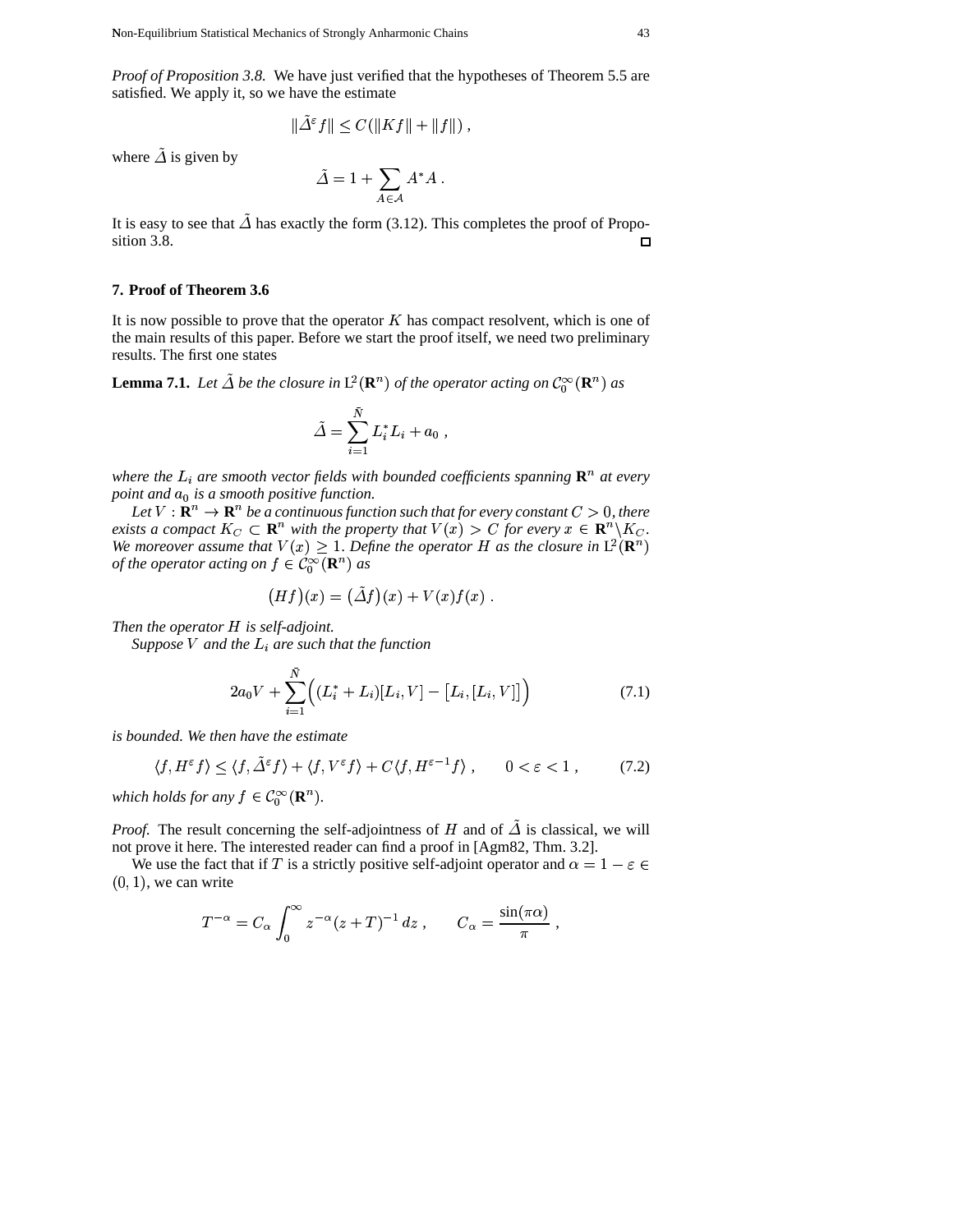and thus

$$
T^{\varepsilon} = C_{\alpha} \int_0^{\infty} z^{\varepsilon - 1} \frac{T}{z + T} dz
$$

Moreover, a core of T is again a core of  $T^{\varepsilon}$ , so (7.2) makes sense. For a proof of these statements, see [Kat80,  $\S$ V.3]. This allows us to write inequality (7.2) as

$$
\int_0^\infty z^{\varepsilon - 1} \left\langle f, \frac{H}{z + H} f \right\rangle dz \le
$$
\n
$$
\int_0^\infty z^{\varepsilon - 1} \left\langle f, \frac{\tilde{\Delta}}{z + \tilde{\Delta}} f \right\rangle dz + \int_0^\infty z^{\varepsilon - 1} \left\langle f, \frac{V}{z + V} f \right\rangle dz \qquad (7.3)
$$
\n
$$
+ C \int_0^\infty z^{\varepsilon - 1} \left\langle f, \frac{1}{z + H} f \right\rangle dz.
$$

In order to prove (7.3), let us first show that the operator  $\Delta V + V\Delta$  is lower bounded. This is an immediate consequence of (7.1) and the equality<br>  $L^* L_i V + V L^* L_i = 2L^* V L_i + (L_i + L^*) [L_i, V]$ 

$$
L_i^* L_i V + V L_i^* L_i = 2L_i^* V L_i + (L_i + L_i^*)[L_i, V] - [L_i, [L_i, V]]
$$

which is easily verified, using the fact that  $L_i + L_i^*$  is simply a function. Therefore, there exists a constant  $C > 0$  such that

$$
\langle g, (\tilde{\Delta}V + V\tilde{\Delta})g \rangle + C \langle g, g \rangle \ge 0 , \quad \forall g \in C_0^{\infty}(\mathbf{R}^n) .
$$

Since  $H \geq 1$  in the sense of quadratic forms, we find

$$
\langle g, (\tilde{\Delta}V + V\tilde{\Delta})g \rangle + C \langle g, (z + H)g \rangle \ge 0 ,
$$

which holds for every  $z \geq 0$ . Since  $\Delta$  and V are positive self-adjoint operators, this immediately implies

$$
\left\langle g, V \frac{\Delta}{z + \tilde{\Delta}} V g \right\rangle + \left\langle g, \tilde{\Delta} \frac{V}{z + V} \tilde{\Delta} g \right\rangle + \left\langle g, (\tilde{\Delta} V + V \tilde{\Delta}) g \right\rangle + C \left\langle g, (z + H) g \right\rangle \ge 0. \tag{7.4}
$$

We can easily check the following identities:<br> $V \tilde{\Delta} (z + \tilde{\Delta})^{-1} V + \tilde{\Delta} V =$ 

eck the following identities:  
\n
$$
V\tilde{\Delta}(z+\tilde{\Delta})^{-1}V + \tilde{\Delta}V = (z+H)\tilde{\Delta}(z+\tilde{\Delta})^{-1}V,
$$
\n
$$
\tilde{\Delta}V(z+V)^{-1}\tilde{\Delta} + V\tilde{\Delta} = (z+H)\tilde{\Delta}(z+V)^{-1}\tilde{\Delta}.
$$

Inserting this in (7.4), we get

 $\ddot{ }$ 

ting this in (7.4), we get  
\n
$$
\langle g, (z+H)(\tilde{\Delta}(z+\tilde{\Delta})^{-1}V + V(z+V)^{-1}\tilde{\Delta})g \rangle + C\langle g, (z+H)g \rangle \ge 0,
$$

and thus

$$
\langle g, (z+H)Hg \rangle \leq \langle g, (z+H)(H + \tilde{\Delta}(z+\tilde{\Delta})^{-1}V + V(z+V)^{-1}\tilde{\Delta})g \rangle + C \langle g, (z+H)g \rangle.
$$

We can check the equalities

$$
\tilde{\Delta}(z+\tilde{\Delta})^{-1}V + \tilde{\Delta} = \tilde{\Delta}(z+\tilde{\Delta})^{-1}(z+H) ,
$$
  
\n
$$
V(z+V)^{-1}\tilde{\Delta} + V = V(z+V)^{-1}(z+H) ,
$$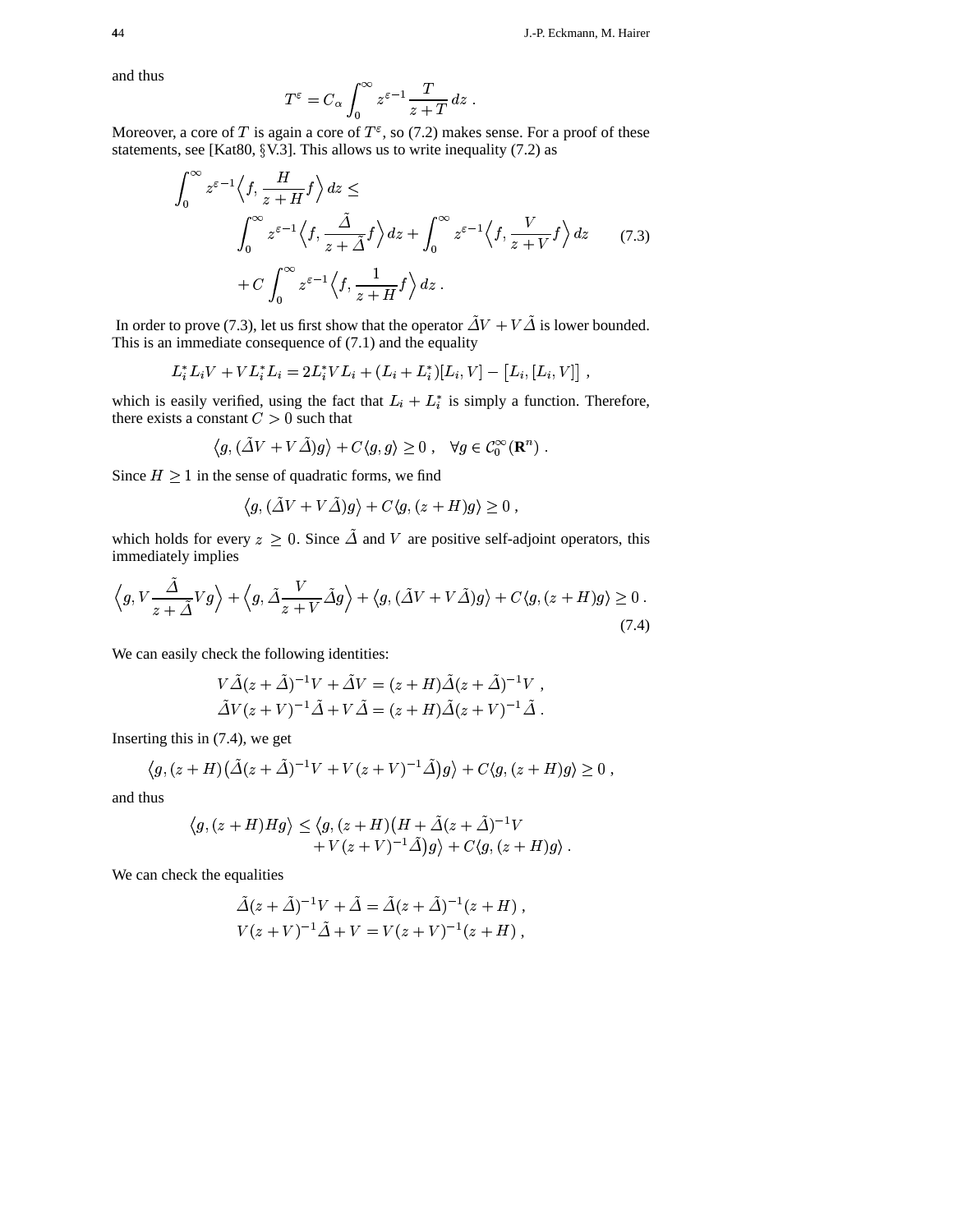which allow us to write

allow us to write  
\n
$$
\langle g, (z+H)Hg \rangle \le \langle (z+H)g, (\tilde{\Delta}(z+\tilde{\Delta})^{-1} + V(z+V)^{-1})(z+H)g \rangle
$$
  
\n+ $C\langle g, (z+H)g \rangle$ .

Let us define  $f \equiv (z + H)g$ . This immediately yields the estimate

$$
\left\langle f, \frac{H}{z+H}f \right\rangle \le \left\langle f, \frac{\tilde{\Delta}}{z+\tilde{\Delta}}f \right\rangle + \left\langle f, \frac{V}{z+V}f \right\rangle + C\left\langle f, \frac{1}{z+H}f \right\rangle, \tag{7.5}
$$

which holds for any f in  $W \equiv (z + H)\mathcal{C}_0^{\infty}(\mathbf{R}^n)$ . But we know that  $\mathcal{C}_0^{\infty}(\mathbf{R}^n)$  is a core for H, therefore W is dense in  $L^2(\mathbf{R}^n)$ . Since the operators appearing in (7.5) are all bounded, the inequality (7.5) holds for every  $f \in L^2(\mathbf{R}^n)$  and thus in particular also for  $f \in C_0^{\infty}(\mathbf{R}^n)$ . This implies the wanted estimate (7.3).  $\Box$ 

The second result we want to use is

**Proposition 7.2.** Let  $\Delta$ , V and H be as in Lemma 7.1. Then H has compact resolvent.

*Proof.* We know that  $\Delta$  is a positive self-adjoint operator, so

$$
T=(\tilde{\varDelta}+1)^{-1}
$$

exists and  $||T|| \leq 1$ . The proof of compactness is a modification of the standard proof of the same theorem with  $\Delta$  replaced by the true Laplacian  $\Delta$ , which can be found *e.g.* in [Agm82]. It is based on the fact that if  $\chi$  is a function with compact support, then the multiplication operator  $\chi$  is relatively compact with respect to  $\Delta$ . We want to prove that  $\chi T$  is a compact operator, *i.e.* that the closure of

$$
Y = \{ \chi Tf \mid f \in \mathcal{C}_0^{\infty}(\mathbf{R}^n) \quad \text{and} \quad ||f|| \le 1 \}
$$

is compact.

Let us define  $\mathcal{K} = \text{supp } \chi$ . By hypothesis,  $\mathcal{K}$  is compact. Moreover, we have  $Y \subset$  $\mathcal{C}_0^{\infty}(\mathcal{K})$ . It is well-known that if  $\mathcal K$  is a compact domain of  $\mathbf{R}^n$ , then the set

$$
\{u \in \mathcal{C}_0^{\infty}(\mathcal{K}) \mid ||u|| \le 1; \ \langle u, \Delta u \rangle \le 1\}
$$

is compact (see  $e.g.$  [RS80, Thm. XIII.73]). This implies that  $Y$  is compact if we are able to prove that there are strictly positive constants  $\varepsilon$ ,  $c_1$  and  $c_2$  such that  $u \in Y$ implies

$$
||u|| \leq c_1
$$
 and  $\langle u, \Delta u \rangle \leq c_2$ .

We take any element u in Y and write it as  $u = \chi T f$ . We have

$$
||u|| \leq ||\chi||_{\infty} ||T|| \, ||f|| \leq c_1 \, .
$$

Recall that we assumed the vector fields  $L_i$  appearing in the construction of  $\Delta$  span  $\mathbb{R}^n$ at any point and that  $a_0$  is a strictly positive function. Together with the compactness of the support of u, this implies that there are constants C and  $k_1$  such that

$$
|\langle u, \Delta u \rangle| \le C |\langle u, \Delta u \rangle| = C |\langle u, \Delta \chi T f \rangle| \le C ||u|| ||\Delta \chi T f||
$$
  
\n
$$
\le C ||\chi \tilde{\Delta} T f|| + C ||[\tilde{\Delta}, \chi] T f|| \le k_1 + C ||[\tilde{\Delta}, \chi] T f||,
$$
\n(7.6)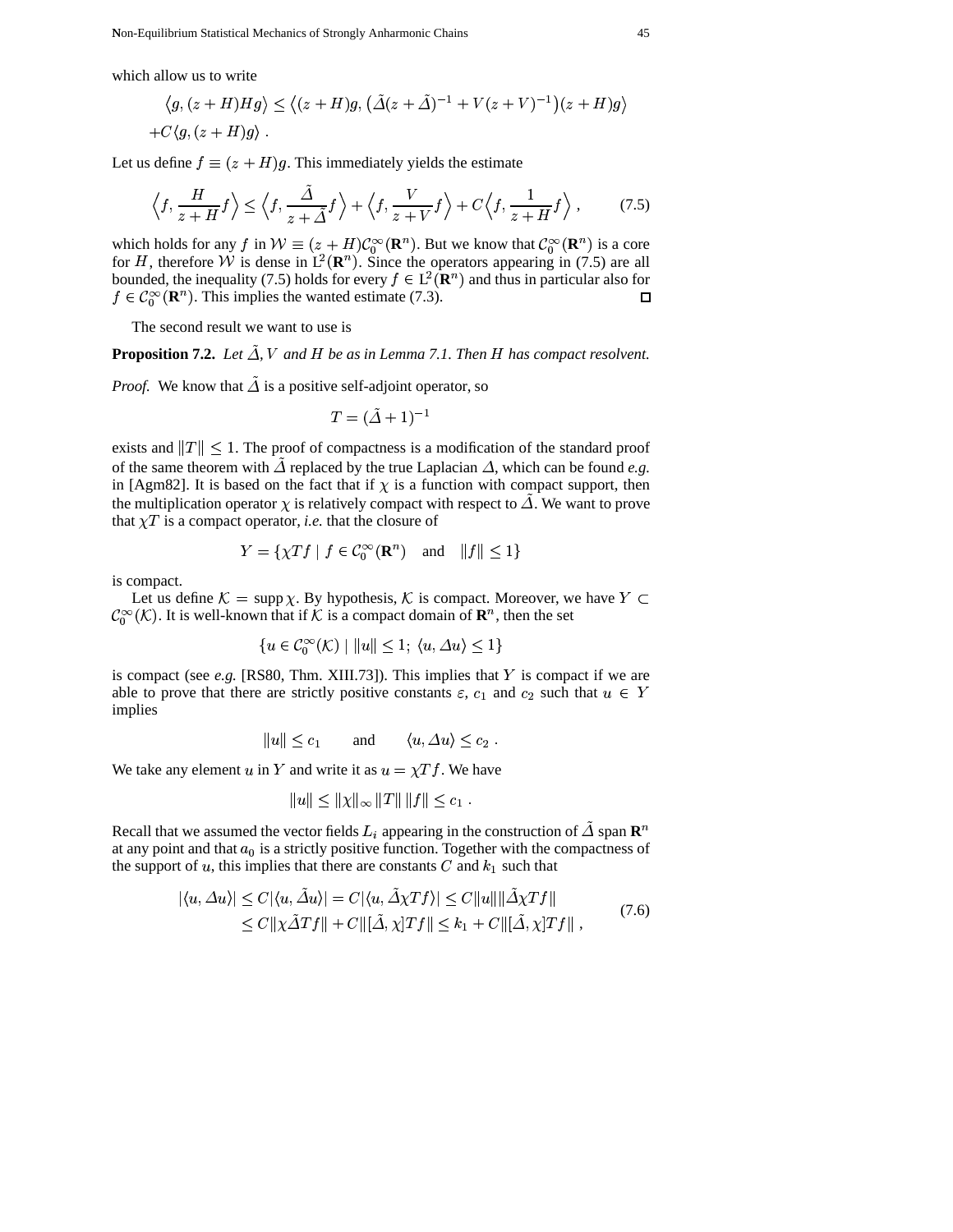where the last inequality is a consequence of  $T = (1 + \tilde{\Delta})^{-1}$ . We therefore only need to bound the term containing the commutator of  $\Delta$  and  $\chi$ . Explicit calculation yields

$$
[\tilde{\Delta}, \chi] = \sum_{i=1}^{\bar{N}} \Bigl( -2[L_i, \chi] L_i + [L_i, [L_i, \chi]] + (L_i^* + L_i)[L_i, \chi] \Bigr) \equiv \sum_{i=1}^{\bar{N}} \eta_i L_i + \eta_0 ,
$$

where the  $\eta_i$  are bounded functions with supp  $\eta_i \subset \mathcal{K}$ . So the only terms that remain to be bounded are of the form  $\|\eta_i L_i Tf\|$ . As  $\eta_i$  is bounded, it is enough to bound  $\|L_i Tf\|$ . )<br>;  $\frac{1}{2}$ We have

$$
||L_iTf||^2 = \langle Tf, L_i^*L_iTf \rangle \le \langle Tf, \tilde{\Delta}Tf \rangle \le ||f||^2.
$$
 (7.7)

This completes the proof of the statement about the relative compactness of  $\chi$ .

This implies that we can add to  $H$  any function with compact support without changing its essential spectrum (see [RS80, Thm. XIII.14]). But the assumption we made concerning V and the positivity of  $\Delta$  imply that for any constant C, we can raise the spectrum of  $H + \chi$  above C by taking for  $\chi$  a smooth function satisfying

$$
\chi(x) = \begin{cases} C & x \in \mathcal{K}_C \\ 0 & d(x, \mathcal{K}_C) > 1 \end{cases}
$$

Therefore, the essential spectrum of  $H$  is empty and thus  $H$  has compact resolvent.

It is now easy to give the

*Proof of Theorem* 3.6. By Proposition 3.7 and 3.8, we can choose a constant  $\varepsilon$  small enough to have, for every  $f \in C_0^\infty(\mathcal{X})$ , the estimate

$$
\|\tilde{\varDelta}^{\varepsilon} f\| \leq C(\|Kf\| + \|f\|) \quad \text{and} \quad \|G^{\varepsilon} f\| \leq C(\|Kf\| + \|f\|) .
$$

We moreover define

$$
H \equiv \tilde{\Delta} + G \ . \tag{7.8}
$$

By the proof of Proposition 3.8, we see that the assumptions of Lemma 7.1 are satisfied. We can thus write

$$
||H^{\varepsilon}f||^{2} = \langle f, H^{2\varepsilon}f \rangle = \langle f, (\tilde{\Delta} + G)^{2\varepsilon}f \rangle \le \langle f, \tilde{\Delta}^{2\varepsilon}f \rangle + \langle f, G^{2\varepsilon}f \rangle + C||f||^{2}
$$
  

$$
\le ||\tilde{\Delta}^{\varepsilon}f||^{2} + ||G^{\varepsilon}f||^{2} + C||f||^{2} \le C(||Kf|| + ||f||)^{2}.
$$

Because  $G$  is confining, we can apply Proposition 7.2 to see that  $H$ , and therefore also  $H^{\varepsilon}$ , have compact resolvent. Therefore Corollary 5.9 applies, showing that K has compact resolvent.  $\Box$ 

*Remark 7.3.* The proof still works under slightly weaker assumptions. The coupling between the ends of the chain and the heat baths does not have to be of the dipolar type. It is enough for example that  $F_L$  and  $F_R$  belong to some  $\mathcal{F}_{\beta}$  with  $\beta < n$ . Moreover, the potentials  $V_1$  and  $V_2$  can be different for each particle. We only have to impose that assumptions  $A1-A3$  can be satisfied for every particle with the same constants  $\ell$ , m and  $n$ .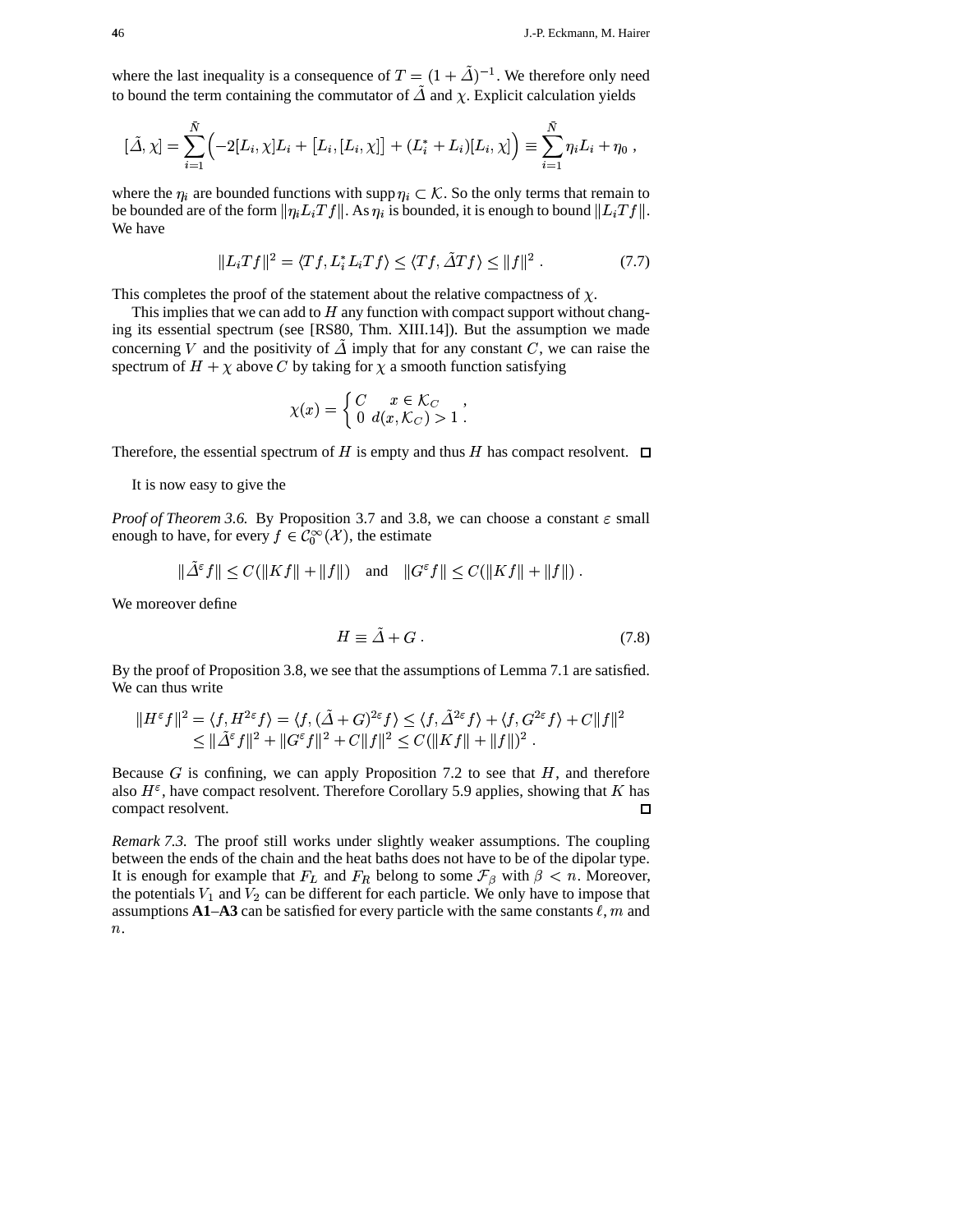The only point that could cause some trouble is the expression (6.1), because the  $V_2''({\tilde q}_i)$  a The only point that could cause some trouble is the expression (6.1), because the  $\tilde{q}_j$ ) are now matrices which do not commute, so the expression for  $\partial_{q_i} V_L^{(i)}(\tilde{q})$  will  $(\tilde{q})$  will show terms of the form

$$
V''_2(\tilde{q}_i) V''_2(\tilde{q}_{i-1}) \cdot \ldots \cdot V''_2(\tilde{q}_j) \cdot \ldots \cdot V''_2(\tilde{q}_1) ,
$$

where  $V_2^{\prime\prime\prime}$  is a trilinear form. Such a term can be written as

is a trilinear form. Such a term can be written as  
\n
$$
V_2''(\tilde{q}_i)V_2''(\tilde{q}_{i-1})\cdot\ldots\cdot V_2'''(\tilde{q}_j)V_2''(\tilde{q}_{j+1})^{-1}\cdot\ldots\cdot V_2''(\tilde{q}_i)^{-1}V_L^{(i)}.
$$

If we want to get expressions similar to (6.2) and (6.3), we have to make  $|\alpha|$  very big (of the order of  $N$ ), but this is not a problem.

*Remark* 7.5. One important assumption was that  $m > n$ , in other words, the interparticle coupling is stronger at infinity than the single particle potential. If this is not satisfied, our proof does not work. There could be some physical reason behind this. If a stationary state exists, this means that even if the chain is in a state of very high energy, the mean time to reach a region with low energy is finite (see  $e.g.$  [Has80]). But if  $m < n$ , the relative strength of the coupling versus the one-body potential goes to zero at high energy. The consequence is that there is almost no energy transmitted between particles. Since the only points where dissipation occurs are the ends of the chain, we see that the higher the energy of the chain is, the slower this energy will be dissipated. Probably this is not sufficient to destroy the existence of a stationary state, but it could explain why the proof does not work in this situation. It is even possible that this phenomenon destroys the compactness of the resolvent of  $K$ .

#### **8. The Invariant Measure**

This section is devoted to the proof of Theorem 3.9. Throughout this section, we denote by  $\mathcal{T}^t$  the semigroup generated by the system of stochastic differential equations (3.7). We also assume that **A1**–**A3** are satisfied, so Proposition 3.7 and 3.8 hold, as well as Theorem 3.6. The proof of Theorem 3.9 is divided into three separate propositions, showing respectively the following properties of the invariant measure  $\mu$ :

- (i) Existence and smoothness.
- (ii) Decay properties.
- (iii) Uniqueness and strict positivity.

**Proposition 8.1.** *If Assumptions* **A1***–***A3** *are satisfied, the Markov process given by* (3.7) possesses an *invariant measure*  $\mu$ . It has a density *h*, which is a  $C^{\infty}$  function  $C^{\infty}$  $\omega n \, \mathbf{R}^{2N+4}$ . *.*

*Proof.* By Theorem 3.6, we know that  $K$  has compact resolvent. This implies also the compactness of the resolvent of  $L_{\mathcal{H}}$  and thus of  $L_0$ . Since G grows algebraically at infinity, we see that the constant function 1 belongs to  $H_0$ . Moreover, we notice that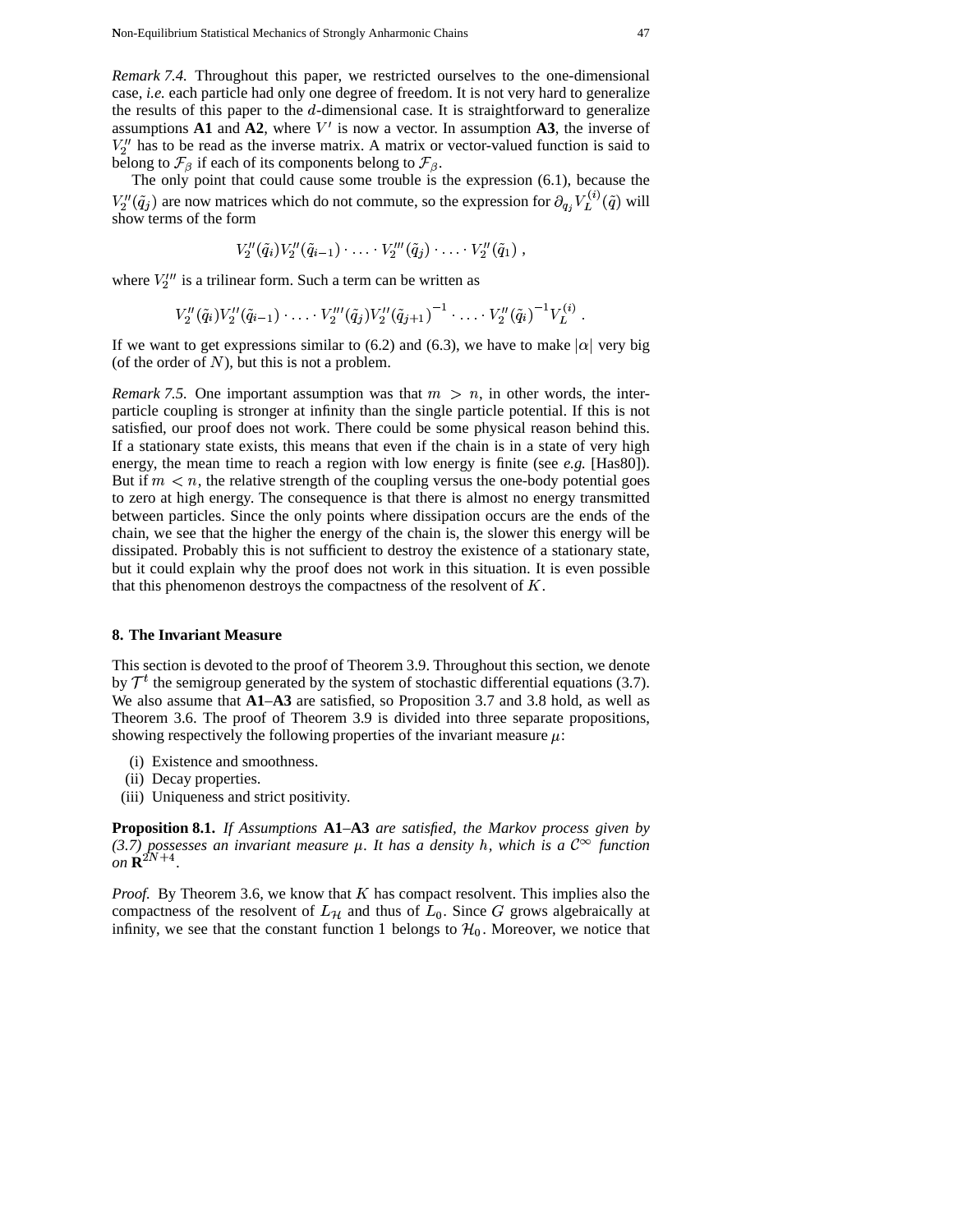$L_0$ 1 = 0, thus the operator  $L_0$  has an eigenvalue 0, which is isolated because of the compactness of its resolvent. This in turn implies that  $L_0^*$  also has an isolated eigenvalue 0. We denote the corresponding eigenvector by g and normalize it so that  $\langle g, 1 \rangle_{\mathcal{H}_0} = 1$ . Since  $L_0^*$  is hypoelliptic, g must be  $\mathcal{C}^{\infty}$ .

Assume first that  $g \geq 0$ . We then define

$$
h(p,q,r) = Z_0^{-1} g(p,q,r) e^{-2\beta_0 G} , \qquad (8.1)
$$

where  $Z_0$  is the normalization constant appearing in the definition of  $\mathcal{H}_0$ . Set  $\mu(dx)$  =  $h(x) dx$ ; we want to check that  $\mu$  is the invariant measure we are looking for. Notice that  $\mu(dx)$  is a probability measure because

$$
\int \mu(dx) = Z_0^{-1} \int e^{-2\beta_0 G(x)} g(x) dx = \langle g, 1 \rangle_{\mathcal{H}_0} = 1
$$

Let A be a Borel set of  $\mathbb{R}^{2N+4}$ . Then the characteristic function  $\chi_A$  of A belongs to  $H_0$ . We have

$$
((\mathcal{T}^t)^*\mu)(A) = \int (\mathcal{T}^t \chi_A)(x) \,\mu(dx) = Z_0^{-1} \int e^{-2\beta_0 G(x)} g(x) (\mathcal{T}^t \chi_A)(x) \, dx
$$
  
=  $Z_0^{-1} \int e^{-2\beta_0 G(x)} ((\mathcal{T}_0^t)^* g)(x) \chi_A(x) \, dx = \mu(A),$ 

thus  $\mu$  is an invariant measure for the Markov process defined by (3.7).

The argument showing that it was indeed justified to assume  $g$  positive can be taken over from [EPR99a, Prop. 3.6].  $\Box$ 

We next turn to the decay properties of the invariant measure  $h$ . We first introduce a convenient family of Hilbert spaces.

**Definition 8.2.** Choose  $\gamma \in \mathbf{R}$ . We define the Hilbert space  $W^{(\gamma)}$  as

$$
W^{(\gamma)} \equiv L^2(\mathcal{X}, G^{2\gamma}(x) dx) = \mathcal{D}(G^{\gamma}).
$$

We will denote by  $\langle \cdot, \cdot \rangle_{(\gamma)}$  and  $\|\cdot\|_{(\gamma)}$  the corresponding scalar product and norm. We also define

$$
W^{(\infty)} \equiv \bigcap_{\gamma > 0} W^{(\gamma)} ,
$$

which is the set of all functions that decay at infinity faster than any polynomial.

We already know that h is a  $\mathcal{C}^{\infty}$  function, so we want to show that it is possible to write

$$
h(p,q,r) = \tilde{h}(p,q,r)e^{-\beta_0 G(p,q,r)}, \qquad \tilde{h} \in W^{(\infty)}
$$

The function  $\tilde{h}$  being an eigenfunction of the operator K, the decay properties of the invariant measure are a consequence of the following result.

**Proposition 8.3.** The eigenfunctions of K and K<sup>\*</sup> belong to  $C^{\infty}(\mathcal{X}) \cap W^{(\infty)}$ .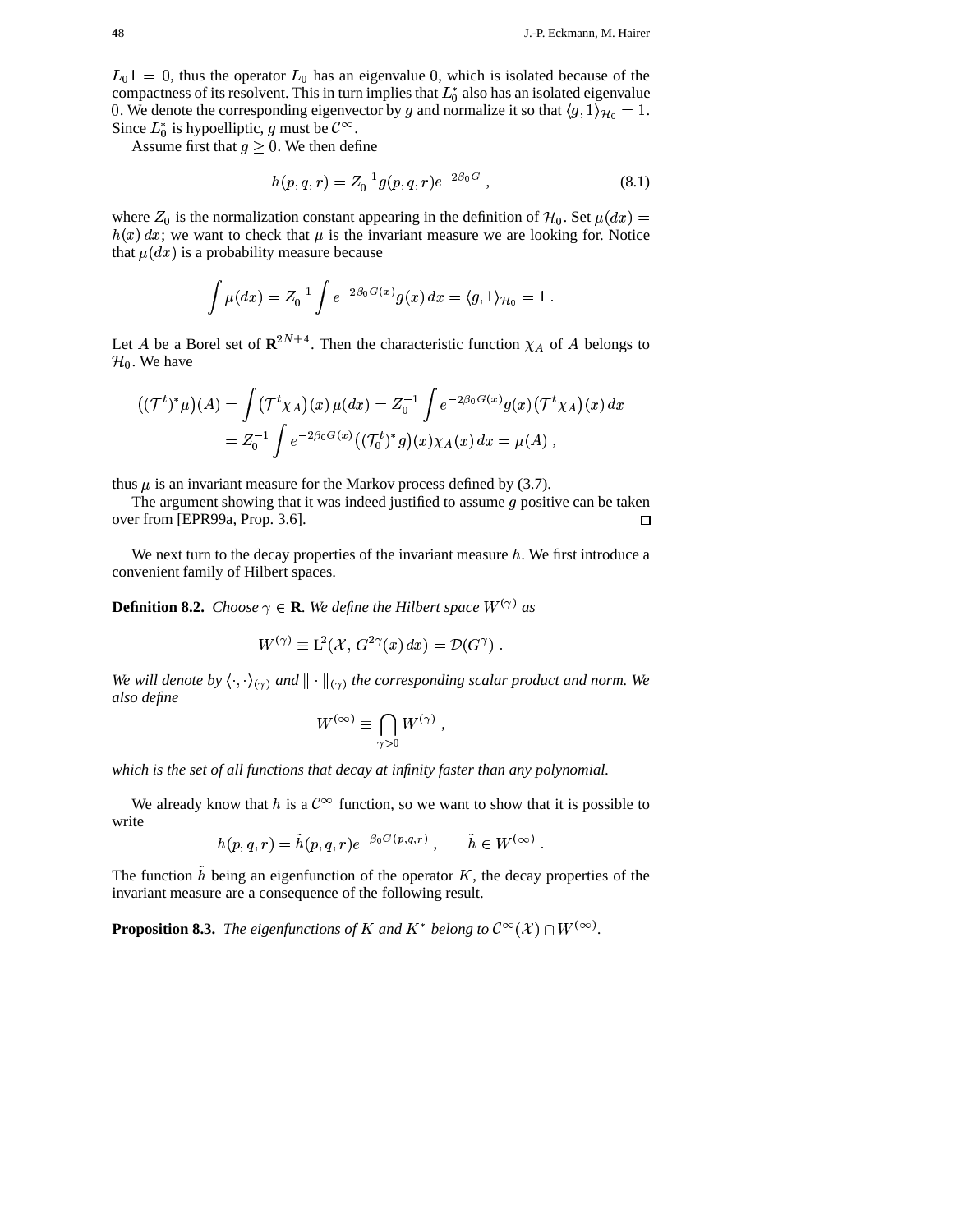We will show Proposition 8.3 only for the eigenfunctions of  $K$ . It is a simple exercise left to the reader to retrace the proof for the eigenfunctions of  $K^*$ . We already know that K and K<sup>\*</sup> are hypoelliptic, so their eigenfunctions belong to  $\mathcal{C}^{\infty}(\mathcal{X})$ . It remains to be proven that they also belong to  $W^{(\infty)}$ .

To prove the proposition, we will show the implication

 $\mathbb{R}^2$ 

$$
f \in W^{(\gamma)}
$$
 and  $Kf \in W^{(\gamma)} \Rightarrow f \in W^{(\gamma + \varepsilon)}$ , (8.2)

which immediately implies that the eigenvectors of K belong to  $W^{(\infty)}$ . For this purpose, we introduce the family of operators  $K_{\gamma}$  defined by

$$
K_{\gamma}: \mathcal{D}(K_{\gamma}) \to W^{(\gamma)}
$$
  

$$
f \to Kf,
$$

where  $\mathcal{D}(K_{\gamma})$  is given by

$$
\mathcal{D}(K_{\gamma}) = \{ f \in W^{(\gamma)} \mid Kf \in W^{(\gamma)} \}
$$

The expression  $Kf$  has to be understood in the sense of distributions.

We have the following preliminary result.

**Lemma 8.4.**  $C_0^{\infty}(\mathcal{X})$  is a core for  $K_{\gamma}$ .

Proof. The proof uses the tools developed in Appendix B and is postponed to Appendix C.  $\Box$ 

The key lemma for the proof of Proposition 8.3 is the following.

**Lemma 8.5.** There are an  $\epsilon > 0$  and constants  $C_{\gamma} > 0$  such that for every  $\gamma > 0$  and every  $u \in \mathcal{D}(K_{\gamma})$ , the relation

$$
||G^{\varepsilon}u||_{(\gamma)}^2 \le C_{\gamma} (||K_{\gamma}u||_{(\gamma)}^2 + ||u||_{(\gamma)}^2)
$$
\n(8.3)

holds.

*Proof.* Since we know that  $C_0^{\infty}(\mathcal{X})$  is a core for  $K_{\gamma}$ , it suffices to show (8.3) for  $u \in$  $\mathcal{C}_0^{\infty}(\mathcal{X})$ . Let L be the first-order differential operator associated to a divergence-free vector field. Then we have for  $f,g\in\mathcal{C}_0^\infty,$ 

$$
\langle Lf, g \rangle_{(\gamma)} = -\langle f, LG^{2\gamma}g \rangle = -\langle f, G^{2\gamma}Lg \rangle - 2\gamma \langle f, G^{2\gamma}G^{-1}(LG)g \rangle
$$
  
= 
$$
-\langle f, Lg \rangle_{(\gamma)} - 2\gamma \langle f, G^{-1}(LG)g \rangle_{(\gamma)}.
$$

We write this symbolically as

$$
L^*_{\gamma} = -L_{\gamma} - 2\gamma G^{-1}(LG)
$$

We can use the latter equality to show that there are constants  $c_{\gamma}^{(1)}$  and  $c_{\gamma}^{(2)}$  such that

$$
-\frac{(L_{\gamma})^2 + (L_{\gamma}^*)^2}{2} = L_{\gamma}^* L_{\gamma} + c_{\gamma}^{(1)} G^{-2} (LG)^2 + c_{\gamma}^{(2)} G^{-1} (L^2 G)
$$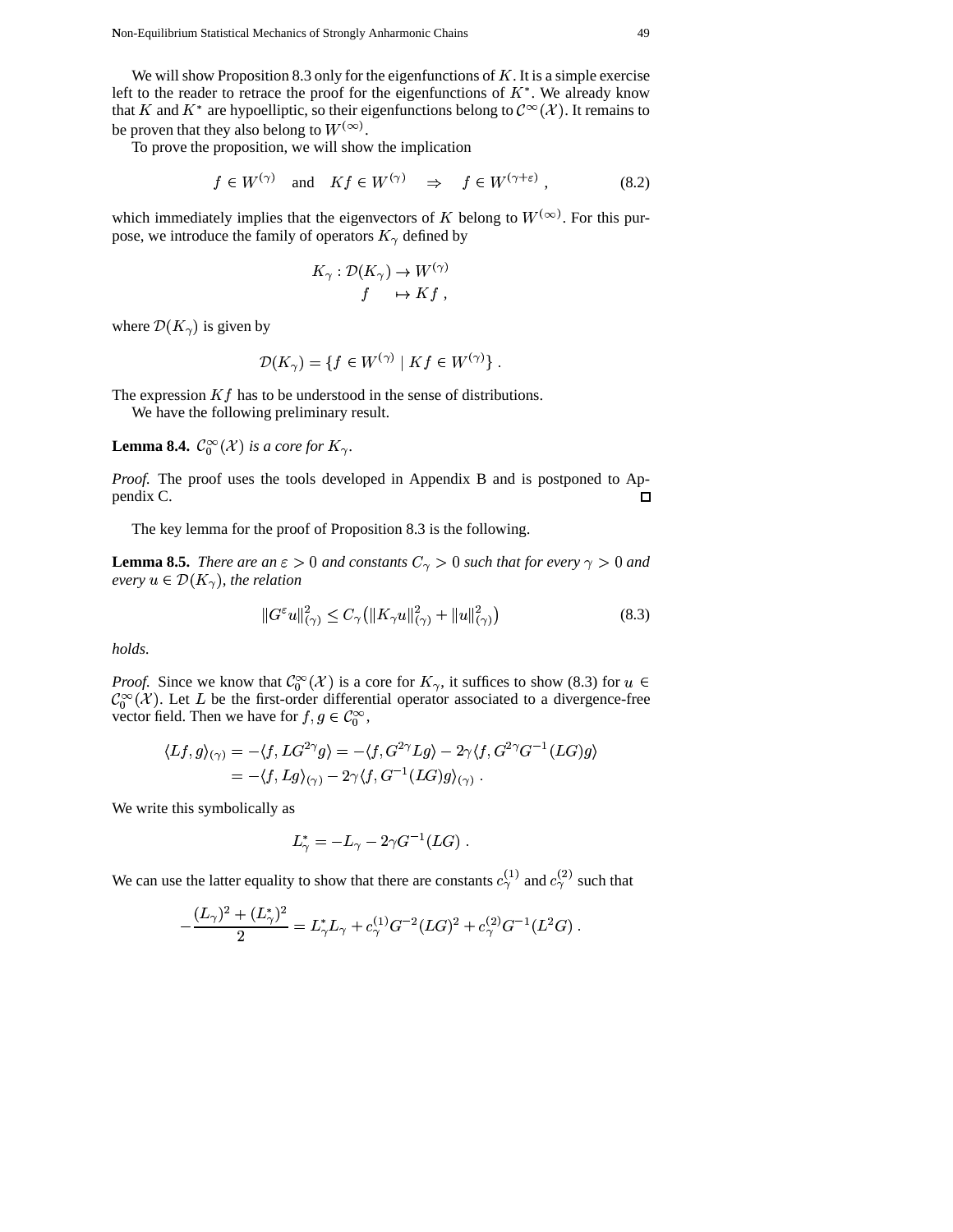Using the explicit form of  $K$ , this in turn yields the useful relation

$$
\begin{split} \text{Re}\langle u, K u \rangle_{(\gamma)} &= c_L^2 \|\partial_{r_L} u\|_{(\gamma)}^2 + c_R^2 \|\partial_{r_R} u\|_{(\gamma)}^2 \\ &+ a_L^2 \|(r_L - \lambda_L q_0)u\|_{(\gamma)}^2 + a_R^2 \|(r_R - \lambda_R q_N)u\|_{(\gamma)}^2 + \langle u, f_K u \rangle_{(\gamma)} \,, \end{split} \tag{8.4}
$$

where  $f_K$  is some bounded function.

We now have the tools to prove the validity of  $(8.3)$ . We use Proposition 3.7 to write

$$
||u||_{(\gamma+\varepsilon)}^2 = ||G^{\varepsilon}G^{\gamma}u||^2 \leq C(||KG^{\gamma}u||^2 + ||G^{\gamma}u||^2)
$$
  
 
$$
\leq C(||G^{\gamma}Ku||^2 + ||[K, G^{\gamma}]u||^2 + ||G^{\gamma}u||^2).
$$

An explicit computation yields

$$
[K, G^{\gamma}]u = G^{\gamma}\left(f_L \partial_{r_L} + f_R \partial_{r_R} + f_0\right)u,
$$

for some smooth bounded functions  $f_L$ ,  $f_R$  and  $f_0$ . We are thus able to write

$$
||u||_{(\gamma+\varepsilon)}^2 \le C(||Ku||_{(\gamma)}^2 + ||u||_{(\gamma)}^2 + c_L^2 ||\partial_{r_L} u||_{(\gamma)}^2 + c_R^2 ||\partial_{r_R} u||_{(\gamma)}^2) . \tag{8.5}
$$

Using  $(8.4)$ , we can write

$$
c_L^2 \|\partial_{r_L} u\|_{(\gamma)}^2 + c_R^2 \|\partial_{r_R} u\|_{(\gamma)}^2 \leq |\mathbf{Re}\langle u, K u\rangle_{(\gamma)}| + C \|u\|_{(\gamma)}^2
$$
  

$$
\leq C \left( \|K u\|_{(\gamma)}^2 + \|u\|_{(\gamma)}^2 \right).
$$

This, together with  $(8.5)$ , completes the proof of the assertion.

*Proof of Proposition 8.3.* Lemma 8.5 immediately shows that  $\mathcal{D}(K_\gamma) \subset W^{(\gamma+\varepsilon)}$  for every  $\gamma > 0$ . This proves the assertion (8.2).

Let f be an eigenfunction of K. We know that  $f \in L^2(\mathcal{X})$  and, because it is an eigenvector of K, we have  $K f \in L^2$ . Thus, by (8.2),  $f \in W^{(\varepsilon)}$ . Of course  $K f \in W^{(\varepsilon)}$ as well, so  $f \in W^{(2\varepsilon)}$ . This can be continued *ad infinitum*, and so we have  $f \in W^{(\infty)}$ , which is the desired result. n

Finally, we want to show the strict positivity and the uniqueness of the invariant measure. The proof of this result will only be sketched, as it simply retraces the proof of Theorem 3.6 in [EPR99b].

**Proposition 8.6.** The density  $h$  of the invariant measure  $\mu$  is a strictly positive function. Moreover, the invariant measure is unique.

*Sketch of proof.* The idea is to show that the control system associated with the stochastic differential equation (3.7) is strongly completely controllable. This means that, given an initial condition  $x_0$ , a time  $\tau$  and an endpoint  $x_{\tau}$ , it is possible to find a realization of the Wiener process w such that  $\xi(\tau; x_0, w) = x_{\tau}$ . The main assumption needed to show that is that the gradient of the two-body potential is a diffeomorphism. This is ensured by assumption A3.

The consequence is that, for every time  $\tau$ , every initial condition  $x_0$  and every open set U, the transition probability  $P(\tau, x_0, U)$  is strictly positive. Because  $\mu$  is invariant, we have

$$
\mu(U) = \int P(t, x, U) \mu(dx) > 0.
$$

This implies the strict positivity of  $h$ . Uniqueness follows from an elementary ergodicity argument.  $\Box$ 

 $\Box$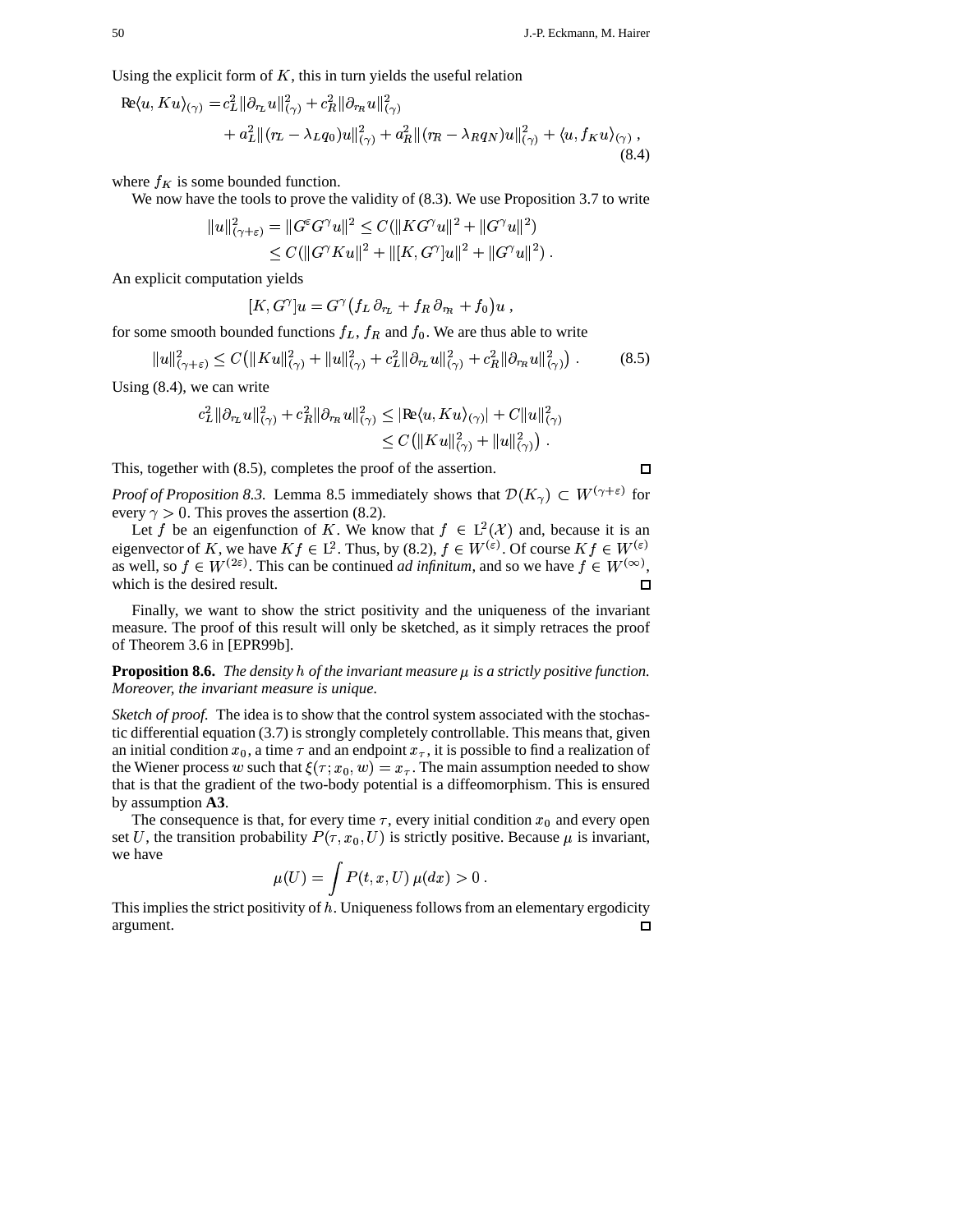# **A. Proof of Lemma 5.6**

Throughout this appendix, we will make use of the same notations as in Sect. 5, *i.e.*  $\mathcal{H} = L^2(\mathbf{R}^n), \mathcal{D} = C_0^{\infty}(\mathbf{R}^n)$  and  $\mathfrak{D}$  is the set of differential operators with smooth coefficients.

Moreover,  $A$  denotes some finite subset of  $D$  and is identified with closed operators on H. The operator  $\Lambda^2$  is defined as

$$
\Lambda^2 \equiv 1 + \sum_{A \in \mathcal{A}} A^* A \,. \tag{A.1}
$$

We will moreover assume that **H1** and **H3** concerning  $\mathcal A$  and  $\mathfrak F$  holds, *i.e.*  $A, B \in \mathcal A$ and  $f \in \mathfrak{F}$  imply

$$
[A, B] \in \mathcal{Y}^1(\mathcal{A}) \,, \quad A^* \in \mathcal{Y}^1(\mathcal{A}) \,, \quad [A, f] \in \mathfrak{F} \,.
$$

In order to prepare the proof of Lemma 5.6, we need a few auxiliary results.

**Lemma A.1.** *Let*  $A$ ,  $\mathfrak{F}$ ,  $D$  *and*  $\Lambda$  *be as above and assume* **H1** *and* **H3** *hold. Then, if*  $\in \mathcal{Y}_{\mathcal{R}}^{\mathcal{I}}(\mathcal{A})$ , the operator  $AA^{-j}$  is bounded.

The proof of this lemma will be a consequence of

**Lemma A.2.** *Let*  $A$ ,  $\mathfrak{F}$ ,  $D$  *and*  $\Lambda$  *be as above and assume* **H1** *and* **H3** *hold. Then, if*  $A_1, A_2 \in \mathcal{A}$ , the operators  $A_1 \Lambda^{-1}$  and  $A_1 A_2 \Lambda$  $^1$  and  $A_1A_2\Lambda^{-2}$  are bounde and  $A_1A_2\Lambda^{-2}$  are bounded.

*Proof.* Let us show first that  $A_1 \Lambda^{-1}$  is bounded. Since  $D$  is show that there is a constant  $C$  such that <sup>1</sup> is bounded. Since  $\mathcal{D}$  is a core for  $\Lambda$ , it suffices to

$$
||A_1f||^2 \le C||Af||^2 \qquad \forall f \in \mathcal{D} .
$$

This is an immediate consequence of

$$
||Af||^2 = ||f||^2 + \sum_{A \in \mathcal{A}} ||Af||^2.
$$

In order to show that  $A_1 A_2 A^{-2}$  is bounded, <sup>2</sup> is bounded, we will show that there are constants  $\tau$  and  $C$  such that

$$
||A_1 A_2 f||^2 \le C||A^2 f + (\tau - 1)f||^2.
$$
 (A.3)

We can write the following equality:

$$
\begin{aligned} || (A^2 - 1)f + \tau f ||^2 &= \tau^2 ||f||^2 + 2\tau \sum_{A \in \mathcal{A}} ||Af||^2 + \sum_{A, B \in \mathcal{A}} \langle f, A^* A B^* B f \rangle \\ &= \tau^2 ||f||^2 + 2\tau \sum_{A \in \mathcal{A}} ||Af||^2 \\ &+ \sum_{A, B \in \mathcal{A}} (||ABf||^2 + \langle f, [A^* A, B^*] B f \rangle) \end{aligned}
$$

We can write the operator intervening in the last term as

$$
[A^*A, B^*]B = A^*[A, B^*]B + [B, A]^*AB.
$$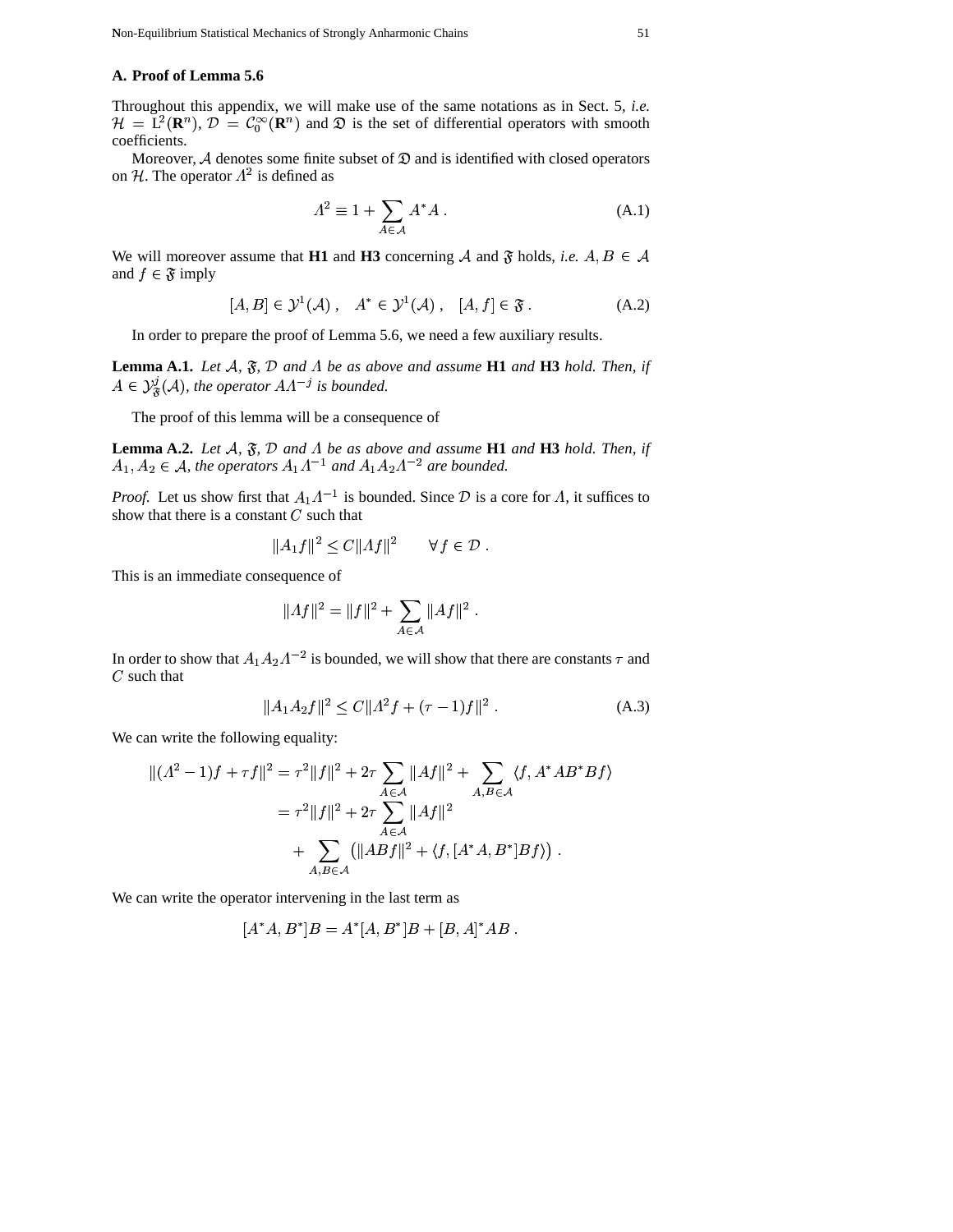Because of H1, this implies that there are positive constants  $C_{ABC}$  such that

$$
\|(A^{2}-1)f+\tau f\|^{2} \geq \tau^{2}||f||^{2} + 2\tau \sum_{A \in \mathcal{A}} ||Af||^{2} + \sum_{B,C \in \mathcal{A}} ||BCf||^{2}
$$

$$
- \sum_{A,B,C \in \mathcal{A}} C_{ABC} ||Af|| ||BCf||.
$$

If we use now

$$
2xy \le x^2 s^2 + \frac{y^2}{s^2} \quad x, y \ge 0, \ s > 0 ,
$$

 $\mathbf{a}$  and  $\mathbf{a}$ 

we see that we can choose  $\tau$  big enough to have

$$
\|(A^2 - 1)f + \tau f\|^2 \ge \tau^2 \|f\|^2 + \frac{1}{2} \sum_{A \in \mathcal{A}} \|Af\|^2 + \frac{1}{2} \sum_{B,C \in \mathcal{A}} \|BCf\|^2.
$$

This immediately implies (A.3).

This lemma can now be used to prove Lemma A.1.

*Proof of Lemma A.1.* We want to show that  $\cdots$   $\cdots$   $\cdots$   $\cdots$  $\in \mathcal{Y}^i_{\mathcal{R}}(\mathcal{A})$  implies A [  $\Lambda^{-i}$  bounded. We already treated the cases  $i = 1$  and  $i = 2$ . For the other cases, we proceed by induction. Let us fix  $j > 2$  and assume the assertion has been proved for  $i < j$ . Then the operators of the form

$$
A_1 A_2 \cdot \ldots \cdot A_j A^{-j} \qquad A_i \in \mathcal{A} \,, \tag{A.4}
$$

are bounded. We distinguish two cases.

 $j = 2n$ . We write the operator of (A.4) as

$$
A_1 A_2 \Lambda^{-2} \cdot \Lambda^2 A_3 A_4 \Lambda^{-4} \cdot \ldots \cdot \Lambda^{2n-1} A_{2n-2} A_{2n} \Lambda^{-2n}.
$$

We show that operators of the form

$$
A^{2m-2}ABA^{-2m} \quad A, B \in \mathcal{A}, m \leq n ,
$$

are bounded. We write

d. We write  

$$
\Lambda^{2m-2}ABA^{-2m} = ABA^{-2} + [A^{2m-2}, AB]\Lambda^{-(2m-1)}\Lambda^{-1}.
$$

The first term is bounded by Lemma A.2. The second term is bounded by noticing The first term is bounded by Lemma A.2. The second term is bounded by r<br>
that  $[A^{2m-2}, AB] \in \mathcal{Y}_{\mathfrak{F}}^{2m-1}(A)$  and using the induction hypothesis.<br>  $j = 2n + 1$ . We write the operator of (A.4) as<br>  $A_1 A_2 A^{-2} \cdot A^2 A_3 A_4 A^{-$ 

$$
A_1 A_2 \Lambda^{-2} \cdot \Lambda^2 A_3 A_4 \Lambda^{-4} \cdot \ldots \cdot \Lambda^{2n} A_{2n+1} \Lambda^{-2n-1}
$$

The first terms are bounded exactly the same way as before. Concerning the last term, we have

$$
A^{2n}A_{2n+1}A^{-2n-1} = A_{2n+1}A^{-1} + [A^{2n}, A_{2n+1}]A^{-2n}A^{-1},
$$

which is bounded by Lemma A.2 and the induction hypothesis, noticing that the commutator belongs to  $\mathcal{Y}^{2n}(\mathcal{A})$ .  $(\mathcal{A}).$ 

This completes the proof of the lemma.

 $\Box$ 

 $\Box$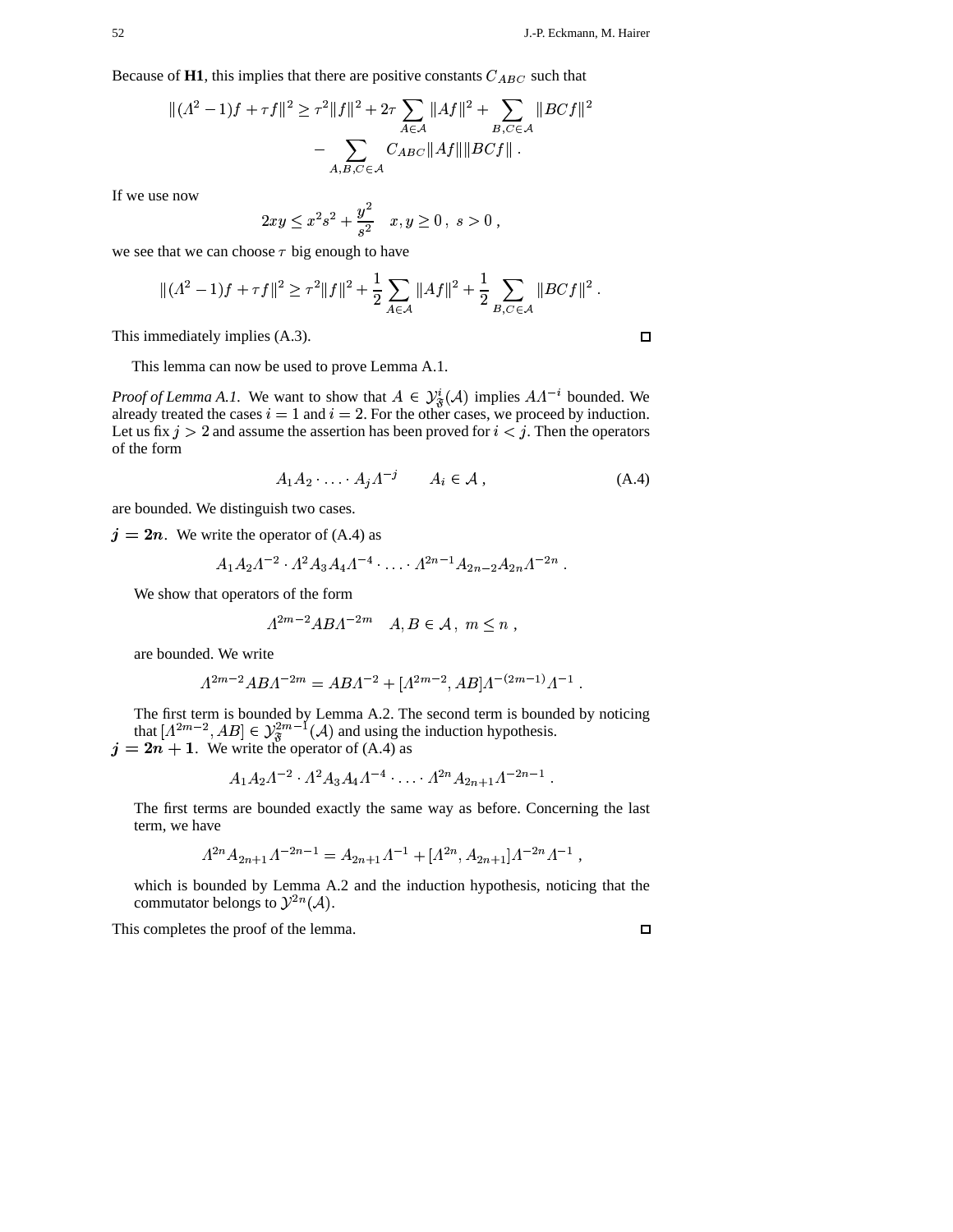We need another result from [EPR99a].

**Lemma A.3.** Let  $\{A(z)\}\subset \mathfrak{B}(\mathcal{H})$  be a family of uniformly bounded operators,  $\Lambda \geq 1$ <br>a self-adioint operator and let  $F(\lambda, z)$  be a real, positive bounded function. Then a self-adjoint operator and let  $F(\lambda, z)$  be a real, positive bounded function. Then **William Communication Communication** 

$$
\left\| \int_0^\infty A(z) \, F(\Lambda, z) f \, dz \right\| \le \sup_{y \ge 0} \|A(y)\| \|f\| \int_0^\infty \sup_{\lambda \ge 1} F(\lambda, z) \, dz \,, \qquad \forall \, f \in \mathcal{H} \,.
$$

If furthermore  $A = A(z)$  is independent of z, one has the bound

$$
\left\| \int_0^\infty A \, F(\Lambda, z) f \, dz \right\| \le \|A\| \|f\| \sup_{\lambda \ge 1} \int_0^\infty F(\lambda, z) \, dz \,, \qquad \forall \, f \in \mathcal{H} \,.
$$
 (A.6)

**Lemma A.4.** Let  $\Lambda$ ,  $\mathfrak{F}$  and  $\mathcal{A}$  be as above and assume **H1** and **H3** hold. If  $X \in \mathcal{Y}_{\mathfrak{F}}^j(\mathcal{A})$ , *then the operators*  $\frac{\beta}{\beta}$ 

 $A^{\beta} X A^{\gamma}$  with  $\beta + \gamma \leq -j$ 

*are bounded.*

*If*  $Y \in \mathfrak{L}$  *is such that*  $[Y, \Lambda^2] \in \mathcal{Y}_{\mathfrak{F}}^{\jmath}(\mathcal{A})$ *, th*  $\mathcal{C}^{\mu}[Y, \Lambda^2] \in \mathcal{Y}^{\jmath}_{\mathcal{R}}(\mathcal{A})$ , then the operators

$$
A^{\beta}[A^{\alpha}, Y]A^{\gamma} \quad with \quad \alpha + \beta + \gamma \le 2 - j
$$

*are bounded.*

If  $X, Y \in \mathfrak{L}$  are such that

 $\overline{1}$ 

$$
f X, Y \in \mathfrak{L} \text{ are such that}
$$
  

$$
[X, \Lambda^2] \in \mathcal{Y}_{\mathfrak{F}}^j(\mathcal{A}) , [Y, \Lambda^2] \in \mathcal{Y}_{\mathfrak{F}}^k(\mathcal{A}) \text{ and } [[\Lambda^2, X], Y] \in \mathcal{Y}_{\mathfrak{F}}^{j+k-2}(\mathcal{A}) ,
$$

*then the operators*

$$
\Lambda^{\beta}\left[[\Lambda^{\alpha}, X], Y\right] \Lambda^{\gamma} \quad with \quad \alpha + \beta + \gamma \le 4 - j - k
$$

*are bounded.*

*are bounaea.*<br>*Proof.* Let us prove the first assertion. The case  $\gamma = 0$  is handled by noticing that

$$
\begin{aligned}\n\text{section. The case } \gamma = 0 \text{ is handle} \\
1^{\beta} X &= \Lambda^{\beta+j} \left( X^* \Lambda^{-j} \right)^* \,,\n\end{aligned}
$$

 and that both operators of the latter product are bounded by Lemma A.1. The case  $\beta = 0$  is handled in the same way by considering the adjoint.

The proof for the other cases follows exactly [EPR99a]. We will demonstrate the techniques involved by proving the third assertion, assuming the first two assertions hold. The second assertion can be proved in a similar way without using the third one.

We will first assume that  $\alpha \in (-2, 0)$ . In this case, we can write (see *e.g.* [Kat80,  $\S$  V.3.11])

$$
\Lambda^{\alpha} = C_{\alpha} \int_0^{\infty} z^{\alpha/2} (z + \Lambda^2)^{-1} dz , \qquad C_{\alpha} = -\frac{\sin(\pi \alpha/2)}{\pi} .
$$
 (A.7)

We notice moreover that it is possible to write

e notice moreover that it is possible to write  
\n
$$
[[(z + \Lambda^2)^{-1}, X], Y] = (z + \Lambda^2)^{-1} [[\Lambda^2, X], Y](z + \Lambda^2)^{-1}
$$
\n
$$
+ (z + \Lambda^2)^{-1} [\Lambda^2, X](z + \Lambda^2)^{-1} [\Lambda^2, Y](z + \Lambda^2)^{-1}
$$
\n
$$
+ (z + \Lambda^2)^{-1} [\Lambda^2, Y](z + \Lambda^2)^{-1} [\Lambda^2, X](z + \Lambda^2)^{-1}.
$$
\n(A.8)

If we substitute the expression (A.7) in  $A^{\beta}$   $\left[ A^{\alpha}, X \right], Y | A^{\gamma}$  and use (A.8), we get three terms, which we call  $T_1, T_2$  and  $T_3$ , and which will be estimated separately.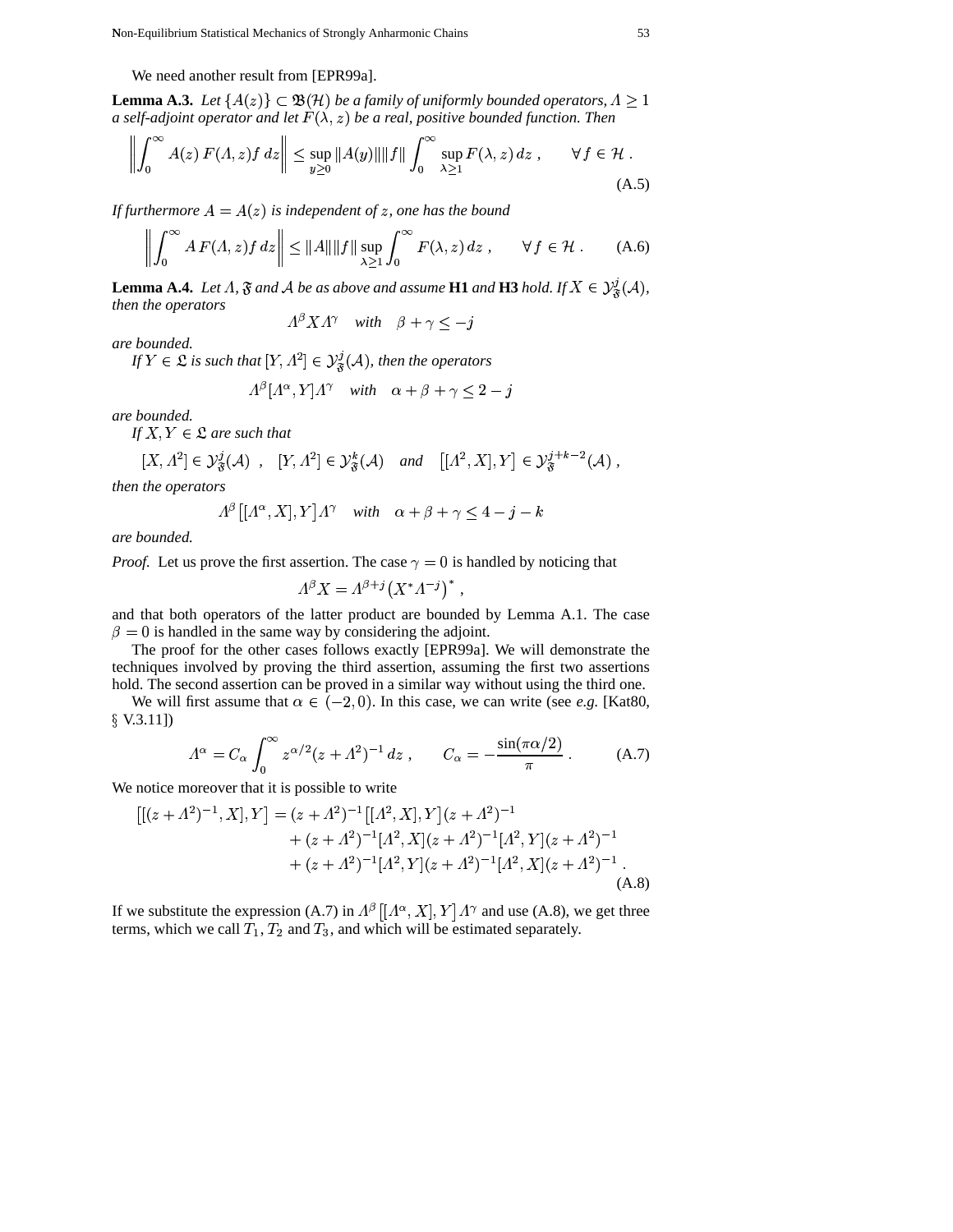*Term*  $T_1$ . This term is given by

$$
T_1 = C_{\alpha} \int_0^{\infty} z^{\alpha/2} \frac{\Lambda^{\beta}}{z + \Lambda^2} [( \Lambda^2, X ], Y ] \frac{\Lambda^{\gamma}}{z + \Lambda^2} dz .
$$

We define  $B = |[A^2, X], Y| \in \mathcal{Y}$  $\left[ \begin{array}{cc} 0 & z + A^2 \end{array} \right]$ <br> $\left[ \begin{array}{c} 2, X \end{array} \right], Y \right] \in \mathcal{Y}^{j+k-2}(\mathcal{A})$  and write

$$
T_1 = C_{\alpha} \int_0^{\infty} z^{\alpha/2} \Lambda^{\beta} B \frac{\Lambda^{\gamma}}{(z + \Lambda^2)^2} dz + C_{\alpha} \int_0^{\infty} z^{\alpha/2} \frac{\Lambda^{\beta}}{z + \Lambda^2} [\Lambda^2, B] \frac{\Lambda^{\gamma}}{(z + \Lambda^2)^2} dz
$$
  
 
$$
\equiv C_{\alpha} (T_{11} + T_{12}).
$$

The term  $T_{11}$  is estimated by writing, for any  $f \in \mathcal{H}$ ,

$$
||T_{11} f|| = ||A^{\beta} B A^{2-j-k-\beta} \int_{0}^{\infty} z^{\alpha/2} \frac{A^{\gamma+\beta+j+k-2}}{(z+A^2)^2} f dz ||
$$
  
\n
$$
\leq ||f|| ||A^{\beta} B A^{2-j-k-\beta} || \sup_{\lambda \geq 1} \int_{0}^{\infty} z^{\alpha/2} \frac{\lambda^{\gamma+\beta+j+k-2}}{(z+\lambda^2)^2} dz
$$
  
\n
$$
= ||f|| ||A^{\beta} B A^{2-j-k-\beta} || \sup_{\lambda \geq 1} \int_{0}^{\infty} s^{\alpha/2} \frac{\lambda^{\alpha+\gamma+\beta+j+k-4}}{(s+1)^2} ds.
$$

Since the assumption yields  $B \in \mathcal{Y}^{j+k-2}(\mathcal{A})$ , the norm is bounded. The integral is also<br>bounded because, by assumption, we have  $\alpha + \gamma + \beta < 4 - i - k$ . bounded because, by assumption, we have  $\alpha + \gamma + \beta \leq 4 - j - k$ .  $\sim$   $\sim$  $\begin{aligned} + \beta &\leq 4 - j - k, \\ + k^{-1}(\mathcal{A}). \end{aligned}$  Using (A.6), we find the

To bound  $T_{12}$ , we observe that  $[A^2, B] \in \mathcal{Y}^{j+k-1}(\mathcal{A})$ . Usi bound &

$$
||T_{12}f|| = \left\| \int_0^\infty z^{\alpha/2} \frac{\Lambda^\beta}{z + \Lambda^2} [A^2, B] \Lambda^{3-j-k-\beta} \frac{\Lambda^{\gamma+\beta+j+k-3}}{(z + \Lambda^2)^2} f dz \right\|
$$
  
\$\leq ||f|| \sup\_{y>0} \left\| \frac{\Lambda^\beta}{y + \Lambda^2} [A^2, B] \Lambda^{3-j-k-\beta} \right\| \int\_0^\infty z^{\alpha/2} \sup\_{\lambda \geq 1} \frac{\lambda^{\gamma+\beta+j+k-3}}{(z + \lambda^2)^2} dz .

This expression is bounded when  $\alpha + \beta + \gamma \le 4 - j - k$  and  $\alpha \in (-2, 0)$ . This can be seen by making as before the substitution  $z \mapsto \lambda^2 s$ . seen by making as before the substitution  $z \mapsto \lambda^2 s$ . éÈ

Before we go on, we introduce the notation  $\Lambda_z \equiv (z + \Lambda^2)^{-1}$ .  $^{2})^{-1}.$ 

*Term*  $T_2$ . This term is given by

$$
T_2 = C_\alpha \int_0^\infty z^{\alpha/2} \frac{\Lambda^\beta}{z + \Lambda^2} A \frac{1}{z + \Lambda^2} B \frac{\Lambda^\gamma}{z + \Lambda^2} \, dz \;,
$$

where we defined

$$
A = [A2, X] \qquad \text{and} \qquad B = [A2, Y] .
$$

Since  $[A_z, B] = A_z[B, A^2]A_z$ , the term a  $[\beta] = \Lambda_z[B, \Lambda^2] \Lambda_z$ , the term appearing under the integral can be written as

$$
A^{\beta} A_z A A_z B A_z A^{\gamma} = A^{\beta} A_z A B A_z^2 A^{\gamma} + A^{\beta} A_z A A_z [B, A^2] A_z^2 A^{\gamma} .
$$

According to this, the term  $T_2$  is split into two terms  $T_{21}$  and  $T_{22}$ . We have

From the terms of the following matrices:

\n
$$
\|T_{21}f\| \le \|f\| \sup_{y>0} \|A^{\beta}A_y A B A^{-\beta-j-k}\| \int_0^\infty s^{\alpha/2} \sup_{\lambda \ge 1} \frac{\lambda^{\alpha+\beta+\gamma+j+k-4}}{(s+1)^2} ds.
$$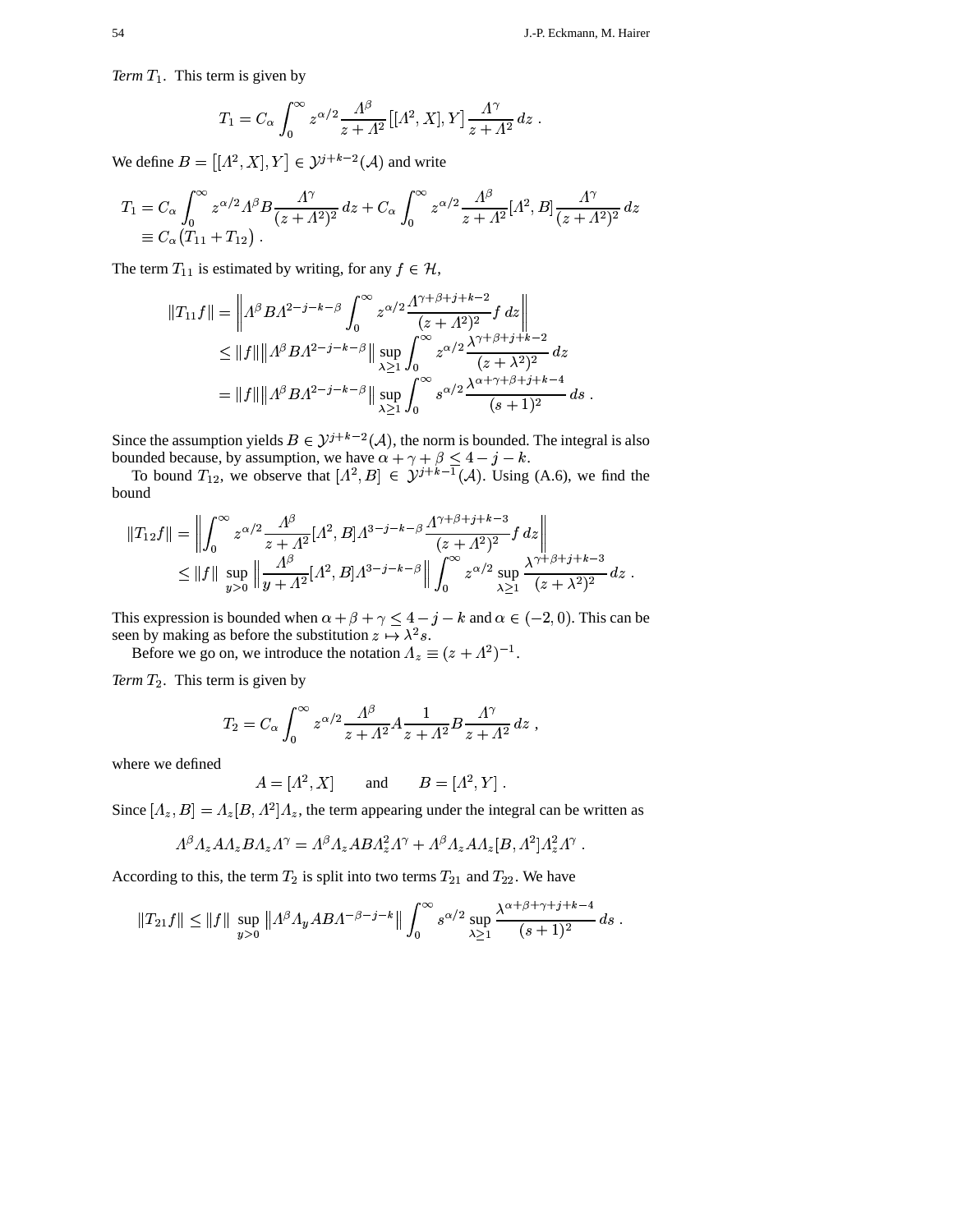The integral is bounded by hypothesis. The norm is also bounded, because  $AB \in$  $\mathcal{Y}^{j+k}(\mathcal{A})$ . For the second term, we have

$$
||T_{22}f|| \le ||f|| \sup_{y>0} ||A^{\beta} \Lambda_y A \Lambda_y [A^2, B] A^{-\beta-j-k} || \int_0^{\infty} s^{\alpha/2} \sup_{\lambda \ge 1} \frac{\lambda^{\alpha+\beta+\gamma+j+k-4}}{(s+1)^2} ds
$$
.

This is bounded in the same fashion, noticing that

$$
\sup_{y>0} ||A^{\beta} A_y A A_y [A^2, B] A^{-\beta-j-k} || \le \sup_{x>0} ||A^{\beta} A_x A A^{-\beta-j} ||
$$
  
 
$$
\times \sup_{y>0} ||\frac{A^2}{y+A^2} A^{j+\beta-2} [A^2, B] A^{-\beta-j-k} ||
$$

Term  $T_3$ . It can be bounded in the same way as  $T_2$  by symmetry.

We now have to check the assertion for the other values of  $\alpha$ . If  $\alpha = 0$  or  $\alpha = 2$ , it holds trivially. For  $\alpha > 0$ , we proceed by induction, using the equality

$$
[[\Lambda^{\alpha+2}, X], Y] = \Lambda^2 [[\Lambda^{\alpha}, X], Y] + \Lambda^{\alpha} [[\Lambda^2, X], Y] + [\Lambda^{\alpha}, Y][\Lambda^2, X] + [\Lambda^2, Y][\Lambda^{\alpha}, X].
$$
 (A.9)

For  $\alpha = -2$ , the assertion is proved using equality (A.8) with  $z = 0$ . For  $\alpha < -2$ , we also proceed by induction, using  $(A.9)$  with 2 replaced by  $-2$ . This completes the proof of Lemma 5.6.  $\Box$ 

# **B. Proof of Proposition 2.4**

**Proposition B.1.**  $\mathcal{T}^t$ , as defined in (2.10), extends uniquely to a quasi-bounded strongly continuous semigroup on  $L^2(\mathcal{X}, dx)$ . Its generator L acts like L on functions in  $\mathcal{C}_0^{\infty}(\mathcal{X})$ .

*Proof.* See the proof of Lemma A.1 in [EPR99a].

We now turn to the question of the domain of the generator L. Recall that  $\mathfrak L$  is the set of all formal expressions of the form

$$
\sum_{|l| \leq k} a_l(x) D^l, \qquad k \geq 0, \quad a \in \mathcal{C}^{\infty}(\mathbf{R}^n) .
$$

To any element  $L \in \mathfrak{L}$  having the above form, we associate its formal adjoint  $L^* \in \mathfrak{L}$ in an obvious way. In the sequel, the notation  $\langle f, g \rangle$  will be used to denote the scalar product in L<sup>2</sup> if  $f, g \in L^2$  and the evaluation  $f(g)$  if f is a distribution and  $g \in C_0^{\infty}(\mathbf{R}^n)$ . We hope this slight ambiguity will not be too misleading.

We associate to every  $L \in \mathcal{L}$  the operator  $T_L : \mathcal{D}(T_L) \to L^2(\mathbf{R}^n)$  by

$$
(T_L f)(x) = Lf(x) \quad \text{and} \quad \mathcal{D}(T_L) = \{ f \in L^2 \mid Lf \in L^2 \},
$$

where  $Lf$  has to be understood in the sense of distributions, *i.e.* 

$$
(Lf)(g) \equiv f(L^*g) \quad \text{for all} \quad g \in \mathcal{C}_0^{\infty}(\mathbf{R}^n)
$$

 $\Box$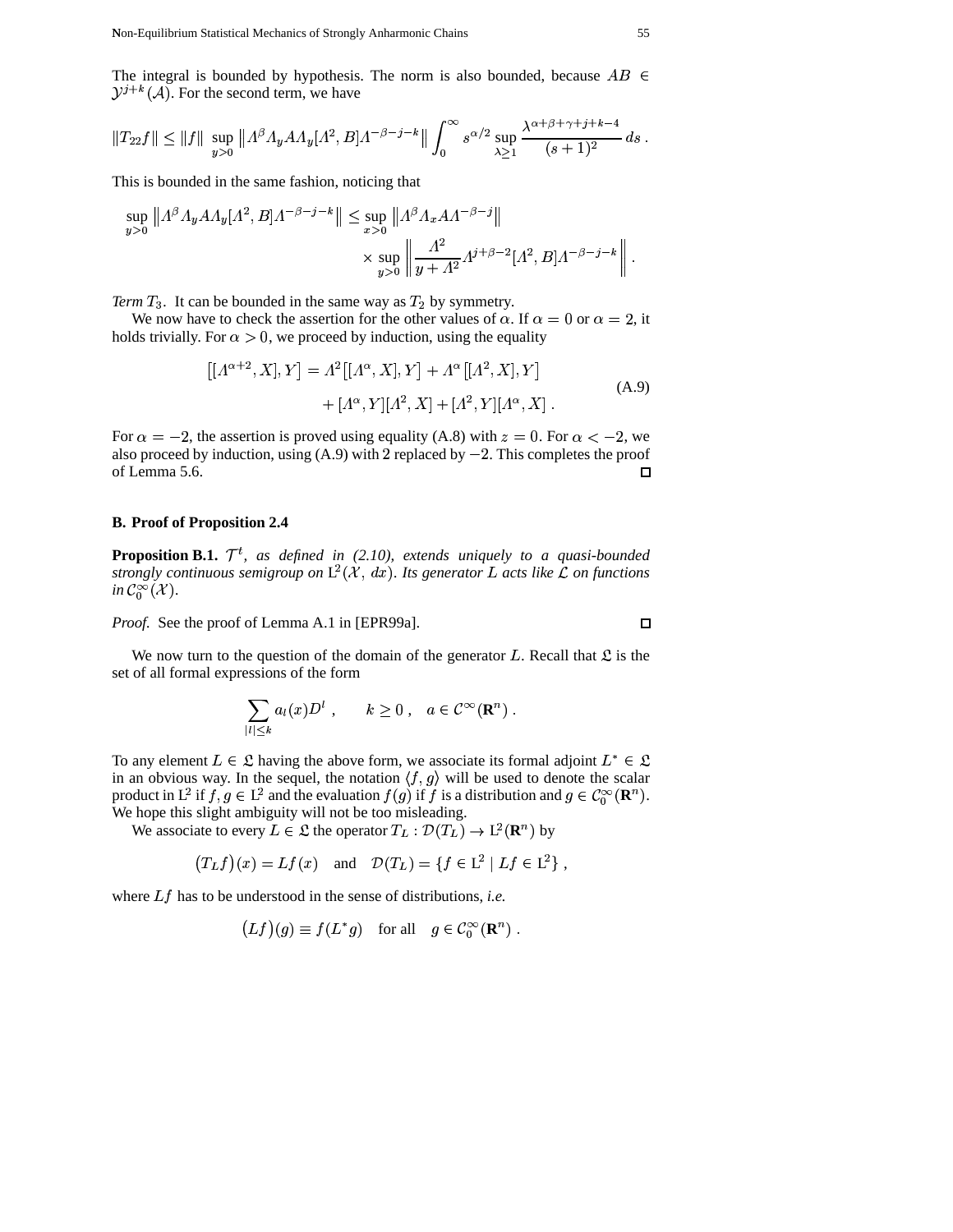We also define the operator  $S_L : \mathcal{D}(S_L) \to L^2(\mathbf{R}^n)$  by

$$
S_L = \overline{T_L \restriction \mathcal{C}_0^\infty} \ .
$$

The operators  $T_L$  and  $S_L$  are usually called the *minimal operator* and the *maximal* operator constructed from the formal operator L. The following result is classical, so we do not give its proof here:

**Proposition B.2.** For every  $L \in \mathcal{L}$ , we have  $T_L^* = S_{L^*}$  and  $S_L^* = T_{L^*}$ . In particular, this shows that  $T_L$  is closed. О

We prove now the quasi *m*-dissipativity of  $S_{\mathcal{L}}$ . We define

$$
\tilde{\mathcal{L}} \equiv \mathcal{L} - \sum_{i=1}^M \gamma_i - 1 \; .
$$

By definition, if  $S_{\tilde{C}}$  is strictly *m*-dissipative,  $S_{\mathcal{L}}$  is quasi *m*-dissipative. It is well-known that an equivalent characterization of strict  $m$ -dissipativity is that

(a)  $S_{\tilde{L}}$  is strictly dissipative and

(b) Range( $S_{\tilde{L}}$ ) = H.

**Proposition B.3.** Assume A0 holds. Then  $S_{\tilde{C}}$  is strictly m-dissipative.

*Remark B.4.* It is clear that the statement holds if we consider the minimal operator in  $L^2(\mathcal{K}, dx)$ , where K is some compact domain of X. The idea is to approximate X by a sequence of increasing compact domains and to control the rest terms.

This proposition fills a gap in [EPR99a], since the statement " $Re(f, L^*f)$  =  $-\frac{1}{2} \|\sigma^T \nabla f\|^2 + (f, \text{div } b f) \leq B \|f\|^2$ " in the proof of Lemma A.1 is not justified for every  $f \in \mathcal{D}(L^*)$ .

*Proof.* Property (a) is immediate. By the closed-range theorem, property (b) is equivalent to the statement

(b')  $f \in L^2$  and  $\tilde{\mathcal{L}}^* f = 0$  imply  $f = 0$ .

Assume on the contrary that there exists a non-vanishing function  $f \in L^2$  for which  $\tilde{\mathcal{L}}^* f = 0$  holds in the sense of distributions. Since  $\mathcal{L}^*$  is hypoelliptic, f must be a  $\mathcal{C}^{\infty}$ function. Let us choose some function  $\varphi \in$  $\mathcal{C}_0^{\infty}(\mathbf{R}_+)$  such that  $\varphi(x) = 1$  if  $x \in [0,1]$ . We also define

$$
\varphi_n : \mathcal{X} \to \mathbf{R}
$$

$$
x \mapsto \varphi(G(x)/n) .
$$



By assumption,  $\tilde{\mathcal{L}}^* f = 0$ , so we have

$$
0 = 2\mathrm{Re}\langle \varphi_n f, \tilde{\mathcal{L}}^* f\rangle = \langle \varphi_n f, \tilde{\mathcal{L}}^* f\rangle + \langle \tilde{\mathcal{L}}^* f, \varphi_n f\rangle.
$$

Since  $\varphi_n \in C_0^{\infty}$  and all the other functions are  $C^{\infty}$ , we can make all the formal manipulations we want. In particular, we have

$$
\langle \tilde{\mathcal{L}}^* f, \varphi_n f \rangle = \langle f, \tilde{\mathcal{L}} \varphi_n f \rangle \quad \Rightarrow \quad \langle f, (\varphi_n \tilde{\mathcal{L}}^* + \tilde{\mathcal{L}} \varphi_n) f \rangle = 0 \ . \tag{B.1}
$$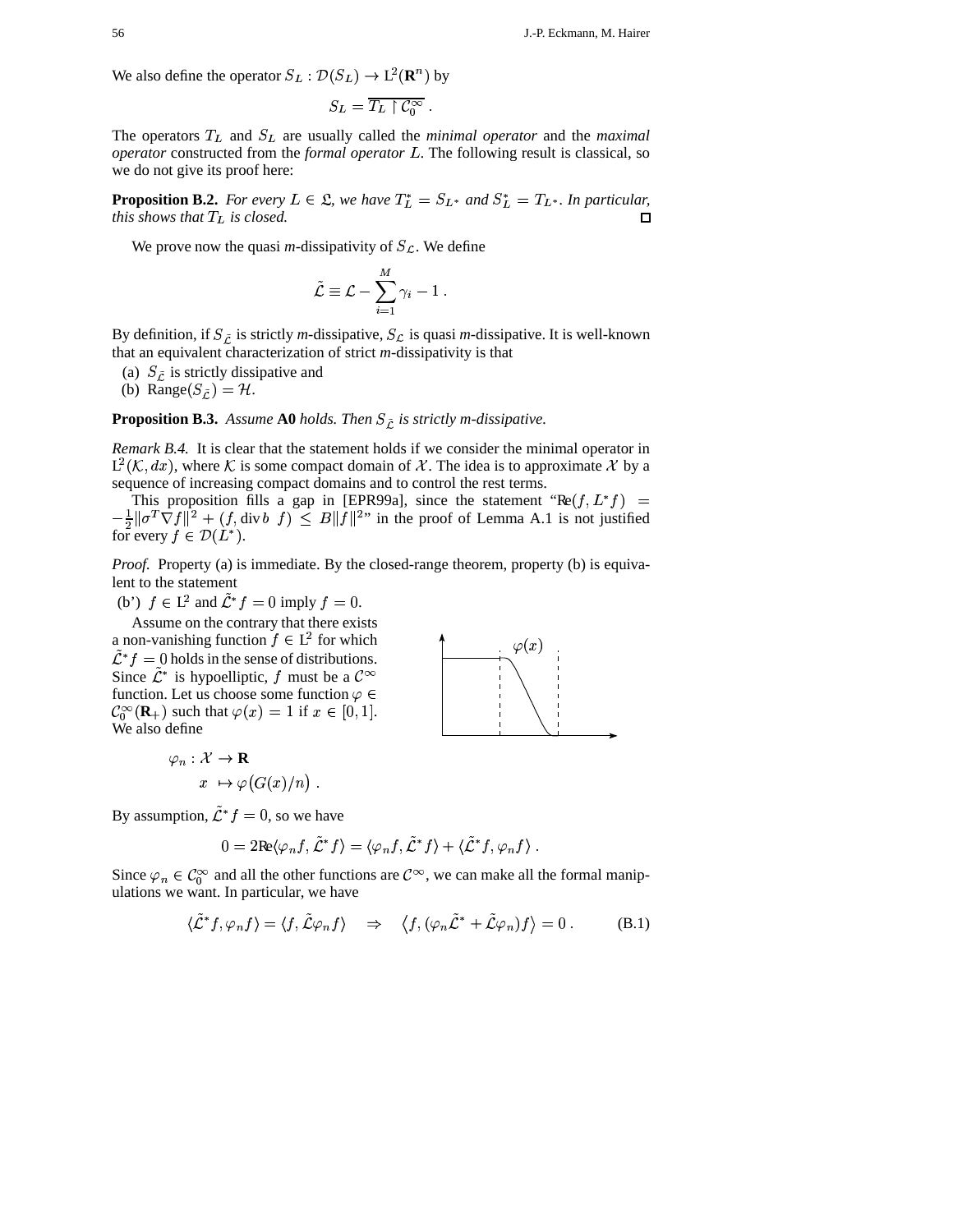Recall that  $\tilde{\mathcal{L}}$  is given by

$$
\tilde{\mathcal{L}} = \sum_{i=1}^{M} \lambda_i^2 \gamma_i T_i \partial_{r_i}^2 - \sum_{i=1}^{M} \gamma_i (r_i - \lambda_i^2 F_i(p, q)) \partial_{r_i} \n+ X^{H_S} - \sum_{i=1}^{M} r_i X^{F_i} - \sum_{i=1}^{M} \gamma_i - 1 \n\equiv \sum_{i=1}^{M} \zeta_i \partial_{r_i}^2 + Y_0 - 1.
$$
\n(B.2)

Straightforward computation yields

$$
\varphi_n \tilde{\mathcal{L}}^* + \tilde{\mathcal{L}} \varphi_n = 2 \sum_{i=1}^M \zeta_i \partial_{r_i} \varphi_n \partial_{r_i} + \sum_{i=1}^M \zeta_i (\partial_{r_i}^2 \varphi_n) + [Y_0, \varphi_n] - \varphi_n
$$
  
\n
$$
= 2 \sum_{i=1}^M \zeta_i \partial_{r_i} \varphi_n \partial_{r_i}
$$
  
\n
$$
+ \sum_{i=1}^M \zeta_i \Big( \frac{1}{n} (\partial_{r_i}^2 G) \varphi''(G/n) + \frac{1}{n^2} (\partial_{r_i} G)^2 \varphi'(G/n) \Big)
$$
  
\n
$$
+ \frac{1}{n} \sum_{i=1}^M \frac{\gamma_i}{\lambda_i^2} (r_i - \lambda_i^2 F_i(p, q))^2 \varphi'(G/n) - \varphi_n
$$
  
\n
$$
\equiv 2 \sum_{i=1}^M \zeta_i \partial_{r_i} \varphi_n \partial_{r_i} + \varPhi_n - \varphi_n.
$$
 (B.3)

Using **A0**, we next verify that  $|\Phi_n(x)| \leq \tilde{C}$  for all  $x \in \mathcal{X}$  and for all  $n \geq 1$ . We define

$$
c_1 \equiv \sup_{x \ge 0} \varphi''(x)
$$
 and  $c_2 \equiv \sup_{x \ge 0} x \varphi'(x)$ .

An elementary computation shows that A0 implies that there are constants  $c_3, \ldots, c_5$ 0 for which

$$
\left|\partial_{r_i}^2 G(x)\right| \le c_3 \;, \; \left|\partial_{r_i} G(x)\right|^2 \le c_4 G(x) \;, \; \text{and} \; \left(r_i - \lambda_i^2 F_i(p,q)\right)^2 \le c_5 G(p,q,r) \; .
$$

We thus have

$$
|\Phi_n(x)| \leq \sum_{i=1}^M \left( \frac{\zeta_i c_3}{n} |\varphi''(G/n)| + \frac{\zeta_i c_4}{n} |(G/n)\varphi'(G/n)| + \frac{\gamma_i c_5}{\lambda_i^2} |(G/n)\varphi'(G/n)| \right)
$$
  

$$
\leq \sum_{i=1}^M \left( \zeta_i \frac{c_1 c_3 + c_2 c_4}{n} + \frac{\gamma_i c_2 c_5}{\lambda_i^2} \right) \leq \tilde{C} ,
$$

as asserted. Moreover, the first part of  ${\bf A0}$  implies that there exist constants  $C,\alpha>0$ such that

$$
\operatorname{supp} \Phi_n \subset \{ x \in \mathcal{X} \mid ||x||^\alpha \ge n/C \} . \tag{B.4}
$$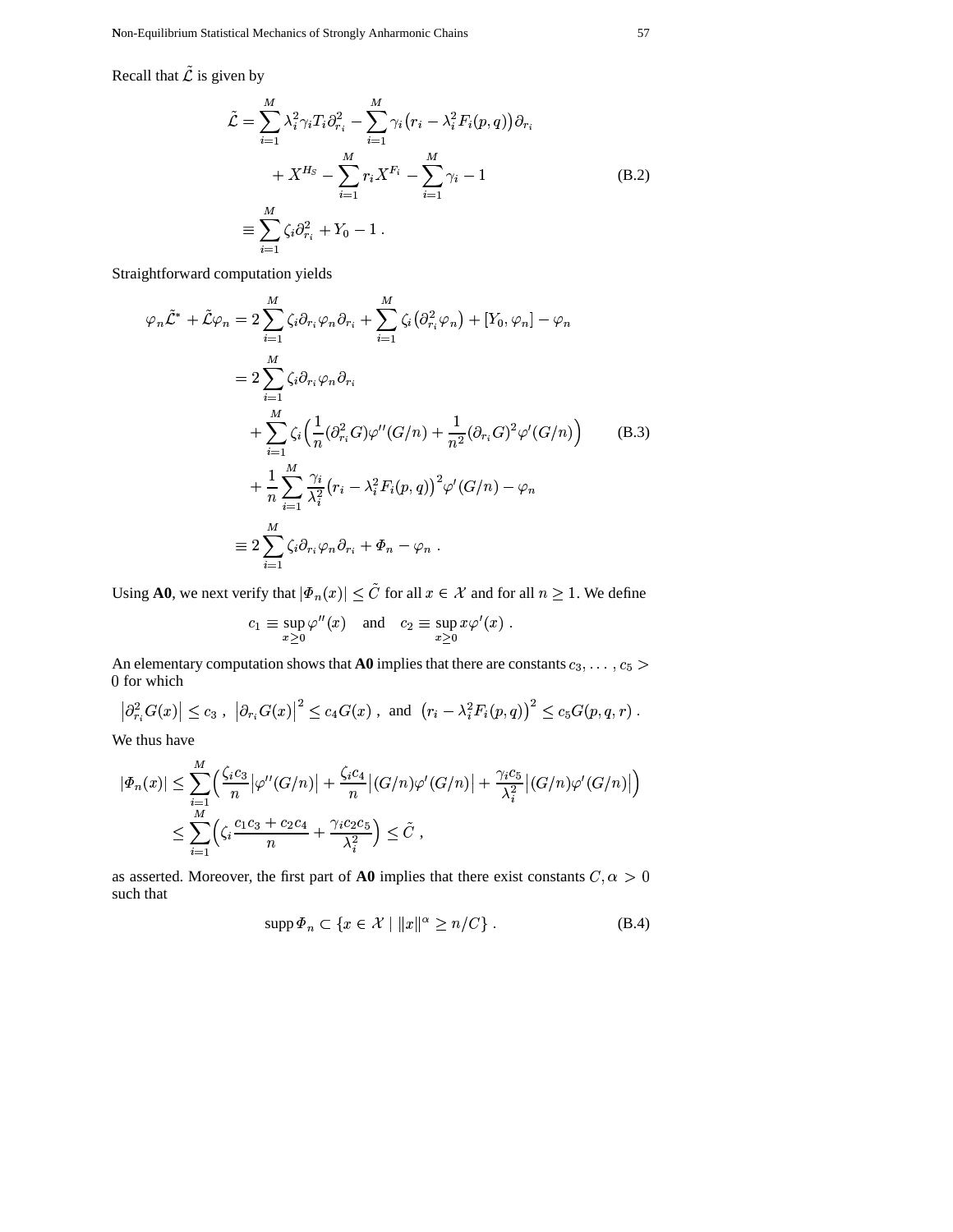Substituting  $(B.3)$  back into  $(B.1)$ , we get

$$
0 = -2 \sum_{i=1}^{M} \zeta_i \| \sqrt{\varphi_n} \partial_{r_i} f \|^2 - \| \sqrt{\varphi_n} f \|^2 + \int_{\mathcal{X}} \Phi_n(x) |f(x)|^2 dx .
$$
 (B.5)

Since  $f \in L^2(\mathcal{X})$ , one has

$$
\lim_{n\to\infty}\left\|\sqrt{\varphi_n}f\right\|^2=\|f\|^2.
$$

Moreover, the uniform boundedness of  $\Phi_n$  together with property (B.4) imply that

$$
\lim_{n\to\infty}\int_{\mathcal{X}}\varPhi_n(x)|f(x)|^2\ dx=0
$$

This supplies the required contradiction to  $(B.5)$ , thus establishing the strict mdissipativity of  $S_{\tilde{L}}$ .  $\Box$ 

We complete now the

*Proof of Proposition 2.4.* It only remains to be proved that  $L = S_{\mathcal{L}}$  and that  $L^* = S_{\mathcal{L}^*}$ . It is clear that the generator L of  $\mathcal{T}^t$  satisfies  $S_{\mathcal{L}} \subset L$ . Since  $S_{\mathcal{L}}$  is quasi mdissipative, *i.e.* has no proper quasi dissipative extension, and since the generator of a quasi-bounded semigroup is always quasi *m*-dissipative, we must have  $L = S_{\mathcal{L}}$ .

Concerning the adjoint, we have by Proposition B.2,  $L^* = T_{\mathcal{L}^*}$ . It is possible to retrace the above argument for  $\mathcal{L}^*$  to show that  $S_{\mathcal{L}^*}$  is quasi *m*-dissipative. Since  $L^*$  is also quasi *m*-dissipative and  $S_{\mathcal{L}^*} \subset L^*$ , we must have  $L^* = S_{\mathcal{L}^*}$ .  $\Box$ 

# C. Proof of Lemma 8.4

Using the technique developed in Appendix B, we can now turn to the proof of Lemma 8.4. Recall that  $K$  is given by (3.10) and that

$$
W^{(\gamma)} = \mathsf{L}^2(\mathcal{X}, G^{2\gamma} dx) .
$$

Moreover,  $K_{\gamma}$  is the maximal operator constructed from K when considering it as a differential operator in  $W^{(\gamma)}$ . We have

**Proposition C.1.**  $\mathcal{C}_0^{\infty}(\mathcal{X})$  is a core for  $K_{\gamma}$ .

*Proof.* We introduce the unitary operator  $U : W^{(\gamma)} \to L^2(\mathcal{X})$  defined by

$$
(Uf)(x) = G^{\gamma}(x)f(x) .
$$

We also define  $K^0_\gamma \equiv \overline{K_\gamma \restriction \mathcal{C}_0^\infty(\mathcal{X})}$ . The operators  $K_\gamma$  and  $K^0_\gamma$  are unitarily equivalent to the operators  $\tilde{K}_{\gamma}$  and  $\tilde{K}_{\gamma}^{0}$  respectively by the following relations:

$$
\mathcal{D}(K_{\gamma}) \xrightarrow{K_{\gamma}} W^{(\gamma)} \qquad \mathcal{D}(K_{\gamma}^0) \xrightarrow{K_{\gamma}^0} W^{(\gamma)}
$$
\n
$$
U \rvert \rvert \nu^{-1} \qquad U \rvert \rvert \nu^{-1} \qquad U \rvert \rvert \rvert \nu^{-1} \qquad U \rvert \rvert \rvert \nu^{-1}
$$
\n
$$
\mathcal{D}(\tilde{K}_{\gamma}) \xrightarrow[K_{\gamma}]{\tilde{K}_{\gamma}} \mathcal{L}^2(\mathcal{X}) \qquad \mathcal{D}(\tilde{K}_{\gamma}^0) \xrightarrow[K_{\gamma}^0]{\tilde{K}_{\gamma}^0} \mathcal{L}^2(\mathcal{X})
$$